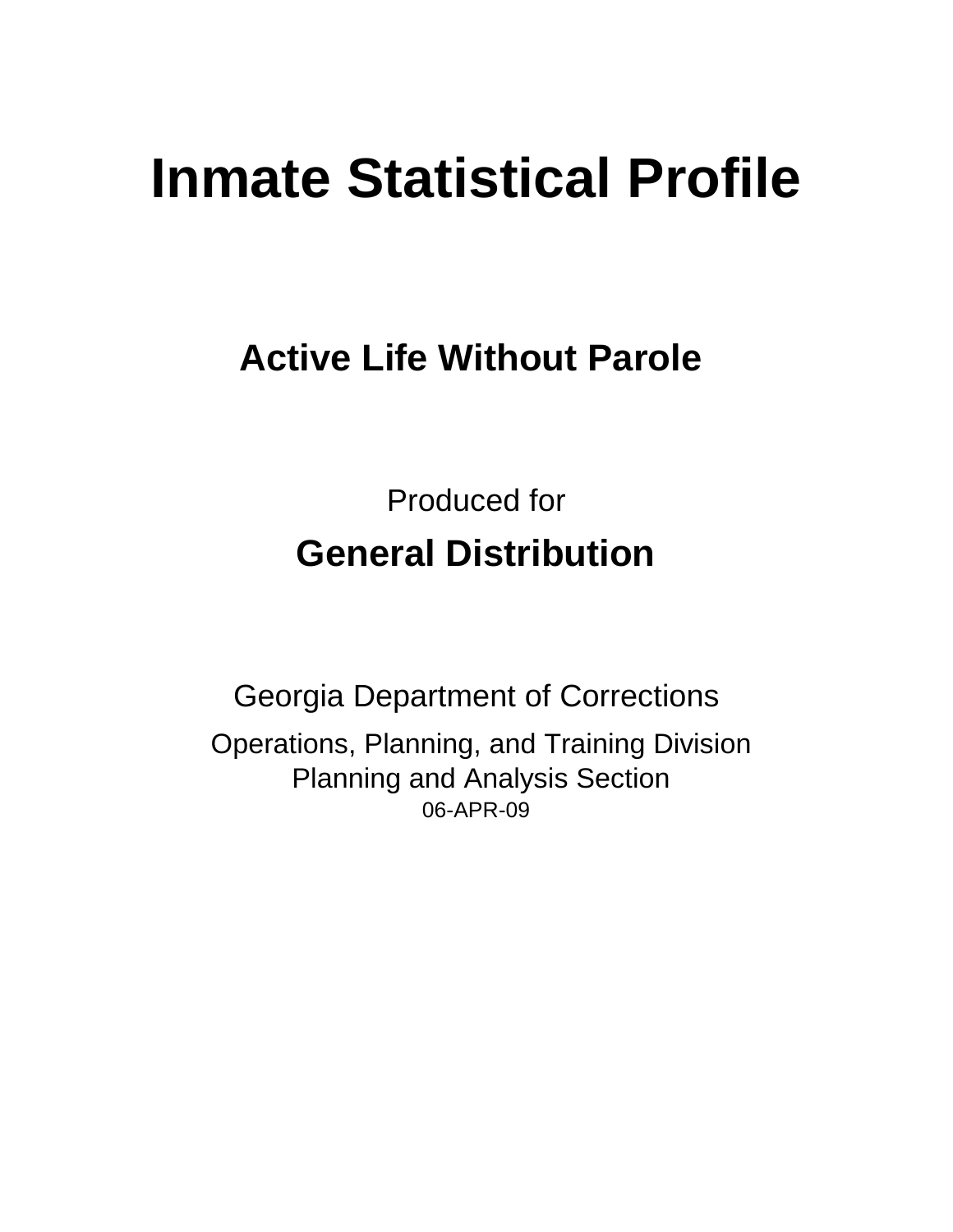**Contents** 

**Active Life Without Parole** 

Produced for **General Distribution**

# Table of Contents

| <b>Demographic information</b>                                       |
|----------------------------------------------------------------------|
| 5 Current age, broken out in ten year age groups                     |
| 6 Race group                                                         |
| 7 Hispanic Origin                                                    |
| 8 Marital status, self-reported at entry to prison                   |
| 9 Number of children, self-reported at entry to prison               |
| 10 Religious affiliation, self-reported at entry to prison           |
| 11 Home county - self-reported at entry to prison                    |
| 14 Socioeconomic class, self-reported at entry to prison             |
| 15 Environment to age 16, self-reported at entry to prison           |
| 16 Guardian status to age 16, self-reported at entry to prison       |
| 17 Employment status before prison, self-reported at entry to prison |
| 18 Age at admission                                                  |
| 20 Age at release                                                    |
| 21 Height, measured at entry to prison                               |
| 22 Weight, measured at entry to prison                               |
| 23 Military service                                                  |
| <b>Correctional information</b>                                      |
| 24 Type of admission to prison                                       |
| 25 Current / last security status                                    |
| 26 Current / last institution type                                   |
| 27 Institution type - transitional centers                           |
| 28 Institution type - mental hospitals                               |
| 29 Institution type - county prisons                                 |
| 30 Institution type - state prisons                                  |
| 31 Institution type - private prisons                                |
| 32 Institution type - prison annexes                                 |
| 33 Institution type - pre-release centers                            |
| 34 Institution type - inmate boot camp                               |
| 35 Number of disciplinary reports                                    |
| 36 Number of transfers                                               |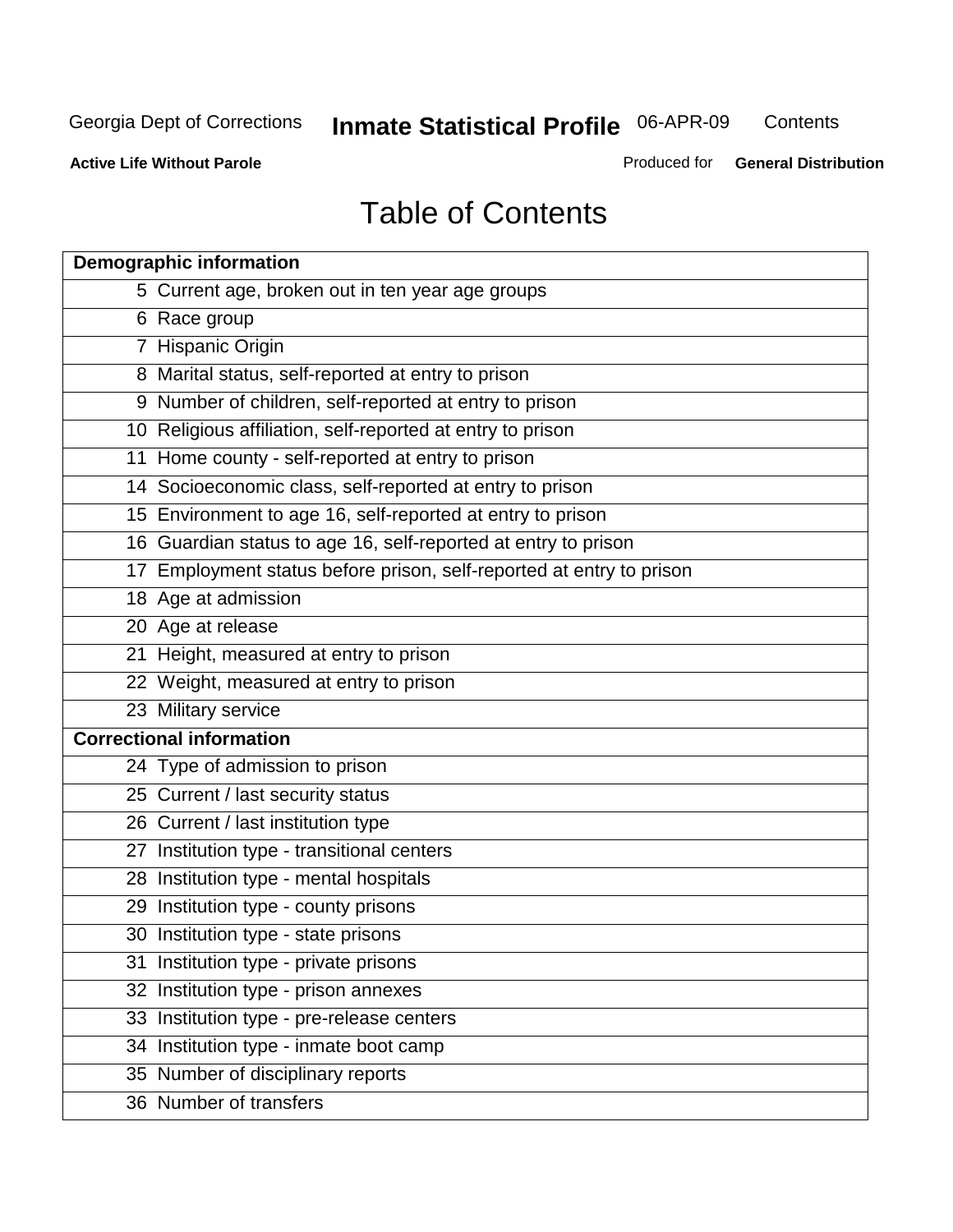**Contents** 

**Active Life Without Parole** 

Produced for **General Distribution**

# Table of Contents

| <b>Correctional information</b>                                  |  |  |  |  |  |  |
|------------------------------------------------------------------|--|--|--|--|--|--|
| 37 Number of escapes                                             |  |  |  |  |  |  |
| 38 Actual release type                                           |  |  |  |  |  |  |
| 39 Time served in current (or last) institution                  |  |  |  |  |  |  |
| Educational, psychological and physical information              |  |  |  |  |  |  |
| 40 Highest grade level attained                                  |  |  |  |  |  |  |
| 41 Culture fair IQ scores                                        |  |  |  |  |  |  |
| 42 Wide Range Achievement Test (WRAT) reading score              |  |  |  |  |  |  |
| 43 Wide Range Achievement Test (WRAT) math score                 |  |  |  |  |  |  |
| 44 Wide Range Achievement Test (WRAT) spelling score             |  |  |  |  |  |  |
| 45 Scope of substance abuse - summary                            |  |  |  |  |  |  |
| 46 Scope of substance abuse - detail                             |  |  |  |  |  |  |
| 47 Current / last mental health treatment level                  |  |  |  |  |  |  |
| 48 PULHESDWIT medical scale - 'P' overall condition ('P'hysical) |  |  |  |  |  |  |
| 49 PULHESDWIT medical scale - 'U' upper body                     |  |  |  |  |  |  |
| 50 PULHESDWIT medical scale - 'L' lower body                     |  |  |  |  |  |  |
| 51 PULHESDWIT medical scale - 'H' hearing                        |  |  |  |  |  |  |
| 52 PULHESDWIT medical scale - 'E' vision                         |  |  |  |  |  |  |
| 53 PULHESDWIT medical scale -'S' psychiatric                     |  |  |  |  |  |  |
| 54 PULHESDWIT medical scale - 'D' dental                         |  |  |  |  |  |  |
| 55 PULHESDWIT medical scale - 'W' work ability                   |  |  |  |  |  |  |
| 56 PULHESDWIT medical scale - 'I' impairment                     |  |  |  |  |  |  |
| 57 PULHESDWIT medical scale - 'T' transportability               |  |  |  |  |  |  |
| 58 Criminality in family, self-reported                          |  |  |  |  |  |  |
| 59 Alcoholism in family, self-reported                           |  |  |  |  |  |  |
| 60 Drug abuse in family, self-reported                           |  |  |  |  |  |  |
| Subjected to frequent beatings, self-reported<br>61              |  |  |  |  |  |  |
| 62 Father absent during inmate's childhood                       |  |  |  |  |  |  |
| 63 Mother absent during inmate's childhood                       |  |  |  |  |  |  |
| <b>Crimes and criminal history information</b>                   |  |  |  |  |  |  |
| 64 Number of prior Georgia incarcerations                        |  |  |  |  |  |  |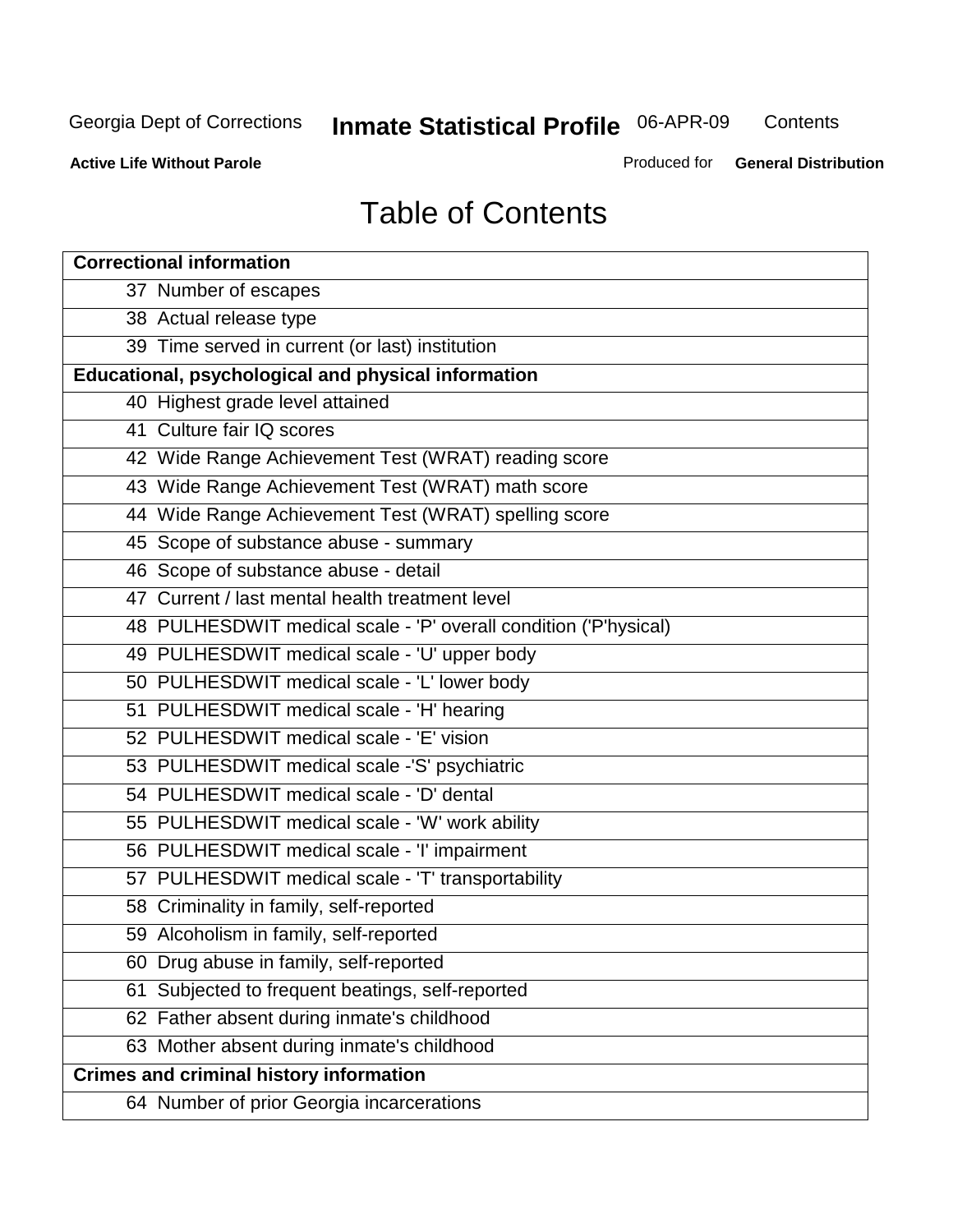**Contents** 

**Active Life Without Parole** 

Produced for **General Distribution**

# Table of Contents

| <b>Crimes and criminal history information</b>                 |
|----------------------------------------------------------------|
| 65 Prison sentence in years                                    |
| 66 Primary offense, broken out into felonies vs misdemeanors   |
| 67 Primary offense, broken out into six broad crime categories |
| 68 Primary offense, detailed offense code                      |
| 69 County of conviction of primary offense                     |
| 72 Circuit of conviction of primary offense                    |
| 74 Years served (jail + prison) in this incarceration          |
| <b>Medical information</b>                                     |
| 75 Results of most recent HIV test                             |
| 76 Results of most recent tuberculosis test                    |
| 77 Results of most recent syphilis test                        |
| 78 Results of most recent Hepatitis-C test                     |
| 79 Results of most recent pregnancy test                       |
| 80 Results of most recent diabetes test                        |
| 81 Results of most recent hypertension test                    |
| 82 Results of most recent asthma test                          |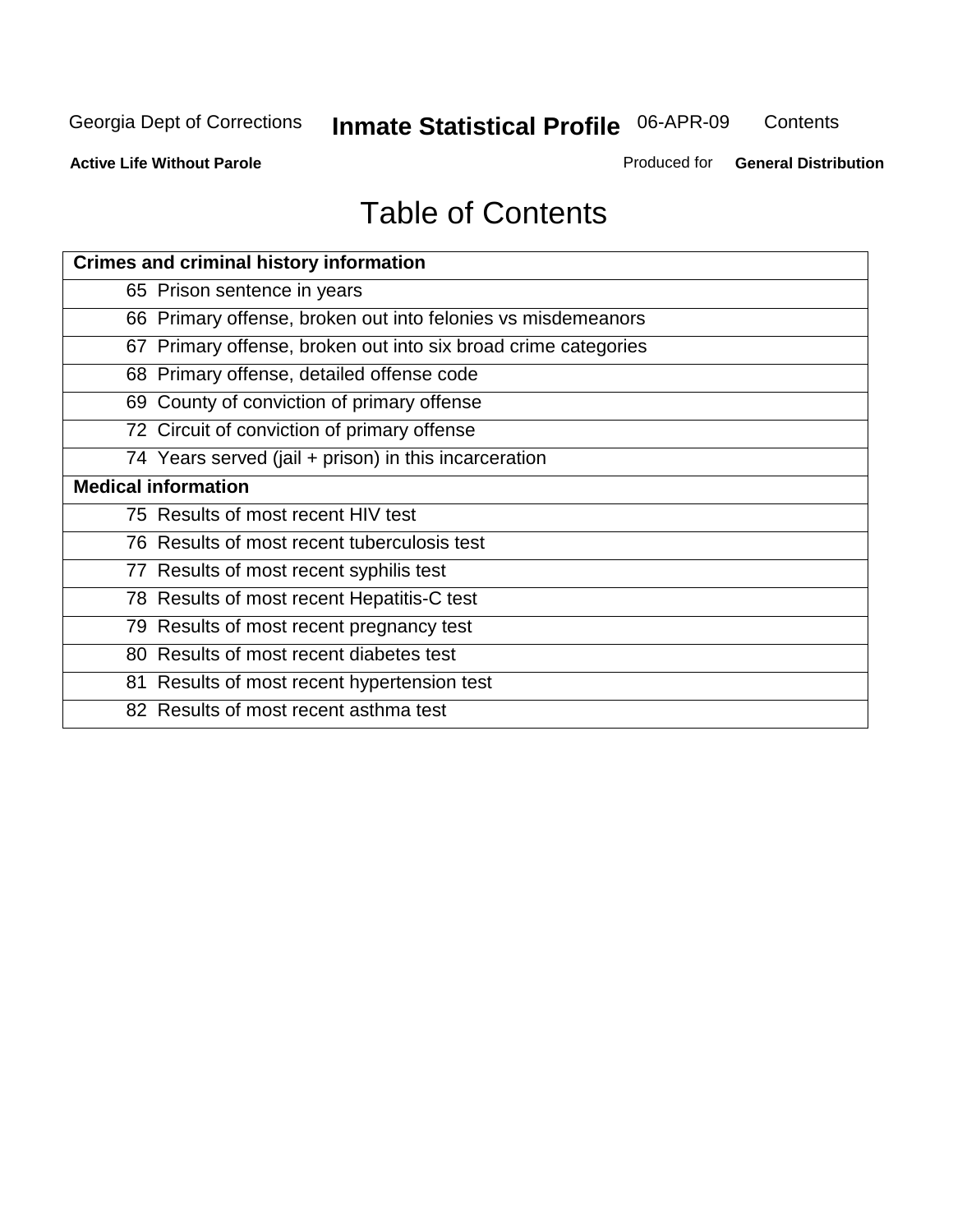#### **Active Life Without Parole**

#### Produced for **General Distribution**

### Current age, broken out in ten-year age groups

|                          |                 | <b>Male</b> |         |                | <b>Female</b> |       |                 | <b>Total</b> |
|--------------------------|-----------------|-------------|---------|----------------|---------------|-------|-----------------|--------------|
| <b>Current Age</b>       | <b>Count</b>    | Col %       | Row %   | <b>Count</b>   | Col %         | Row % | <b>Total</b>    | Col %        |
| <b>Twenties (20-29)</b>  | 44              | $8.71\%$    | 95.65%  |                | 22.22%        | 4.35% | 46              | 8.95%        |
| <b>Thirties (30-39)</b>  | 179             | 35.45%      | 99.44%  |                | 11.11%        | 0.56% |                 | 180 35.02%   |
| <b>Forties (40-49)</b>   | 158             | 31.29%      | 97.53%  | $\overline{4}$ | 44.44%        | 2.47% |                 | 162 31.52%   |
| <b>Fifties (50-59)</b>   | 92              | 18.22%      | 97.87%  | 2              | 22.22%        | 2.13% | 94 <sub>1</sub> | 18.29%       |
| <b>Sixties (60-69)</b>   | 24 <sub>1</sub> | 4.75%       | 100.00% |                |               |       | 24              | 4.67%        |
| Seventy + (70 and above) | 8               | 1.58%       | 100.00% |                |               |       | 8               | 1.56%        |
| <b>Total Reported</b>    | 505             | 100%        | 98.25%  | 9              | 100%          | 1.75% | 514             | 100.0%       |

| <b>NOT Reported</b> |            |  |
|---------------------|------------|--|
| <b>Grand Total</b>  | EOE<br>วบว |  |

| Mean (average)       | 42.48 | 40.56 | 42.44 |
|----------------------|-------|-------|-------|
| Median (middle)      |       |       |       |
| Mode (most frequent) | 40    |       | 40    |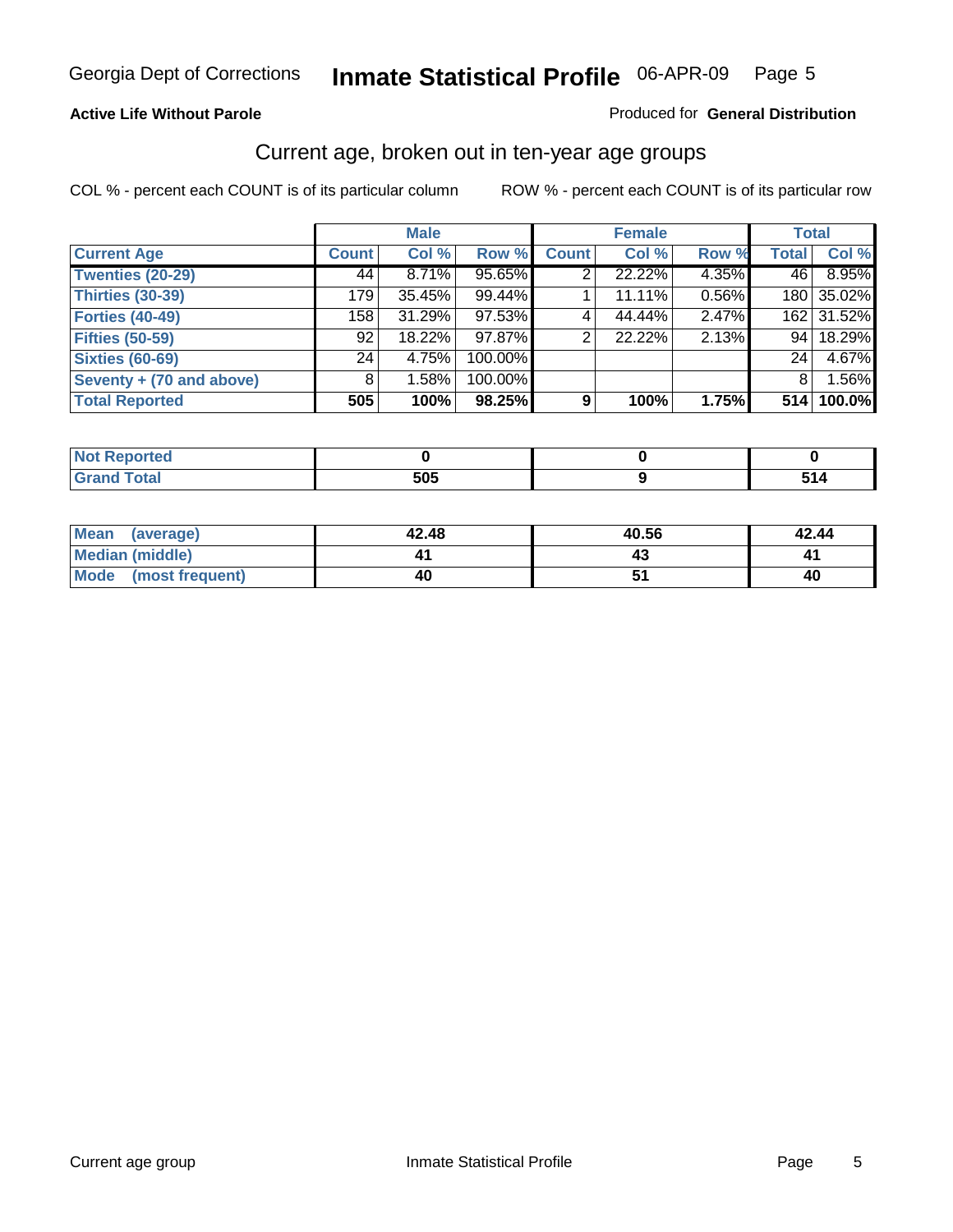**Active Life Without Parole** 

Produced for **General Distribution**

### Race group

|                       |              | <b>Male</b> |                    |   | <b>Female</b> |       |       | Total  |
|-----------------------|--------------|-------------|--------------------|---|---------------|-------|-------|--------|
| <b>Race Group</b>     | <b>Count</b> | Col %       | <b>Row % Count</b> |   | Col %         | Row % | Total | Col %  |
| <b>White</b>          | 128          | 25.40%      | 95.52%             | 6 | 66.67%        | 4.48% | 134   | 26.12% |
| <b>Black</b>          | 376          | 74.60%      | 99.21%             | ົ | 33.33%        | .79%1 | 379   | 73.88% |
| <b>Total Reported</b> | 504          | 100%        | 98.25%             |   | 100%          | 1.75% | 513   | 100%   |

| eported<br>$\cdots$  |     |     |
|----------------------|-----|-----|
| $f$ oto $f$<br>_____ | 505 | ___ |

| $^1$ Mo. | Rlack | White | 3lack |
|----------|-------|-------|-------|
| .        |       |       |       |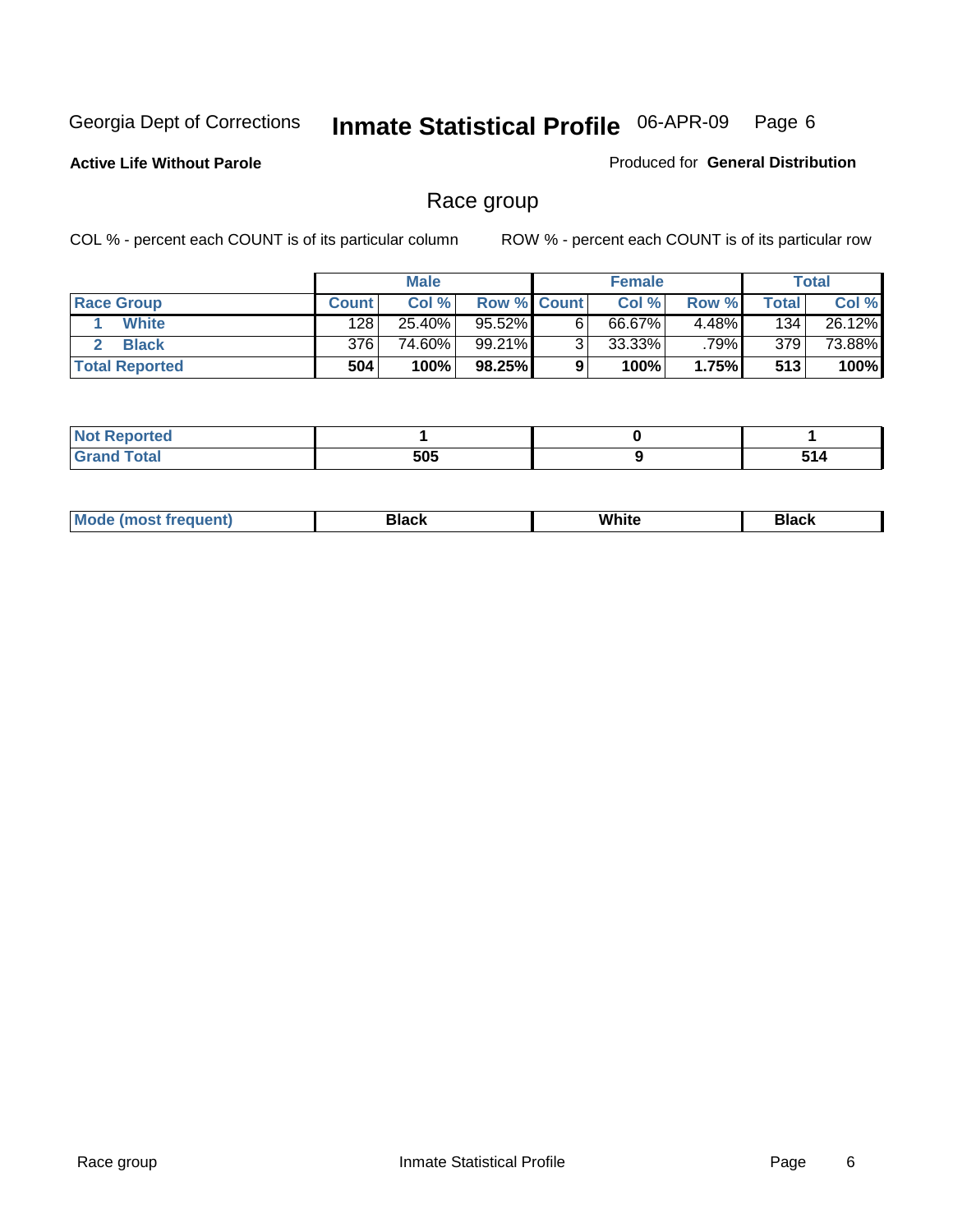**Active Life Without Parole** 

Produced for **General Distribution**

### Hispanic Origin

COL % - percent each COUNT is of its particular column ROW % - percent each COUNT is of its particular row

|                        |              | <b>Male</b> |                    |   | <b>Female</b> |         |       | <b>Total</b> |
|------------------------|--------------|-------------|--------------------|---|---------------|---------|-------|--------------|
| <b>Hispanic Origin</b> | <b>Count</b> | Col %       | <b>Row % Count</b> |   | Col %         | Row %   | Total | Col %        |
| <b>Non Hispanic</b>    | 496          | $98.22\%$   | 98.22%             | 9 | 100.00%       | $.78\%$ | 505   | 98.25%       |
| <b>Hispanic</b>        |              | 1.78%       | 100.00%            |   |               |         |       | $1.75\%$     |
| <b>Total Reported</b>  | 505          | 100%        | 98.25%             | 9 | 100%          | 1.75%   | 514   | 100%         |

**An inmate is counted as Hispanic if** 

**(a) he self-reported as Hispanic during the diagnostic process, or** 

**(b) his primary language is Spanish, or** 

**(c) he claimed birth or citizenship in Spain or a Latin American country, or** 

**(d) he had a common Spanish surname such as Lopez or Garcia**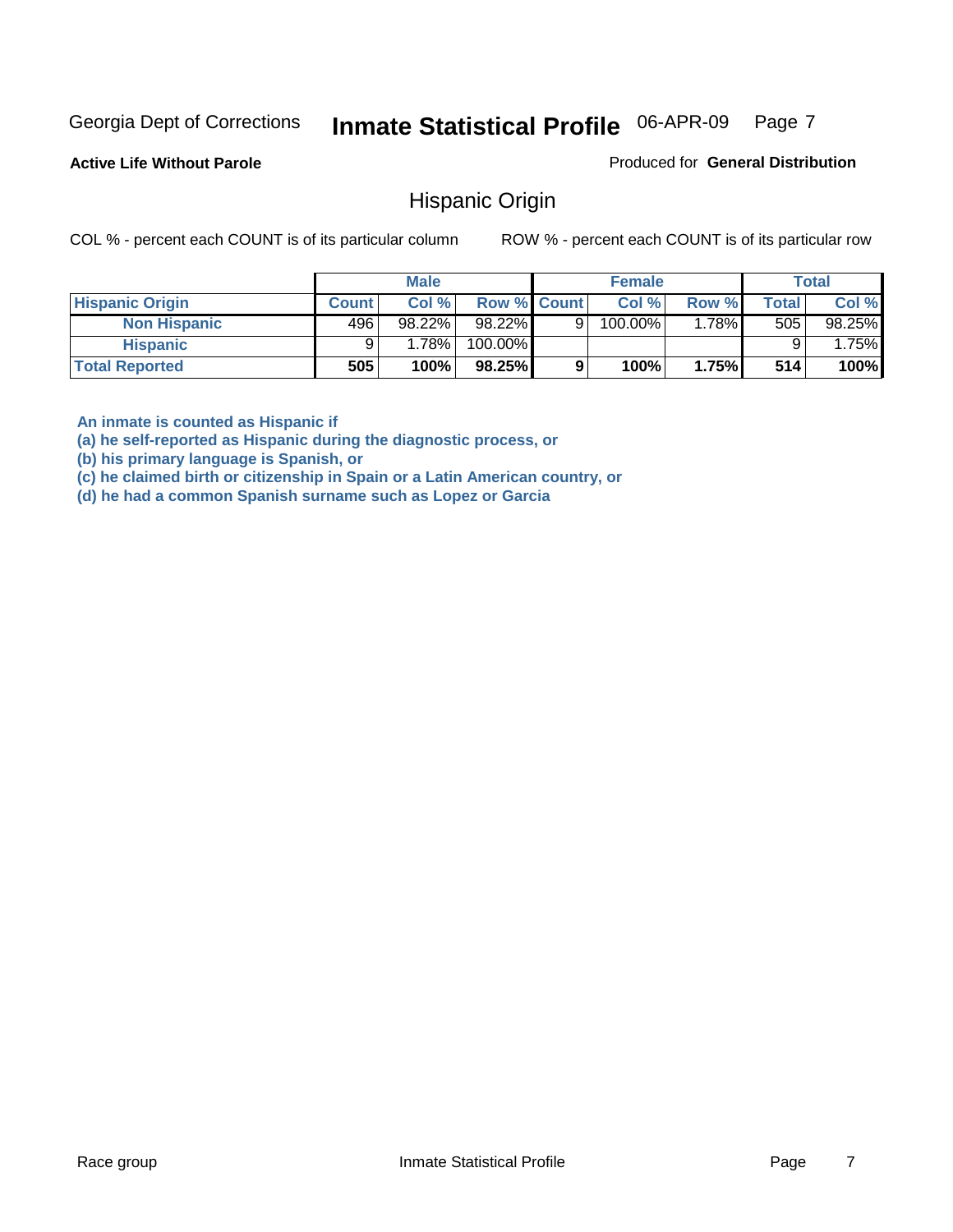**Active Life Without Parole** 

#### Produced for **General Distribution**

### Marital status, self-reported at entry to prison

|                        | <b>Male</b>  |        |         | <b>Female</b> |        |        | <b>Total</b> |        |
|------------------------|--------------|--------|---------|---------------|--------|--------|--------------|--------|
| <b>Marital Status</b>  | <b>Count</b> | Col %  | Row %   | <b>Count</b>  | Col %  | Row %  | <b>Total</b> | Col %  |
| <b>Single</b>          | 285          | 58.16% | 98.28%  | 5             | 55.56% | 1.72%  | 290          | 58.12% |
| <b>Married</b>         | 66           | 13.47% | 98.51%  |               | 11.11% | 1.49%  | 67           | 13.43% |
| <b>Separated</b><br>3  | 19           | 3.88%  | 100.00% |               |        |        | 19           | 3.81%  |
| <b>Divorced</b><br>4   | 61           | 12.45% | 98.39%  |               | 11.11% | 1.61%  | 62           | 12.42% |
| <b>Widowed</b><br>5    | 17           | 3.47%  | 89.47%  | 2             | 22.22% | 10.53% | 19           | 3.81%  |
| <b>Common Law</b><br>6 | 42           | 8.57%  | 100.00% |               |        |        | 42           | 8.42%  |
| <b>Total Reported</b>  | 490          | 100%   | 98.2%   | 9             | 100%   | 1.8%   | 499          | 100%   |

|       |            | . .           |
|-------|------------|---------------|
| ----- | EOF<br>งบะ | $\sim$ $\sim$ |

| <b>Mode (most frequent)</b><br>Sinale<br>≒ınale |
|-------------------------------------------------|
|-------------------------------------------------|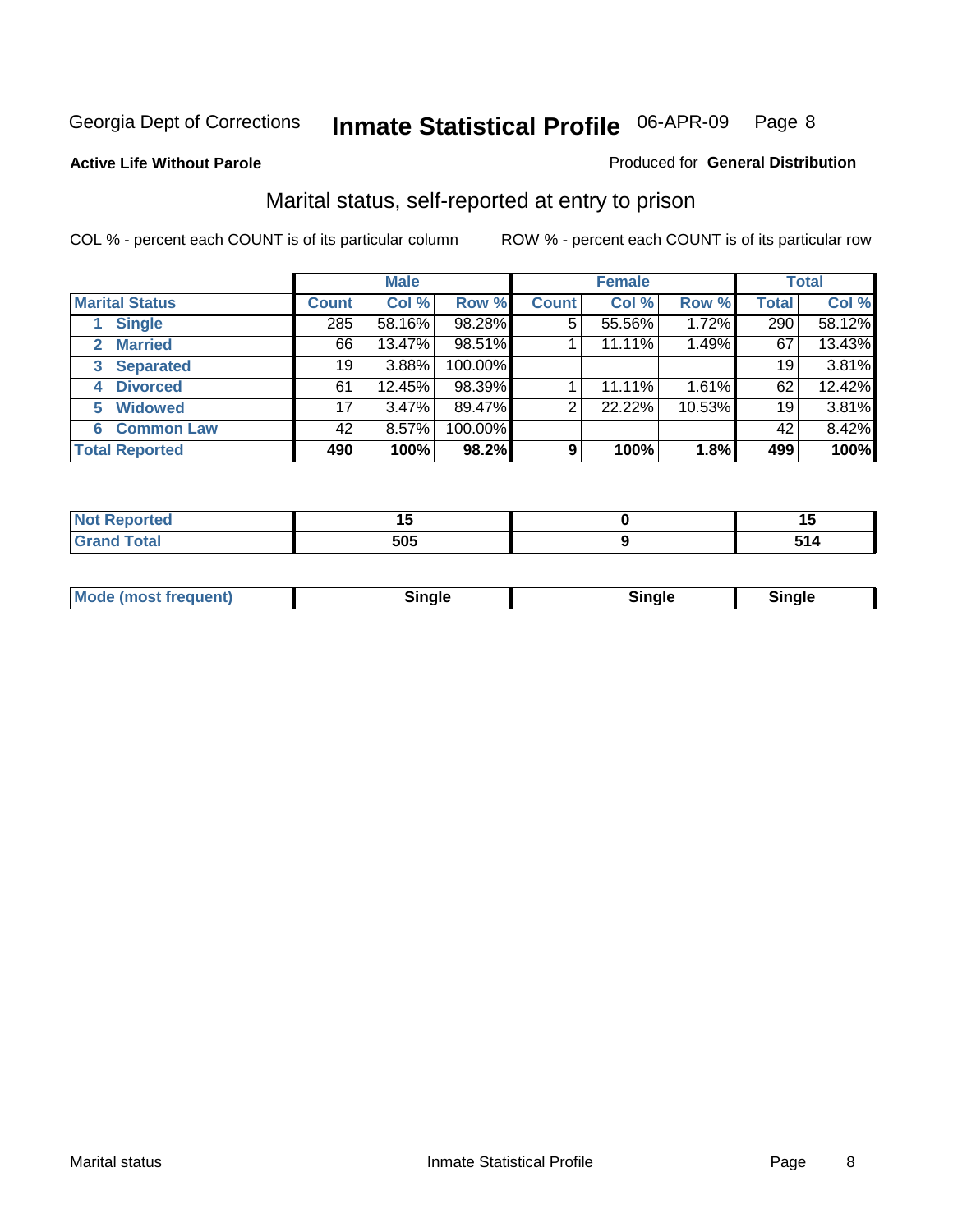#### **Active Life Without Parole**

#### Produced for **General Distribution**

### Number of children, self reported at entry to prison

|                           |              | <b>Male</b> |         |              | <b>Female</b> |          | <b>Total</b> |        |
|---------------------------|--------------|-------------|---------|--------------|---------------|----------|--------------|--------|
| <b>Number of Children</b> | <b>Count</b> | Col %       | Row %   | <b>Count</b> | Col %         | Row %    | <b>Total</b> | Col %  |
| $\bf{0}$                  | 187          | 37.18%      | 98.94%  | 2            | 22.22%        | $1.06\%$ | 189          | 36.91% |
|                           | 128          | 25.45%      | 96.97%  | 4            | 44.44%        | 3.03%    | 132          | 25.78% |
| $\overline{2}$            | 85           | 16.90%      | 97.70%  | 2            | 22.22%        | 2.30%    | 87           | 16.99% |
| 3                         | 49           | 9.74%       | 100.00% |              |               |          | 49           | 9.57%  |
| 4                         | 26           | 5.17%       | 96.30%  |              | 11.11%        | 3.70%    | 27           | 5.27%  |
| 5                         | 15           | 2.98%       | 100.00% |              |               |          | 15           | 2.93%  |
| $6\phantom{a}$            | 4            | 0.80%       | 100.00% |              |               |          | 4            | 0.78%  |
| 7                         | 2            | 0.40%       | 100.00% |              |               |          | 2            | 0.39%  |
| 8                         |              | 0.20%       | 100.00% |              |               |          |              | 0.20%  |
| 9                         | 2            | 0.40%       | 100.00% |              |               |          | 2            | 0.39%  |
| 10                        |              | 0.20%       | 100.00% |              |               |          |              | 0.20%  |
| Over 10                   | 3            | 0.60%       | 100.00% |              |               |          | 3            | 0.59%  |
| <b>Total Reported</b>     | 503          | 100%        | 98.24%  | 9            | 100%          | 1.76%    | 512          | 100%   |

| ™rteu<br>.       |     |       |
|------------------|-----|-------|
| <b>otal</b>      | EAE | - - - |
| $\mathbf{v}$ and | วบฉ | J 14  |

| <b>Mean</b><br>(average) | 1.46 | 1.33 | 1.46 |
|--------------------------|------|------|------|
| <b>Median (middle)</b>   |      |      |      |
| Mode (most frequent)     |      |      |      |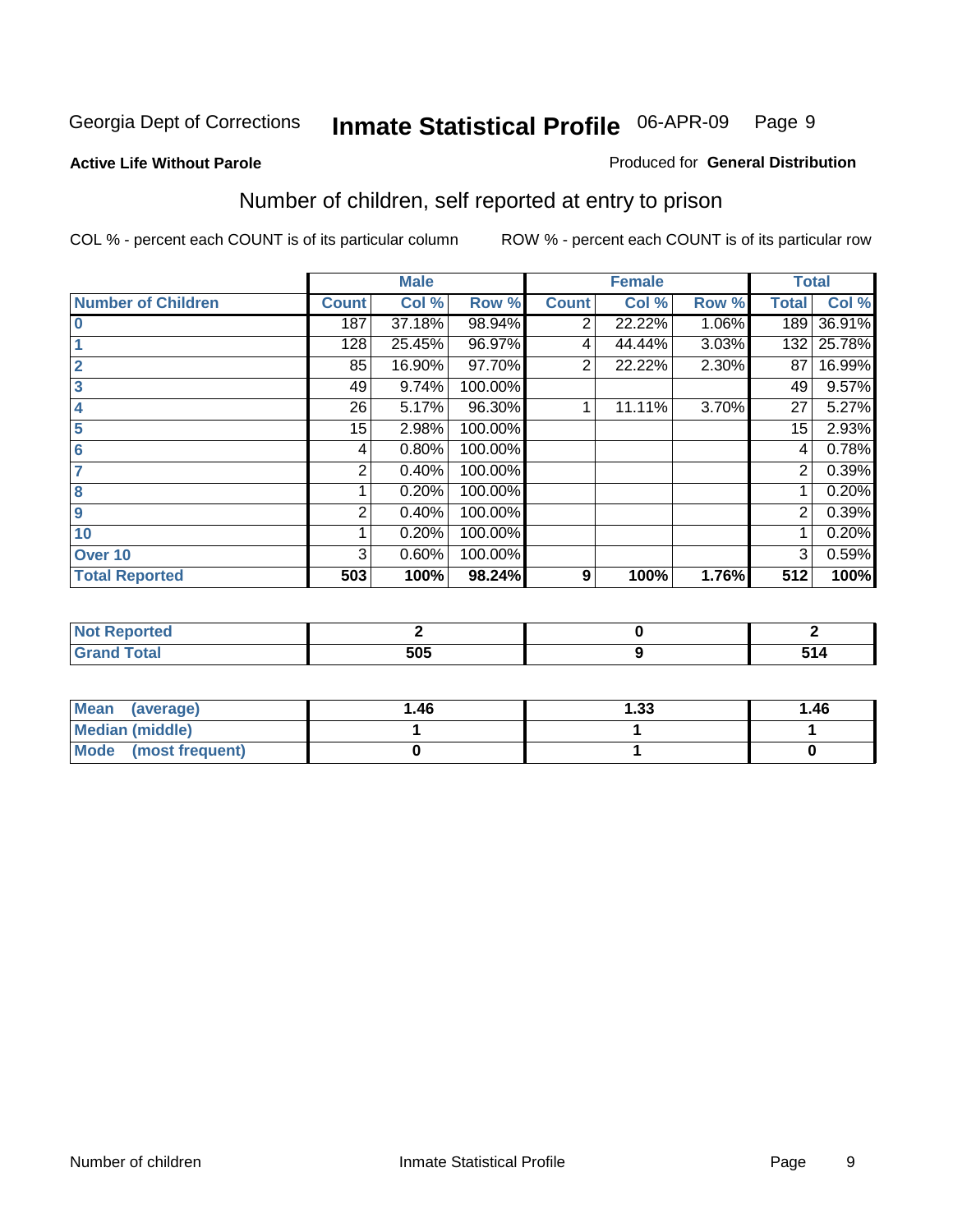#### **Active Life Without Parole**

#### Produced for **General Distribution**

### Religious affiliation, self-reported at entry to prison

|                   |                              |              | <b>Male</b> |         |                | <b>Female</b> |       |              | <b>Total</b> |
|-------------------|------------------------------|--------------|-------------|---------|----------------|---------------|-------|--------------|--------------|
|                   | <b>Religious Affiliation</b> | <b>Count</b> | Col %       | Row %   | <b>Count</b>   | Col %         | Row % | <b>Total</b> | Col %        |
|                   | <b>Islam</b>                 | 30           | 6.96%       | 100.00% |                |               |       | 30           | 6.82%        |
| $\mathbf{2}$      | <b>Catholic</b>              | 14           | 3.25%       | 100.00% |                |               |       | 14           | 3.18%        |
| 3                 | <b>Baptist</b>               | 188          | 43.62%      | 96.91%  | 6              | 66.67%        | 3.09% | 194          | 44.09%       |
| 4                 | <b>Methodist</b>             | 6            | 1.39%       | 100.00% |                |               |       | 6            | 1.36%        |
| 7                 | <b>Chc Of God</b>            |              | .23%        | 100.00% |                |               |       |              | .23%         |
| 8                 | <b>Holiness</b>              | 12           | 2.78%       | 92.31%  |                | 11.11%        | 7.69% | 13           | 2.95%        |
| 9                 | <b>Jewish</b>                |              | .23%        | 100.00% |                |               |       |              | .23%         |
| $12 \overline{ }$ | <b>Hindu</b>                 |              | .23%        | 100.00% |                |               |       |              | .23%         |
| 16                | <b>Seven D Ad</b>            | 4            | .93%        | 100.00% |                |               |       | 4            | .91%         |
| 17                | <b>Jehovah Wt</b>            | 9            | 2.09%       | 100.00% |                |               |       | 9            | 2.05%        |
| 18                | <b>Latr Day S</b>            |              | .23%        | 100.00% |                |               |       |              | .23%         |
| 20                | <b>Other Prot</b>            | 60           | 13.92%      | 96.77%  | $\overline{2}$ | 22.22%        | 3.23% | 62           | 14.09%       |
| 96                | <b>None</b>                  | 104          | 24.13%      | 100.00% |                |               |       | 104          | 23.64%       |
|                   | <b>Total Reported</b>        | 431          | 100%        | 97.95%  | 9              | 100%          | 2.05% | 440          | 100%         |

| Reported<br>NOT.<br>$\sim$ |      |      |
|----------------------------|------|------|
| <b>Total</b>               | ENE  | EA A |
| $\mathbf{v}$ and           | ີ⊃ບພ | JIT  |

|  | <b>Mode (most frequent)</b> | Baptist | Baptist | Baptist |
|--|-----------------------------|---------|---------|---------|
|--|-----------------------------|---------|---------|---------|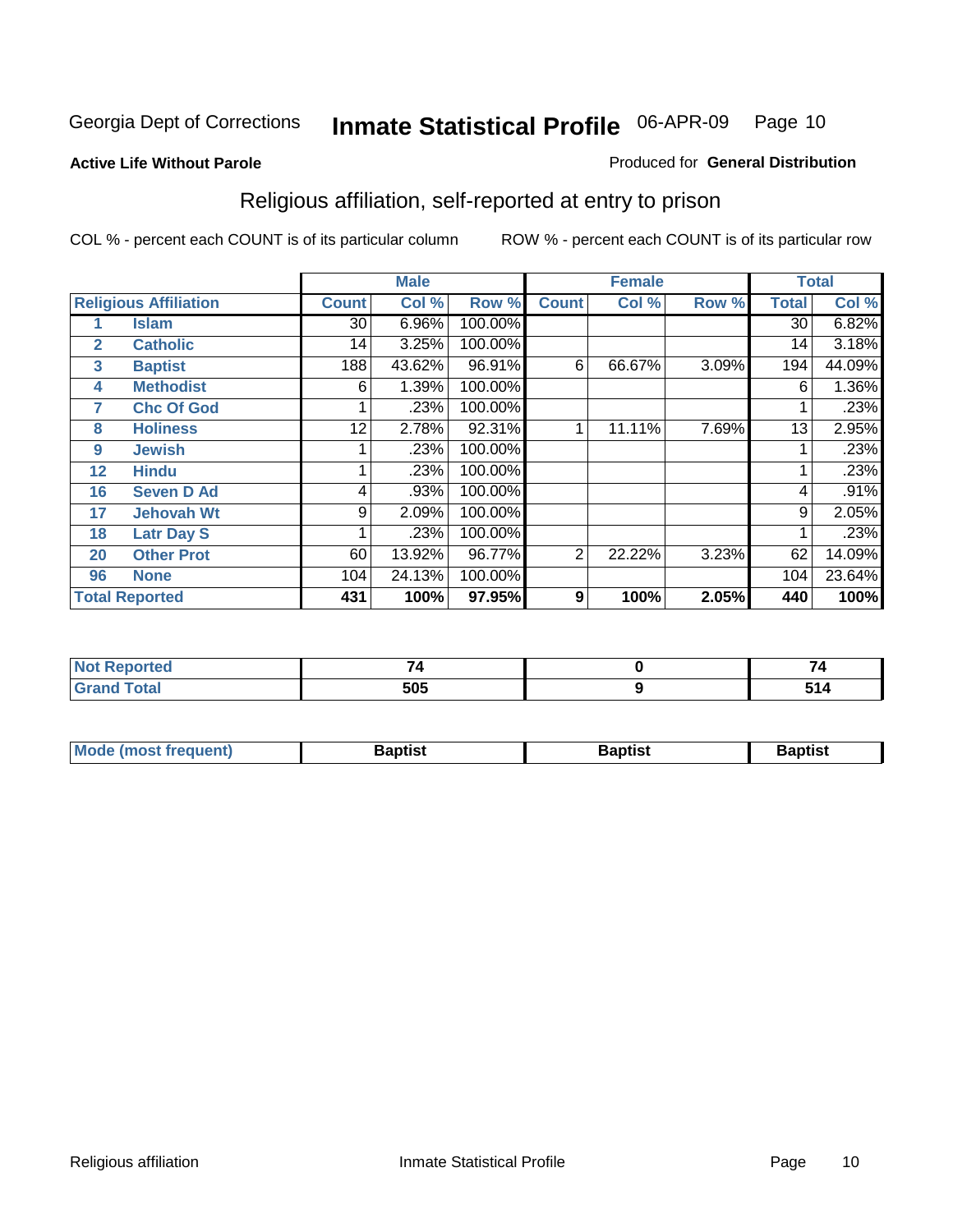#### **Active Life Without Parole**

#### Produced for **General Distribution**

### Home county, self-reported at entry to prison

|                |                      |                 | <b>Male</b> |                  |              | <b>Female</b> |         | <b>Total</b>    |       |
|----------------|----------------------|-----------------|-------------|------------------|--------------|---------------|---------|-----------------|-------|
|                | <b>Home County</b>   | <b>Count</b>    | Col %       | Row <sup>%</sup> | <b>Count</b> | Col %         | Row %   | <b>Total</b>    | Col % |
| $\overline{1}$ | <b>Appling</b>       | $\overline{2}$  | .42%        | 100.00%          |              |               |         | $\overline{2}$  | .41%  |
| $\overline{2}$ | <b>Atkinson</b>      | 1               | .21%        | 100.00%          |              |               |         | $\overline{1}$  | .21%  |
| 5              | <b>Baldwin</b>       | 4               | .84%        | 100.00%          |              |               |         | 4               | .83%  |
| 7              | <b>Barrow</b>        | 3               | .63%        | 100.00%          |              |               |         | 3               | .62%  |
| 8              | <b>Bartow</b>        | 4               | .84%        | 100.00%          |              |               |         | 4               | .83%  |
| 9              | <b>Ben Hill</b>      | $\overline{3}$  | .63%        | 100.00%          |              |               |         | $\overline{3}$  | .62%  |
| 10             | <b>Berrien</b>       | $\mathbf{1}$    | .21%        | 100.00%          |              |               |         | 1               | .21%  |
| 11             | <b>Bibb</b>          | 8               | 1.68%       | 100.00%          |              |               |         | 8               | 1.65% |
| 12             | <b>Bleckley</b>      | 3               | .63%        | 100.00%          |              |               |         | $\overline{3}$  | .62%  |
| 14             | <b>Brooks</b>        | 1               | .21%        | 100.00%          |              |               |         | 1               | .21%  |
| 16             | <b>Bulloch</b>       | $\overline{3}$  | .63%        | 75.00%           | 1            | 11.11%        | 25.00%  | 4               | .83%  |
| 17             | <b>Burke</b>         | 4               | .84%        | 100.00%          |              |               |         | 4               | .83%  |
| 18             | <b>Butts</b>         | 1               | .21%        | 100.00%          |              |               |         | 1               | .21%  |
| 20             | <b>Camden</b>        | 5               | 1.05%       | 100.00%          |              |               |         | $\overline{5}$  | 1.03% |
| 22             | <b>Carroll</b>       | $\overline{2}$  | .42%        | 100.00%          |              |               |         | $\overline{2}$  | .41%  |
| 25             | <b>Chatham</b>       | $\overline{28}$ | 5.89%       | 100.00%          |              |               |         | $\overline{28}$ | 5.79% |
| 26             | <b>Chattahoochee</b> | 1               | .21%        | 100.00%          |              |               |         | 1               | .21%  |
| 28             | <b>Cherokee</b>      | $\overline{2}$  | .42%        | 100.00%          |              |               |         | $\overline{2}$  | .41%  |
| 29             | <b>Clarke</b>        | $\overline{11}$ | 2.32%       | 100.00%          |              |               |         | $\overline{11}$ | 2.27% |
| 31             | <b>Clayton</b>       | 14              | 2.95%       | 93.33%           | 1            | 11.11%        | 6.67%   | $\overline{15}$ | 3.10% |
| 33             | <b>Cobb</b>          | 18              | 3.79%       | 100.00%          |              |               |         | $\overline{18}$ | 3.72% |
| 34             | <b>Coffee</b>        | 3               | .63%        | 100.00%          |              |               |         | $\overline{3}$  | .62%  |
| 35             | <b>Colquitt</b>      | $\overline{2}$  | .42%        | 100.00%          |              |               |         | $\overline{2}$  | .41%  |
| 36             | <b>Columbia</b>      | $\overline{3}$  | .63%        | 100.00%          |              |               |         | $\overline{3}$  | .62%  |
| 37             | <b>Cook</b>          | $\overline{2}$  | .42%        | 100.00%          |              |               |         | $\overline{2}$  | .41%  |
| 38             | <b>Coweta</b>        | 1               | .21%        | 100.00%          |              |               |         | 1               | .21%  |
| 40             | <b>Crisp</b>         | $\overline{2}$  | .42%        | 100.00%          |              |               |         | $\overline{2}$  | .41%  |
| 43             | <b>Decatur</b>       | 1               | .21%        | 100.00%          |              |               |         | 1               | .21%  |
| 44             | <b>Dekalb</b>        | $\overline{33}$ | 6.95%       | 100.00%          |              |               |         | $\overline{33}$ | 6.82% |
| 46             | <b>Dooly</b>         | 1               | .21%        | 100.00%          |              |               |         | 1               | .21%  |
| 47             | <b>Dougherty</b>     | $\overline{17}$ | 3.58%       | 100.00%          |              |               |         | 17              | 3.51% |
| 48             | <b>Douglas</b>       | 7               | 1.47%       | 87.50%           | 1            | 11.11%        | 12.50%  | 8               | 1.65% |
| 51             | <b>Effingham</b>     | 1               | .21%        | 100.00%          |              |               |         | 1               | .21%  |
| 52             | <b>Elbert</b>        | $\overline{2}$  | .42%        | 100.00%          |              |               |         | $\overline{2}$  | .41%  |
| 56             | <b>Fayette</b>       | $\overline{3}$  | .63%        | 100.00%          |              |               |         | $\overline{3}$  | .62%  |
| 57             | <b>Floyd</b>         | $\overline{3}$  | .63%        | 100.00%          |              |               |         | $\overline{3}$  | .62%  |
| 58             | <b>Forsyth</b>       |                 |             |                  | 1            | 11.11%        | 100.00% | 1               | .21%  |
| 59             | <b>Franklin</b>      | $\overline{3}$  | .63%        | 100.00%          |              |               |         | $\overline{3}$  | .62%  |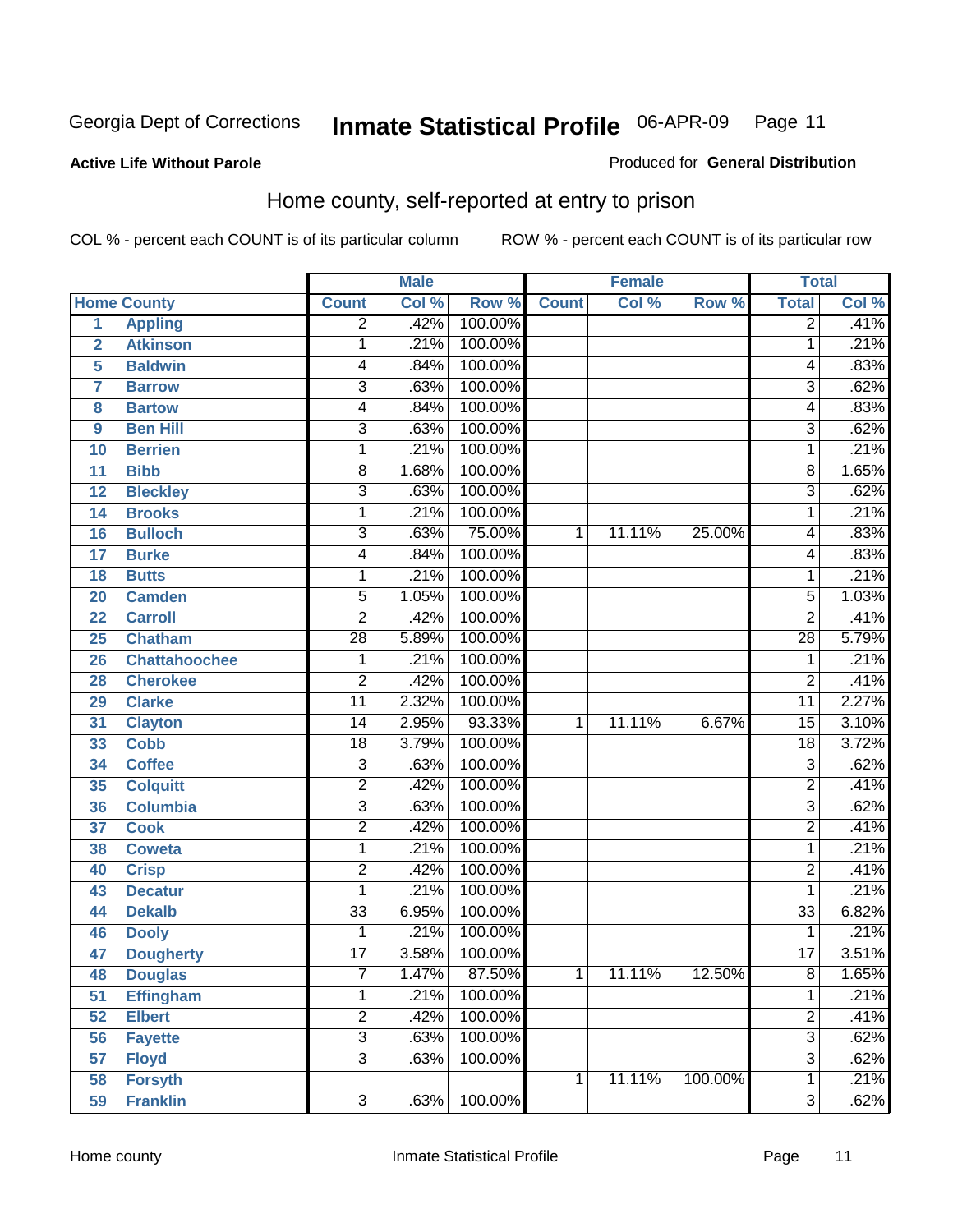#### **Active Life Without Parole**

#### Produced for **General Distribution**

### Home county, self-reported at entry to prison

|     |                    |                 | <b>Male</b> |         |              | <b>Female</b> |        | <b>Total</b>    |        |
|-----|--------------------|-----------------|-------------|---------|--------------|---------------|--------|-----------------|--------|
|     | <b>Home County</b> | <b>Count</b>    | Col %       | Row %   | <b>Count</b> | Col %         | Row %  | <b>Total</b>    | Col %  |
| 60  | <b>Fulton</b>      | $\overline{57}$ | 12.00%      | 98.28%  | 1            | 11.11%        | 1.72%  | $\overline{58}$ | 11.98% |
| 61  | <b>Gilmer</b>      | 1               | .21%        | 100.00% |              |               |        | 1               | .21%   |
| 63  | <b>Glynn</b>       | $\overline{8}$  | 1.68%       | 100.00% |              |               |        | 8               | 1.65%  |
| 66  | <b>Greene</b>      | 1               | .21%        | 100.00% |              |               |        | 1               | .21%   |
| 67  | <b>Gwinnett</b>    | 10              | 2.11%       | 100.00% |              |               |        | $\overline{10}$ | 2.07%  |
| 68  | <b>Habersham</b>   | 1               | .21%        | 100.00% |              |               |        | 1               | .21%   |
| 69  | <b>Hall</b>        | $\overline{8}$  | 1.68%       | 100.00% |              |               |        | 8               | 1.65%  |
| 70  | <b>Hancock</b>     | $\overline{2}$  | .42%        | 100.00% |              |               |        | $\overline{2}$  | .41%   |
| 71  | <b>Haralson</b>    | 1               | .21%        | 100.00% |              |               |        | 1               | .21%   |
| 72  | <b>Harris</b>      | 1               | .21%        | 100.00% |              |               |        | 1               | .21%   |
| 73  | <b>Hart</b>        | $\overline{c}$  | .42%        | 100.00% |              |               |        | $\overline{2}$  | .41%   |
| 75  | <b>Henry</b>       | $\overline{3}$  | .63%        | 100.00% |              |               |        | $\overline{3}$  | .62%   |
| 76  | <b>Houston</b>     | 6               | 1.26%       | 100.00% |              |               |        | 6               | 1.24%  |
| 78  | <b>Jackson</b>     | $\overline{3}$  | .63%        | 100.00% |              |               |        | $\overline{3}$  | .62%   |
| 80  | <b>Jeff Davis</b>  | 1               | .21%        | 100.00% |              |               |        | 1               | .21%   |
| 81  | <b>Jefferson</b>   | 1               | .21%        | 100.00% |              |               |        | 1               | .21%   |
| 82  | <b>Jenkins</b>     | $\overline{2}$  | .42%        | 100.00% |              |               |        | 2               | .41%   |
| 87  | <b>Laurens</b>     | $\overline{3}$  | .63%        | 100.00% |              |               |        | $\overline{3}$  | .62%   |
| 88  | Lee                | 1               | .21%        | 100.00% |              |               |        | 1               | .21%   |
| 89  | <b>Liberty</b>     | 4               | .84%        | 100.00% |              |               |        | 4               | .83%   |
| 90  | <b>Lincoln</b>     | $\mathbf{1}$    | .21%        | 100.00% |              |               |        | 1               | .21%   |
| 91  | Long               | 1               | .21%        | 100.00% |              |               |        | 1               | .21%   |
| 92  | <b>Lowndes</b>     | 4               | .84%        | 100.00% |              |               |        | 4               | .83%   |
| 96  | <b>Marion</b>      | 1               | .21%        | 100.00% |              |               |        | 1               | .21%   |
| 97  | <b>Mcduffie</b>    | 1               | .21%        | 100.00% |              |               |        | 1               | .21%   |
| 98  | <b>Mcintosh</b>    | $\overline{2}$  | .42%        | 100.00% |              |               |        | $\overline{2}$  | .41%   |
| 100 | <b>Miller</b>      | $\mathbf{1}$    | .21%        | 100.00% |              |               |        | 1               | .21%   |
| 101 | <b>Mitchell</b>    | 1               | .21%        | 100.00% |              |               |        | 1               | .21%   |
| 102 | <b>Monroe</b>      | $\mathbf{1}$    | .21%        | 100.00% |              |               |        | 1               | .21%   |
| 104 | <b>Morgan</b>      | 1               | .21%        | 100.00% |              |               |        | 1               | .21%   |
| 106 | <b>Muscogee</b>    | $\overline{12}$ | 2.53%       | 100.00% |              |               |        | $\overline{12}$ | 2.48%  |
| 107 | <b>Newton</b>      | 2               | .42%        | 66.67%  | 1            | 11.11%        | 33.33% | 3               | .62%   |
| 109 | <b>Oglethorpe</b>  | $\overline{2}$  | .42%        | 100.00% |              |               |        | $\overline{2}$  | .41%   |
| 110 | <b>Paulding</b>    | 1               | .21%        | 100.00% |              |               |        | 1               | .21%   |
| 113 | <b>Pierce</b>      | $\mathbf{1}$    | .21%        | 100.00% |              |               |        | 1               | .21%   |
| 114 | <b>Pike</b>        | 2               | .42%        | 66.67%  | 1            | 11.11%        | 33.33% | 3               | .62%   |
| 115 | <b>Polk</b>        | 1               | .21%        | 100.00% |              |               |        | 1               | .21%   |
| 117 | <b>Putnam</b>      | $\overline{2}$  | .42%        | 100.00% |              |               |        | $\overline{2}$  | .41%   |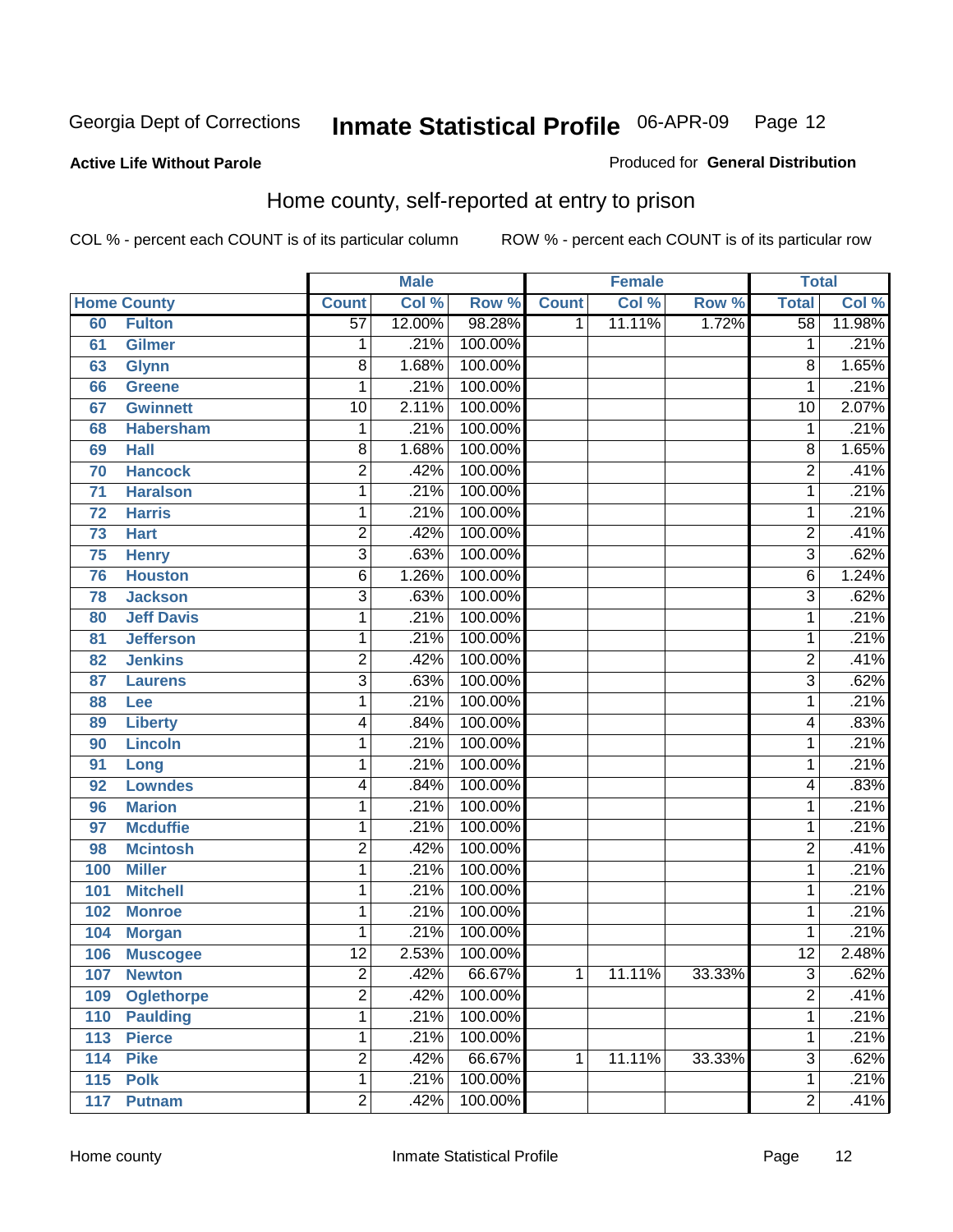#### **Active Life Without Parole**

#### Produced for **General Distribution**

### Home county, self-reported at entry to prison

|     |                      |                | <b>Male</b> |         |                  | <b>Female</b> |          | <b>Total</b>    |       |
|-----|----------------------|----------------|-------------|---------|------------------|---------------|----------|-----------------|-------|
|     | <b>Home County</b>   | <b>Count</b>   | Col %       | Row %   | <b>Count</b>     | Col %         | Row %    | <b>Total</b>    | Col % |
| 119 | <b>Rabun</b>         | 1              | .21%        | 100.00% |                  |               |          | 1               | .21%  |
| 120 | <b>Randolph</b>      | $\overline{2}$ | .42%        | 100.00% |                  |               |          | $\overline{2}$  | .41%  |
| 121 | <b>Richmond</b>      | 19             | 4.00%       | 95.00%  | 1                | 11.11%        | $5.00\%$ | $\overline{20}$ | 4.13% |
| 122 | <b>Rockdale</b>      | $\overline{2}$ | .42%        | 100.00% |                  |               |          | $\overline{2}$  | .41%  |
| 125 | <b>Seminole</b>      | 1              | .21%        | 100.00% |                  |               |          | 1               | .21%  |
| 126 | <b>Spalding</b>      | $\overline{5}$ | 1.05%       | 100.00% |                  |               |          | 5               | 1.03% |
| 127 | <b>Stephens</b>      | $\overline{2}$ | .42%        | 100.00% |                  |               |          | $\overline{2}$  | .41%  |
| 129 | <b>Sumter</b>        | 1              | .21%        | 100.00% |                  |               |          | 1               | .21%  |
| 132 | <b>Tattnall</b>      | 1              | .21%        | 100.00% |                  |               |          | $\overline{1}$  | .21%  |
| 134 | <b>Telfair</b>       | 1              | .21%        | 100.00% |                  |               |          | 1               | .21%  |
| 136 | <b>Thomas</b>        | $\overline{3}$ | .63%        | 100.00% |                  |               |          | $\overline{3}$  | .62%  |
| 137 | <b>Tift</b>          | $\overline{3}$ | .63%        | 100.00% |                  |               |          | $\overline{3}$  | .62%  |
| 138 | <b>Toombs</b>        | 4              | .84%        | 100.00% |                  |               |          | 4               | .83%  |
| 141 | <b>Troup</b>         | 1              | .21%        | 100.00% |                  |               |          | 1               | .21%  |
| 142 | <b>Turner</b>        | 1              | .21%        | 100.00% |                  |               |          | 1               | .21%  |
| 144 | <b>Union</b>         | 1              | .21%        | 100.00% |                  |               |          | 1               | .21%  |
| 145 | <b>Upson</b>         | $\overline{2}$ | .42%        | 100.00% |                  |               |          | $\overline{2}$  | .41%  |
| 146 | <b>Walker</b>        | $\overline{3}$ | .63%        | 75.00%  | 1                | 11.11%        | 25.00%   | 4               | .83%  |
| 147 | <b>Walton</b>        | $\overline{3}$ | .63%        | 100.00% |                  |               |          | 3               | .62%  |
| 148 | <b>Ware</b>          | 6              | 1.26%       | 100.00% |                  |               |          | 6               | 1.24% |
| 150 | <b>Washington</b>    | $\overline{3}$ | .63%        | 100.00% |                  |               |          | $\overline{3}$  | .62%  |
| 151 | <b>Wayne</b>         | $\overline{3}$ | .63%        | 100.00% |                  |               |          | $\overline{3}$  | .62%  |
| 155 | <b>Whitfield</b>     | $\overline{3}$ | .63%        | 100.00% |                  |               |          | 3               | .62%  |
| 158 | <b>Wilkinson</b>     | 1              | .21%        | 100.00% |                  |               |          | 1               | .21%  |
| 160 | <b>Unknown</b>       | 47             | 9.89%       | 100.00% |                  |               |          | 47              | 9.71% |
|     | <b>Total Rported</b> | 475            | 100%        | 98.14%  | $\boldsymbol{9}$ | 100%          | 1.86%    | 484             | 100%  |

| <u>leu</u><br>. |     | 2£<br>v, |
|-----------------|-----|----------|
|                 | 505 |          |

| Mode | (most frequent) | <b>ulton</b> | <b>Walker</b><br>_____ | <b>ulton</b> |
|------|-----------------|--------------|------------------------|--------------|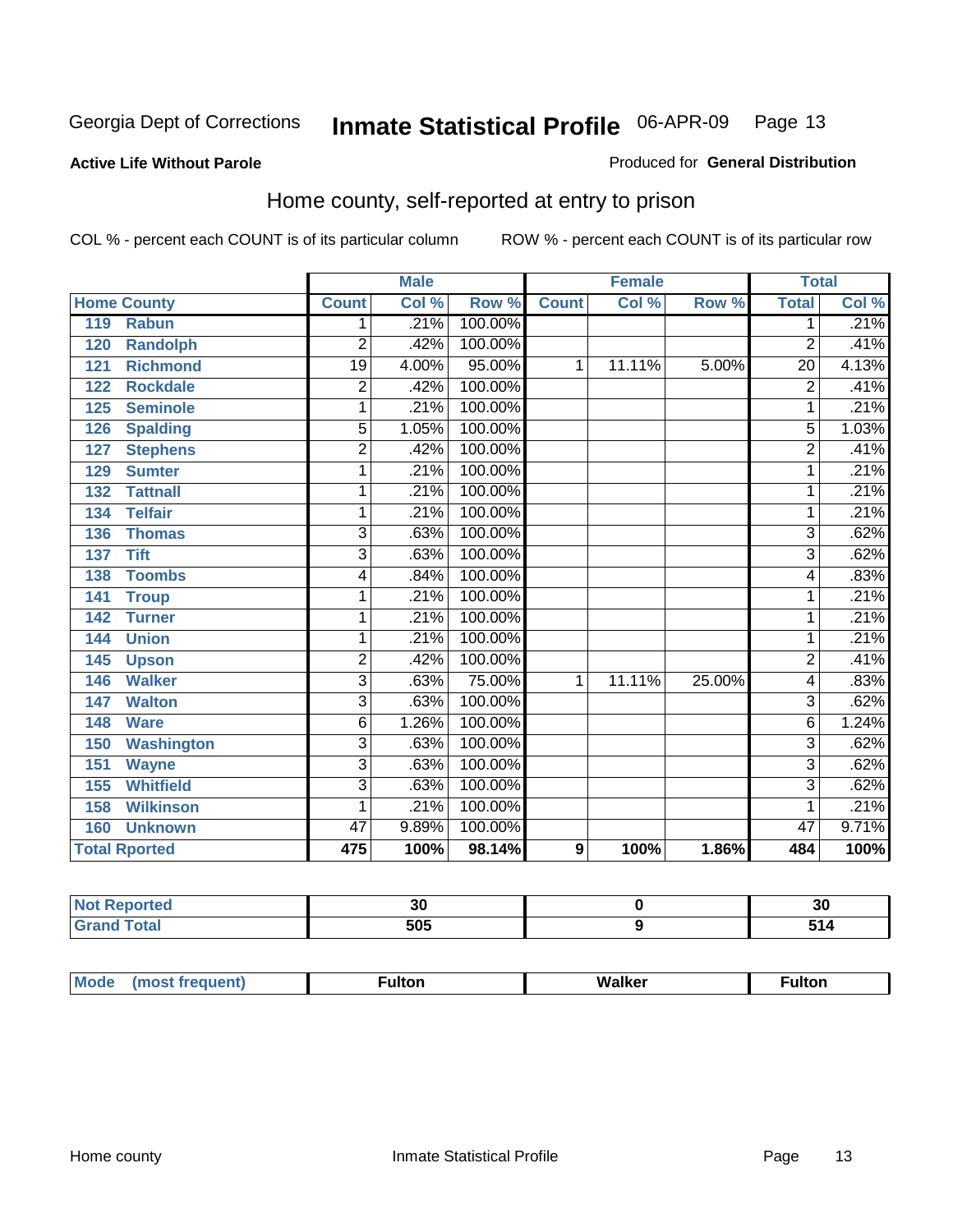#### **Active Life Without Parole**

#### Produced for **General Distribution**

### Socioeconomic class, self-reported at entry to prison

|                            |              | <b>Male</b> |           |              | <b>Female</b> |       |              | <b>Total</b> |
|----------------------------|--------------|-------------|-----------|--------------|---------------|-------|--------------|--------------|
| <b>Socioeconomic Class</b> | <b>Count</b> | Col %       | Row %     | <b>Count</b> | Col %         | Row % | <b>Total</b> | Col %        |
| <b>Welfare</b>             | 28           | 5.91%       | 100.00%   |              |               |       | 28           | 5.81%        |
| <b>Occ Employ</b>          | 22           | 4.64%       | 100.00%   |              |               |       | 22           | 4.56%        |
| <b>Minimum Std</b>         | 250          | 52.74%      | $99.60\%$ |              | 12.50%        | .40%  | 251          | 52.07%       |
| <b>Middle</b>              | 174          | 36.71%      | 96.13%    |              | 87.50%        | 3.87% | 181          | 37.55%       |
| <b>Total Reported</b>      | 474          | 100%        | 98.34%    |              | 100%          | 1.66% | 482          | 100%         |

| .<br>тео                                        | $-$ | $\sim$<br>◡▴ |
|-------------------------------------------------|-----|--------------|
| $T \cap f \cap f$<br><b>Oldi</b><br>$-1$ - $-1$ | 505 | . .<br>- 14  |

| .<br>___ |
|----------|
|----------|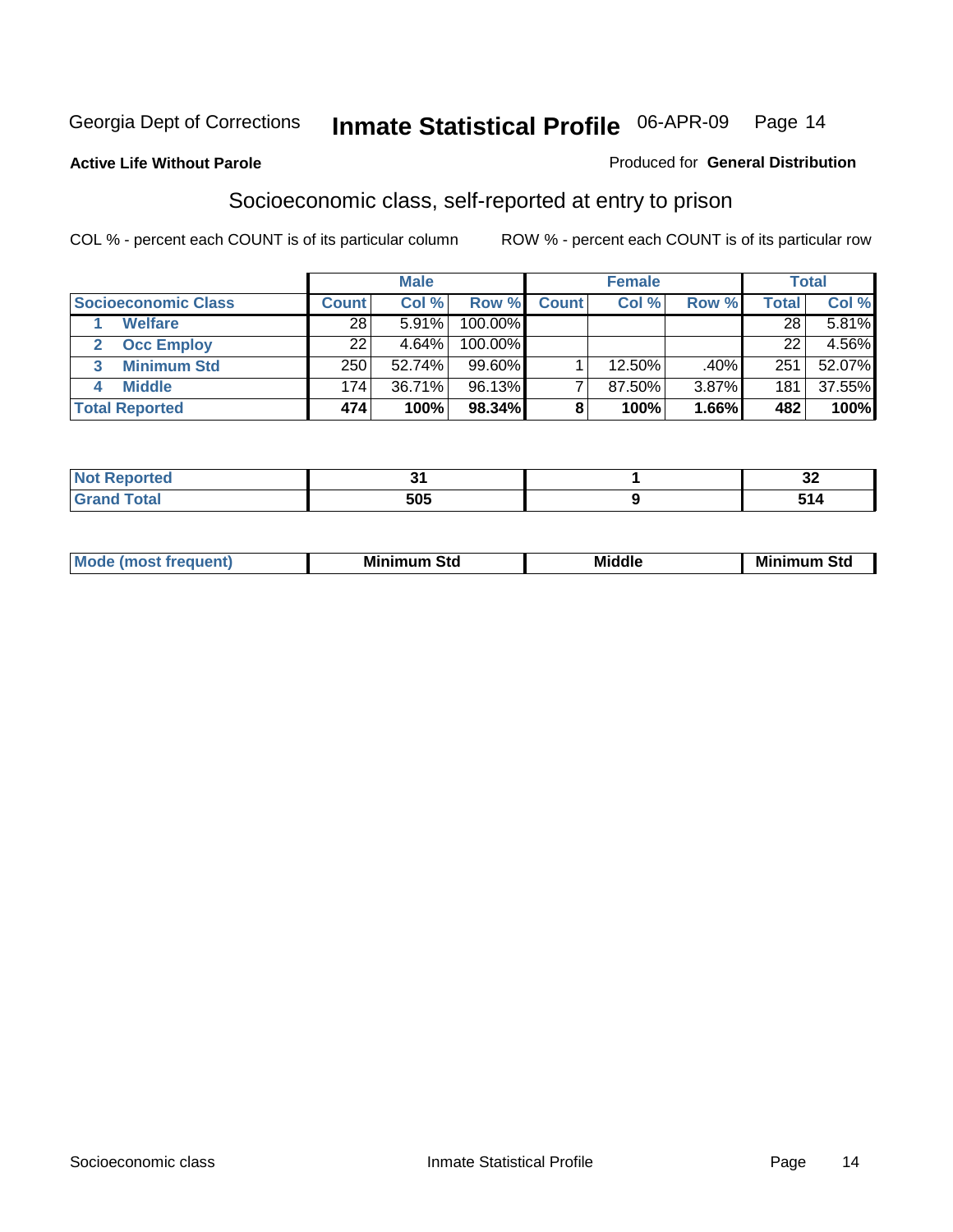Produced for **General Distribution**

#### **Active Life Without Parole**

### Environment to age 16, self-reported at entry to prison

|                              |                  | <b>Male</b> |         |              | <b>Female</b> |        |              | <b>Total</b> |
|------------------------------|------------------|-------------|---------|--------------|---------------|--------|--------------|--------------|
| <b>Environment to age 16</b> | <b>Count</b>     | Col %       | Row %   | <b>Count</b> | Col %         | Row %  | <b>Total</b> | Col %        |
| <b>Rural/Farm</b>            | 9                | l.86%       | 100.00% |              |               |        |              | 1.83%        |
| <b>Rural/Nfarm</b><br>2      | 21               | 4.34%       | 84.00%  |              | 44.44%        | 16.00% | 25           | 5.07%        |
| <b>S.M.S.A</b><br>3          | 204              | 42.15%      | 99.51%  |              | 11.11%        | .49%   | 205          | 41.58%       |
| <b>Urban</b><br>4            | 102 <sub>2</sub> | 21.07%      | 98.08%  |              | 22.22%        | 1.92%  | 104          | 21.10%       |
| <b>Small Town</b>            | 148              | 30.58%      | 98.67%  | ⌒            | 22.22%        | 1.33%  | 150          | 30.43%       |
| <b>Total Reported</b>        | 484              | 100%        | 98.17%  | 9            | 100%          | 1.83%  | 493          | 100%         |

| <b>rted</b>             |     |       |
|-------------------------|-----|-------|
| <b>Total</b><br>' Grand | 505 | . . 4 |

| Mo<br><b>CONTRACTOR</b><br>. M S<br>M<br>---<br>Nfarn<br>.<br>_____<br>______ |  |  |
|-------------------------------------------------------------------------------|--|--|
|                                                                               |  |  |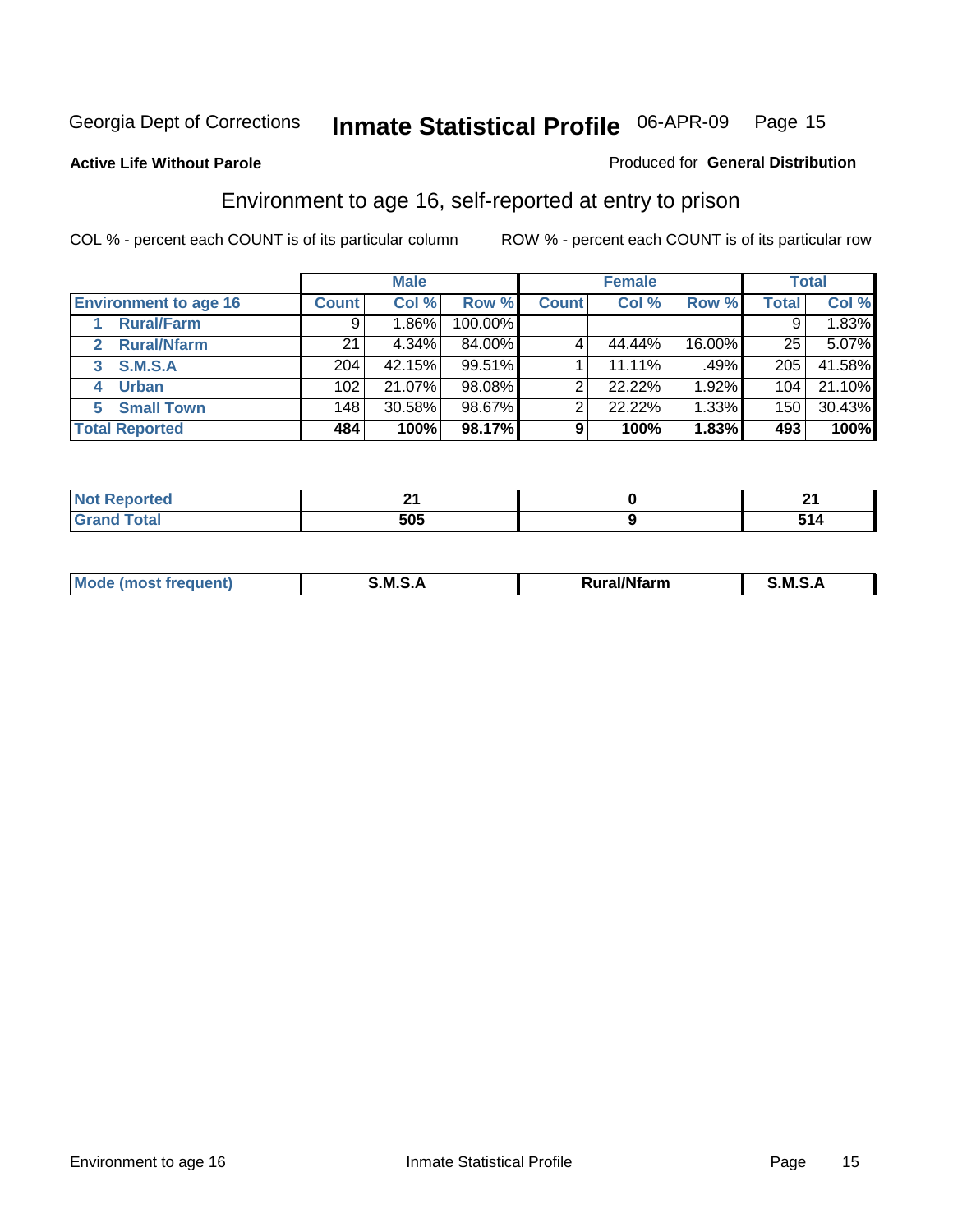Produced for **General Distribution**

#### **Active Life Without Parole**

## Guardian status to age 16, self-reported at entry to prison

|                                  |                 | <b>Male</b> |         |              | <b>Female</b> |       |              | <b>Total</b> |
|----------------------------------|-----------------|-------------|---------|--------------|---------------|-------|--------------|--------------|
| <b>Guardian Status To Age 16</b> | <b>Count</b>    | Col %       | Row %   | <b>Count</b> | Col %         | Row % | <b>Total</b> | Col %        |
| 2 Father Only                    | 9               | 2.21%       | 100.00% |              |               |       | 9            | 2.17%        |
| <b>3 Both Parents</b>            | 172             | 42.26%      | 97.18%  | 5            | 71.43%        | 2.82% | 177          | 42.75%       |
| <b>4 Mother Only</b>             | 162             | 39.80%      | 99.39%  |              | 14.29%        | .61%  | 163          | 39.37%       |
| <b>6 Oth Female</b>              | 14              | 3.44%       | 100.00% |              |               |       | 14           | 3.38%        |
| <b>7 Oth Male</b>                | 3               | .74%        | 100.00% |              |               |       | 3            | .72%         |
| 8 Step-Parents                   | 11              | 2.70%       | 100.00% |              |               |       | 11           | 2.66%        |
| 9 Foster Home                    | 9               | 2.21%       | 100.00% |              |               |       | 9            | 2.17%        |
| <b>10 Grand Parents</b>          | 27 <sup>1</sup> | 6.63%       | 96.43%  |              | 14.29%        | 3.57% | 28           | 6.76%        |
| <b>Total Reported</b>            | 407             | 100%        | 98.31%  |              | 100%          | 1.69% | 414          | 100%         |

|                             | ະ          | 1 N C<br>טע ו |
|-----------------------------|------------|---------------|
| $\sim$ $\sim$ $\sim$ $\sim$ | ENE<br>ວບວ |               |

| <b>Mode (most frequent)</b> | <b>Both Parents</b> | <b>Both Parents</b> | <b>IBoth Parents</b> |
|-----------------------------|---------------------|---------------------|----------------------|
|                             |                     |                     |                      |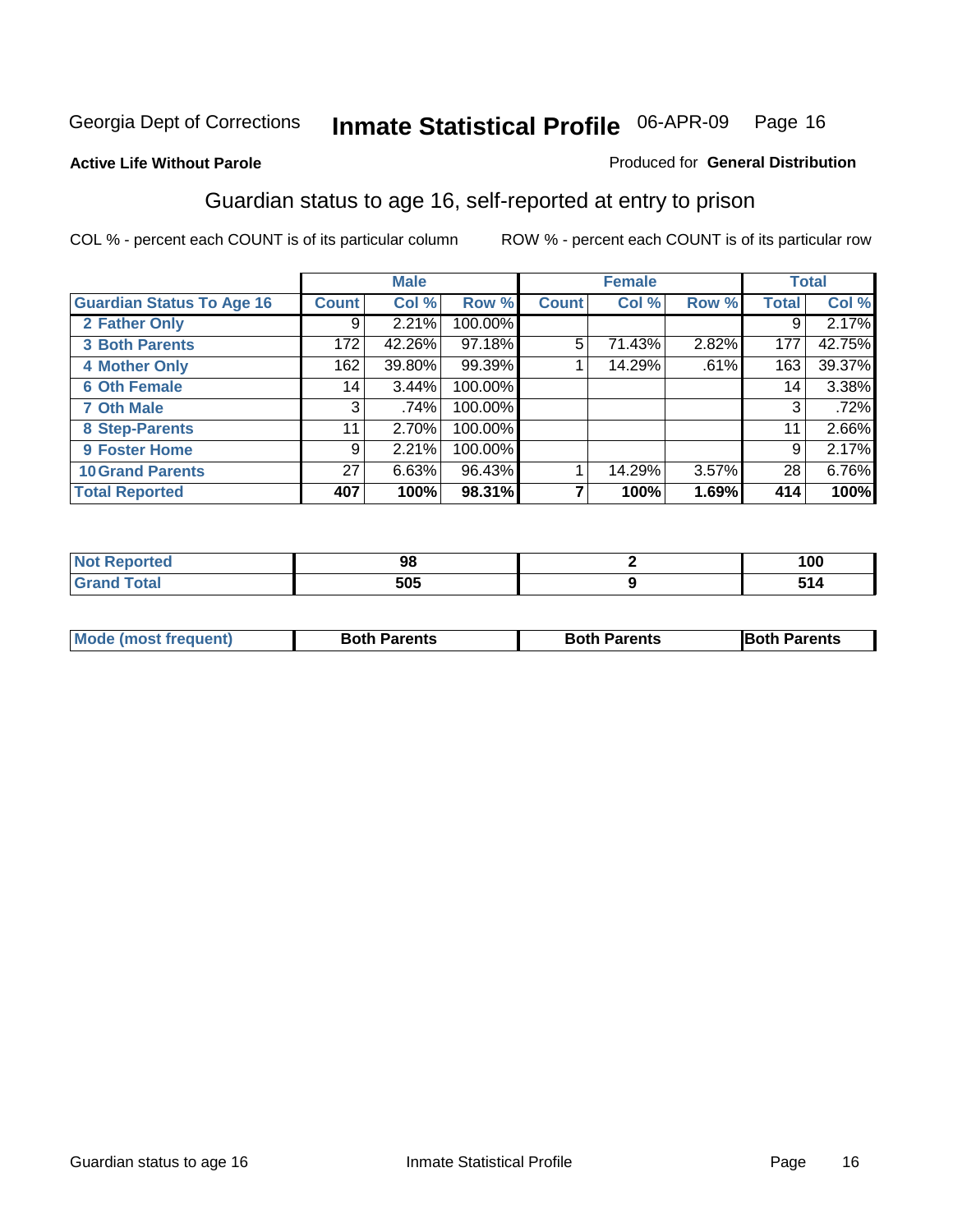#### **Active Life Without Parole**

#### Produced for **General Distribution**

### Employment status before prison, self-reported at entry to prison

|              |                          |                 | <b>Male</b> |         |              | <b>Female</b> |       |              | <b>Total</b> |
|--------------|--------------------------|-----------------|-------------|---------|--------------|---------------|-------|--------------|--------------|
|              | <b>Employment Status</b> | <b>Count</b>    | Col %       | Row %   | <b>Count</b> | Col %         | Row % | <b>Total</b> | Col %        |
|              | <b>Full Time</b>         | 247             | 56.65%      | 98.02%  | 5            | 71.43%        | 1.98% | 252          | 56.88%       |
| $\mathbf{2}$ | <b>Part Time</b>         | 24              | 5.50%       | 100.00% |              |               |       | 24           | 5.42%        |
| 3            | Unempl $<$ 6m            | 45              | 10.32%      | 97.83%  |              | 14.29%        | 2.17% | 46           | 10.38%       |
| 4            | Unempl > 6m              | 69              | 15.83%      | 98.57%  |              | 14.29%        | 1.43% | 70           | 15.80%       |
| 5            | <b>Never Workd</b>       | 31              | 7.11%       | 100.00% |              |               |       | 31           | 7.00%        |
| 6            | <b>Student</b>           | 2               | .46%        | 100.00% |              |               |       |              | .45%         |
|              | <b>Incapable</b>         | 18 <sub>1</sub> | 4.13%       | 100.00% |              |               |       | 18           | 4.06%        |
|              | <b>Total Reported</b>    | 436             | 100%        | 98.42%  |              | 100%          | 1.58% | 443          | 100%         |

| тео -                  | …<br>va | $\sim$                                           |
|------------------------|---------|--------------------------------------------------|
| $T = 4 - T$<br>_______ | 505     | $\sim$ $\sim$ $\sim$ $\sim$ $\sim$ $\sim$ $\sim$ |

| Mo | 'me<br>uн<br>the contract of the contract of the contract of the contract of the contract of the contract of the contract of the contract of the contract of the contract of the contract of the contract of the contract of the contract o | ïme<br>uı.<br>the contract of the contract of the contract of the contract of the contract of the contract of the contract of |
|----|---------------------------------------------------------------------------------------------------------------------------------------------------------------------------------------------------------------------------------------------|-------------------------------------------------------------------------------------------------------------------------------|
|    |                                                                                                                                                                                                                                             |                                                                                                                               |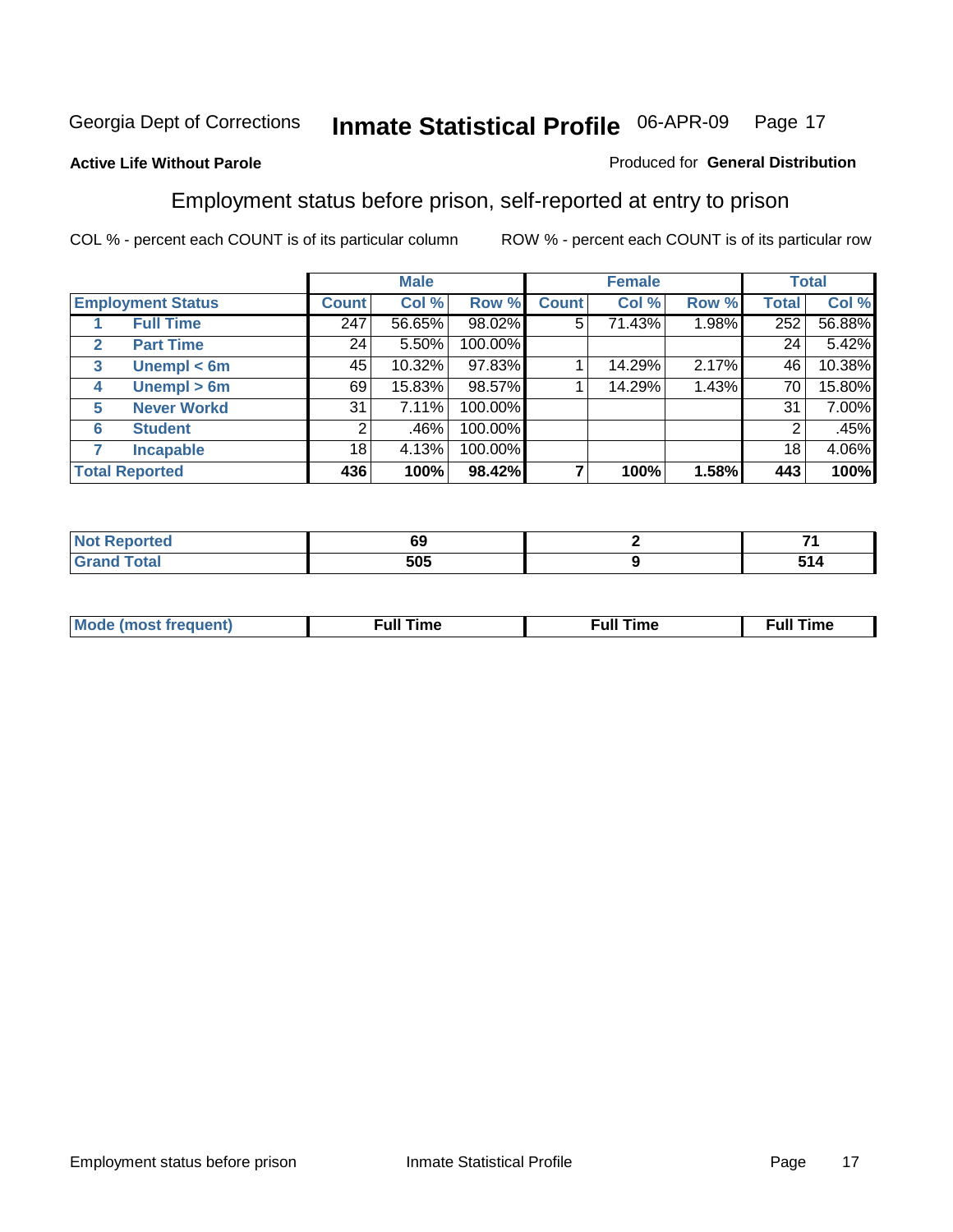#### **Active Life Without Parole**

Produced for **General Distribution**

### Age at admission

|                         |                 | <b>Male</b> |         |              | <b>Female</b> |        |                 | <b>Total</b> |
|-------------------------|-----------------|-------------|---------|--------------|---------------|--------|-----------------|--------------|
| <b>Age At Admission</b> | <b>Count</b>    | Col %       | Row %   | <b>Count</b> | Col %         | Row %  | <b>Total</b>    | Col %        |
| 15                      | 1               | 0.20%       | 100.00% |              |               |        | 1               | 0.19%        |
| 16                      | 1               | 0.20%       | 100.00% |              |               |        | $\overline{1}$  | 0.19%        |
| 17                      | $\overline{2}$  | 0.40%       | 100.00% |              |               |        | 2               | 0.39%        |
| 18                      | 3               | 0.59%       | 100.00% |              |               |        | $\overline{3}$  | 0.58%        |
| 19                      | 11              | 2.18%       | 100.00% |              |               |        | 11              | 2.14%        |
| 20                      | 6               | 1.19%       | 85.71%  | 1            | 11.11%        | 14.29% | 7               | 1.36%        |
| 21                      | $\overline{16}$ | 3.17%       | 100.00% |              |               |        | $\overline{16}$ | 3.11%        |
| 22                      | $\overline{25}$ | 4.95%       | 100.00% |              |               |        | $\overline{25}$ | 4.86%        |
| 23                      | $\overline{17}$ | 3.37%       | 94.44%  | 1            | 11.11%        | 5.56%  | $\overline{18}$ | 3.50%        |
| 24                      | $\overline{16}$ | 3.17%       | 100.00% |              |               |        | 16              | 3.11%        |
| 25                      | $\overline{17}$ | 3.37%       | 94.44%  | 1            | 11.11%        | 5.56%  | $\overline{18}$ | 3.50%        |
| 26                      | $\overline{20}$ | 3.96%       | 100.00% |              |               |        | $\overline{20}$ | 3.89%        |
| 27                      | $\overline{17}$ | 3.37%       | 100.00% |              |               |        | 17              | 3.31%        |
| 28                      | $\overline{20}$ | 3.96%       | 100.00% |              |               |        | 20              | 3.89%        |
| 29                      | $\overline{19}$ | 3.76%       | 100.00% |              |               |        | $\overline{19}$ | 3.70%        |
| 30                      | 14              | 2.77%       | 100.00% |              |               |        | 14              | 2.72%        |
| 31                      | $\overline{17}$ | 3.37%       | 100.00% |              |               |        | 17              | 3.31%        |
| 32                      | $\overline{18}$ | 3.56%       | 94.74%  | 1            | 11.11%        | 5.26%  | 19              | 3.70%        |
| 33                      | $\overline{16}$ | 3.17%       | 100.00% |              |               |        | $\overline{16}$ | 3.11%        |
| 34                      | $\overline{11}$ | 2.18%       | 100.00% |              |               |        | 11              | 2.14%        |
| 35                      | $\overline{16}$ | 3.17%       | 94.12%  | 1            | 11.11%        | 5.88%  | $\overline{17}$ | 3.31%        |
| 36                      | $\overline{24}$ | 4.75%       | 100.00% |              |               |        | 24              | 4.67%        |
| 37                      | $\overline{20}$ | 3.96%       | 100.00% |              |               |        | $\overline{20}$ | 3.89%        |
| 38                      | 14              | 2.77%       | 100.00% |              |               |        | 14              | 2.72%        |
| 39                      | 16              | 3.17%       | 100.00% |              |               |        | 16              | 3.11%        |
| 40                      | 9               | 1.78%       | 100.00% |              |               |        | 9               | 1.75%        |
| 41                      | $\overline{17}$ | 3.37%       | 100.00% |              |               |        | 17              | 3.31%        |
| 42                      | 14              | 2.77%       | 100.00% |              |               |        | 14              | 2.72%        |
| 43                      | $\overline{12}$ | 2.38%       | 100.00% |              |               |        | $\overline{12}$ | 2.33%        |
| 44                      | 9               | 1.78%       | 90.00%  | 1            | 11.11%        | 10.00% | 10              | 1.95%        |
| 45                      | 14              | 2.77%       | 100.00% |              |               |        | 14              | 2.72%        |
| 46                      | 11              | 2.18%       | 84.62%  | 2            | 22.22%        | 15.38% | 13              | 2.53%        |
| 47                      | $\overline{9}$  | 1.78%       | 100.00% |              |               |        | 9               | 1.75%        |
| 48                      | $\overline{8}$  | 1.58%       | 88.89%  | 1            | 11.11%        | 11.11% | 9               | 1.75%        |
| 49                      | 9               | 1.78%       | 100.00% |              |               |        | 9               | 1.75%        |
| 50                      | 3               | 0.59%       | 100.00% |              |               |        | 3               | 0.58%        |
| 51                      | 3               | 0.59%       | 100.00% |              |               |        | 3               | 0.58%        |
| 52                      | 6               | 1.19%       | 100.00% |              |               |        | 6               | 1.17%        |
| 54                      | 1               | 0.20%       | 100.00% |              |               |        | 1               | 0.19%        |
| 55                      | 1               | 0.20%       | 100.00% |              |               |        | 1               | 0.19%        |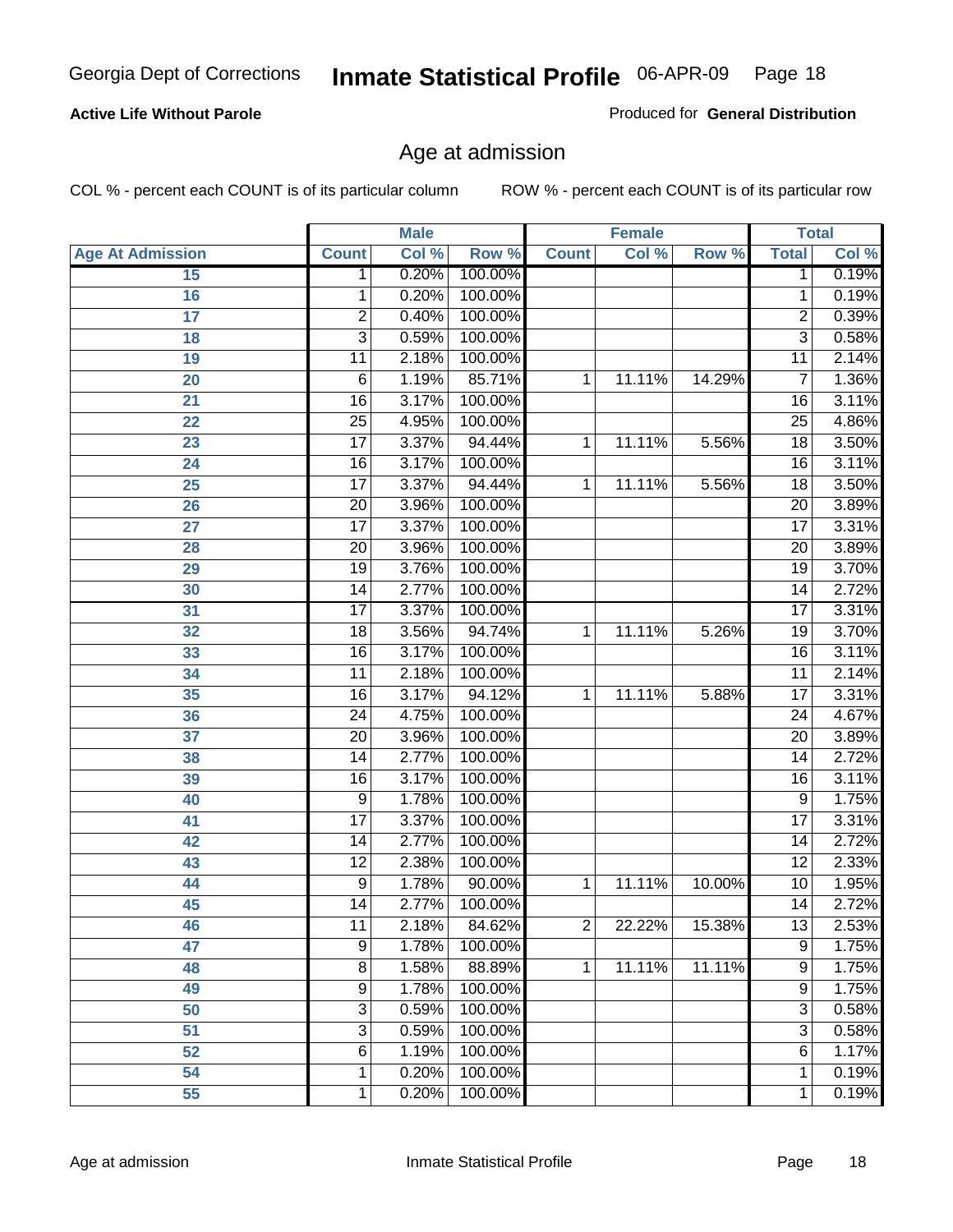#### **Active Life Without Parole**

Produced for **General Distribution**

### Age at admission

|                         |              | <b>Male</b> |         |              | <b>Female</b> |       |              | <b>Total</b> |
|-------------------------|--------------|-------------|---------|--------------|---------------|-------|--------------|--------------|
| <b>Age At Admission</b> | <b>Count</b> | Col %       | Row %   | <b>Count</b> | Col %         | Row % | <b>Total</b> | Col %        |
| 56                      | 3            | 0.59%       | 100.00% |              |               |       | 3            | 0.58%        |
| 57                      | 6            | 1.19%       | 100.00% |              |               |       | 6            | 1.17%        |
| 58                      | 2            | 0.40%       | 100.00% |              |               |       | 2            | 0.39%        |
| 60                      |              | 0.20%       | 100.00% |              |               |       |              | 0.19%        |
| 62                      |              | 0.20%       | 100.00% |              |               |       |              | 0.19%        |
| 63                      |              | 0.20%       | 100.00% |              |               |       |              | 0.19%        |
| 64                      | 3            | 0.59%       | 100.00% |              |               |       | 3            | 0.58%        |
| 65                      |              | 0.20%       | 100.00% |              |               |       |              | 0.19%        |
| 66                      |              | 0.20%       | 100.00% |              |               |       |              | 0.19%        |
| 67                      |              | 0.20%       | 100.00% |              |               |       |              | 0.19%        |
| 69                      |              | 0.20%       | 100.00% |              |               |       |              | 0.19%        |
| 71                      |              | 0.20%       | 100.00% |              |               |       |              | 0.19%        |
| <b>Total Reported</b>   | 505          | 100%        | 98.25%  | 9            | 100%          | 1.75% | 514          | 100%         |

| тео                    |     |  |
|------------------------|-----|--|
| $\sim$ $\sim$<br>_____ | 505 |  |

| <b>Mean</b><br>(average)       | 34.41 | 35.44 | 34.42    |
|--------------------------------|-------|-------|----------|
| <b>Median (middle)</b>         | JJ    | 35    | າາ<br>ند |
| <b>Mode</b><br>(most frequent) | --    | 46    | …<br>LL  |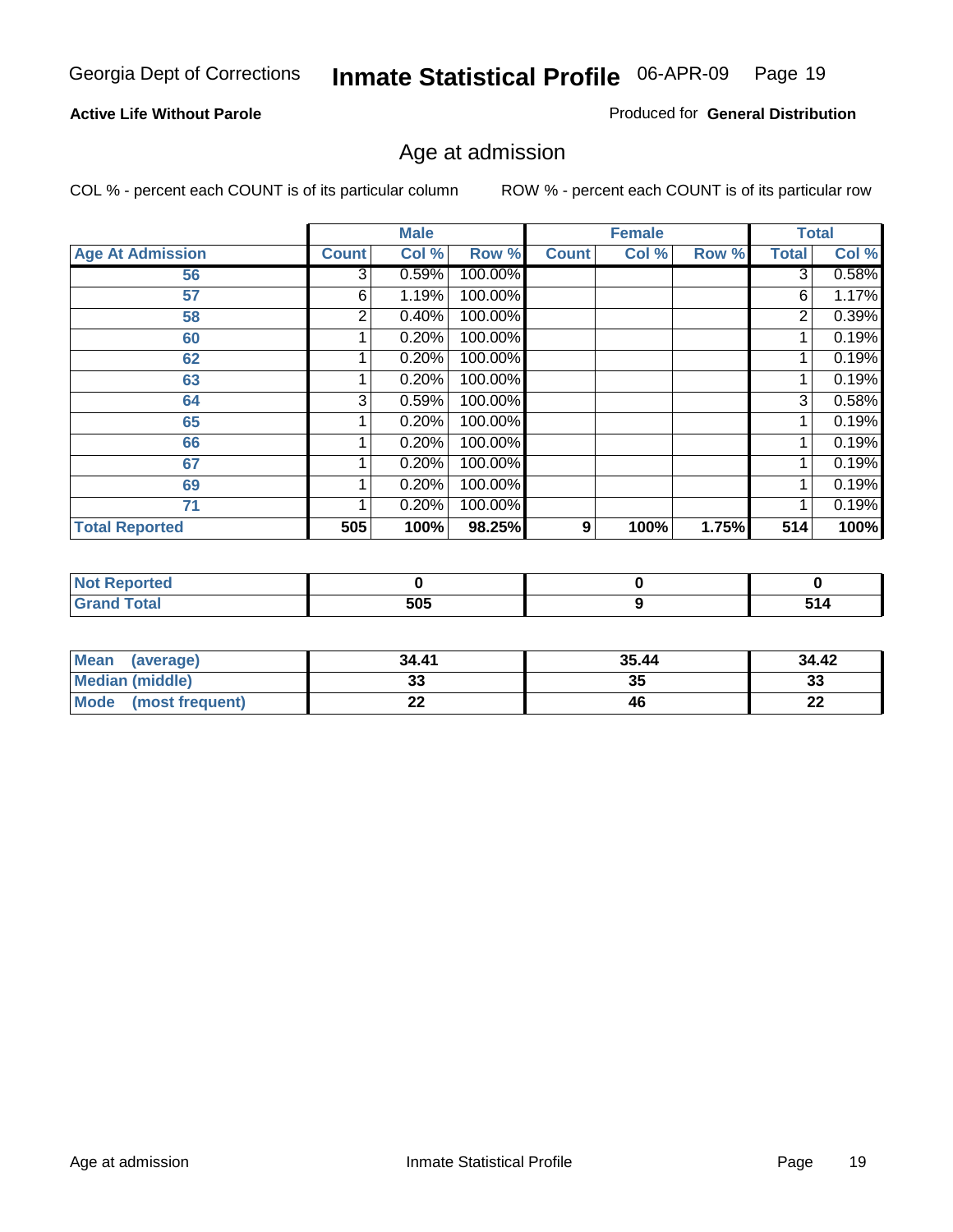#### **Active Life Without Parole**

Produced for **General Distribution**

### Age at release

|                       |              | <b>Male</b> |       |           | <b>Female</b> |       |              | <b>Total</b> |
|-----------------------|--------------|-------------|-------|-----------|---------------|-------|--------------|--------------|
| <b>Age At Release</b> | <b>Count</b> | Col %       | Row % | ' Count I | Col%          | Row % | <b>Total</b> | Col %        |
| <b>Total Reported</b> |              |             |       |           |               |       |              |              |

| <b>Still Active</b> | 505 | 514 |
|---------------------|-----|-----|
| <b>Not Reported</b> |     |     |
| <b>Grand Total</b>  | 505 | 514 |

| Mean<br>(average)      | N/A | N/A | N/A |
|------------------------|-----|-----|-----|
| <b>Median (middle)</b> | N/A | N/A | N/A |
| Mode (most frequent)   | N/A | N/A | N/A |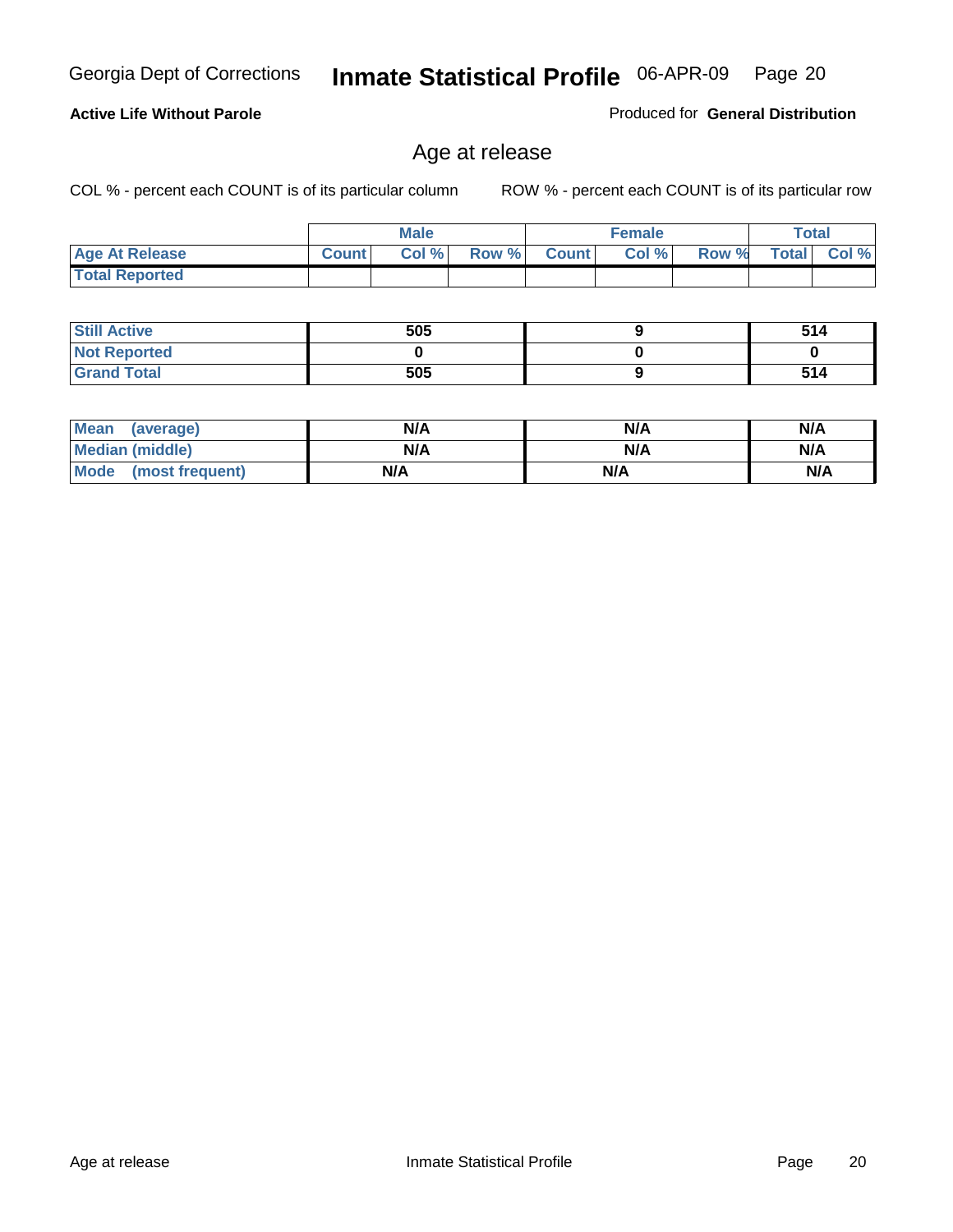#### **Active Life Without Parole**

#### Produced for **General Distribution**

### Height, measured at entry to prison

|                       |                | <b>Male</b> |         |                | <b>Female</b> |        | <b>Total</b>    |                     |
|-----------------------|----------------|-------------|---------|----------------|---------------|--------|-----------------|---------------------|
| <b>Height</b>         | <b>Count</b>   | Col %       | Row %   | <b>Count</b>   | Col %         | Row %  | <b>Total</b>    | Col %               |
| 5'01''                | $\overline{3}$ | 0.60%       | 100.00% |                |               |        | 3               | 0.58%               |
| 5'02"                 | 1              | 0.20%       | 100.00% |                |               |        | 1               | 0.19%               |
| 5'03"                 | 2              | 0.40%       | 50.00%  | $\overline{2}$ | 22.22%        | 50.00% | 4               | 0.78%               |
| 5'04"                 | 3              | 0.60%       | 60.00%  | $\overline{2}$ | 22.22%        | 40.00% | 5               | 0.97%               |
| 5'05"                 | 18             | 3.57%       | 90.00%  | $\overline{2}$ | 22.22%        | 10.00% | 20              | 3.90%               |
| 5'06"                 | 36             | 7.14%       | 100.00% |                |               |        | $\overline{36}$ | 7.02%               |
| 5'07''                | 33             | 6.55%       | 94.29%  | $\overline{2}$ | 22.22%        | 5.71%  | 35              | 6.82%               |
| 5'08"                 | 50             | 9.92%       | 98.04%  | 1              | 11.11%        | 1.96%  | $\overline{51}$ | 9.94%               |
| 5'09"                 | 62             | 12.30%      | 100.00% |                |               |        | 62              | 12.09%              |
| 5'10''                | 72             | 14.29%      | 100.00% |                |               |        | 72              | 14.04%              |
| 5'11''                | 68             | 13.49%      | 100.00% |                |               |        | 68              | 13.26%              |
| 6'00"                 | 57             | 11.31%      | 100.00% |                |               |        | 57              | 11.11%              |
| 6'01"                 | 37             | 7.34%       | 100.00% |                |               |        | 37              | 7.21%               |
| 6'02''                | 26             | 5.16%       | 100.00% |                |               |        | 26              | 5.07%               |
| 6'03"                 | 17             | 3.37%       | 100.00% |                |               |        | $\overline{17}$ | 3.31%               |
| 6'04"                 | 12             | 2.38%       | 100.00% |                |               |        | 12              | 2.34%               |
| 6'05"                 | 5              | 0.99%       | 100.00% |                |               |        | 5               | 0.97%               |
| 6'06"                 | $\overline{2}$ | 0.40%       | 100.00% |                |               |        | 2               | $\overline{0.39\%}$ |
| <b>Total Reported</b> | 504            | 100%        | 98.25%  | 9              | 100%          | 1.75%  | 513             | 100%                |

| المناسبة المتعاد<br>porteg               |     |     |
|------------------------------------------|-----|-----|
| $\sim$ $\sim$ $\sim$<br>$\sim$<br>______ | 505 | - - |

| Mean<br>(average)              | 5'10" | 5'05" | 5'10'' |
|--------------------------------|-------|-------|--------|
| Median (middle)                | 5'10" | 5'05" | 5'10"  |
| <b>Mode</b><br>(most frequent) | 5'10" | 5'04" | 5'10'' |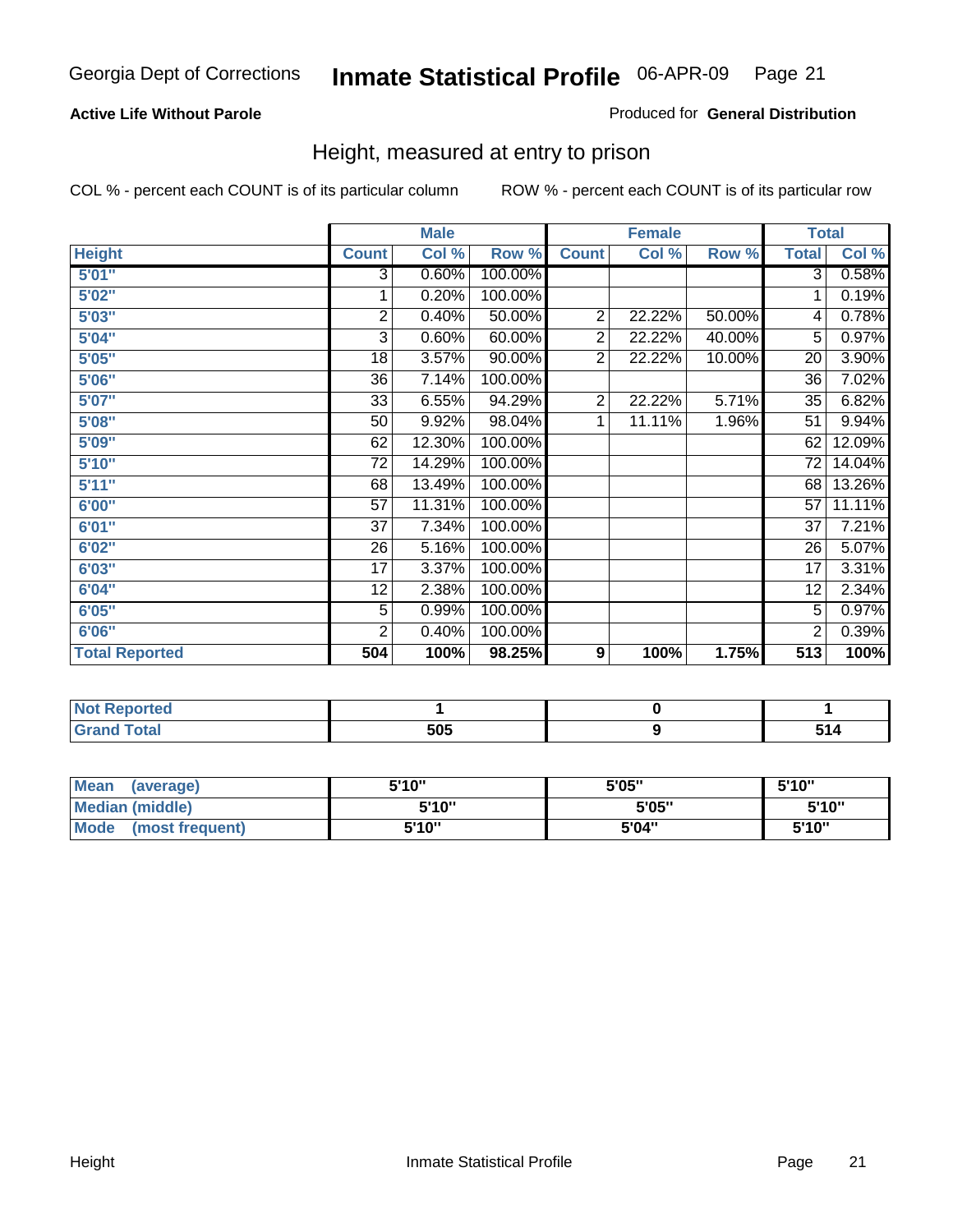#### **Active Life Without Parole**

#### Produced for **General Distribution**

### Weight, measured at entry to prison

|                       |                | <b>Male</b> |         |                | <b>Female</b> |         | <b>Total</b>    |        |
|-----------------------|----------------|-------------|---------|----------------|---------------|---------|-----------------|--------|
| <b>Weight</b>         | <b>Count</b>   | Col %       | Row %   | <b>Count</b>   | Col %         | Row %   | <b>Total</b>    | Col %  |
| 110 - 119 pounds      |                |             |         | 1.             | 11.11%        | 100.00% | 1               | 0.19%  |
| 120 - 129 pounds      | 3              | 0.60%       | 100.00% |                |               |         | 3               | 0.58%  |
| 130 - 139 pounds      | 13             | 2.58%       | 92.86%  | 1              | 11.11%        | 7.14%   | 14              | 2.73%  |
| 140 - 149 pounds      | 28             | 5.56%       | 96.55%  | 1              | 11.11%        | 3.45%   | $\overline{29}$ | 5.65%  |
| 150 - 159 pounds      | 44             | 8.73%       | 97.78%  | 1              | 11.11%        | 2.22%   | 45              | 8.77%  |
| 160 - 169 pounds      | 69             | 13.69%      | 98.57%  | 1              | 11.11%        | 1.43%   | $\overline{70}$ | 13.65% |
| 170 - 179 pounds      | 70             | 13.89%      | 97.22%  | $\overline{2}$ | 22.22%        | 2.78%   | 72              | 14.04% |
| 180 - 189 pounds      | 71             | 14.09%      | 100.00% |                |               |         | 71              | 13.84% |
| 190 - 199 pounds      | 36             | 7.14%       | 100.00% |                |               |         | 36              | 7.02%  |
| 200 - 209 pounds      | 36             | 7.14%       | 97.30%  | 1              | 11.11%        | 2.70%   | $\overline{37}$ | 7.21%  |
| 210 - 219 pounds      | 37             | 7.34%       | 100.00% |                |               |         | 37              | 7.21%  |
| 220 - 229 pounds      | 29             | 5.75%       | 100.00% |                |               |         | 29              | 5.65%  |
| 230 - 239 pounds      | 27             | 5.36%       | 100.00% |                |               |         | 27              | 5.26%  |
| 240 - 249 pounds      | 13             | 2.58%       | 100.00% |                |               |         | 13              | 2.53%  |
| 250 - 259 pounds      | 10             | 1.98%       | 100.00% |                |               |         | 10              | 1.95%  |
| 260 - 269 pounds      | 5              | 0.99%       | 83.33%  | 1              | 11.11%        | 16.67%  | 6               | 1.17%  |
| 270 - 279 pounds      | 1              | 0.20%       | 100.00% |                |               |         | 1               | 0.19%  |
| 280 - 289 pounds      | $\overline{7}$ | 1.39%       | 100.00% |                |               |         | $\overline{7}$  | 1.36%  |
| 290 - 299 pounds      | 1              | 0.20%       | 100.00% |                |               |         | 1               | 0.19%  |
| 320 - 329 pounds      | $\overline{2}$ | 0.40%       | 100.00% |                |               |         | $\overline{2}$  | 0.39%  |
| 330 - 339 pounds      | 1              | 0.20%       | 100.00% |                |               |         | 1               | 0.19%  |
| 400 pounds and over   | 1              | 0.20%       | 100.00% |                |               |         | 1               | 0.19%  |
| <b>Total Reported</b> | 504            | 100%        | 98.25%  | 9              | 100%          | 1.75%   | 513             | 100%   |

| <b>Reported</b><br>NOT<br>.     |            |     |
|---------------------------------|------------|-----|
| <b>otal</b><br>$\mathbf{v}$ and | ENE<br>ว∪⊾ | 514 |

| <b>Mean</b><br>(average)       | 190   | 169 | 189 |
|--------------------------------|-------|-----|-----|
| Median (middle)                | 182.5 | 164 | 182 |
| <b>Mode</b><br>(most frequent) | 170   | 164 | 170 |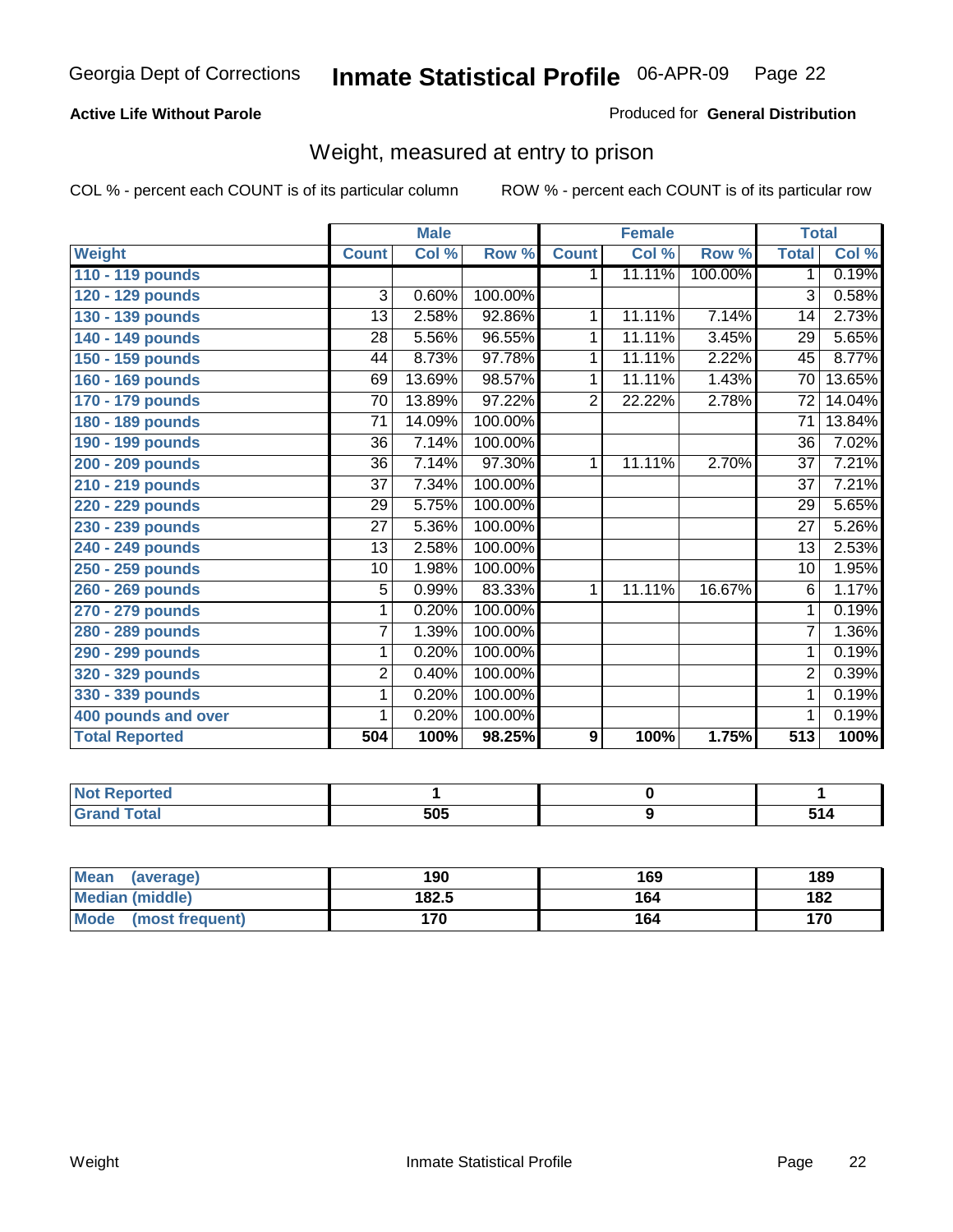**Active Life Without Parole** 

Produced for **General Distribution**

### Military service

|                         |              | <b>Male</b> |             |   | <b>Female</b> |       |              | <b>Total</b> |
|-------------------------|--------------|-------------|-------------|---|---------------|-------|--------------|--------------|
| <b>Military service</b> | <b>Count</b> | Col %       | Row % Count |   | Col %         | Row % | <b>Total</b> | Col %        |
| <b>Air Force</b>        | 6            | 1.77%       | 100.00%     |   |               |       | 6            | 1.72%        |
| <b>Army</b>             | 33           | 9.73%       | 100.00%     |   |               |       | 33           | 9.48%        |
| <b>Navy</b><br>3        |              | .88%        | 100.00%     |   |               |       | 3            | .86%         |
| <b>Marines</b><br>4     |              | 1.18%       | 100.00%     |   |               |       | 4            | 1.15%        |
| 96 None                 | 293          | 86.43%      | 97.02%      | 9 | 100.00%       | 2.98% | 302          | 86.78%       |
| <b>Total Reported</b>   | 339          | 100%        | 97.41%      | 9 | 100%          | 2.59% | 348          | 100%         |

| the condition and the con-<br>тео | 1 C C<br>vu<br>__ | 166<br>__   |
|-----------------------------------|-------------------|-------------|
| Cotot                             | 505               | ea A<br>. . |

| M<br><b>INUIL</b><br>.<br>. |
|-----------------------------|
|-----------------------------|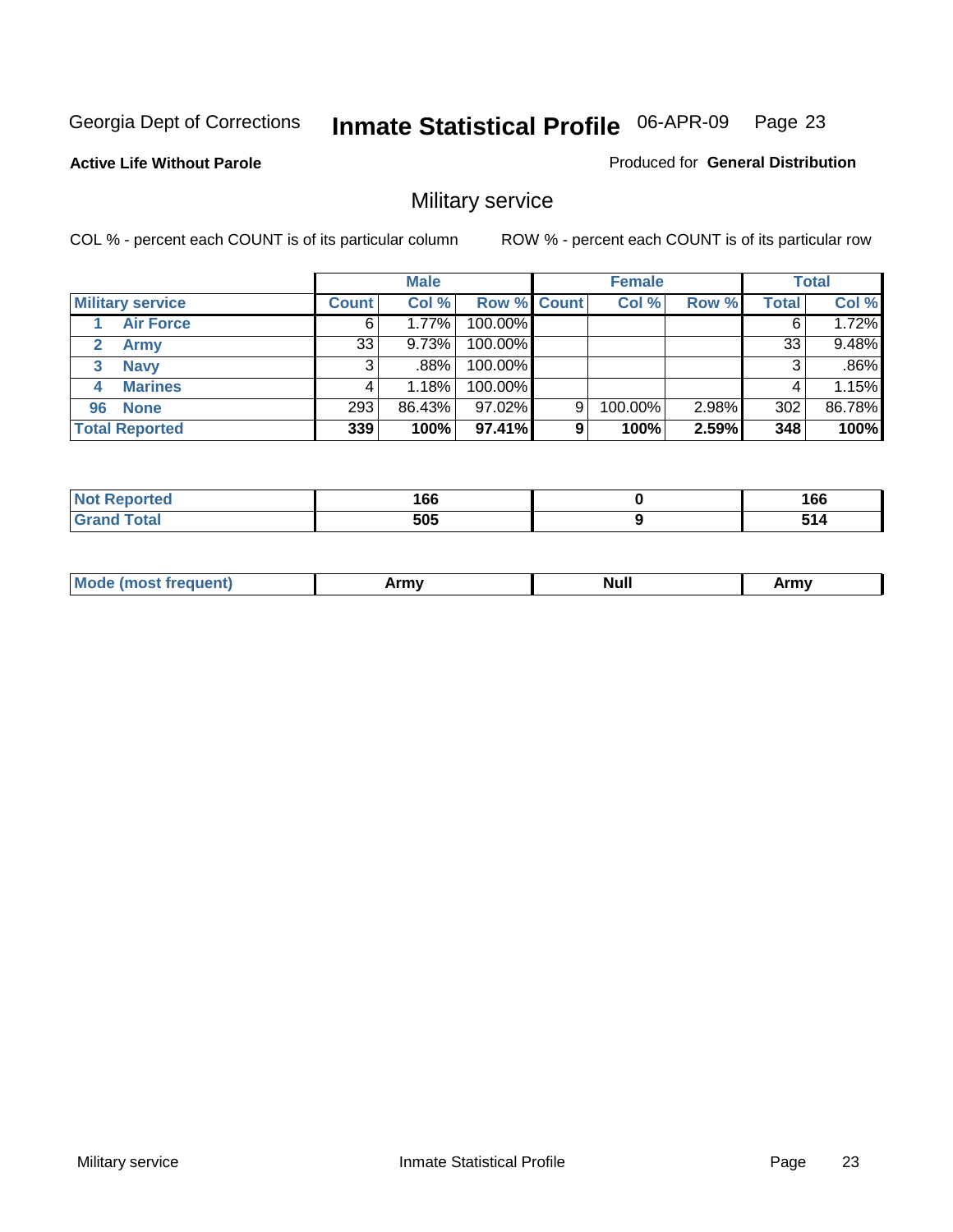#### **Active Life Without Parole**

#### Produced for **General Distribution**

### Type of admission to prison

|    |                             |              | <b>Male</b> |                    |   | <b>Female</b> |       |              | <b>Total</b> |
|----|-----------------------------|--------------|-------------|--------------------|---|---------------|-------|--------------|--------------|
|    | <b>Type of Admission</b>    | <b>Count</b> | Col %       | <b>Row % Count</b> |   | Col %         | Row % | <b>Total</b> | Col %        |
|    | <b>Committed From Court</b> | 143          | 28.32%      | 97.28%             |   | 44.44%        | 2.72% | 147          | 28.60%       |
| 3  | <b>Parole Rev/New Sent</b>  | 37           | 7.33%       | 100.00%            |   |               |       | 37           | 7.20%        |
| 4  | <b>Par Rev/No New Sent</b>  | 8            | 1.58%       | 100.00%            |   |               |       | 8            | 1.56%        |
| 6  | <b>Prob Viol/Partial</b>    | 6            | 1.19%       | 100.00%            |   |               |       | 6            | 1.17%        |
| 9  | <b>Prob Rev/Remainder</b>   | 11           | 2.18%       | 100.00%            |   |               |       | 11           | 2.14%        |
| 10 | <b>New Sent/Par Rev Pnd</b> |              | .20%        | 100.00%            |   |               |       |              | .19%         |
| 11 | <b>Life W/O Parole</b>      | 298          | 59.01%      | 98.35%             | 5 | 55.56%        | 1.65% | 303          | 58.95%       |
| 30 | <b>Par Rev/Rsn Unknown</b>  |              | .20%        | 100.00%            |   |               |       |              | .19%         |
|    | <b>Total Reported</b>       | 505          | 100%        | 98.25%             | 9 | 100%          | 1.75% | 514          | 100%         |

| eported                           |     |              |
|-----------------------------------|-----|--------------|
| <b>Total</b><br><b></b><br>$\sim$ | 505 | CA.<br>ग्राम |

| <b>Mode (most frequent)</b> | <b>W/O Par</b> | <b>W/O Par</b> | W/O Par |
|-----------------------------|----------------|----------------|---------|
|                             |                |                |         |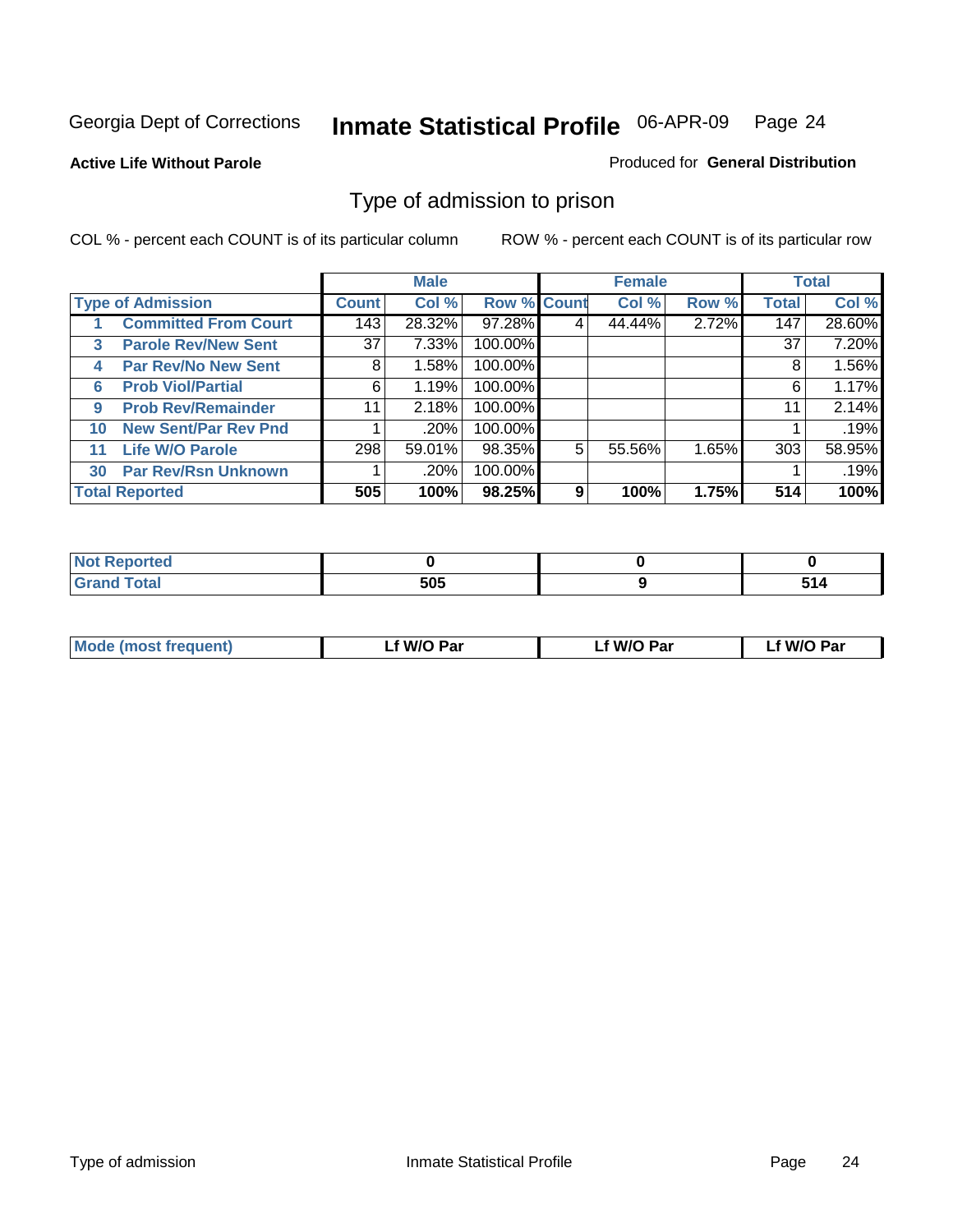**Active Life Without Parole** 

Produced for **General Distribution**

### Current / last security status

|                        |              | <b>Male</b> |                    |   | <b>Female</b> |       |       | <b>Total</b> |
|------------------------|--------------|-------------|--------------------|---|---------------|-------|-------|--------------|
| <b>Security Status</b> | <b>Count</b> | Col %       | <b>Row % Count</b> |   | Col %         | Row % | Total | Col %        |
| 3 Minimum              |              | $.80\%$     | $100.00\%$         |   | .00%          |       |       | .78%         |
| 4 Medium               | 80           | 15.97%      | $100.00\%$         |   | $.00\%$       |       | 80    | 15.69%       |
| 5 Close                | 416          | 83.03%      | $97.88\%$          | 9 | 100.00%       | 2.12% | 425   | 83.33%       |
| 6 Maximum              |              | $.20\%$     | 100.00%            |   | .00%          |       |       | $.20\%$      |
| <b>Total Reported</b>  | 501          | 100%        | 98.24%             | 9 | 100%          | 1.76% | 510   | 100%         |

| <b>Still being diagnosed</b> |     |     |
|------------------------------|-----|-----|
| <b>Not Reported</b>          |     |     |
| <b>Grand Total</b>           | 505 | 514 |

|  | <b>Mode</b><br>frequent)<br>nst | ;lose<br>- - - - | วlose<br>. | lose<br>. |
|--|---------------------------------|------------------|------------|-----------|
|--|---------------------------------|------------------|------------|-----------|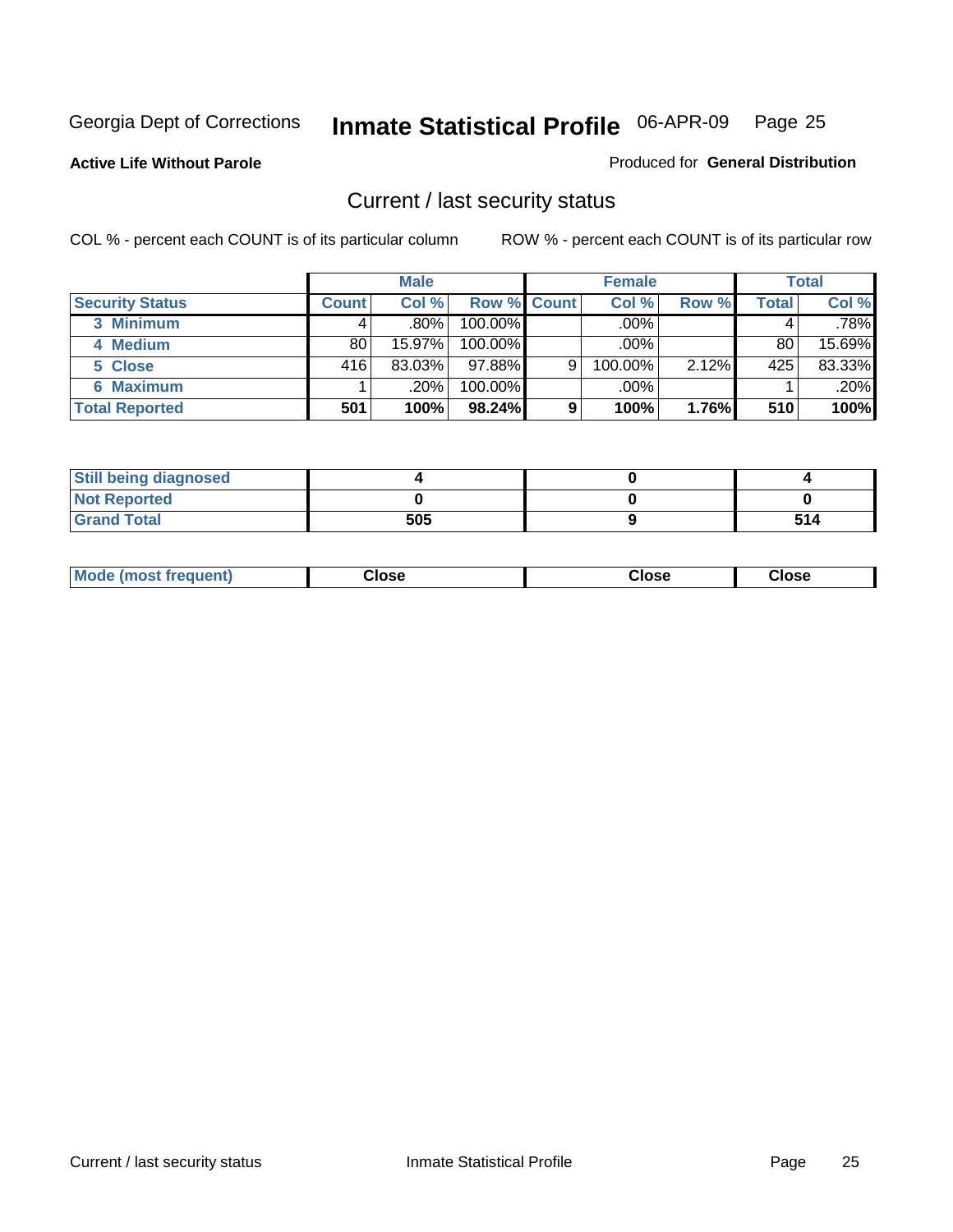**Active Life Without Parole** 

Produced for **General Distribution**

### Current / last type of institution

|                            |              | <b>Male</b> |                    |   | <b>Female</b> |       |       | <b>Total</b> |
|----------------------------|--------------|-------------|--------------------|---|---------------|-------|-------|--------------|
| <b>Type of Institution</b> | <b>Count</b> | Col%        | <b>Row % Count</b> |   | Col %         | Row % | Total | Col %        |
| <b>State Prison</b>        | 504          | $99.80\%$   | 98.25%             | Q | 100.00%       | .75%  | 513   | 99.81%       |
| <b>Private Prison</b>      |              | 20%         | 100.00%            |   |               |       |       | .19%         |
| <b>Total Reported</b>      | 505          | 100%        | 98.25%             |   | 100%          | 1.75% | 514   | 100%         |

| reol                   |     |  |
|------------------------|-----|--|
| <b>'otal</b><br>$\sim$ | 505 |  |

| <b>Mode (most frequent)</b> | <b>State Prison</b> | <b>State Prison</b> | <b>State Prison</b> |
|-----------------------------|---------------------|---------------------|---------------------|
|                             |                     |                     |                     |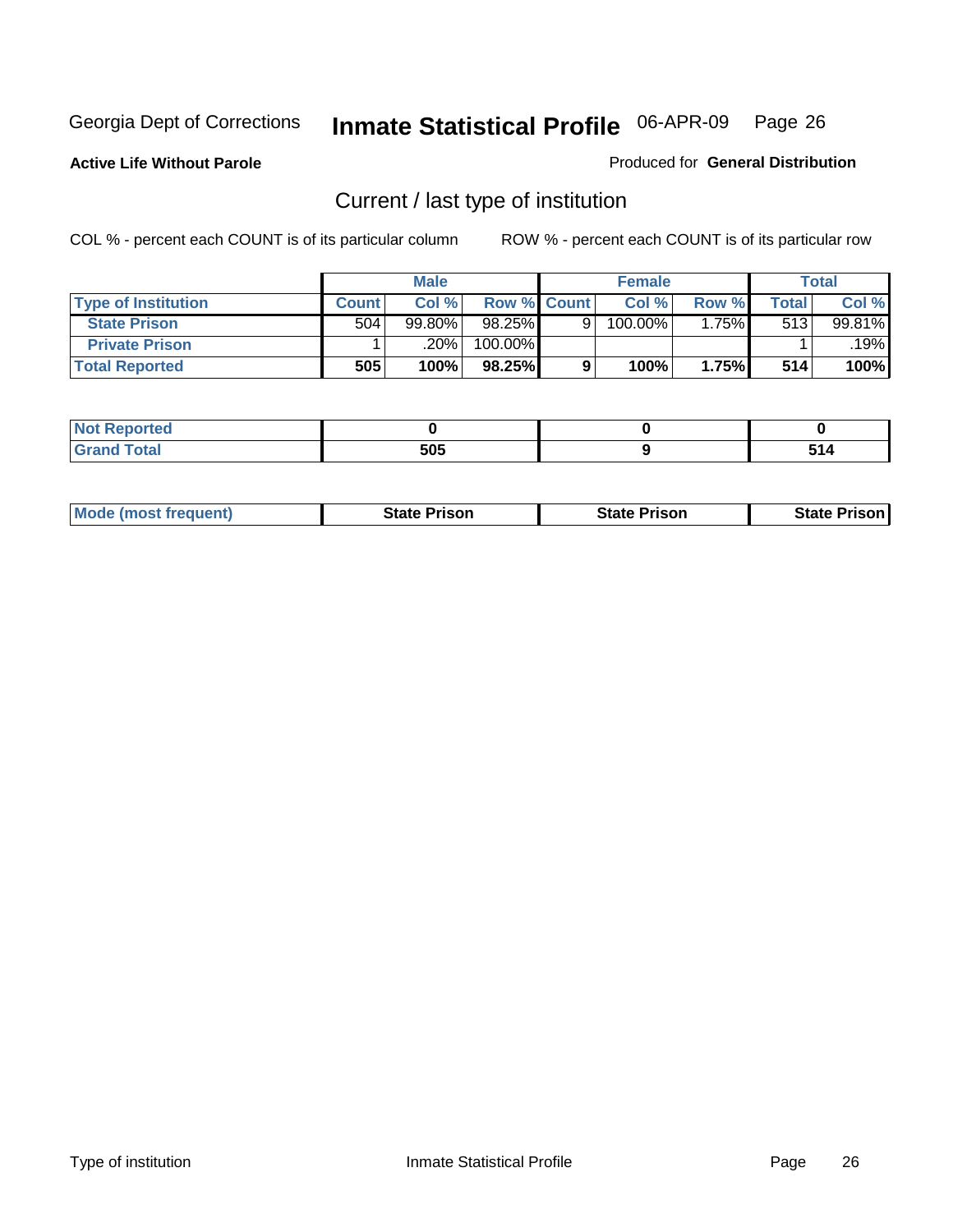**Active Life Without Parole** 

Produced for **General Distribution**

### Institution type - transitional centers

|                                                | Male  |                    | Female |             | <b>Total</b> |
|------------------------------------------------|-------|--------------------|--------|-------------|--------------|
| <b>Institution Type - Trans. Centers Count</b> | Col % | <b>Row % Count</b> | Col %  | Row % Total | Col %        |
| <b>Total Reported</b>                          |       |                    |        |             |              |

| rtea<br>20 NGL 2<br>  |  |  |
|-----------------------|--|--|
| into!<br>---<br>_____ |  |  |

| Mode (most frequent) | <b>Null</b> | <b>Null</b> | <b>Null</b> |
|----------------------|-------------|-------------|-------------|
|                      |             |             |             |
|                      |             |             |             |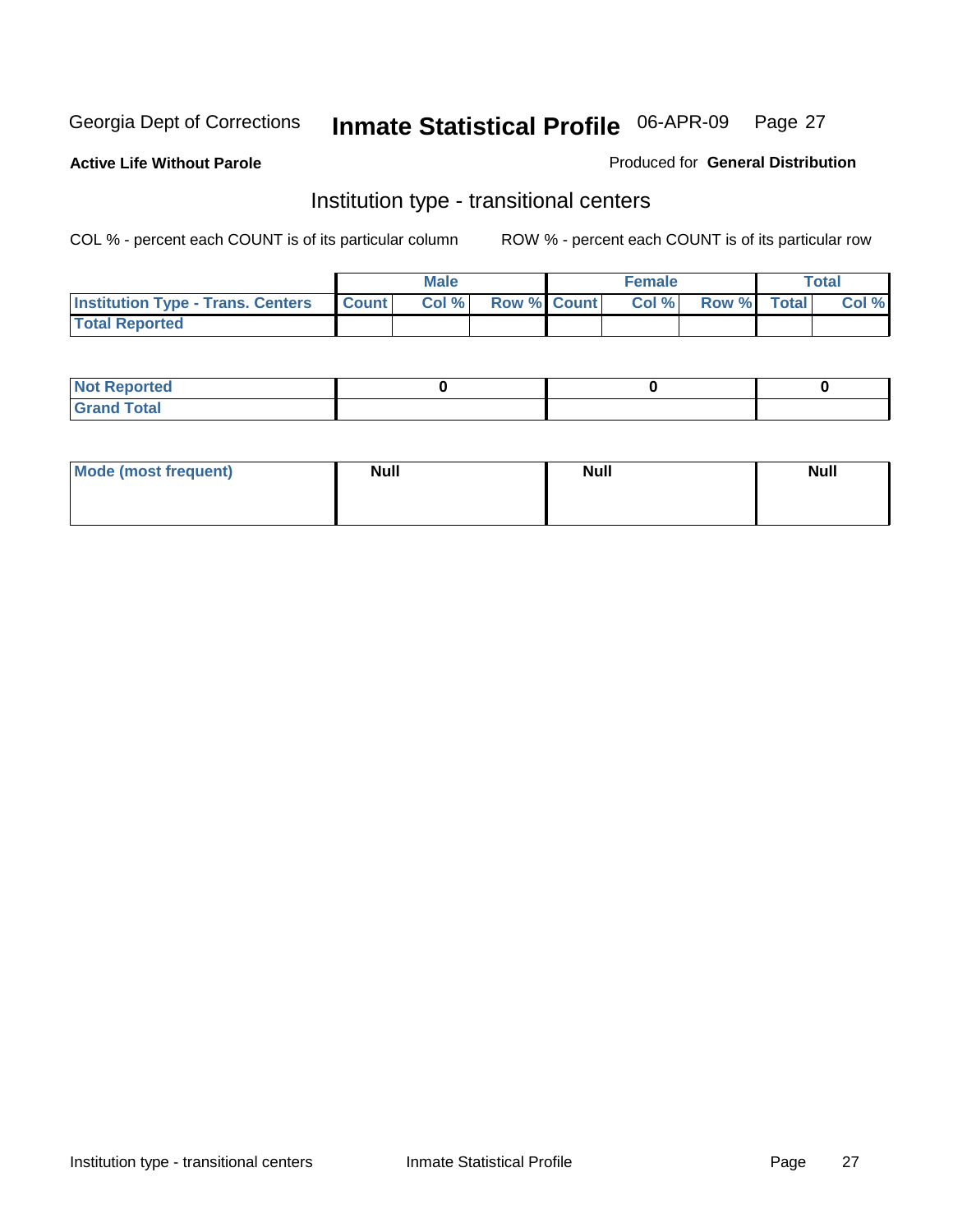**Active Life Without Parole** 

Produced for **General Distribution**

### Institution type - mental hospitals

|                                                  | <b>Male</b> |                    | <b>Female</b> |                   | <b>Total</b> |
|--------------------------------------------------|-------------|--------------------|---------------|-------------------|--------------|
| <b>Institution Type - Mental Hospitals Count</b> | Col %       | <b>Row % Count</b> |               | Col % Row % Total | Col %        |
| <b>Total Reported</b>                            |             |                    |               |                   |              |

| <b>Not Reported</b> |  |  |
|---------------------|--|--|
| <b>Fotal</b><br>Cro |  |  |

| Mode (most frequent) | <b>Null</b> | <b>Null</b> | <b>Null</b> |
|----------------------|-------------|-------------|-------------|
|                      |             |             |             |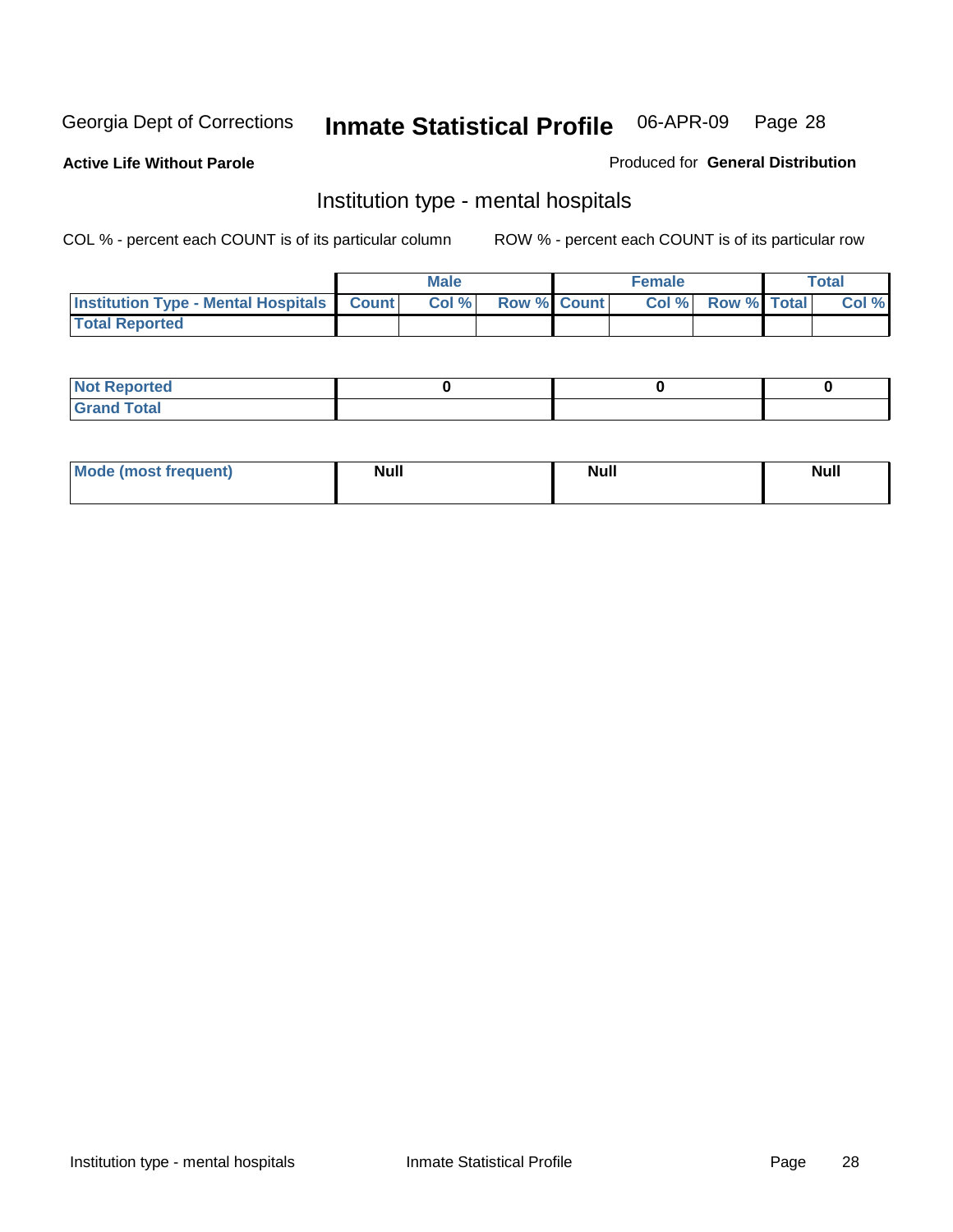**Active Life Without Parole** 

Produced for **General Distribution**

### Institution type - county prisons

|                                                    | <b>Male</b> |  | <b>Female</b>            |              |       | Total |
|----------------------------------------------------|-------------|--|--------------------------|--------------|-------|-------|
| <b>Institution Type - County Prisons   Count  </b> | Col %       |  | <b>Row % Count Col %</b> | <b>Row %</b> | Total | Col % |
| <b>Total Reported</b>                              |             |  |                          |              |       |       |

| <b>Not Reported</b>        |  |  |
|----------------------------|--|--|
| <b>Total</b><br>.Grar<br>_ |  |  |

| <b>Mo</b><br>frequent) | NI. . II<br>1u 11 | <b>Moll</b> | <b>Null</b> |
|------------------------|-------------------|-------------|-------------|
|                        |                   |             |             |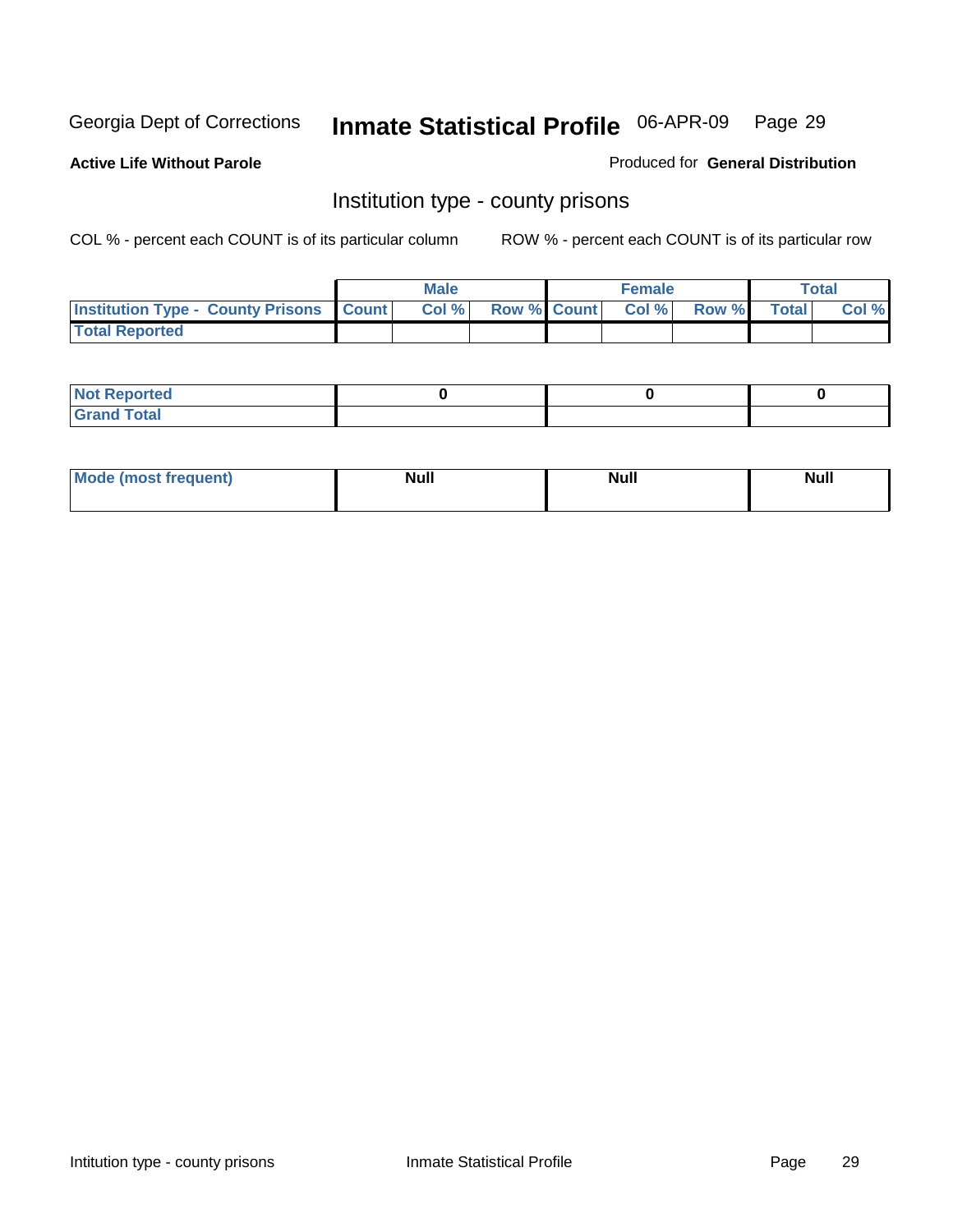#### **Active Life Without Parole**

#### Produced for **General Distribution**

### Institution type - state prisons

|     |                                         | <b>Male</b>     |        | <b>Female</b> |                |        | <b>Total</b> |                 |        |
|-----|-----------------------------------------|-----------------|--------|---------------|----------------|--------|--------------|-----------------|--------|
|     | <b>Institution Type - State Prisons</b> | <b>Count</b>    | Col %  | Row %         | <b>Count</b>   | Col %  | Row %        | <b>Total</b>    | Col %  |
|     | 532 Augusta State Med.                  | 25              | 4.96%  | 100.00%       |                |        |              | $\overline{25}$ | 4.87%  |
|     | <b>Prison</b>                           |                 |        |               |                |        |              |                 |        |
| 543 | <b>Autry State Prison</b>               | 1               | .20%   | 100.00%       |                |        |              |                 | .19%   |
| 553 | <b>Baldwin State Prison</b>             | $\overline{13}$ | 2.58%  | 100.00%       |                |        |              | $\overline{13}$ | 2.53%  |
| 547 | <b>Calhoun State Prison</b>             | 4               | .79%   | 100.00%       |                |        |              | 4               | .78%   |
| 523 | <b>Coastal State Prison</b>             | 1               | .20%   | 100.00%       |                |        |              | 1               | .19%   |
| 503 | <b>Dodge State Prison</b>               | 1               | .20%   | 100.00%       |                |        |              | 1               | .19%   |
| 521 | <b>Ga Diag &amp; Class Pris</b>         | 9               | 1.79%  | 100.00%       |                |        |              | 9               | 1.75%  |
| 522 | <b>Ga Diag &amp; Class Pris-</b>        | 14              | 2.78%  | 100.00%       |                |        |              | 14              | 2.73%  |
|     | <b>Perm</b>                             |                 |        |               |                |        |              |                 |        |
| 517 | <b>Ga State Prison</b>                  | 16              | 3.17%  | 100.00%       |                |        |              | 16              | 3.12%  |
| 541 | <b>Hancock State Prison</b>             | 54              | 10.71% | 100.00%       |                |        |              | 54              | 10.53% |
| 540 | <b>Hays State Prison</b>                | 50              | 9.92%  | 100.00%       |                |        |              | 50              | 9.75%  |
| 549 | <b>Macon State Prison</b>               | 81              | 16.07% | 100.00%       |                |        |              | 81              | 15.79% |
| 519 | <b>Men'S State Prison</b>               | 5               | .99%   | 100.00%       |                |        |              | 5               | .97%   |
| 554 | <b>Metro State Prison (W)</b>           |                 |        |               | 7              | 77.78% | 100.00%      | 7               | 1.36%  |
| 505 | <b>Phillips State Prison</b>            | 19              | 3.77%  | 100.00%       |                |        |              | $\overline{19}$ | 3.70%  |
| 557 | <b>Pulaski State Prison (W)</b>         |                 |        |               | $\overline{2}$ | 22.22% | 100.00%      | 2               | .39%   |
| 550 | <b>Smith State Prison</b>               | 47              | 9.33%  | 100.00%       |                |        |              | 47              | 9.16%  |
| 542 | <b>Telfair State Prison</b>             | $\overline{75}$ | 14.88% | 100.00%       |                |        |              | $\overline{75}$ | 14.62% |
| 537 | <b>Valdosta State Prison</b>            | 46              | 9.13%  | 100.00%       |                |        |              | 46              | 8.97%  |
| 501 | <b>Ware State Prison</b>                | 42              | 8.33%  | 100.00%       |                |        |              | 42              | 8.19%  |
| 552 | <b>Washington Sp</b>                    | 1               | .20%   | 100.00%       |                |        |              | 1               | .19%   |
|     | <b>Total Reported</b>                   | 504             | 100%   | 98.25%        | 9              | 100%   | 1.75%        | 513             | 100%   |

| <b>Reported</b><br> |     |              |
|---------------------|-----|--------------|
| <b>c</b> otal       | 504 | EAC<br>J I J |

| Mode (most frequent) | <b>1549 Macon State Prison</b> | <b>554 Metro State Prison (W)</b> | 549 Macon State<br><b>Prison</b> |
|----------------------|--------------------------------|-----------------------------------|----------------------------------|
|----------------------|--------------------------------|-----------------------------------|----------------------------------|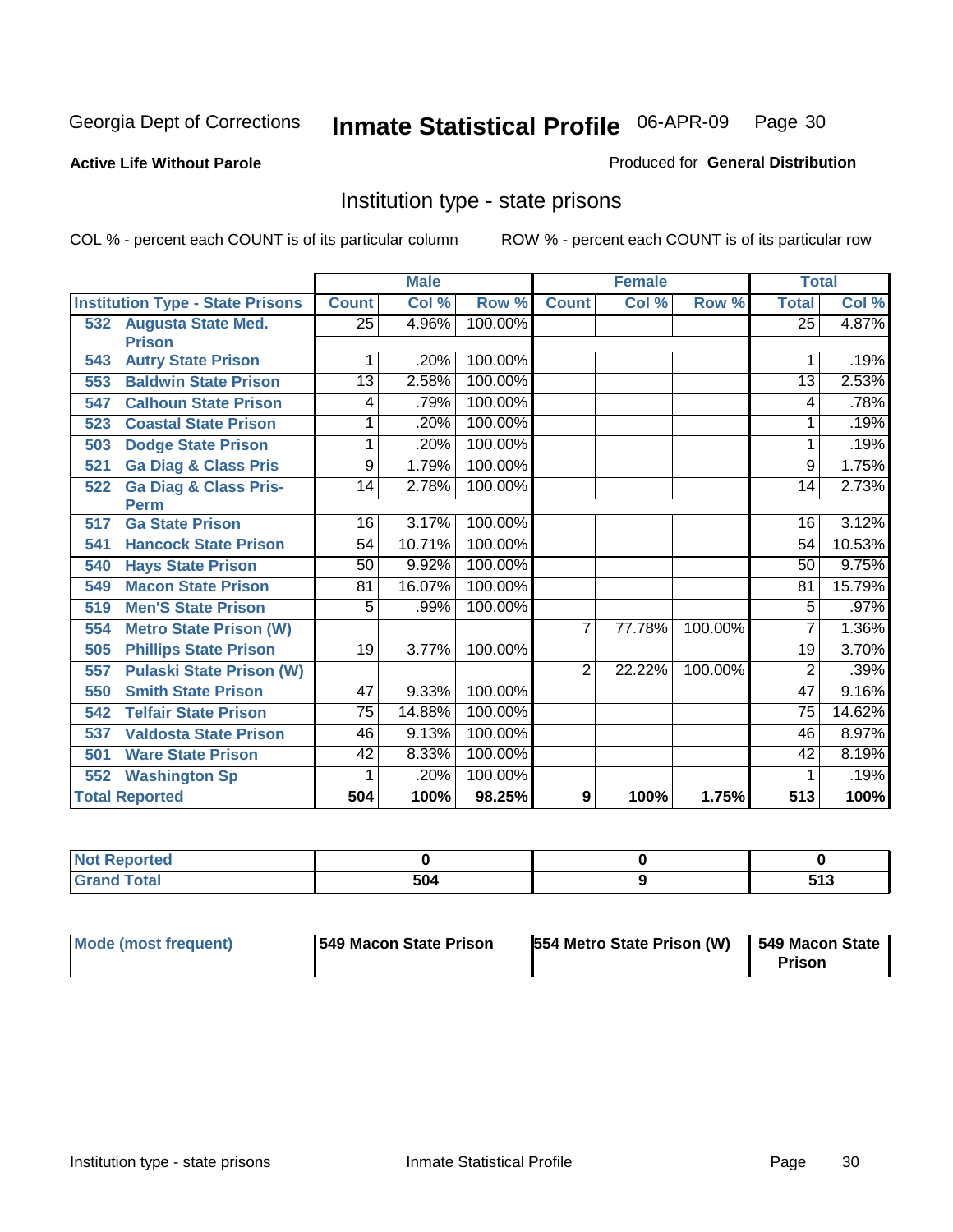**Active Life Without Parole** 

Produced for **General Distribution**

### Institution type - private prisons

|                                           |              | <b>Male</b> |               | <b>Female</b> |       |       | Total   |
|-------------------------------------------|--------------|-------------|---------------|---------------|-------|-------|---------|
| <b>Institution Type - Private Prisons</b> | <b>Count</b> | Col %       | Row % Count   | Col %         | Row % | Total | Col %   |
| 567 D Ray James Corr Fac                  |              | $100.00\%$  | 100.00%       |               |       |       | 100.00% |
| <b>Total Reported</b>                     |              | 100%        | 100% <b>I</b> |               | %     |       | 100%    |

| <b>Not Reported</b>             |  |  |
|---------------------------------|--|--|
| <b>Total</b><br>Gr2<br>$\sim$ . |  |  |

| Mode (most frequent) | 567 D Ray James Corr Fac | <b>Null</b> | <b>567 D Ray James</b><br><b>Corr Fac</b> |
|----------------------|--------------------------|-------------|-------------------------------------------|
|----------------------|--------------------------|-------------|-------------------------------------------|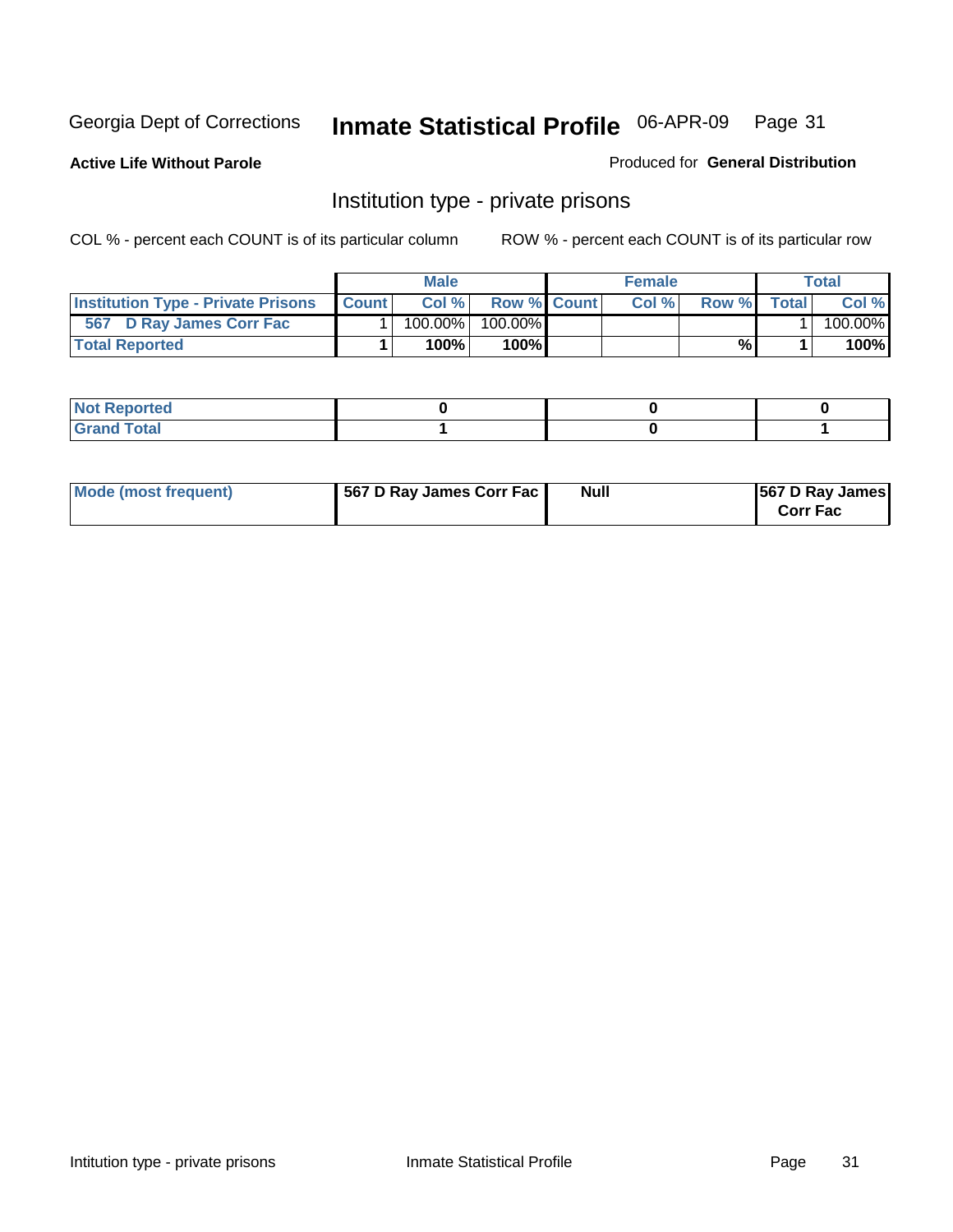**Active Life Without Parole** 

Produced for **General Distribution**

### Institution type - prison annexes

|                                                | <b>Male</b> |             | <b>Female</b> |             | <b>Total</b> |
|------------------------------------------------|-------------|-------------|---------------|-------------|--------------|
| <b>Institution Type - Prison Annexes Count</b> | Col %       | Row % Count | Col%          | Row % Total | Col %        |
| <b>Total Reported</b>                          |             |             |               |             |              |

| <b>Not Reported</b>            |  |  |
|--------------------------------|--|--|
| <b>Total</b><br>Croi<br>$\sim$ |  |  |

| Mode (most frequent) | <b>Null</b> | <b>Null</b> | <b>Null</b> |
|----------------------|-------------|-------------|-------------|
|                      |             |             |             |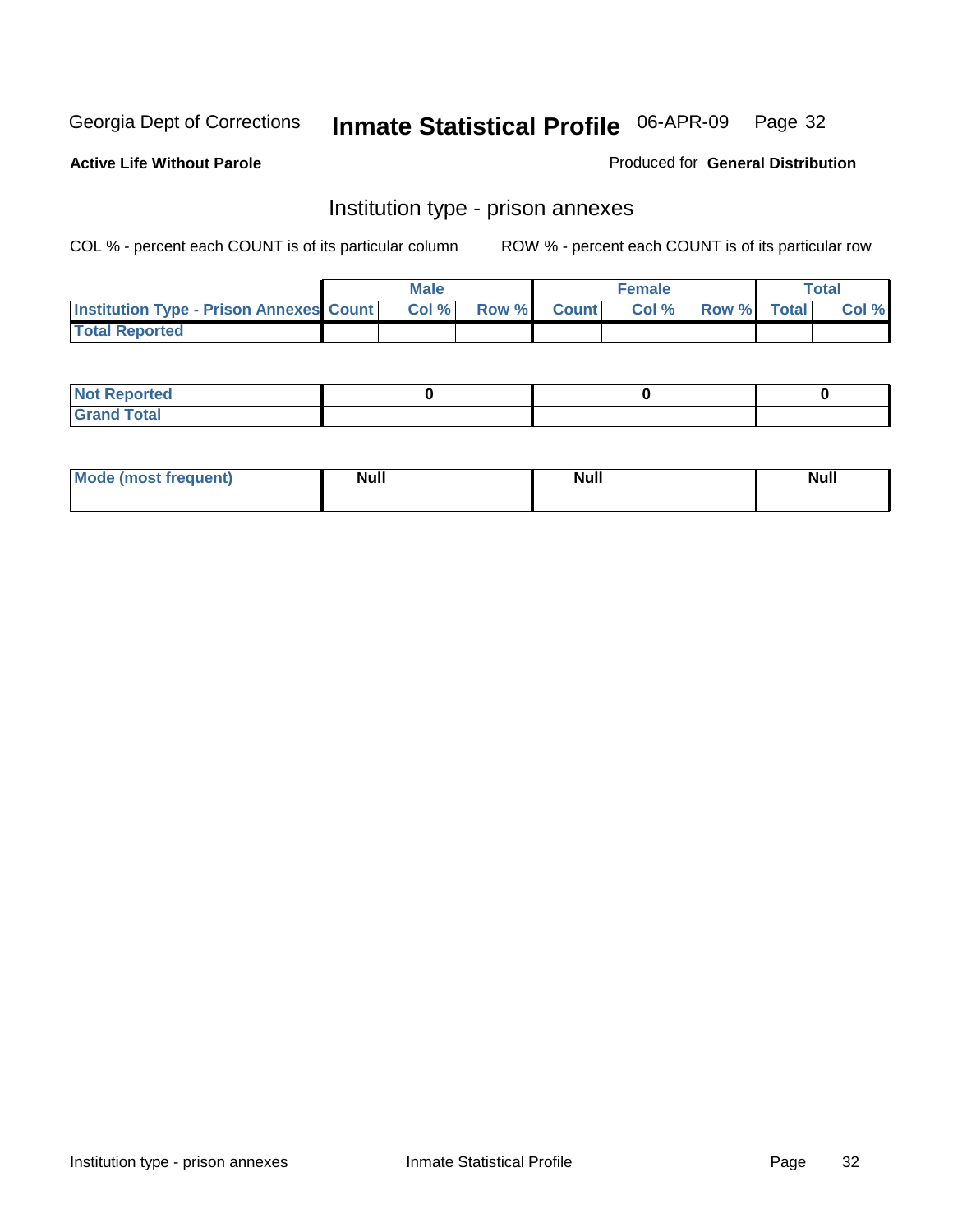**Active Life Without Parole** 

Produced for **General Distribution**

### Institution type - pre-release centers

|                                                | <b>Male</b> |                    | <b>Female</b> |             | <b>Total</b> |
|------------------------------------------------|-------------|--------------------|---------------|-------------|--------------|
| <b>Institution Type - Prison Annexes Count</b> | Col %       | <b>Row % Count</b> | Col %         | Row % Total | Col %        |
| <b>Total Reported</b>                          |             |                    |               |             |              |

| <b>Not</b><br><b>Reported</b>    |  |  |
|----------------------------------|--|--|
| <b>Total</b><br>Gran<br>$\sim$ . |  |  |

| Mode (most frequent) | <b>Null</b> | <b>Null</b> | <b>Null</b> |
|----------------------|-------------|-------------|-------------|
|                      |             |             |             |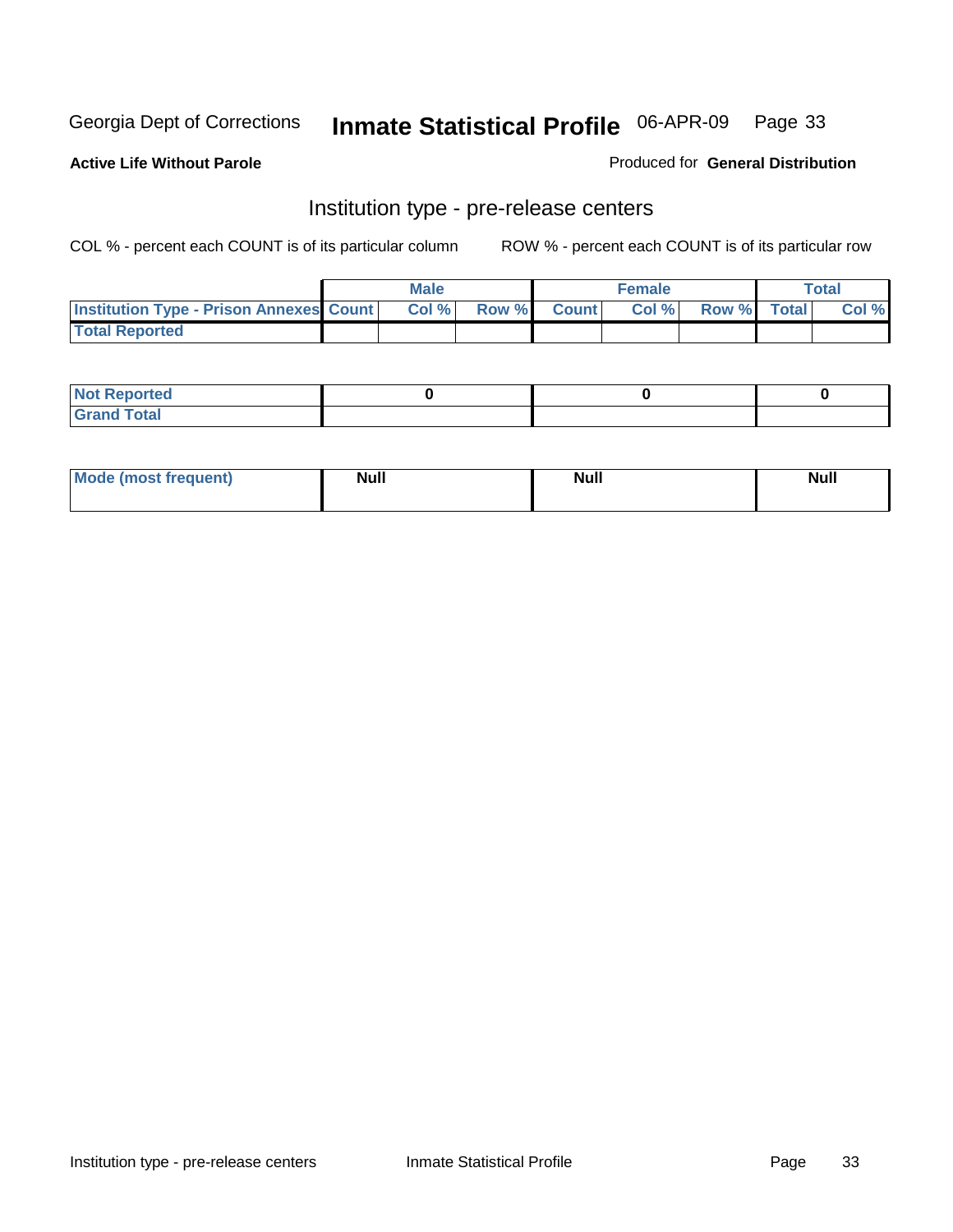**Active Life Without Parole** 

Produced for **General Distribution**

### Institution type - inmate boot camp

|                                      |              | Male  |             | <b>Female</b> |             | <b>Total</b> |
|--------------------------------------|--------------|-------|-------------|---------------|-------------|--------------|
| <b>Institution Type - Boot Camps</b> | <b>Count</b> | Col % | Row % Count | Col %         | Row % Total | Col %        |
| <b>Total Rported</b>                 |              |       |             |               |             |              |

| <b>Not Reported</b>  |  |  |
|----------------------|--|--|
| <b>Total</b><br>Croy |  |  |

| Mode (most frequent) | <b>Null</b> | <b>Null</b> | <b>Null</b> |
|----------------------|-------------|-------------|-------------|
|                      |             |             |             |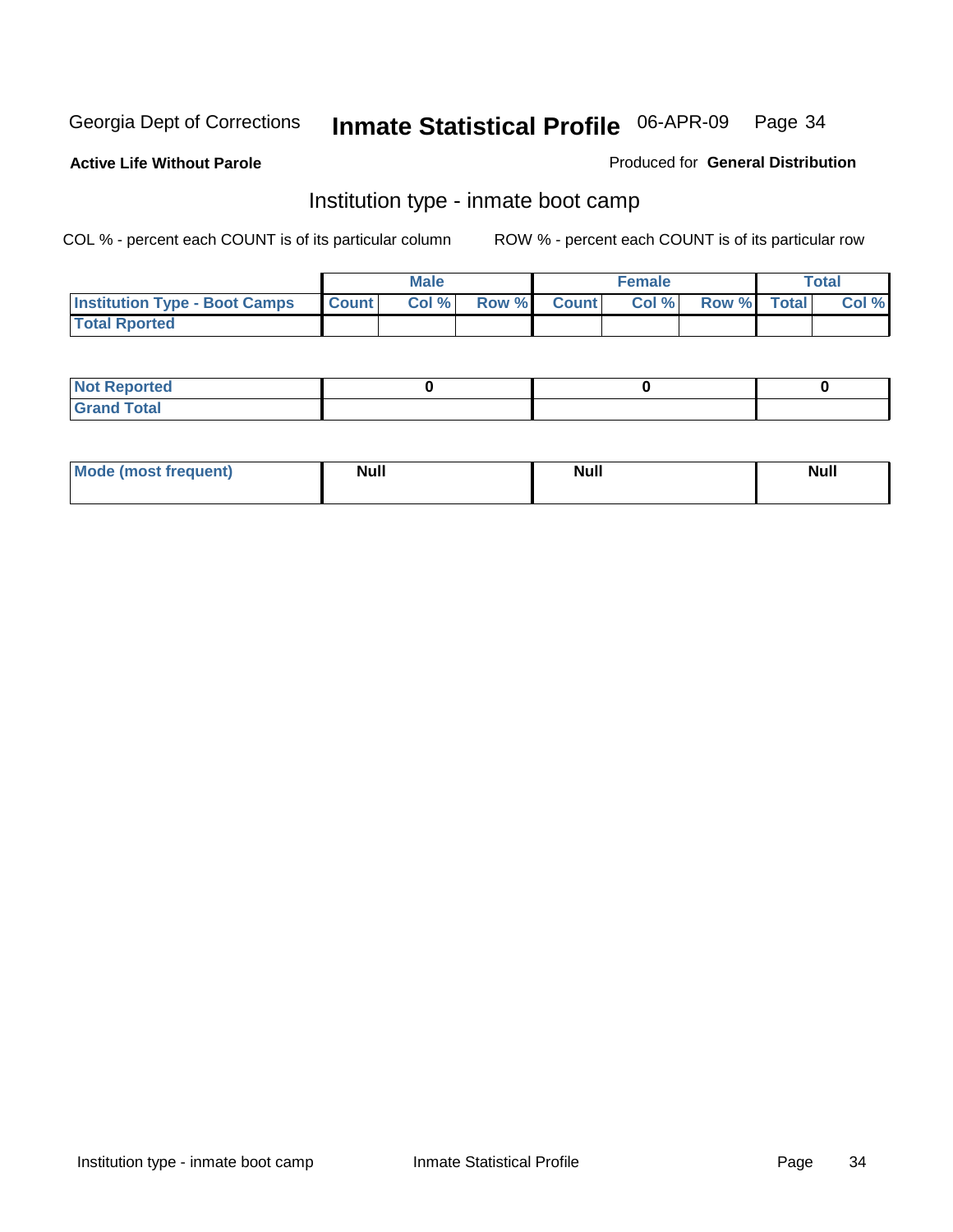**Active Life Without Parole** 

Produced for **General Distribution**

### Number of disciplinary reports

|                                       |              | <b>Male</b> |                    |   | <b>Female</b> |       |                 | <b>Total</b> |
|---------------------------------------|--------------|-------------|--------------------|---|---------------|-------|-----------------|--------------|
| <b>Number of Disciplinary Reports</b> | <b>Count</b> | Col %       | <b>Row % Count</b> |   | Col %         | Row % | <b>Total</b>    | Col %        |
|                                       | 110          | 21.78%      | 95.65%             | 5 | 55.56%        | 4.35% | 115             | 22.37%       |
|                                       | 62           | 12.28%      | 100.00%            |   |               |       | 62              | 12.06%       |
|                                       | 44           | 8.71%       | 97.78%             |   | 11.11%        | 2.22% | 45              | 8.75%        |
| 3                                     | 39           | 7.72%       | 97.50%             |   | 11.11%        | 2.50% | 40              | 7.78%        |
|                                       | 25           | 4.95%       | 100.00%            |   |               |       | 25              | 4.86%        |
|                                       | 29           | 5.74%       | 100.00%            |   |               |       | 29 <sup>1</sup> | 5.64%        |
| <b>More Than 5</b>                    | 196          | 38.81%      | 98.99%             | 2 | 22.22%        | 1.01% | 198             | 38.52%       |
| <b>Total Reported</b>                 | 505          | 100%        | 98.25%             | 9 | 100%          | 1.75% | 514             | 100%         |

| N<br>чес       |     |               |
|----------------|-----|---------------|
| T <sub>1</sub> | 505 | $\sim$ $\sim$ |

| Mean (average)       | 7.93 | 6.44 | 7.90 |
|----------------------|------|------|------|
| Median (middle)      |      |      |      |
| Mode (most frequent) |      |      |      |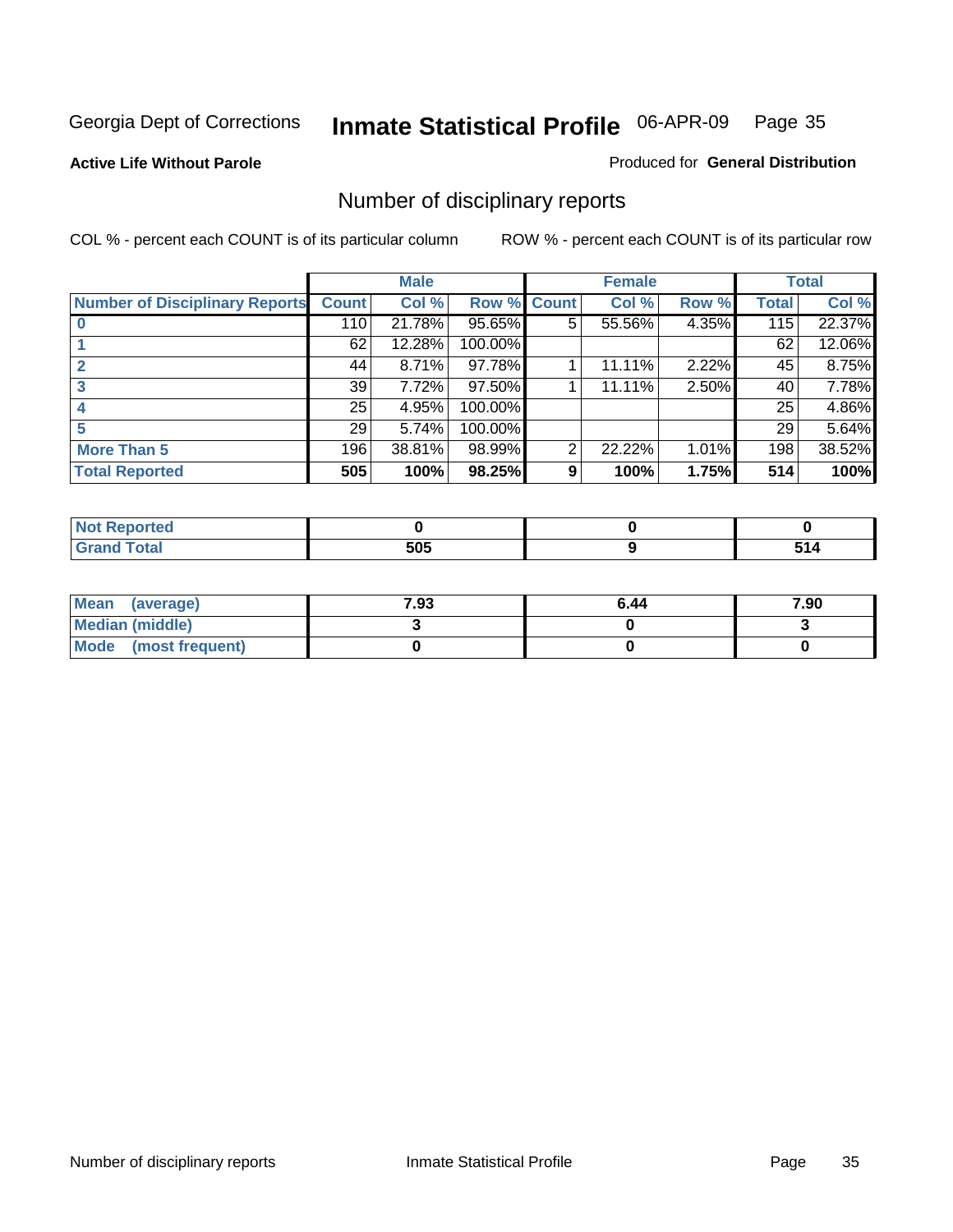**Active Life Without Parole** 

Produced for **General Distribution**

### Number of transfers

|                            |              | <b>Male</b> |             |   | <b>Female</b> |        |                 | <b>Total</b> |
|----------------------------|--------------|-------------|-------------|---|---------------|--------|-----------------|--------------|
| <b>Number of Transfers</b> | <b>Count</b> | Col %       | Row % Count |   | Col %         | Row %  | <b>Total</b>    | Col %        |
|                            | 5            | 0.99%       | 71.43%      | 2 | 22.22%        | 28.57% |                 | 1.36%        |
|                            | 110          | 21.78%      | 98.21%      | 2 | 22.22%        | 1.79%  | 112             | 21.79%       |
|                            | 114          | 22.57%      | 98.28%      | 2 | 22.22%        | 1.72%  | 116             | 22.57%       |
|                            | 100          | 19.80%      | 97.09%      | 3 | 33.33%        | 2.91%  | 103             | 20.04%       |
|                            | 61           | 12.08%      | 100.00%     |   |               |        | 61              | 11.87%       |
|                            | 33           | 6.53%       | 100.00%     |   |               |        | 33 <sup>1</sup> | 6.42%        |
| <b>More Than 5</b>         | 82           | 16.24%      | 100.00%     |   |               |        | 82              | 15.95%       |
| <b>Total Reported</b>      | 505          | 100%        | 98.25%      | 9 | 100%          | 1.75%  | 514             | 100%         |

| IN 6<br>чес. |      |               |
|--------------|------|---------------|
| $T$ stori    | 505  |               |
| ______       | $ -$ | $\sim$ $\sim$ |

| Mean (average)       | <b>225</b><br>J.J1 | l 67 | 3.34 |
|----------------------|--------------------|------|------|
| Median (middle)      |                    |      |      |
| Mode (most frequent) |                    |      |      |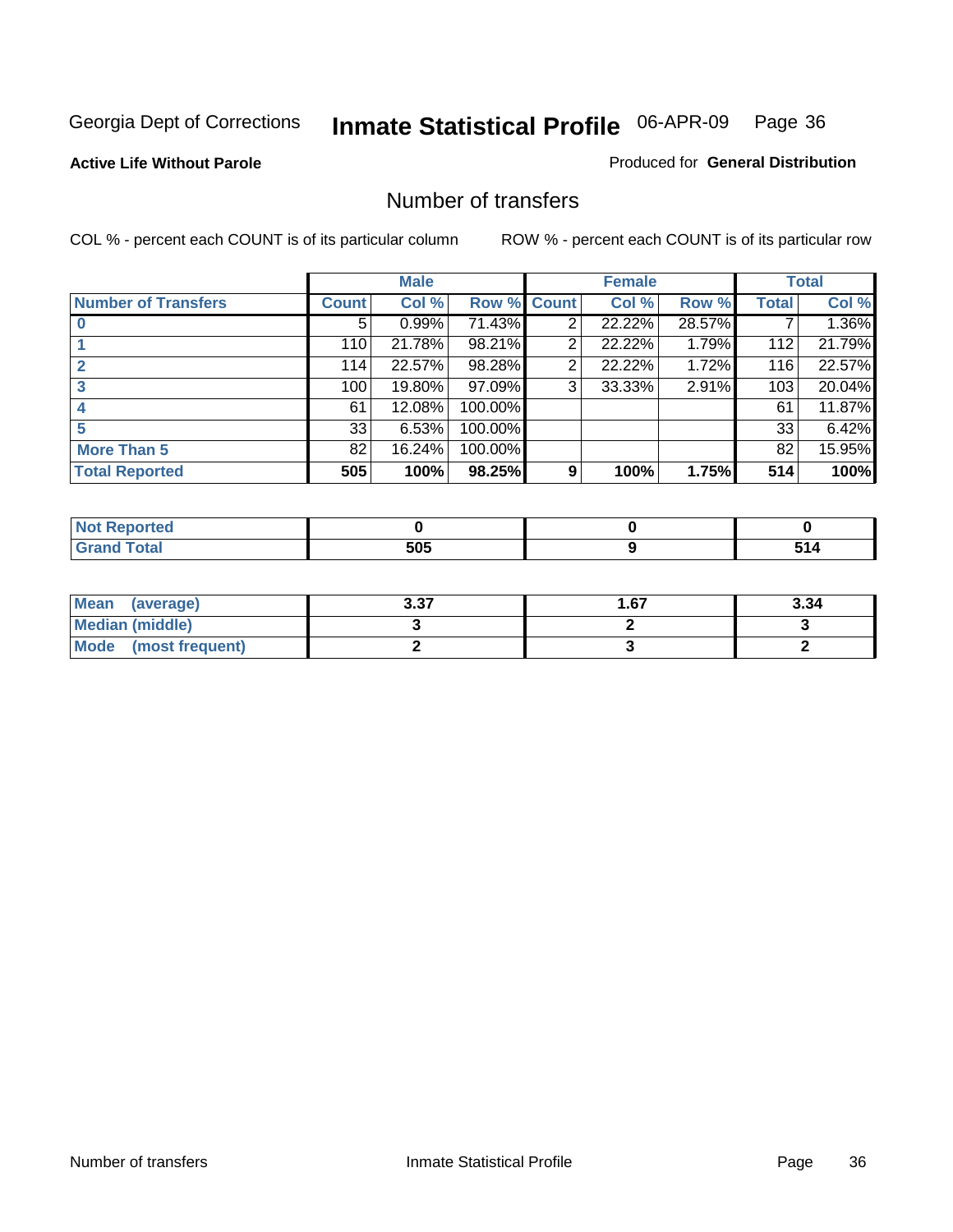**Active Life Without Parole** 

Produced for **General Distribution**

# Number of escapes

|                       |                | <b>Male</b> |                    |   | <b>Female</b> |       |       | <b>Total</b> |
|-----------------------|----------------|-------------|--------------------|---|---------------|-------|-------|--------------|
| Number of Escapes     | <b>Count</b> l | Col %       | <b>Row % Count</b> |   | Col %         | Row % | Total | Col %        |
|                       | 504            | $99.80\%$   | 98.25%             | 9 | 100.00%       | .75%  | 513   | 99.81%       |
|                       |                | 0.20%       | 100.00%            |   |               |       |       | 0.19%        |
| <b>Total Reported</b> | 505            | 100%        | $98.25\%$          |   | 100%          | 1.75% | 514   | 100%         |

| тео                             |            |  |
|---------------------------------|------------|--|
| <b>otal</b><br>$\mathbf{v}$ and | ENE<br>วบว |  |

| Mean (average)       |  |  |
|----------------------|--|--|
| Median (middle)      |  |  |
| Mode (most frequent) |  |  |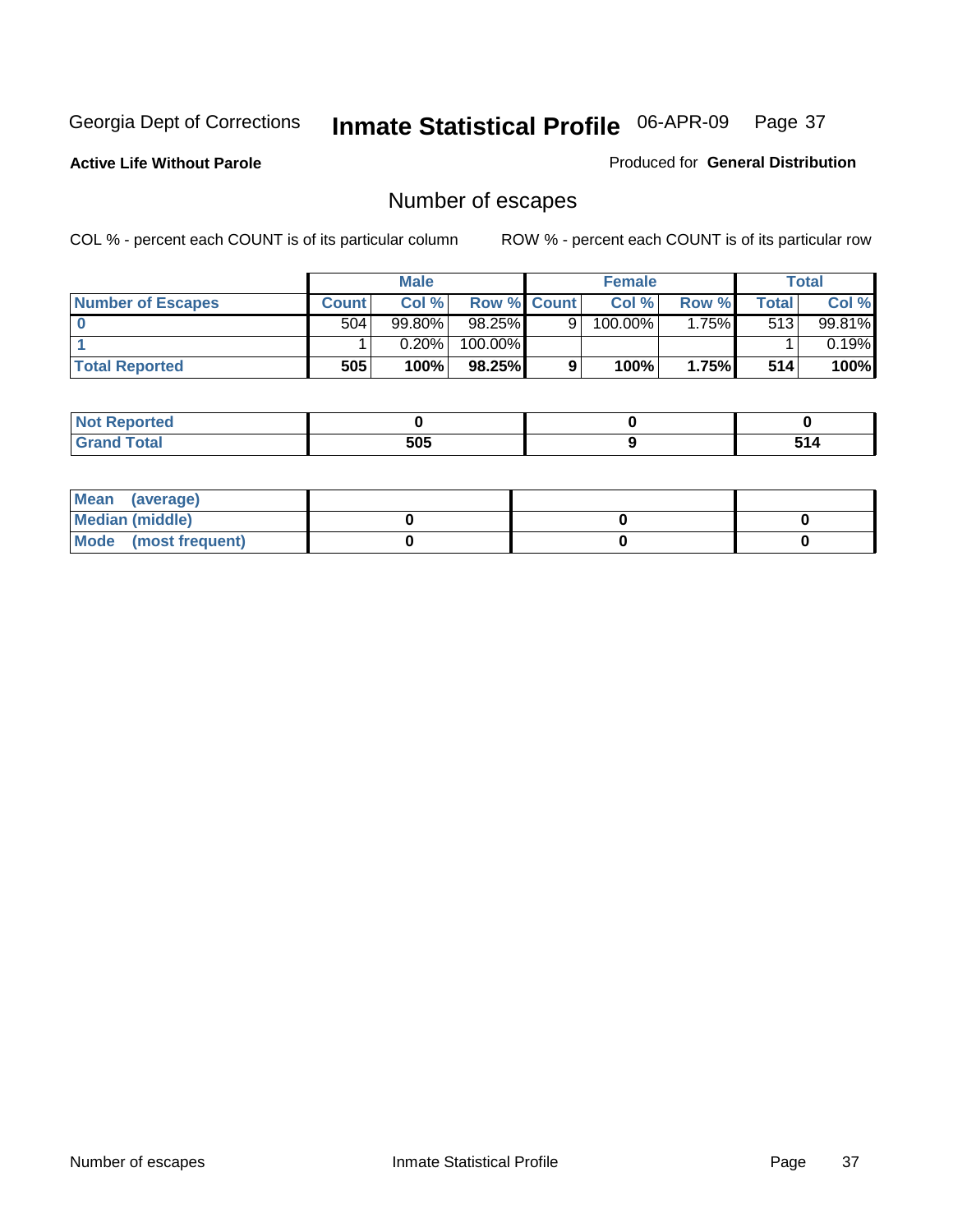**Active Life Without Parole** 

Produced for **General Distribution**

## Actual release type

|                            |              | <b>Male</b> |                    | <b>Female</b> |        |              | $\tau$ otal |
|----------------------------|--------------|-------------|--------------------|---------------|--------|--------------|-------------|
| <b>Actual Release Type</b> | <b>Count</b> | Col %1      | <b>Row % Count</b> | Col %1        | Row %I | <b>Total</b> | Col %       |
| <b>Total Reported</b>      |              | $\%$        | %                  | %             | %      |              | %           |

| <b>Still Active</b> | 505 | 514 |
|---------------------|-----|-----|
| <b>Not Reported</b> |     |     |
| <b>Grand Total</b>  | 505 | 514 |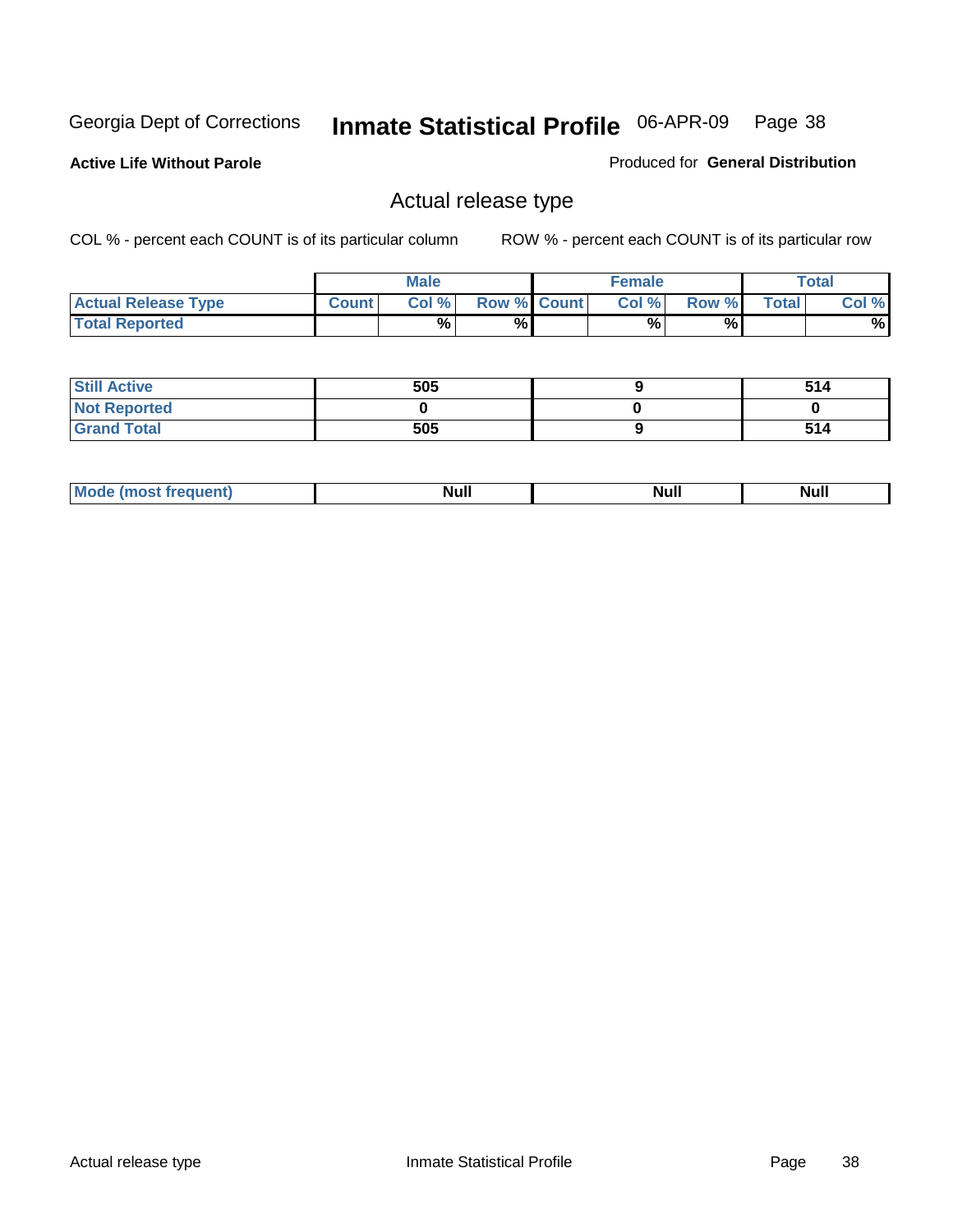## **Active Life Without Parole**

## Produced for **General Distribution**

## Time served in current (or last) institution

|                            |              | <b>Male</b> |         |                  | <b>Female</b> |        |              | <b>Total</b> |
|----------------------------|--------------|-------------|---------|------------------|---------------|--------|--------------|--------------|
| <b>Time In Institution</b> | <b>Count</b> | Col %       | Row %   | <b>Count</b>     | Col %         | Row %  | <b>Total</b> | Col %        |
| 0 to 3 months              | 67           | 13.27%      | 100.00% |                  |               |        | 67           | 13.04%       |
| 3.01 to 6 months           | 40           | 7.92%       | 100.00% |                  |               |        | 40           | 7.78%        |
| 6.01 to 9 months           | 32           | 6.34%       | 84.21%  | 6                | 66.67%        | 15.79% | 38           | 7.39%        |
| 9.01 to 12 months          | 35           | 6.93%       | 97.22%  | 1                | 11.11%        | 2.78%  | 36           | 7.00%        |
| 12.01 to 18 months         | 64           | 12.67%      | 100.00% |                  |               |        | 64           | 12.45%       |
| 18.01 to 24 months         | 32           | 6.34%       | 100.00% |                  |               |        | 32           | 6.23%        |
| $2.01$ to 3 years          | 60           | 11.88%      | 100.00% |                  |               |        | 60           | 11.67%       |
| 3.01 to 4 years            | 46           | 9.11%       | 100.00% |                  |               |        | 46           | 8.95%        |
| 4.01 to 5 years            | 29           | 5.74%       | 93.55%  | 2                | 22.22%        | 6.45%  | 31           | 6.03%        |
| 5.01 to 6 years            | 21           | 4.16%       | 100.00% |                  |               |        | 21           | 4.09%        |
| 6.01 to 7 years            | 29           | 5.74%       | 100.00% |                  |               |        | 29           | 5.64%        |
| $7.01$ to 8 years          | 18           | 3.56%       | 100.00% |                  |               |        | 18           | 3.50%        |
| 8.01 to 9 years            | 12           | 2.38%       | 100.00% |                  |               |        | 12           | 2.33%        |
| 9.01 to 10 years           | 6            | 1.19%       | 100.00% |                  |               |        | 6            | 1.17%        |
| Over 10 years              | 14           | 2.77%       | 100.00% |                  |               |        | 14           | 2.72%        |
| <b>Total Reported</b>      | 505          | 100%        | 98.25%  | $\boldsymbol{9}$ | 100%          | 1.75%  | 514          | 100%         |

| <b>Not Reported</b> |            |  |
|---------------------|------------|--|
| <b>Total</b>        | ENE<br>ບບປ |  |

| <b>Mean</b><br>(average) | 33 months | 18 months | 33 months |
|--------------------------|-----------|-----------|-----------|
| Median (middle)          | 20 months | 9 months  | 20 months |
| Mode (most frequent)     | 12 months | ' months  | months    |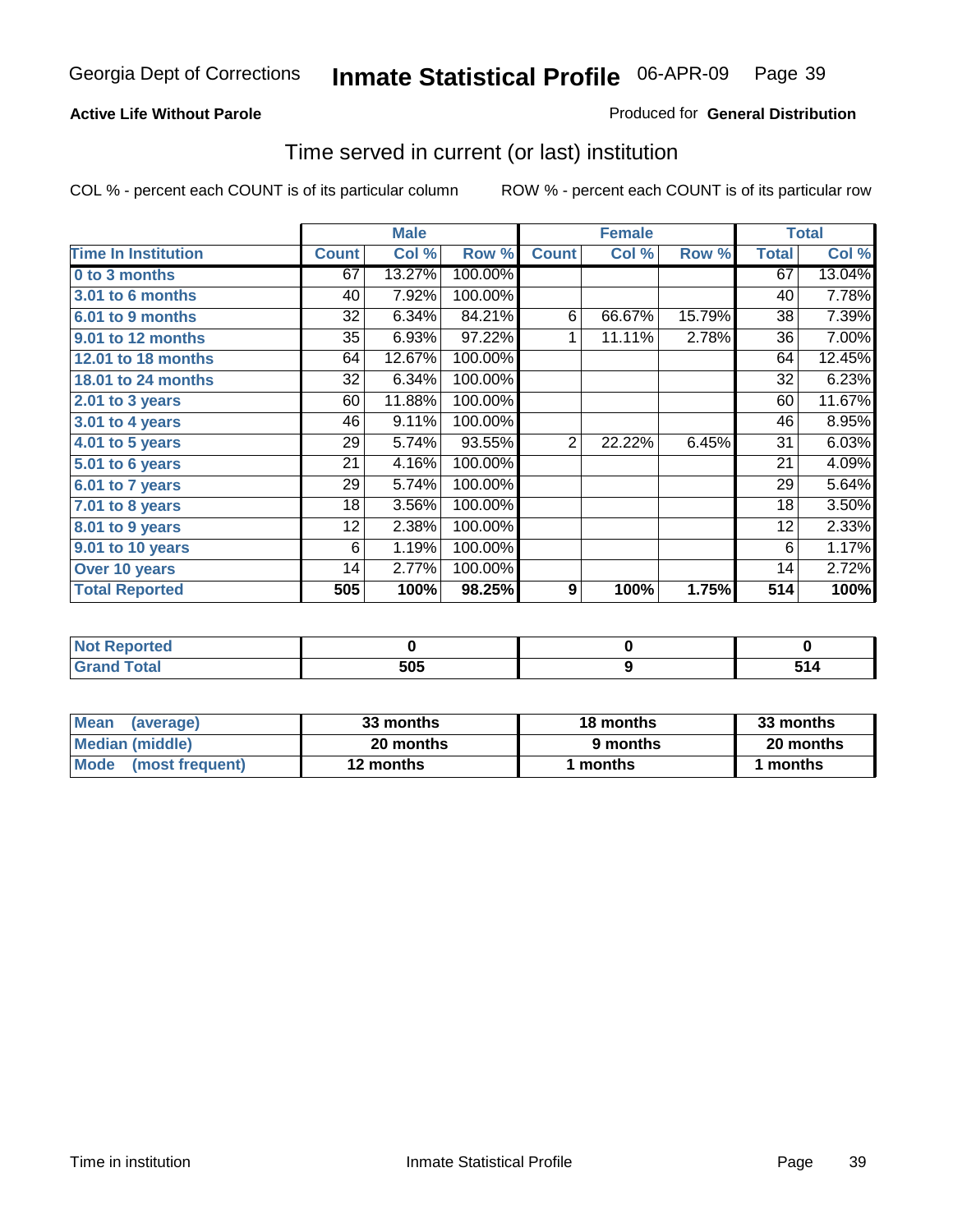**Active Life Without Parole** 

Produced for **General Distribution**

## Highest grade level attained

|                              |              | <b>Male</b> |         |                | <b>Female</b> |       |                 | <b>Total</b> |
|------------------------------|--------------|-------------|---------|----------------|---------------|-------|-----------------|--------------|
| <b>Grade Level</b>           | <b>Count</b> | Col %       | Row %   | <b>Count</b>   | Col %         | Row % | <b>Total</b>    | Col %        |
| No school at all             |              | 0.20%       | 100.00% |                |               |       | 1               | 0.20%        |
| <b>Grade 1</b>               |              | 0.20%       | 100.00% |                |               |       | 1               | 0.20%        |
| <b>Grade 4</b>               | 3            | 0.61%       | 100.00% |                |               |       | $\overline{3}$  | 0.60%        |
| Grade 5                      | 4            | 0.82%       | 100.00% |                |               |       | 4               | 0.80%        |
| Grade 6                      | 7            | 1.43%       | 100.00% |                |               |       | $\overline{7}$  | 1.41%        |
| <b>Grade 7</b>               | 19           | 3.89%       | 100.00% |                |               |       | 19              | 3.82%        |
| <b>Grade 8</b>               | 50           | 10.22%      | 100.00% |                |               |       | 50              | 10.04%       |
| Grade 9                      | 68           | 13.91%      | 98.55%  | $\mathbf 1$    | 11.11%        | 1.45% | 69              | 13.86%       |
| Grade 10                     | 100          | 20.45%      | 98.04%  | $\overline{2}$ | 22.22%        | 1.96% | 102             | 20.48%       |
| Grade 11                     | 69           | 14.11%      | 97.18%  | $\overline{2}$ | 22.22%        | 2.82% | 71              | 14.26%       |
| <b>Grade 12 or GED</b>       | 80           | 16.36%      | 97.56%  | $\overline{2}$ | 22.22%        | 2.44% | 82              | 16.47%       |
| <b>Some tech school</b>      | 12           | 2.45%       | 100.00% |                |               |       | 12              | 2.41%        |
| <b>Completed tech school</b> | 14           | 2.86%       | 100.00% |                |               |       | 14              | 2.81%        |
| College, 1 year              | 16           | 3.27%       | 100.00% |                |               |       | 16              | 3.21%        |
| College, 2 year              | 19           | 3.89%       | 90.48%  | $\overline{2}$ | 22.22%        | 9.52% | 21              | 4.22%        |
| College, 3 year              | 9            | 1.84%       | 100.00% |                |               |       | 9               | 1.81%        |
| <b>Bachelor's degree</b>     | 10           | 2.04%       | 100.00% |                |               |       | $\overline{10}$ | 2.01%        |
| <b>Master's degree</b>       | 4            | 0.82%       | 100.00% |                |               |       | 4               | 0.80%        |
| Ph.D. degree                 | 1            | 0.20%       | 100.00% |                |               |       | 1               | 0.20%        |
| Law degree                   | 2            | 0.41%       | 100.00% |                |               |       | $\overline{2}$  | 0.40%        |
| <b>Total Reported</b>        | 489          | 100%        | 98.19%  | 9              | 100%          | 1.81% | 498             | 100.0%       |

| <b>Not Reported</b>   | ט ו | 16 |
|-----------------------|-----|----|
| <b>Total</b><br>Grand | 505 |    |

| <b>Mean</b><br>(average)       | 10.62    | 11.44           | 10.63    |
|--------------------------------|----------|-----------------|----------|
| Median (middle)                | Grade 10 | Grade 11        | Grade 10 |
| <b>Mode</b><br>(most frequent) | Grade 10 | Grade 12 or GED | Grade 10 |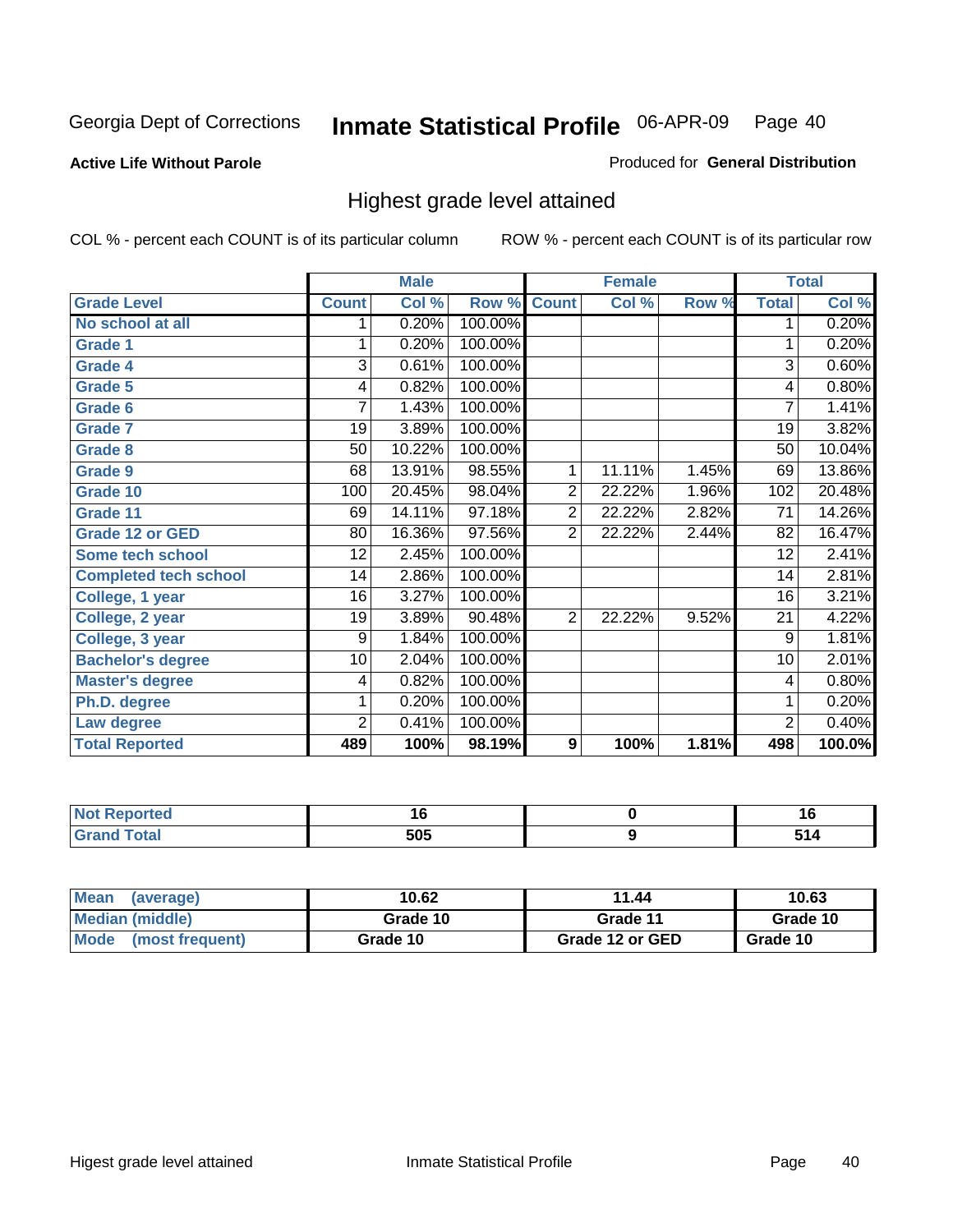### **Active Life Without Parole**

### Produced for **General Distribution**

## Culture fair IQ scores

|                       |              | <b>Male</b> |             |   | <b>Female</b> |          |              | <b>Total</b> |
|-----------------------|--------------|-------------|-------------|---|---------------|----------|--------------|--------------|
| <b>IQ Scores</b>      | <b>Count</b> | Col %       | Row % Count |   | Col %         | Row %    | <b>Total</b> | Col %        |
| $60 - 69$             | 21           | 4.70%       | 100.00%     |   |               |          | 21           | 4.61%        |
| $70 - 79$             | 33           | 7.38%       | 100.00%     |   |               |          | 33           | 7.24%        |
| $80 - 89$             | 74           | 16.55%      | 97.37%      | 2 | 22.22%        | 2.63%    | 76           | 16.67%       |
| $90 - 99$             | 75           | 16.78%      | 97.40%      | 2 | 22.22%        | 2.60%    | 77           | 16.89%       |
| $100 - 109$           | 125          | 27.96%      | 99.21%      |   | 11.11%        | 0.79%    | 126          | 27.63%       |
| $110 - 119$           | 98           | 21.92%      | 98.00%      | 2 | 22.22%        | $2.00\%$ | 100          | 21.93%       |
| $120 - 129$           | 21           | 4.70%       | 95.45%      | 1 | 11.11%        | 4.55%    | 22           | 4.82%        |
| $130 - 139$           |              |             |             |   | 11.11%        | 100.00%  |              | 0.22%        |
| <b>Total Reported</b> | 447          | 100%        | 98.03%      | 9 | 100%          | 1.97%    | 456          | 100.0%       |

| <b>Not Reported</b>  | 55  | 55  |
|----------------------|-----|-----|
| Not Valid (under 60) |     |     |
| <b>Grand Total</b>   | 505 | 514 |

| <b>Mean</b><br>(average) | 98  | 108 | 98  |
|--------------------------|-----|-----|-----|
| <b>Median (middle)</b>   | 101 | 102 | 101 |
| Mode (most frequent)     | 105 | 96  | 105 |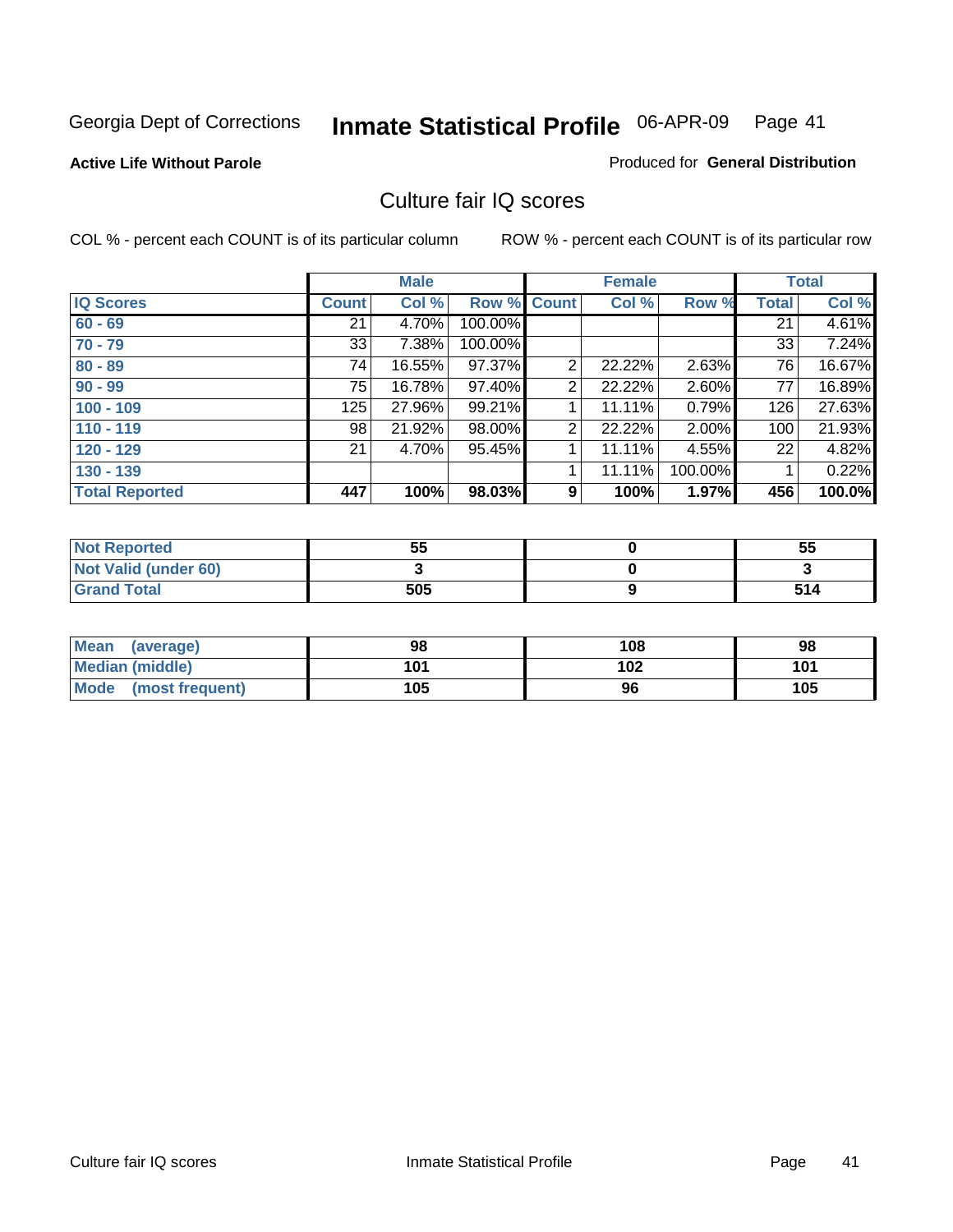## **Active Life Without Parole**

## Produced for **General Distribution**

# Wide Range Achievement Test (WRAT) reading score

|                           |              | <b>Male</b> |         |                  | <b>Female</b> |       |                 | <b>Total</b> |
|---------------------------|--------------|-------------|---------|------------------|---------------|-------|-----------------|--------------|
| <b>WRAT Reading Score</b> | <b>Count</b> | Col %       | Row %   | <b>Count</b>     | Col %         | Row % | <b>Total</b>    | Col %        |
| $0.1$ to $0.9$            | 10           | 2.20%       | 100.00% |                  |               |       | $\overline{10}$ | 2.16%        |
| 1.0 to 1.9                | 13           | 2.86%       | 100.00% |                  |               |       | 13              | 2.80%        |
| 2.0 to 2.9                | 26           | 5.71%       | 96.30%  | 1                | 11.11%        | 3.70% | 27              | 5.82%        |
| 3.0 to 3.9                | 25           | 5.49%       | 100.00% |                  |               |       | 25              | 5.39%        |
| 4.0 to 4.9                | 36           | 7.91%       | 100.00% |                  |               |       | 36              | 7.76%        |
| 5.0 to 5.9                | 46           | 10.11%      | 97.87%  | 1                | 11.11%        | 2.13% | 47              | 10.13%       |
| 6.0 to 6.9                | 38           | 8.35%       | 100.00% |                  |               |       | 38              | 8.19%        |
| 7.0 to 7.9                | 17           | 3.74%       | 100.00% |                  |               |       | 17              | 3.66%        |
| 8.0 to 8.9                | 32           | 7.03%       | 100.00% |                  |               |       | 32              | 6.90%        |
| 9.0 to 9.9                | 41           | 9.01%       | 97.62%  | 1                | 11.11%        | 2.38% | 42              | 9.05%        |
| 10.0 to 10.9              | 11           | 2.42%       | 91.67%  | 1                | 11.11%        | 8.33% | 12              | 2.59%        |
| 11.0 to 11.9              | 28           | 6.15%       | 100.00% |                  |               |       | 28              | 6.03%        |
| 12.0 to 12.9              | 80           | 17.58%      | 98.77%  | 1                | 11.11%        | 1.23% | 81              | 17.46%       |
| 13                        | 52           | 11.43%      | 92.86%  | 4                | 44.44%        | 7.14% | 56              | 12.07%       |
| <b>Total Reported</b>     | 455          | 100%        | 98.06%  | $\boldsymbol{9}$ | 100%          | 1.94% | 464             | 100.0%       |
|                           |              |             |         |                  |               |       |                 |              |
|                           |              |             |         |                  |               |       |                 |              |

| тео    | วบ         | วบ |
|--------|------------|----|
| ------ | EAE<br>JU. |    |

| <b>Mean</b><br>(average) | 8.23 | 10.31 | 8.28 |
|--------------------------|------|-------|------|
| <b>Median (middle)</b>   | 8.5  | 12.9  | ၓ.ͻ  |
| Mode<br>(most frequent)  | 1 J  | ט ו   | ⋯    |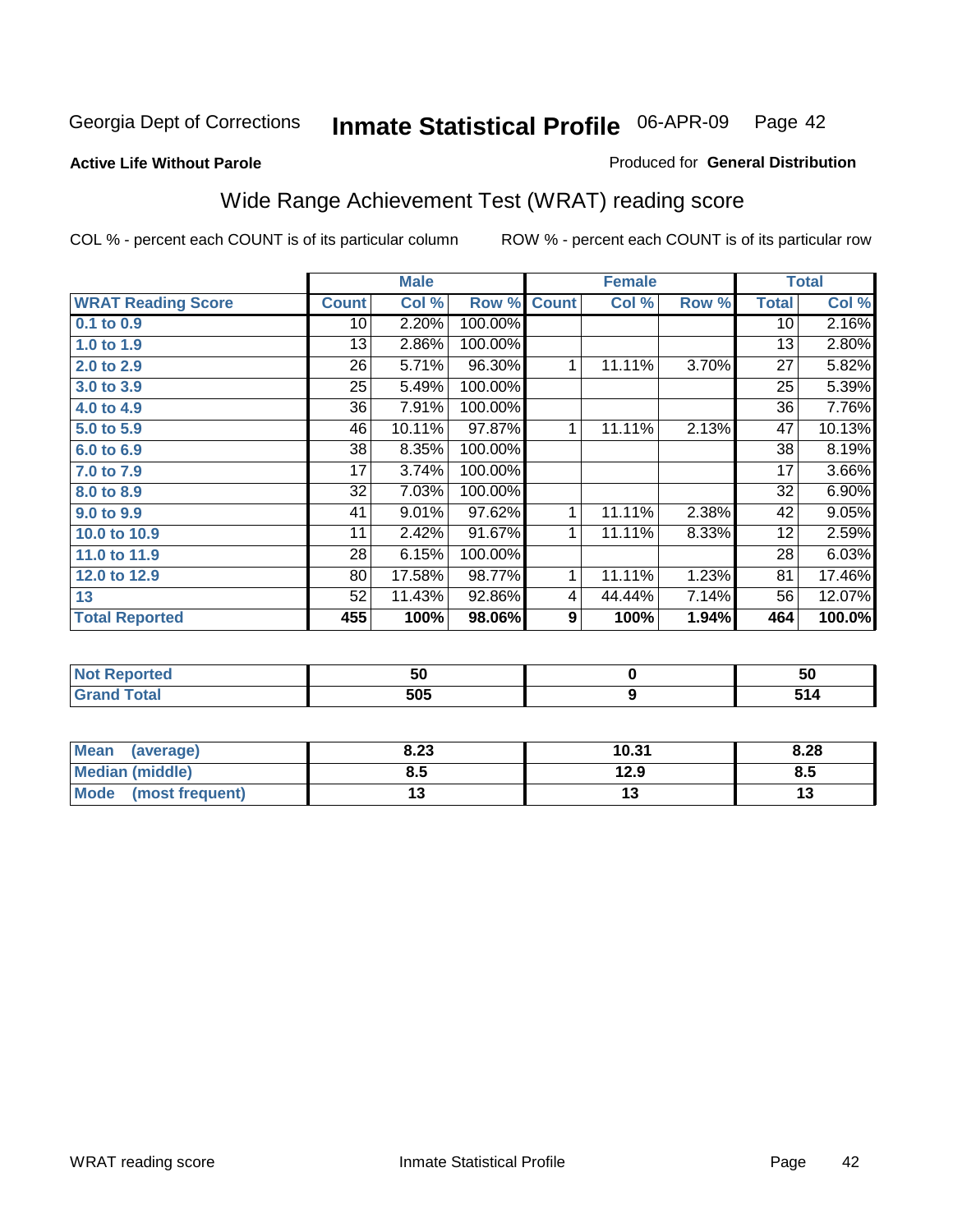## **Active Life Without Parole**

### Produced for **General Distribution**

# Wide Range Achievement Test (WRAT) math score

|                              |                  | <b>Male</b> |         |                | <b>Female</b> |        |              | <b>Total</b> |
|------------------------------|------------------|-------------|---------|----------------|---------------|--------|--------------|--------------|
| <b>WRAT Mathematic Score</b> | <b>Count</b>     | Col %       | Row %   | <b>Count</b>   | Col %         | Row %  | <b>Total</b> | Col %        |
| 0.1 to 0.9                   | $\overline{2}$   | 0.44%       | 100.00% |                |               |        | 2            | 0.43%        |
| 1.0 to 1.9                   | 4                | 0.88%       | 100.00% |                |               |        | 4            | 0.86%        |
| 2.0 to 2.9                   | 16               | 3.52%       | 100.00% |                |               |        | 16           | 3.45%        |
| 3.0 to 3.9                   | 32               | 7.03%       | 100.00% |                |               |        | 32           | 6.90%        |
| 4.0 to 4.9                   | 46               | 10.11%      | 97.87%  | 1              | 11.11%        | 2.13%  | 47           | 10.13%       |
| 5.0 to 5.9                   | 57               | 12.53%      | 100.00% |                |               |        | 57           | 12.28%       |
| 6.0 to 6.9                   | 99               | 21.76%      | 99.00%  | 1              | 11.11%        | 1.00%  | 100          | 21.55%       |
| 7.0 to 7.9                   | 60               | 13.19%      | 98.36%  | 1              | 11.11%        | 1.64%  | 61           | 13.15%       |
| 8.0 to 8.9                   | 30               | 6.59%       | 96.77%  | 1              | 11.11%        | 3.23%  | 31           | 6.68%        |
| 9.0 to 9.9                   | 46               | 10.11%      | 95.83%  | 2 <sub>1</sub> | 22.22%        | 4.17%  | 48           | 10.34%       |
| 10.0 to 10.9                 | 26               | 5.71%       | 96.30%  | 1              | 11.11%        | 3.70%  | 27           | 5.82%        |
| 11.0 to 11.9                 | 14               | 3.08%       | 100.00% |                |               |        | 14           | 3.02%        |
| 12.0 to 12.9                 | 15 <sub>15</sub> | 3.30%       | 93.75%  | 1              | 11.11%        | 6.25%  | 16           | 3.45%        |
| 13                           | 8                | 1.76%       | 88.89%  | 1              | 11.11%        | 11.11% | 9            | 1.94%        |
| <b>Total Reported</b>        | 455              | 100%        | 98.06%  | 9              | 100%          | 1.94%  | 464          | 100%         |

| <b>Not Reported</b> | 50  | 50 |
|---------------------|-----|----|
| <b>Grand Total</b>  | 505 |    |

| Mean (average)         | 7.04 | 9.16 | 7.08 |
|------------------------|------|------|------|
| <b>Median (middle)</b> | 6.9  | J.Z  | 6.9  |
| Mode (most frequent)   | 6.9  | 7.a  | 6.9  |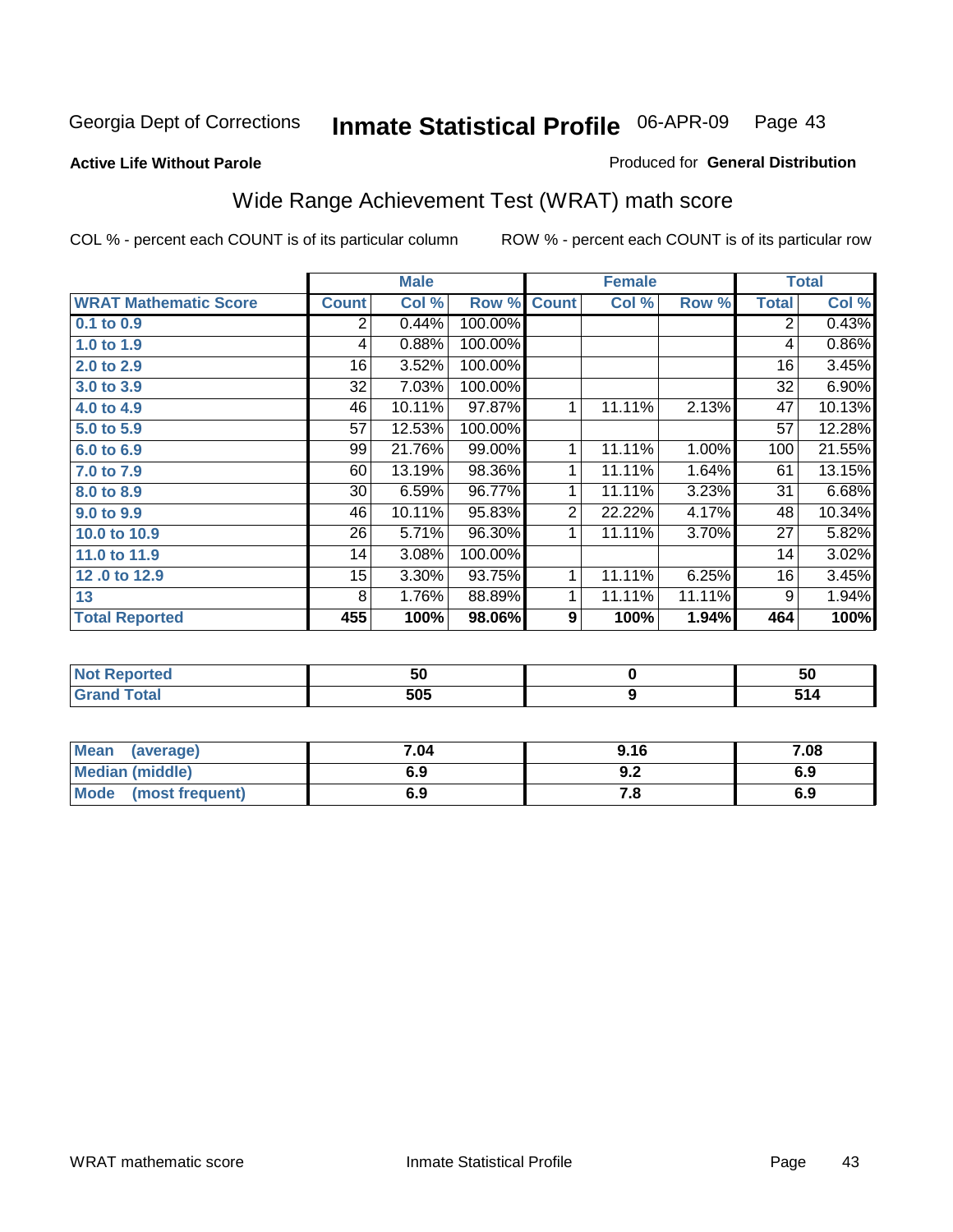Page 44

### **Active Life Without Parole**

### Produced for **General Distribution**

## Wide Range Achievement Test (WRAT) spelling score

|                            |              | <b>Male</b> |         |                | <b>Female</b> |       | <b>Total</b> |        |
|----------------------------|--------------|-------------|---------|----------------|---------------|-------|--------------|--------|
| <b>WRAT Spelling Score</b> | <b>Count</b> | Col %       | Row %   | <b>Count</b>   | Col %         | Row % | <b>Total</b> | Col %  |
| $0.1$ to $0.9$             | 5            | 1.10%       | 100.00% |                |               |       | 5            | 1.08%  |
| 1.0 to 1.9                 | 18           | 3.96%       | 100.00% |                |               |       | 18           | 3.89%  |
| 2.0 to 2.9                 | 35           | 7.71%       | 100.00% |                |               |       | 35           | 7.56%  |
| 3.0 to 3.9                 | 28           | 6.17%       | 100.00% |                |               |       | 28           | 6.05%  |
| 4.0 to 4.9                 | 43           | 9.47%       | 97.73%  | 1              | 11.11%        | 2.27% | 44           | 9.50%  |
| 5.0 to 5.9                 | 44           | 9.69%       | 100.00% |                |               |       | 44           | 9.50%  |
| 6.0 to 6.9                 | 50           | 11.01%      | 98.04%  | 1              | 11.11%        | 1.96% | 51           | 11.02% |
| 7.0 to 7.9                 | 38           | 8.37%       | 100.00% |                |               |       | 38           | 8.21%  |
| 8.0 to 8.9                 | 35           | 7.71%       | 100.00% |                |               |       | 35           | 7.56%  |
| 9.0 to 9.9                 | 37           | 8.15%       | 100.00% |                |               |       | 37           | 7.99%  |
| 10.0 to 10.9               | 29           | 6.39%       | 96.67%  | 1              | 11.11%        | 3.33% | 30           | 6.48%  |
| 11.0 to 11.9               | 26           | 5.73%       | 92.86%  | $\overline{2}$ | 22.22%        | 7.14% | 28           | 6.05%  |
| 12.0 to 12.9               | 40           | 8.81%       | 93.02%  | 3              | 33.33%        | 6.98% | 43           | 9.29%  |
| 13                         | 26           | 5.73%       | 96.30%  | 1              | 11.11%        | 3.70% | 27           | 5.83%  |
| <b>Total Reported</b>      | 454          | 100%        | 98.06%  | 9              | 100%          | 1.94% | 463          | 100.0% |
|                            |              |             |         |                |               |       |              |        |
| <b>Not Reported</b>        |              | 51          |         |                | $\pmb{0}$     |       |              | 51     |
| <b>Grand Total</b>         |              | 505         |         |                | 9             |       |              | 514    |

| <b>Mean</b><br>(average) | 7.36 | 10.42         | 7.42 |
|--------------------------|------|---------------|------|
| Median (middle)          | ن.   | 117<br>د. ا   | ن. ا |
| Mode<br>(most frequent)  | 8.5  | 1つ つ<br>د.ء ا | ၓ.ͻ  |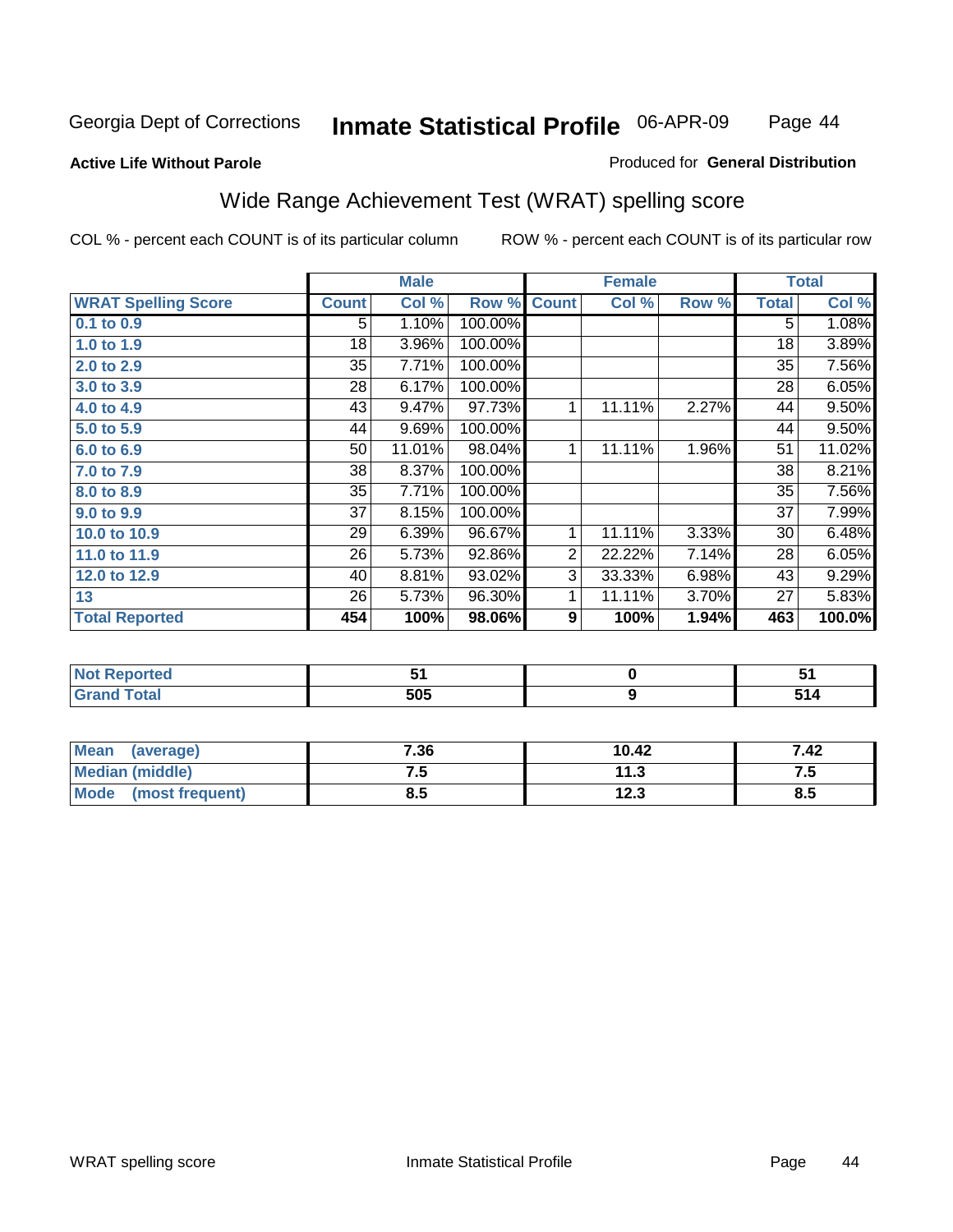## **Active Life Without Parole**

### Produced for **General Distribution**

## Scope of substance abuse - summary

|                        |                  | <b>Male</b> |            |              | <b>Female</b> |          |              | Total    |
|------------------------|------------------|-------------|------------|--------------|---------------|----------|--------------|----------|
| <b>Substance Abuse</b> | <b>Count</b>     | Col %       | Row %      | <b>Count</b> | Col %         | Row %    | <b>Total</b> | Col %    |
| <b>None</b>            | 169 <sub>1</sub> | $33.47\%$   | 97.69%     |              | 44.44%        | $2.31\%$ | 173          | 33.66%   |
| Drugs only             | 192              | 38.02%      | 98.46%     | 3            | 33.33%        | 1.54%    | 195          | 37.94%   |
| <b>Alcohol only</b>    | 34               | 6.73%       | $100.00\%$ |              |               |          | 34           | $6.61\%$ |
| Drugs and alcohol      | 110              | 21.78%      | $98.21\%$  | ົ            | 22.22%        | 1.79%    | 112          | 21.79%   |
| <b>Total Reported</b>  | 505              | 100%        | 98.25%     | 9            | 100%          | 1.75%    | 514          | 100%     |

| .<br>Reported       |     |  |
|---------------------|-----|--|
| <b>Total</b><br>--- | 505 |  |

|  | Mode<br>ונוצוווי | Druas onlv | None | only<br>Pruas . |
|--|------------------|------------|------|-----------------|
|--|------------------|------------|------|-----------------|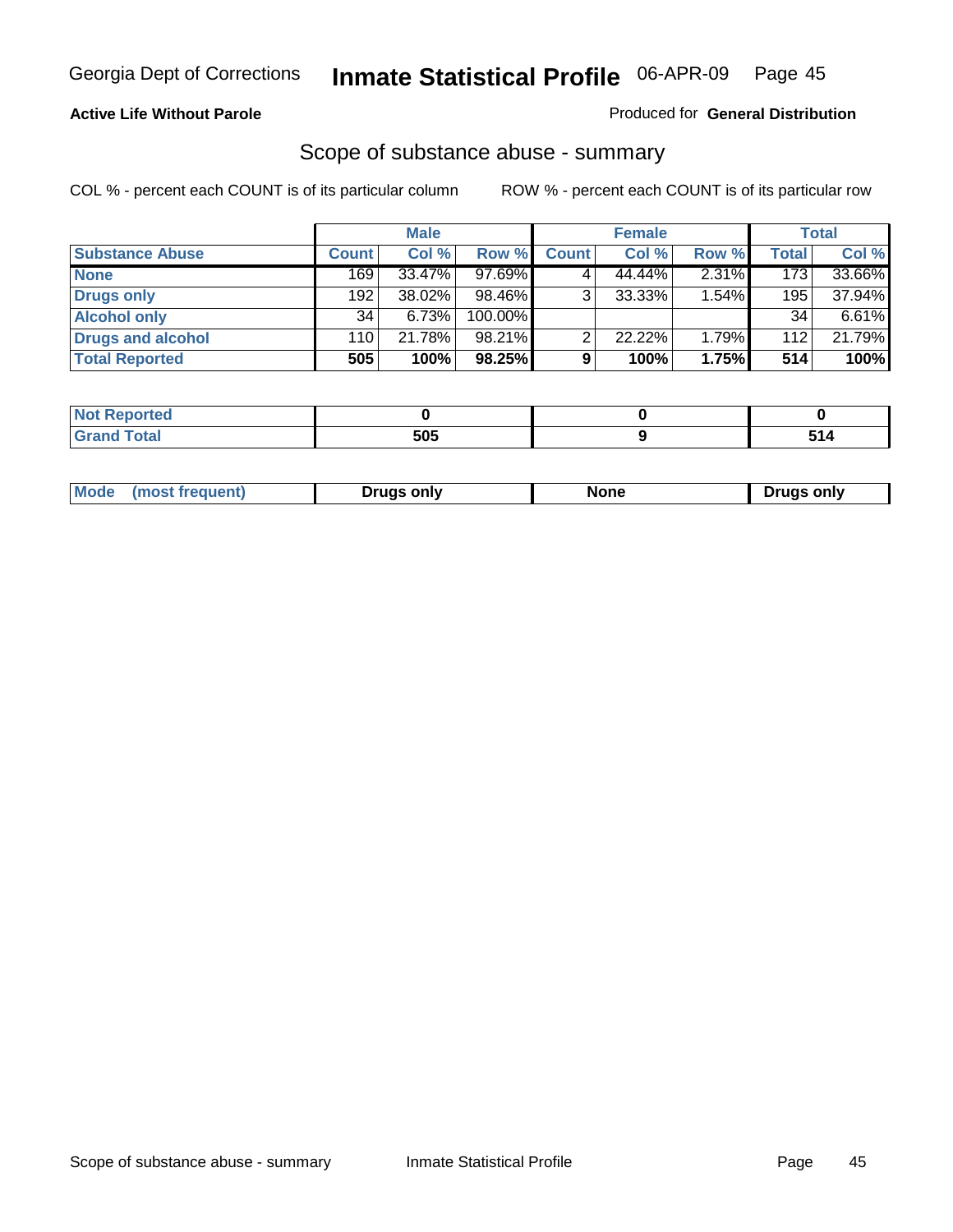## **Active Life Without Parole**

## Produced for **General Distribution**

## Scope of substance abuse - detail

|                                      |              | <b>Male</b> |         |              | <b>Female</b> |       |                | <b>Total</b> |
|--------------------------------------|--------------|-------------|---------|--------------|---------------|-------|----------------|--------------|
| <b>Substance Abuse</b>               | <b>Count</b> | Col %       | Row %   | <b>Count</b> | Col %         | Row % | <b>Total</b>   | Col %        |
| No drug or alcohol problems          | 169          | 33.47%      | 97.69%  | 4            | 44.44%        | 2.31% | 173            | 33.66%       |
| Drug addiction but no alcohol        | 3            | 0.59%       | 100.00% |              |               |       | 3              | 0.58%        |
| <b>Drug addiction and alcohol</b>    | 3            | 0.59%       | 100.00% |              |               |       | 3              | 0.58%        |
| abuse                                |              |             |         |              |               |       |                |              |
| <b>Drug addiction and alcoholism</b> | 2            | 0.40%       | 100.00% |              |               |       | $\overline{2}$ | 0.39%        |
| No drug problem but alcohol          | 28           | 5.54%       | 100.00% |              |               |       | 28             | 5.45%        |
| abuse                                |              |             |         |              |               |       |                |              |
| No drug problem but alcoholism       | 6            | 1.19%       | 100.00% |              |               |       | 6              | 1.17%        |
| Drug experiment but no alcohol       | 115          | 22.77%      | 99.14%  | 1            | 11.11%        | 0.86% | 116            | 22.57%       |
| <b>Drug experiment &amp; alcohol</b> | 13           | 2.57%       | 100.00% |              |               |       | 13             | 2.53%        |
| abuse                                |              |             |         |              |               |       |                |              |
| Drug experiment & alcoholism         | 8            | 1.58%       | 100.00% |              |               |       | 8              | 1.56%        |
| Drug abuse but no alcohol            | 74           | 14.65%      | 97.37%  | 2            | 22.22%        | 2.63% | 76             | 14.79%       |
| Drug abuse and alcohol abuse         | 70           | 13.86%      | 98.59%  |              | 11.11%        | 1.41% | 71             | 13.81%       |
| Drug abuse and alcoholism            | 14           | 2.77%       | 93.33%  |              | 11.11%        | 6.67% | 15             | 2.92%        |
| <b>Total Reported</b>                | 505          | 100%        | 98.25%  | 9            | 100%          | 1.75% | 514            | 100.0%       |

| <b>Not Reported</b> |     |          |
|---------------------|-----|----------|
| <b>Total</b>        | 505 | ΞИ.<br>. |

| Mode (most frequent) | No drug or alcohol problems No drug or alcohol problems No drug or alcohol |          |
|----------------------|----------------------------------------------------------------------------|----------|
|                      |                                                                            | problems |
|                      |                                                                            |          |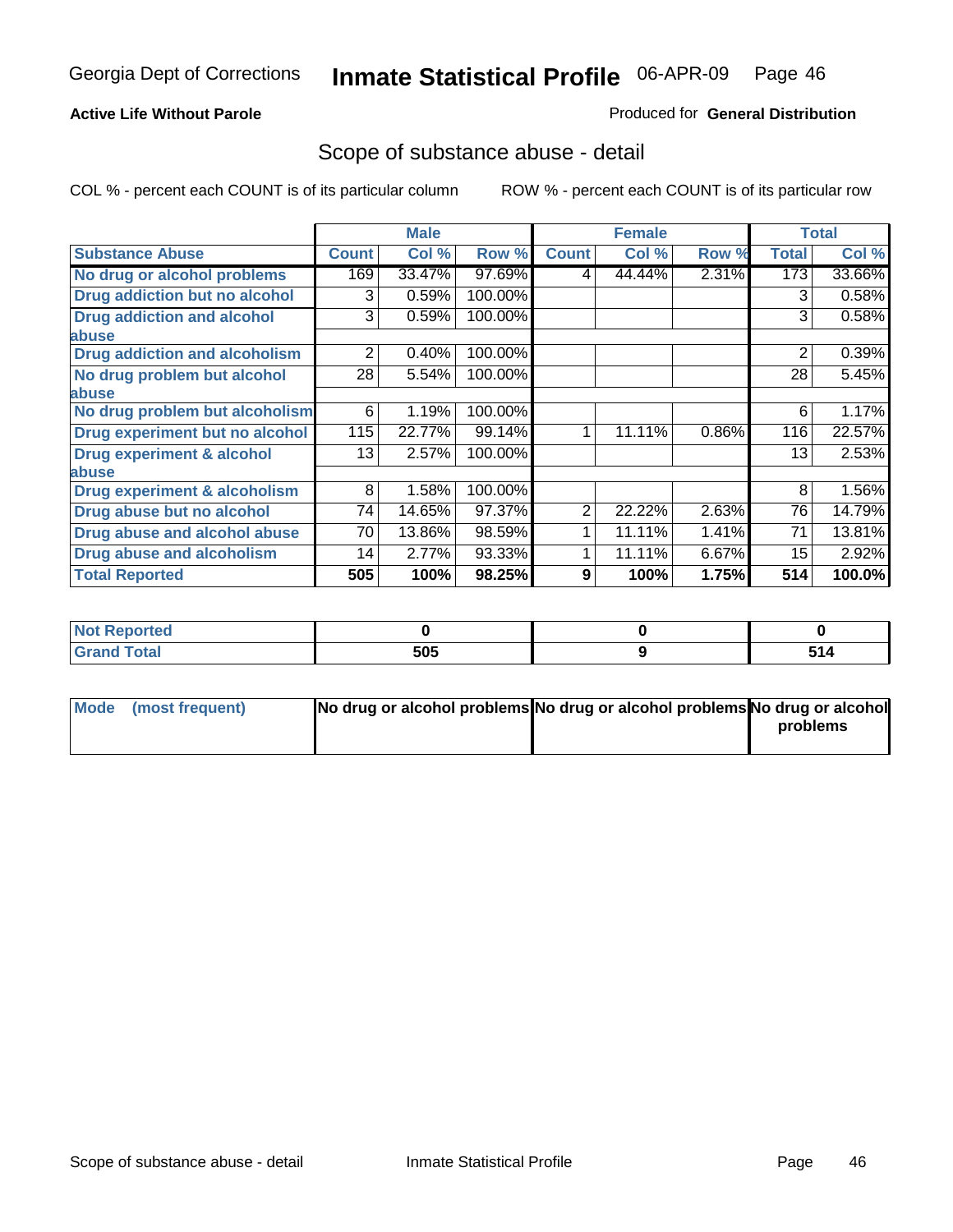## **Active Life Without Parole**

### Produced for **General Distribution**

## Current / last mental health treatment level

|                                    |              | <b>Male</b> |         |              | <b>Female</b> |       |              | <b>Total</b> |
|------------------------------------|--------------|-------------|---------|--------------|---------------|-------|--------------|--------------|
| <b>Mental Health Treatment Lev</b> | <b>Count</b> | Col %       | Row %   | <b>Count</b> | Col %         | Row % | <b>Total</b> | Col %        |
| 1 No problem at current time       | 70           | 36.84%      | 98.59%  |              | 16.67%        | 1.41% | 71           | 36.22%       |
| 2 Receiving outpatient             | 89           | 46.84%      | 94.68%  | 5            | 83.33%        | 5.32% | 94           | 47.96%       |
| treatment                          |              |             |         |              |               |       |              |              |
| 3 Inpatient, moderate              | 27           | 14.21%      | 100.00% |              |               |       | 27           | 13.78%       |
| treatment                          |              |             |         |              |               |       |              |              |
| 4 Inpatient, intensive             | 4            | 2.11%       | 100.00% |              |               |       | 4            | 2.04%        |
| treatment                          |              |             |         |              |               |       |              |              |
| <b>Total Evaluated</b>             | 190          | 100%        | 96.94%  | 6            | 100%          | 3.06% | 196          | 100%         |

| Never had MH evaluation | 24E<br>J I J | <b>240</b><br>JIU |
|-------------------------|--------------|-------------------|
| Total                   | 505          |                   |

| <b>Median (middle)</b>         | <b>Receiving outpatient</b><br>treatment | <b>Receiving outpatient</b><br>treatment | <b>Receiving</b><br>outpatient<br>treatment |  |
|--------------------------------|------------------------------------------|------------------------------------------|---------------------------------------------|--|
| <b>Mode</b><br>(most frequent) | <b>Receiving outpatient</b><br>treatment | <b>Receiving outpatient</b><br>treatment | Receiving<br>outpatient<br>treatment        |  |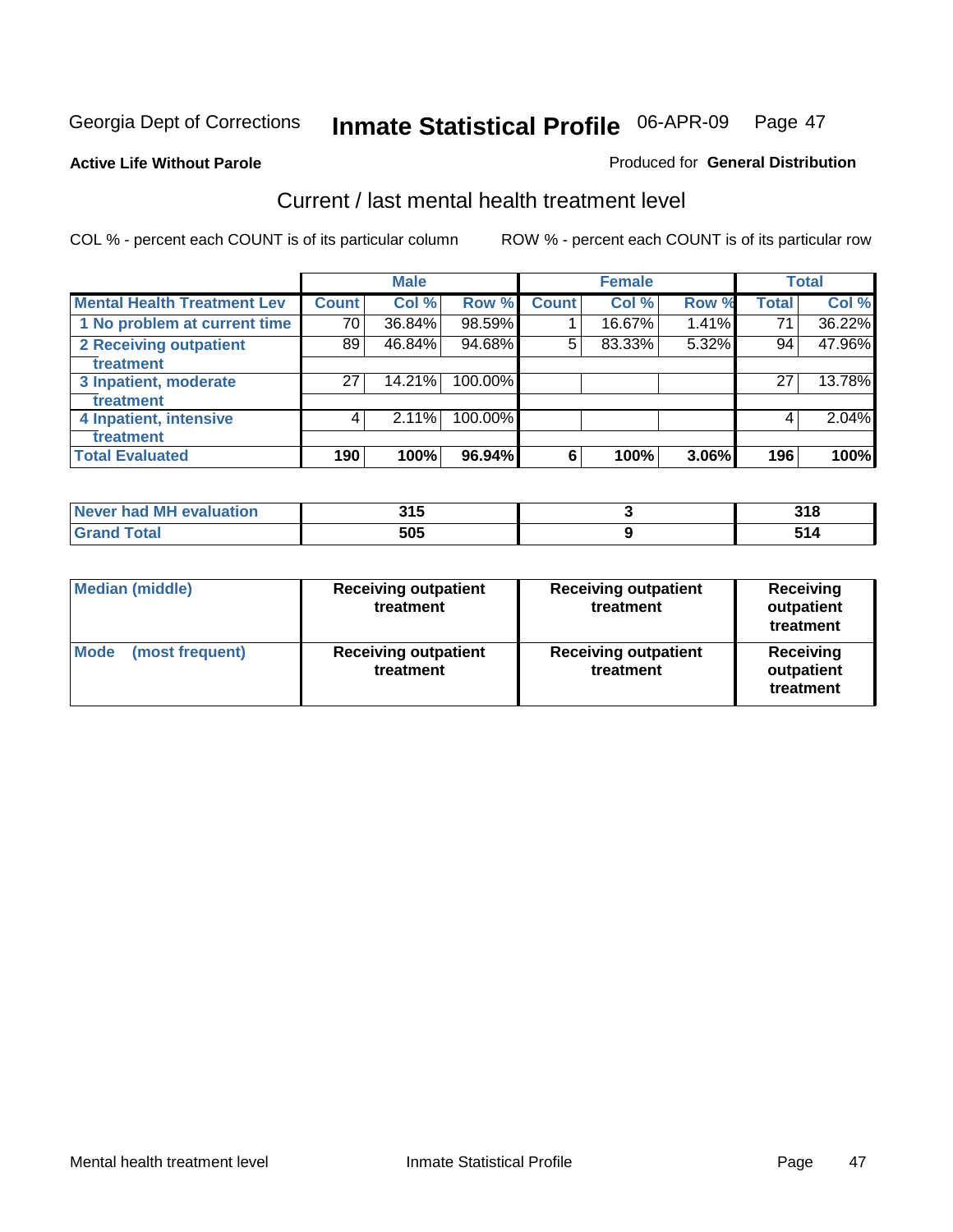## **Active Life Without Parole**

## Produced for **General Distribution**

# PULHESDWIT medical scale - 'P' overall condition ('P'hysical)

|                                   |         | <b>Male</b> |             |   | <b>Female</b> |       |              | <b>Total</b> |
|-----------------------------------|---------|-------------|-------------|---|---------------|-------|--------------|--------------|
| 'P' Overall Condition             | Count l | Col %       | Row % Count |   | Col %         | Row % | <b>Total</b> | Col %        |
| 1 No medical illness              | 339     | 67.40%      | 98.83%      |   | 44.44%        | 1.17% | 343          | 66.99%       |
| 2 Well-controlled chronic illness | 104     | 20.68%      | 95.41%      |   | 55.56%        | 4.59% | 109          | 21.29%       |
| 3 Poorly-controlled chronic       | 59      | 11.73%      | 100.00%     |   |               |       | 59           | 11.52%       |
| <b>illness</b>                    |         |             |             |   |               |       |              |              |
| 4 Significant problems requiring  |         | 0.20%       | 100.00%     |   |               |       |              | 0.20%        |
| special housing                   |         |             |             |   |               |       |              |              |
| <b>Total Reported</b>             | 503     | 100%        | 98.24%      | 9 | 100%          | 1.76% | 512          | 100%         |

| Not Reported |     |     |
|--------------|-----|-----|
| <b>otal</b>  | 505 | - - |

| Mode            | ' No medical illness | 2 Well-controlled chronic | 1 No medical |
|-----------------|----------------------|---------------------------|--------------|
| (most frequent) |                      | illness                   | illness      |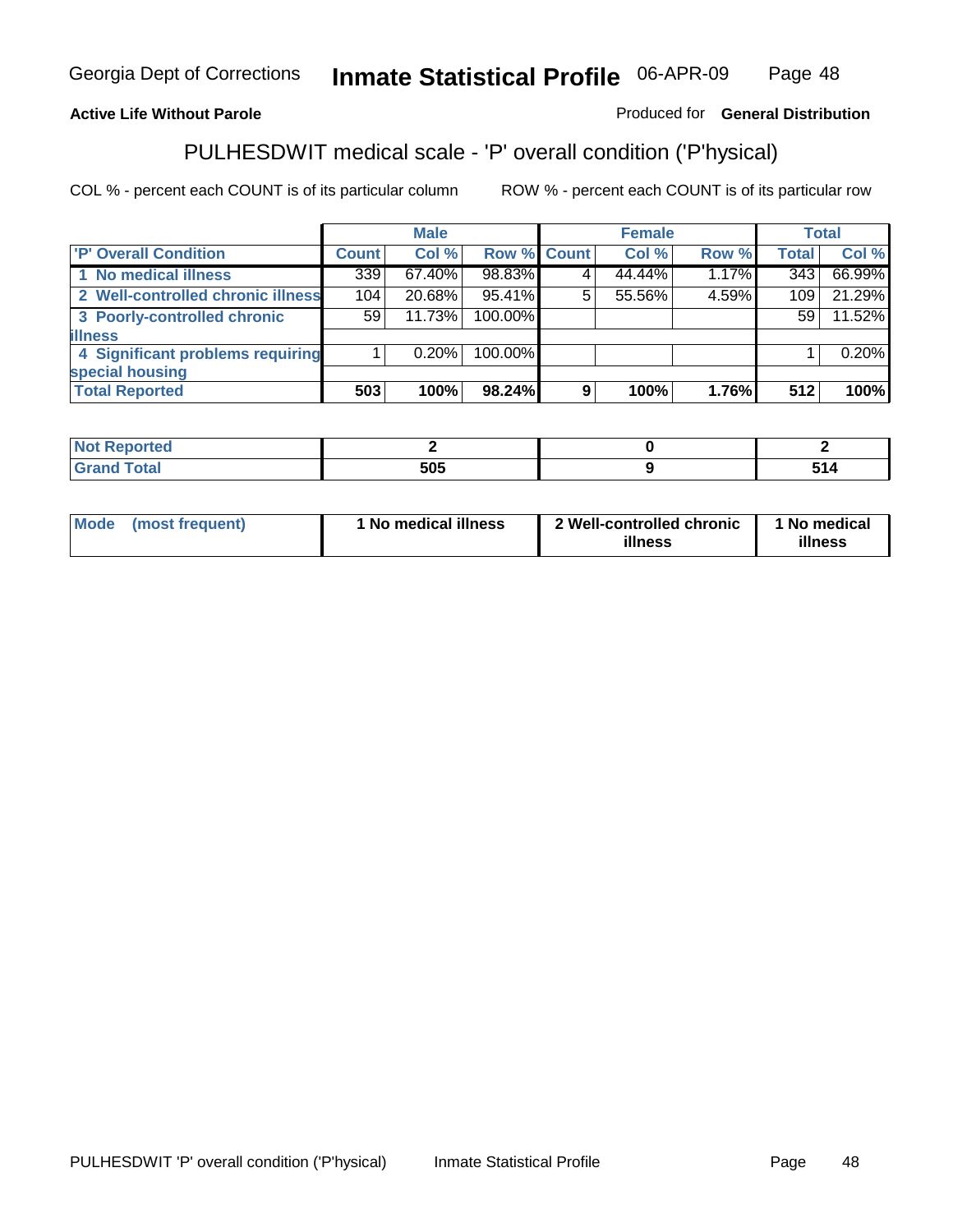## **Active Life Without Parole**

Produced for **General Distribution**

## PULHESDWIT medical scale - 'U' upper body

|                              |              | <b>Male</b> |         |              | <b>Female</b> |       |              | <b>Total</b> |
|------------------------------|--------------|-------------|---------|--------------|---------------|-------|--------------|--------------|
| <b>TU' Upper Body</b>        | <b>Count</b> | Col %       | Row %   | <b>Count</b> | Col %         | Row % | <b>Total</b> | Col %        |
| 1 Upper bones, joints,       | 483          | 96.02%      | 98.17%  | 9            | 100.00%       | 1.83% | 492          | 96.09%       |
| muscles all OK               |              |             |         |              |               |       |              |              |
| 2 One or both arms minimally | 13           | 2.58%       | 100.00% |              |               |       | 13           | 2.54%        |
| limited                      |              |             |         |              |               |       |              |              |
| 3 One or both arms           | 6            | 1.19%       | 100.00% |              |               |       | 6            | 1.17%        |
| moderately limited           |              |             |         |              |               |       |              |              |
| 4 One arm disabled,          |              | 0.20%       | 100.00% |              |               |       |              | 0.20%        |
| paralyzed, or amputated      |              |             |         |              |               |       |              |              |
| <b>Total Reported</b>        | 503          | 100%        | 98.24%  | 9            | 100%          | 1.76% | 512          | 100%         |

| .<br>'N I<br>τeα<br>. |     |  |
|-----------------------|-----|--|
| $C = 4$<br>υιαι       | 505 |  |

| <b>Mode</b> | (most frequent) | 1 Upper bones, joints,<br>muscles all OK | 1 Upper bones, joints,<br>muscles all OK | 1 Upper bones,<br>joints, muscles all<br>OK |
|-------------|-----------------|------------------------------------------|------------------------------------------|---------------------------------------------|
|-------------|-----------------|------------------------------------------|------------------------------------------|---------------------------------------------|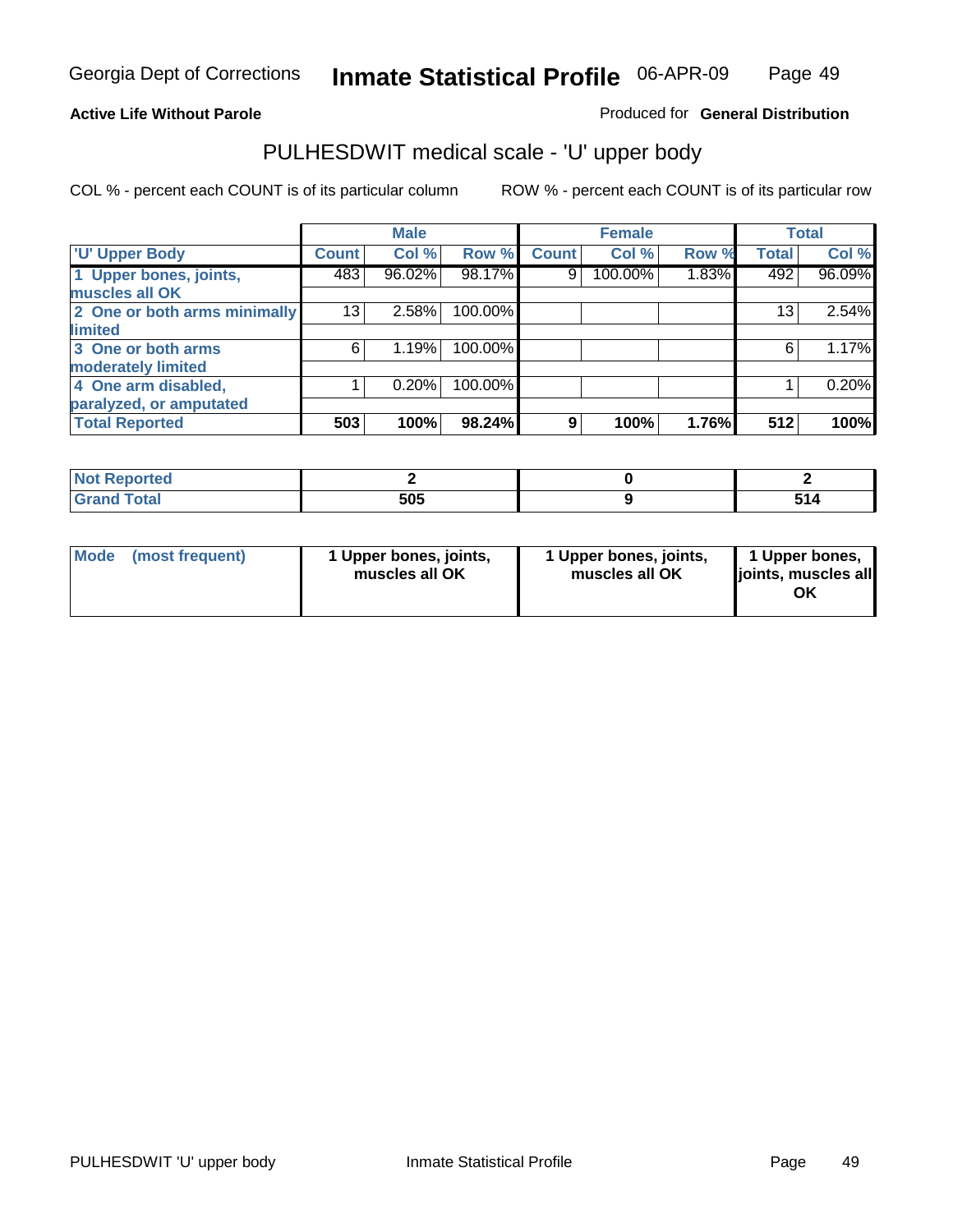### **Active Life Without Parole**

### Produced for **General Distribution**

## PULHESDWIT medical scale - 'L' lower body

|                                |              | <b>Male</b> |         |                | <b>Female</b> |       |              | <b>Total</b> |
|--------------------------------|--------------|-------------|---------|----------------|---------------|-------|--------------|--------------|
| <b>L' Lower Body</b>           | <b>Count</b> | Col %       | Row %   | <b>Count</b>   | Col %         | Row % | <b>Total</b> | Col %        |
| 1 Lower bones, joints,         | 449          | 89.26%      | 98.46%  |                | 77.78%        | 1.54% | 456          | 89.06%       |
| muscles all OK                 |              |             |         |                |               |       |              |              |
| 2 One or both legs minimally   | 43           | 8.55%       | 95.56%  | $\overline{2}$ | 22.22%        | 4.44% | 45           | 8.79%        |
| limited                        |              |             |         |                |               |       |              |              |
| 3 One or both legs             | 10           | 1.99%       | 100.00% |                |               |       | 10           | 1.95%        |
| moderately limited             |              |             |         |                |               |       |              |              |
| 4 One leg disabled, paralyzed, |              | 0.20%       | 100.00% |                |               |       |              | 0.20%        |
| or amputated                   |              |             |         |                |               |       |              |              |
| <b>Total Reported</b>          | 503          | 100%        | 98.24%  | 9              | 100%          | 1.76% | 512          | 100%         |

| <b><i>College Address</i></b><br>тео |     |     |
|--------------------------------------|-----|-----|
| $f = 4 \pi r$<br>ι υιαι<br>--        | 505 | . . |

|  | Mode (most frequent) | 1 Lower bones, joints,<br>muscles all OK | 1 Lower bones, joints,<br>muscles all OK | 1 Lower bones,<br>joints, muscles all<br>OK |
|--|----------------------|------------------------------------------|------------------------------------------|---------------------------------------------|
|--|----------------------|------------------------------------------|------------------------------------------|---------------------------------------------|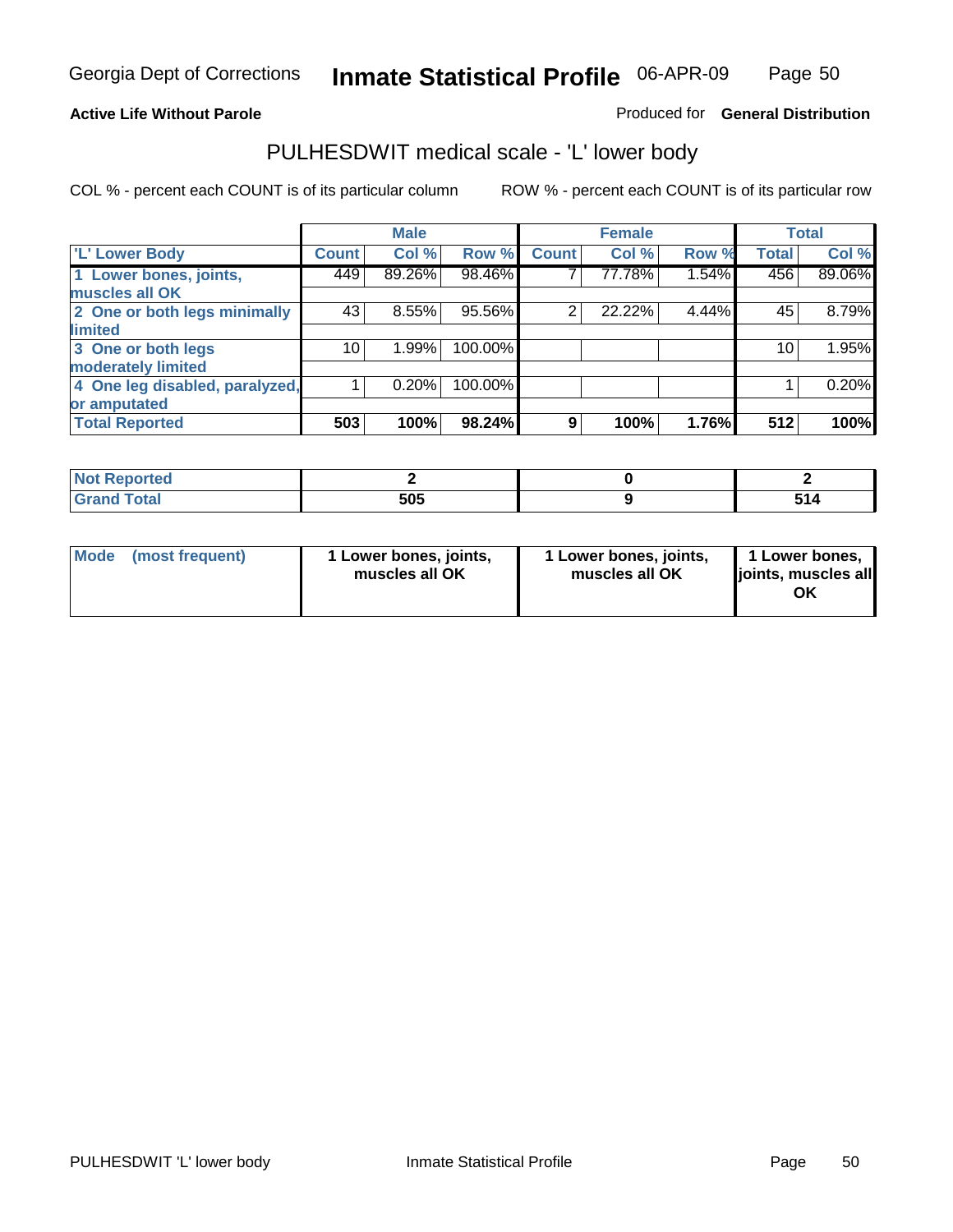**Active Life Without Parole** 

Produced for **General Distribution**

## PULHESDWIT medical scale - 'H' hearing

|                                | <b>Male</b>  |           |                    | <b>Female</b> |         |       | Total        |        |
|--------------------------------|--------------|-----------|--------------------|---------------|---------|-------|--------------|--------|
| 'H' Hearing                    | <b>Count</b> | Col %     | <b>Row % Count</b> |               | Col%    | Row % | <b>Total</b> | Col %  |
| 1 Normal hearing both ears     | 502          | $99.80\%$ | 98.24%             | 9             | 100.00% | 1.76% | 511          | 99.80% |
| 2 Some loss in one ear with    |              | 0.20%     | 100.00%            |               |         |       |              | 0.20%  |
| other OK, or mild loss in both |              |           |                    |               |         |       |              |        |
| <b>Total Reported</b>          | 503          | 100%      | 98.24%             |               | 100%    | 1.76% | 512          | 100%   |

| тео                |     |             |
|--------------------|-----|-------------|
| ---<br>----- ----- | EAE | . .<br>JIT. |

| Mode (most frequent) | 1 Normal hearing both ears 1 Normal hearing both ears 1 Normal hearing | both ears |
|----------------------|------------------------------------------------------------------------|-----------|
|                      |                                                                        |           |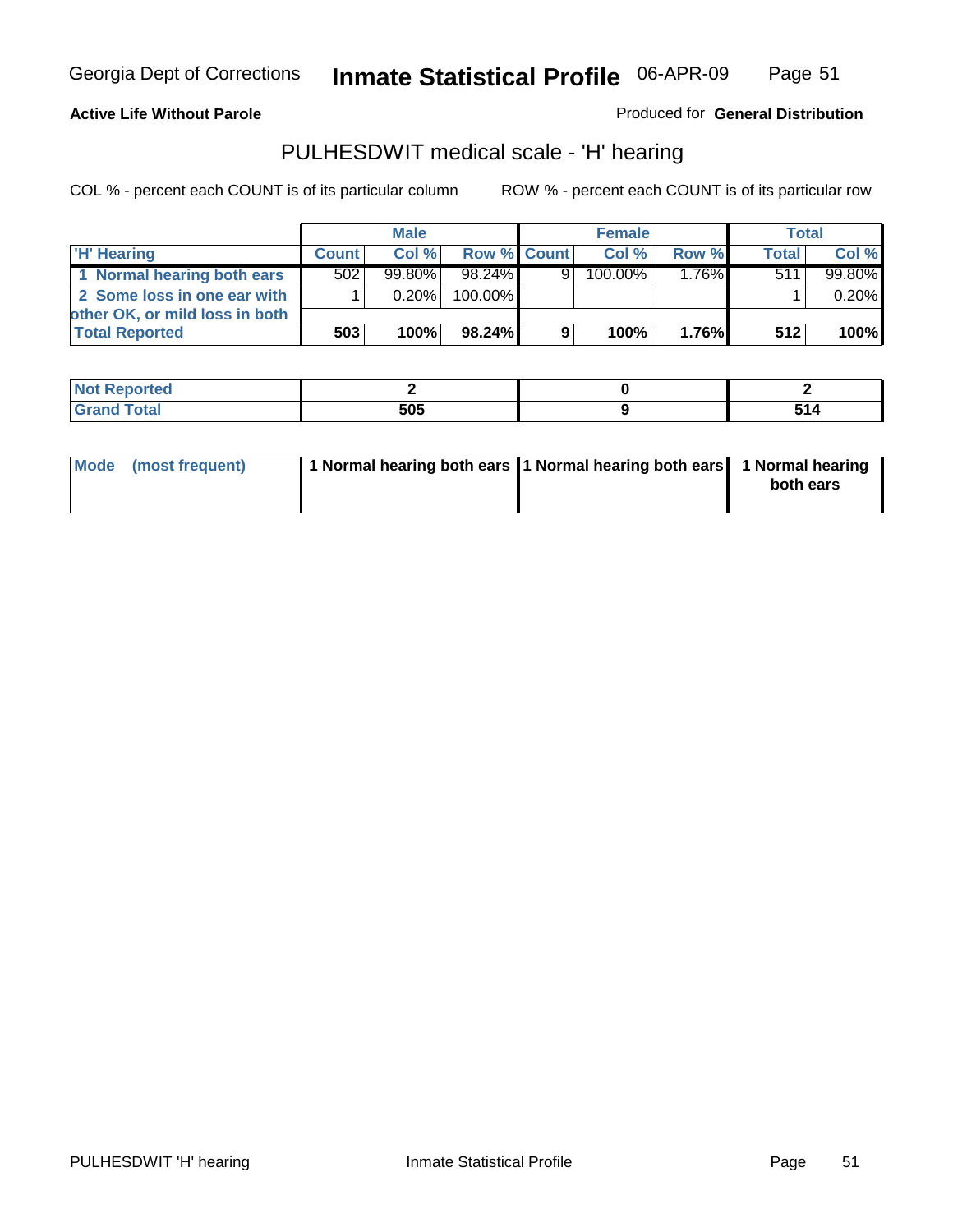## **Active Life Without Parole**

## Produced for **General Distribution**

## PULHESDWIT medical scale - 'E' vision

|                                |       | <b>Male</b> |             |   | <b>Female</b> |       |              | <b>Total</b> |
|--------------------------------|-------|-------------|-------------|---|---------------|-------|--------------|--------------|
| <b>E' Vision</b>               | Count | Col %       | Row % Count |   | Col %         | Row % | <b>Total</b> | Col %        |
| 1 Correctable to 20/40 in both | 422   | 83.90%      | 98.60%      | 6 | 66.67%        | 1.40% | 428          | 83.59%       |
| eyes                           |       |             |             |   |               |       |              |              |
| 2 Correctable to 20/70 in one  | 74    | 14.71%      | 96.10%      | 3 | 33.33%        | 3.90% | 77           | 15.04%       |
| eye, may be blind in other     |       |             |             |   |               |       |              |              |
| 3 Correctable to 20/200 in one | 6     | 1.19%       | 100.00%     |   |               |       | 6            | 1.17%        |
| eye, may be blind in other     |       |             |             |   |               |       |              |              |
| 4 One eye not correctable to   |       | 0.20%       | 100.00%     |   |               |       |              | 0.20%        |
| 20/200, other may be blind     |       |             |             |   |               |       |              |              |
| <b>Total Reported</b>          | 503   | 100%        | 98.24%      | 9 | 100%          | 1.76% | 512          | 100%         |

| <b>Not Reported</b> |     |  |
|---------------------|-----|--|
| <b>Total</b><br>--- | 505 |  |

| Mode (most frequent) | 1 Correctable to 20/40 in<br>both eves | 1 Correctable to 20/40 in   1 Correctable to  <br>both eves | 20/40 in both eyes |
|----------------------|----------------------------------------|-------------------------------------------------------------|--------------------|
|----------------------|----------------------------------------|-------------------------------------------------------------|--------------------|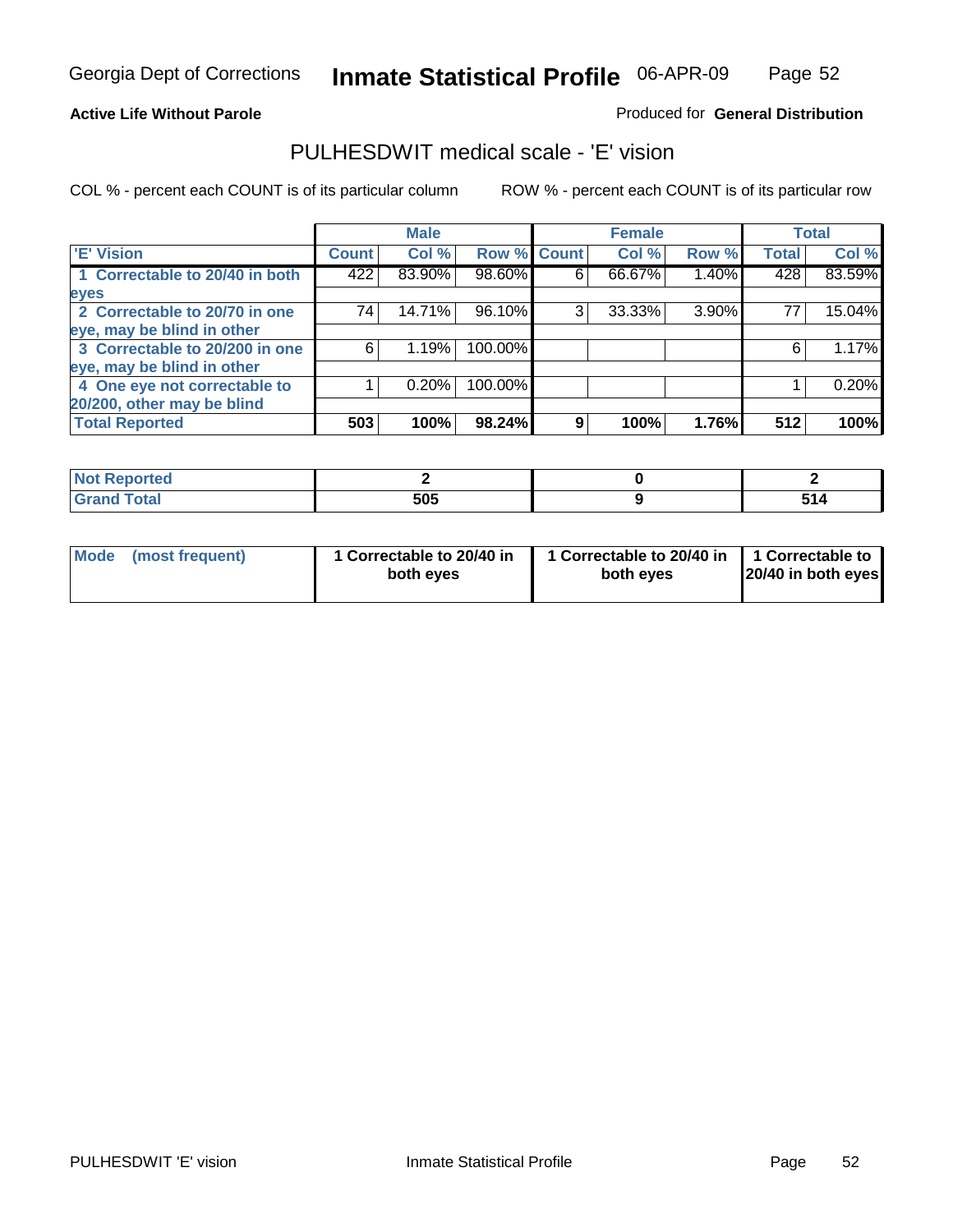## **Active Life Without Parole**

## Produced for **General Distribution**

## PULHESDWIT medical scale - 'S' pSychiatric

|                                |              | <b>Male</b> |             |   | <b>Female</b> |       |              | <b>Total</b> |
|--------------------------------|--------------|-------------|-------------|---|---------------|-------|--------------|--------------|
| 'S' pSychiatric                | <b>Count</b> | Col %       | Row % Count |   | Col %         | Row % | <b>Total</b> | Col %        |
| 1 No impairment or disorders   | 386          | 78.46%      | 98.97%      | 4 | 50.00%        | 1.03% | 390          | 78.00%       |
| 2 Stable, or in remission, or  | 89           | 18.09%      | 95.70%      | 4 | 50.00%        | 4.30% | 93           | 18.60%       |
| mild impairment or retardation |              |             |             |   |               |       |              |              |
| 3 Requires moderate inpatient  | 15           | 3.05%       | 100.00%     |   |               |       | 15           | $3.00\%$     |
| treatment                      |              |             |             |   |               |       |              |              |
| 4 Requires intensive inpatient |              | 0.41%       | 100.00%     |   |               |       |              | 0.40%        |
| treatment                      |              |             |             |   |               |       |              |              |
| <b>Total Reported</b>          | 492          | 100%        | 98.40%      | 8 | 100%          | 1.60% | 500          | 100%         |

| ритео       |     |       |
|-------------|-----|-------|
| <b>otal</b> | 505 | . . - |

| Mode (most frequent) | <b>1</b> No impairment or disorders | 1 No impairment or<br>disorders | 11 No impairment or<br>disorders |
|----------------------|-------------------------------------|---------------------------------|----------------------------------|
|----------------------|-------------------------------------|---------------------------------|----------------------------------|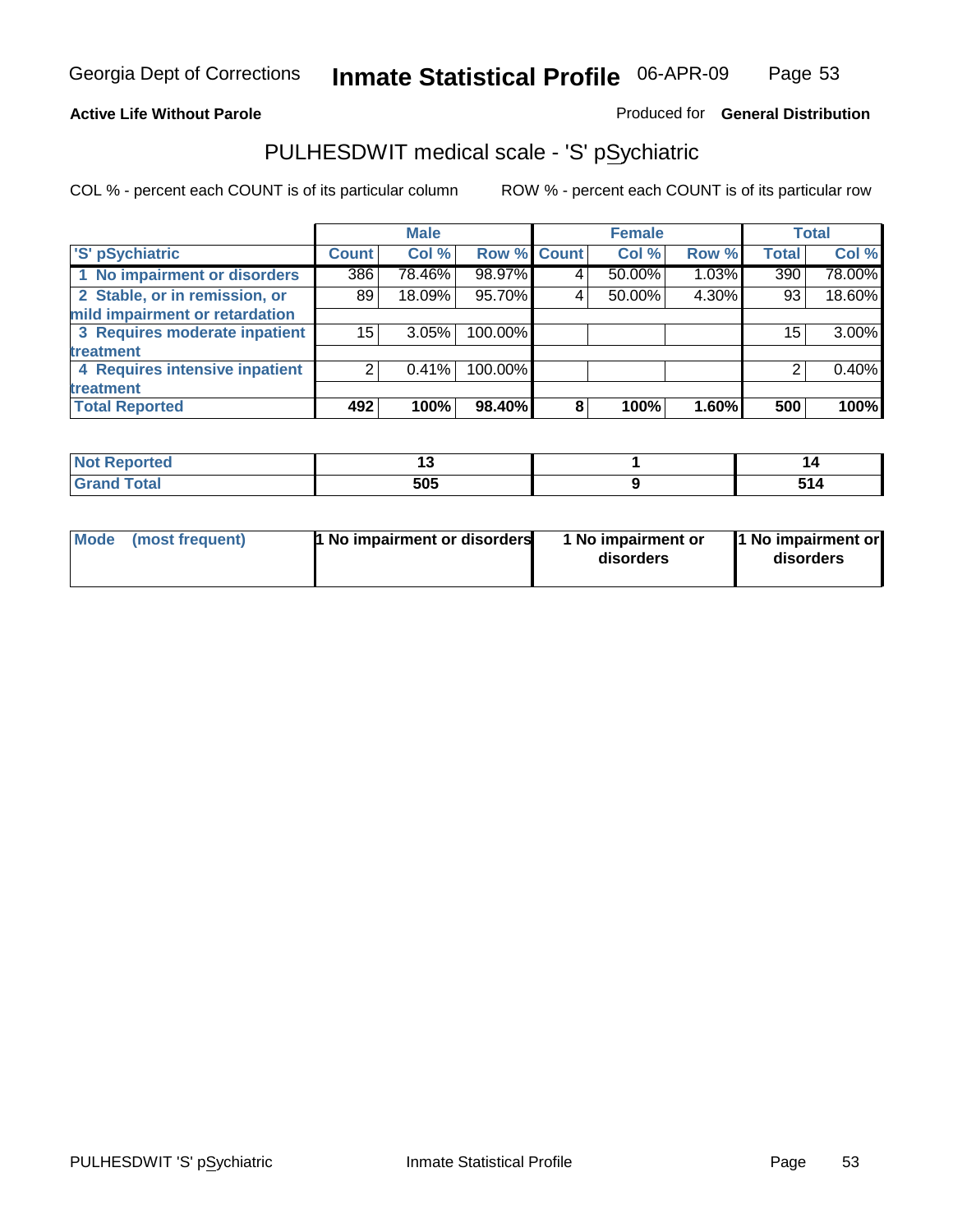Page 54

### **Active Life Without Parole**

Produced for **General Distribution**

## PULHESDWIT medical scale - 'D' dental

|                                 |       | <b>Male</b> |             |   | <b>Female</b> |       |              | <b>Total</b> |
|---------------------------------|-------|-------------|-------------|---|---------------|-------|--------------|--------------|
| <b>D'</b> Dental                | Count | Col %       | Row % Count |   | Col %         | Row % | <b>Total</b> | Col %        |
| 1 Minimal routine dental health | 219   | 44.69%      | 97.33%      |   | 66.67%        | 2.67% | 225          | 45.09%       |
| <b>needs</b>                    |       |             |             |   |               |       |              |              |
| 2 Moderate cavities and/or      | 222   | 45.31%      | 98.67%      |   | 33.33%        | 1.33% | 225          | 45.09%       |
| gum disease                     |       |             |             |   |               |       |              |              |
| 3 Extensive gum disease         | 49    | 10.00%      | 100.00%     |   |               |       | 49           | 9.82%        |
| and/or widespread decay         |       |             |             |   |               |       |              |              |
| <b>Total Reported</b>           | 490   | 100%        | 98.20%      | 9 | 100%          | 1.80% | 499          | 100%         |

|                   | $\sim$ |  |
|-------------------|--------|--|
| $\cdots$ $\cdots$ | 505    |  |

| Mode (most frequent) | 2 Moderate cavities and/or<br>qum disease | I Minimal routine dental<br>health needs | 1 Minimal routine<br>dental health<br>needs |
|----------------------|-------------------------------------------|------------------------------------------|---------------------------------------------|
|----------------------|-------------------------------------------|------------------------------------------|---------------------------------------------|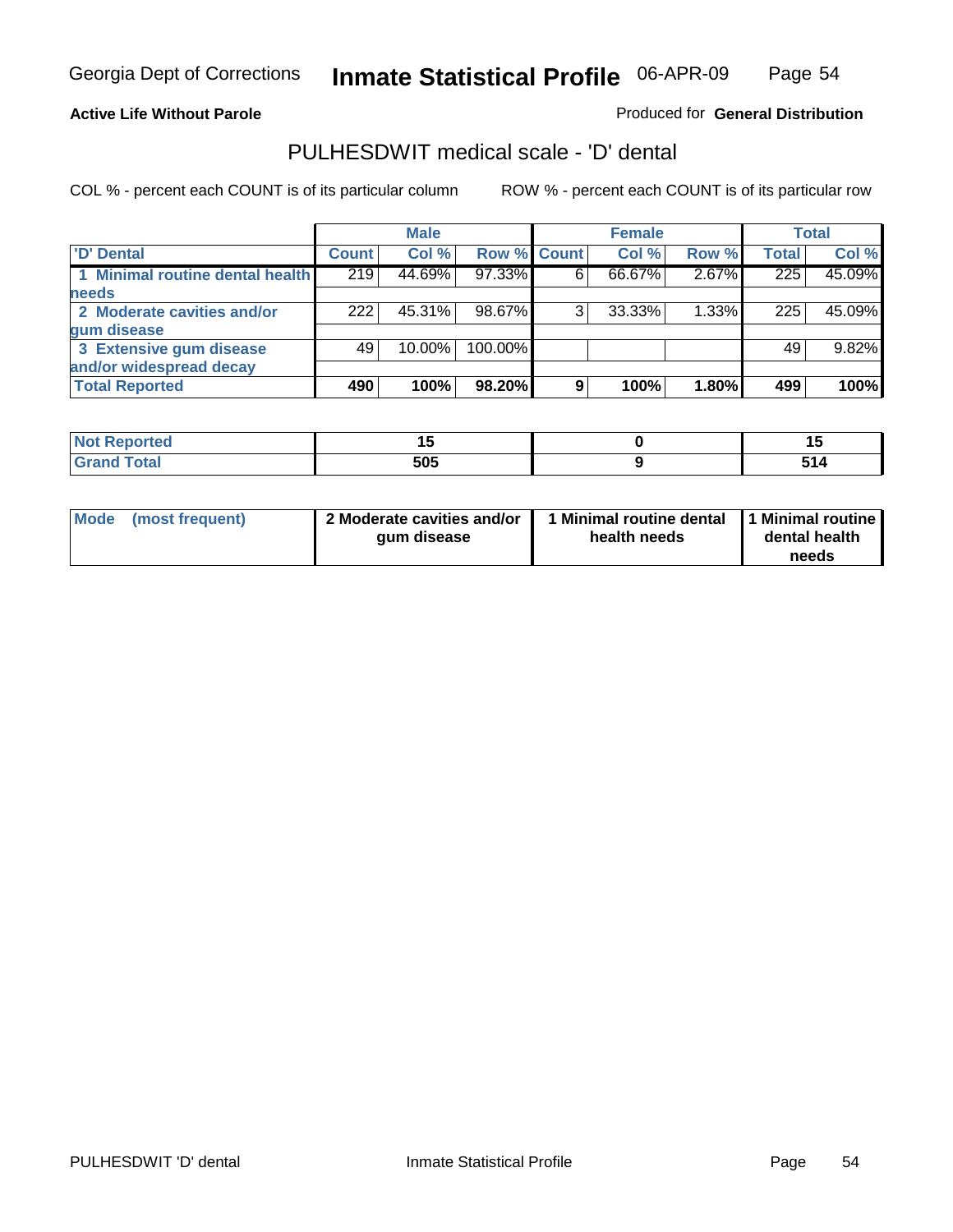## **Active Life Without Parole**

## Produced for **General Distribution**

# PULHESDWIT medical scale - 'W' work ability

|                                 |              | <b>Male</b> |             |   | <b>Female</b> |       |              | <b>Total</b> |
|---------------------------------|--------------|-------------|-------------|---|---------------|-------|--------------|--------------|
| <b>W' work ability</b>          | <b>Count</b> | Col %       | Row % Count |   | Col %         | Row % | <b>Total</b> | Col %        |
| 1 Unrestricted work or activity | 398          | 79.13%      | 98.03%      | 8 | 88.89%        | 1.97% | 406          | 79.30%       |
| 2 Minor restrictions on type of | 81           | 16.10%      | 98.78%      |   | 11.11%        | 1.22% | 82           | 16.02%       |
| <b>work</b>                     |              |             |             |   |               |       |              |              |
| 3 Moderate restrictions on type | 15           | 2.98%       | 100.00%     |   |               |       | 15           | 2.93%        |
| of work                         |              |             |             |   |               |       |              |              |
| 4 Major restrictions on type of | 9            | 1.79%       | 100.00%     |   |               |       | 9            | 1.76%        |
| <b>work</b>                     |              |             |             |   |               |       |              |              |
| <b>Total Reported</b>           | 503          | 100%        | 98.24%      | 9 | 100%          | 1.76% | 512          | 100.0%       |

| orted             |     |          |
|-------------------|-----|----------|
| <b>Total</b><br>r | 505 | . .<br>- |

| Mode | (most frequent) | 1 Unrestricted work or<br>activity | 1 Unrestricted work or<br>activity | 1 Unrestricted<br>work or activity |  |
|------|-----------------|------------------------------------|------------------------------------|------------------------------------|--|
|      |                 |                                    |                                    |                                    |  |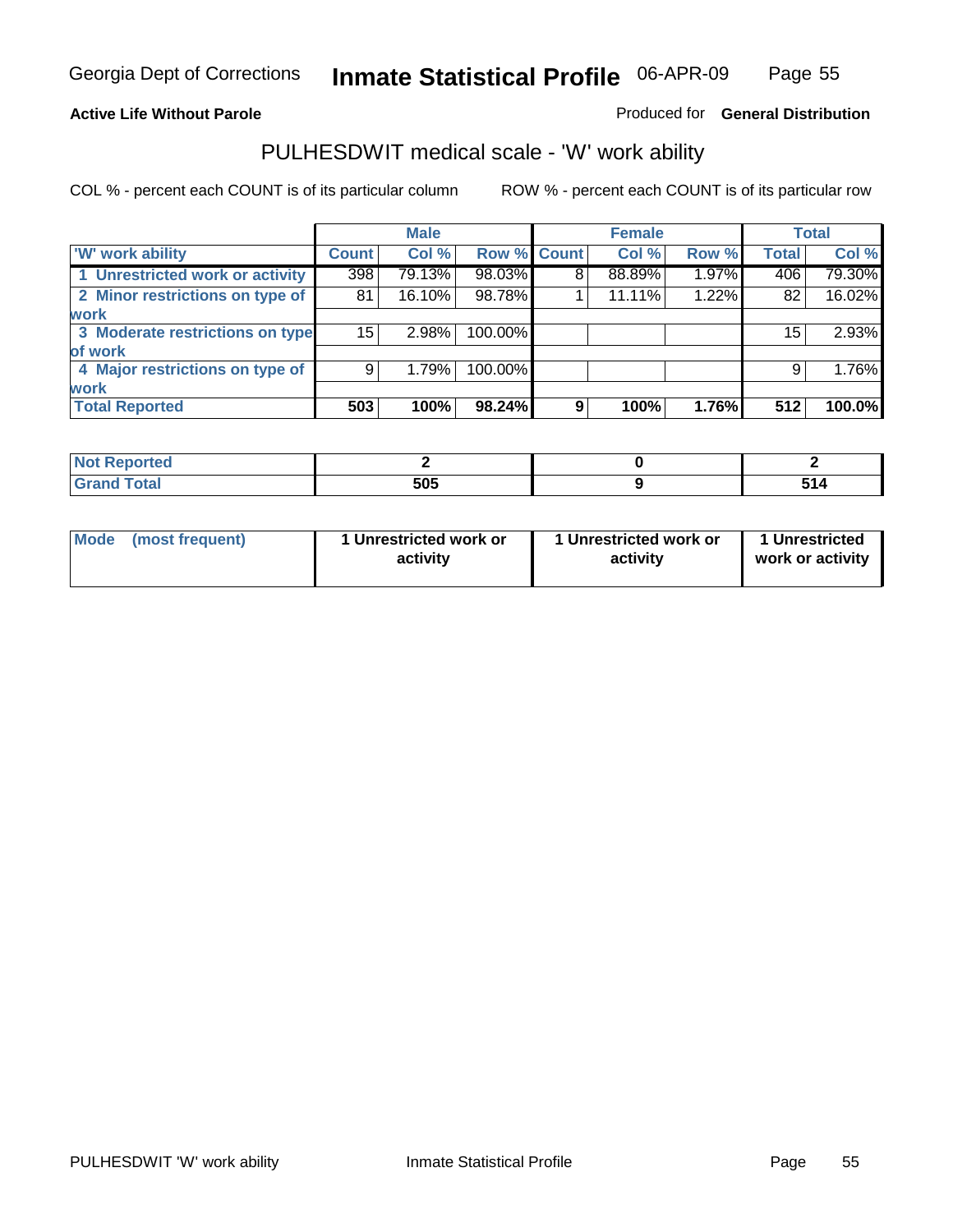## Page 56

## **Active Life Without Parole**

## Produced for **General Distribution**

## PULHESDWIT medical scale - 'I' impairment

|                           |                    | <b>Male</b> |                    |   | <b>Female</b> |       |              | <b>Total</b> |
|---------------------------|--------------------|-------------|--------------------|---|---------------|-------|--------------|--------------|
| <b>T' Impairment</b>      | Count <sup>1</sup> | Col %       | <b>Row % Count</b> |   | Col %         | Row % | <b>Total</b> | Col %        |
| 1 No impairments or       | 499                | 99.20%      | 98.23%             | 9 | 100.00%       | 1.77% | 508          | 99.22%       |
| <b>disabilities</b>       |                    |             |                    |   |               |       |              |              |
| 2 Wheelchair-bound but    |                    | 0.20%       | 100.00%            |   |               |       |              | 0.20%        |
| otherwise OK              |                    |             |                    |   |               |       |              |              |
| 4 Needs moderate Assisted |                    | 0.20%       | 100.00%            |   |               |       |              | 0.20%        |
| Living (level II)         |                    |             |                    |   |               |       |              |              |
| 5 Needs maximal Assisted  |                    | 0.40%       | 100.00%            |   |               |       |              | 0.39%        |
| <b>Living (level III)</b> |                    |             |                    |   |               |       |              |              |
| <b>Total Reported</b>     | 503                | 100%        | 98.24%             | 9 | 100%          | 1.76% | 512          | 100.0%       |

| <b>Not Reported</b> |     |  |
|---------------------|-----|--|
| <b>Total</b><br>Gra | 505 |  |

| Mode | (most frequent) | 1 No impairments or<br>disabilities | 1 No impairments or<br>disabilities | 1 No impairments  <br>or disabilities |
|------|-----------------|-------------------------------------|-------------------------------------|---------------------------------------|
|------|-----------------|-------------------------------------|-------------------------------------|---------------------------------------|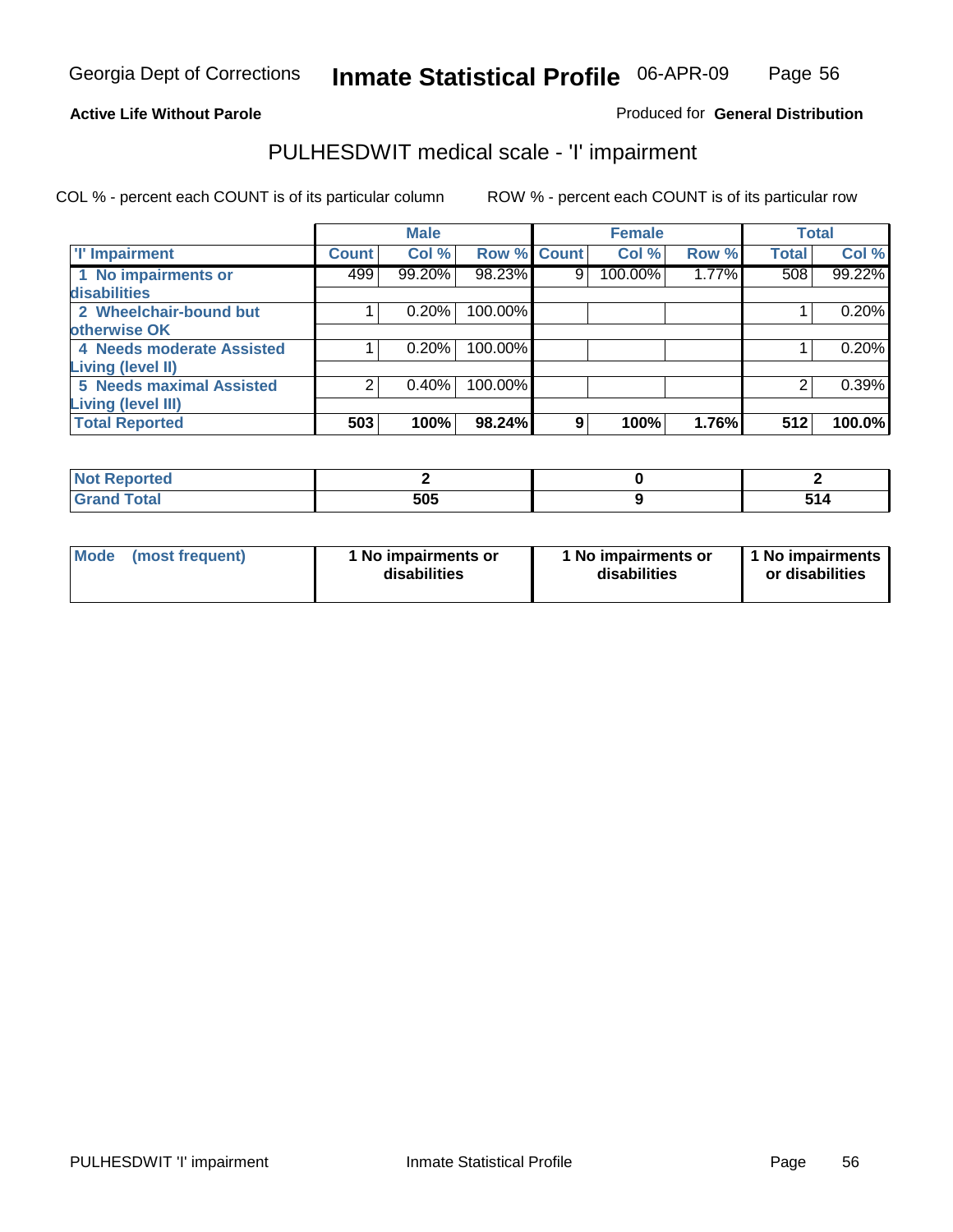### **Inmate Statistical Profile** 06-APR-09 Page Page 57

## **Active Life Without Parole Produced fo Seneral Distribution**

## PULHESDWIT medical scale - 'T' transportability

|                              |              | <b>Male</b> |                    |   | <b>Female</b> |       |              | <b>Total</b> |
|------------------------------|--------------|-------------|--------------------|---|---------------|-------|--------------|--------------|
| <b>T' Transportability</b>   | <b>Count</b> | Col %       | <b>Row % Count</b> |   | Col%          | Row % | <b>Total</b> | Col %        |
| 1 Can be transported in any  | 501          | 99.60%      | 98.24%             | 9 | 100.00%       | 1.76% | 510          | 99.61%       |
| ordinary approved vehicle    |              |             |                    |   |               |       |              |              |
| 2 Wheelchair-bound, not      |              | 0.20%       | 100.00%            |   |               |       |              | 0.20%        |
| needing special vehicle      |              |             |                    |   |               |       |              |              |
| 3 Wheelchair-bound, requires |              | 0.20%       | 100.00%            |   |               |       |              | 0.20%        |
| special vehicle              |              |             |                    |   |               |       |              |              |
| <b>Total Reported</b>        | 503          | 100%        | 98.24%             | 9 | 100%          | 1.76% | 512          | 100.0%       |

| Reported<br><b>NOT</b>               |     |                                     |
|--------------------------------------|-----|-------------------------------------|
| <b>Total</b><br>$\sim$ $\sim$ $\sim$ | 505 | the contract of the contract of the |

| Mode (most frequent) | 1 Can be transported in any 1 Can be transported in any | ordinary approved vehicle   ordinary approved vehicle   transported in any | 1 Can be<br>  ordinary approved  <br>vehicle |
|----------------------|---------------------------------------------------------|----------------------------------------------------------------------------|----------------------------------------------|
|----------------------|---------------------------------------------------------|----------------------------------------------------------------------------|----------------------------------------------|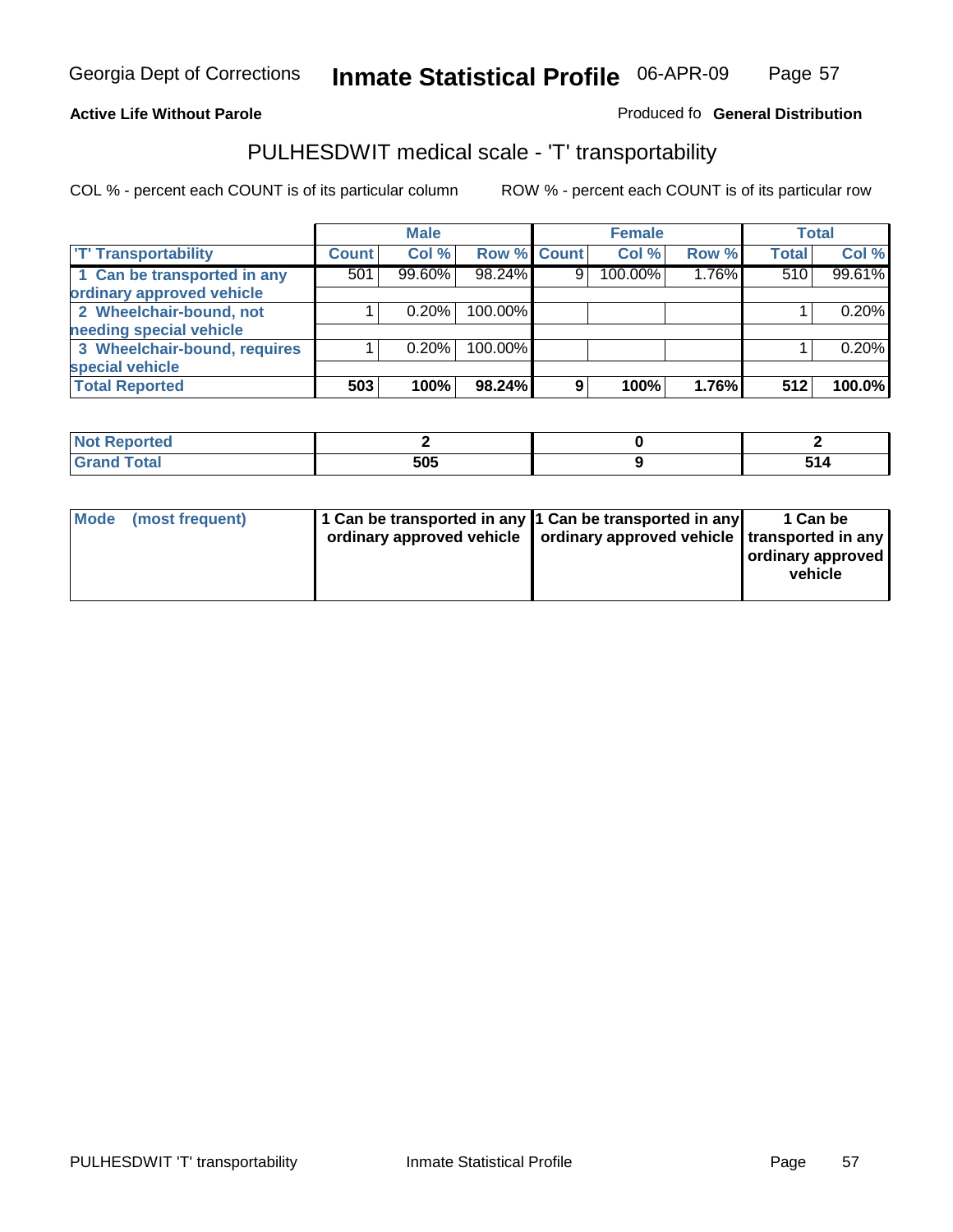## **Active Life Without Parole**

## Produced for **General Distribution**

## Criminality in family, self-reported

|                              | <b>Male</b>  |        | <b>Female</b> |              |        | Total |             |        |
|------------------------------|--------------|--------|---------------|--------------|--------|-------|-------------|--------|
| <b>Criminality In Family</b> | <b>Count</b> | Col %  | Row %         | <b>Count</b> | Col %  | Row % | $\tau$ otal | Col %  |
| Yes, criminality in family   | 149          | 29.92% | 96.75%        | 5            | 55.56% | 3.25% | 154         | 30.37% |
| No criminality in family     | 349          | 70.08% | 98.87%        | 4            | 44.44% | 1.13% | 353         | 69.63% |
| <b>Total Reported</b>        | 498          | 100%   | 98.22%        | 9            | 100%   | 1.78% | 507         | 100%   |

| oorted<br><b>NOT</b><br><b>IJCI</b> |     |  |
|-------------------------------------|-----|--|
| $\sim$<br>Grar<br>$\sim$            | 505 |  |

| Mode (most frequent) |  | No criminality in family | Yes, criminality in family | No criminality in<br>family |
|----------------------|--|--------------------------|----------------------------|-----------------------------|
|----------------------|--|--------------------------|----------------------------|-----------------------------|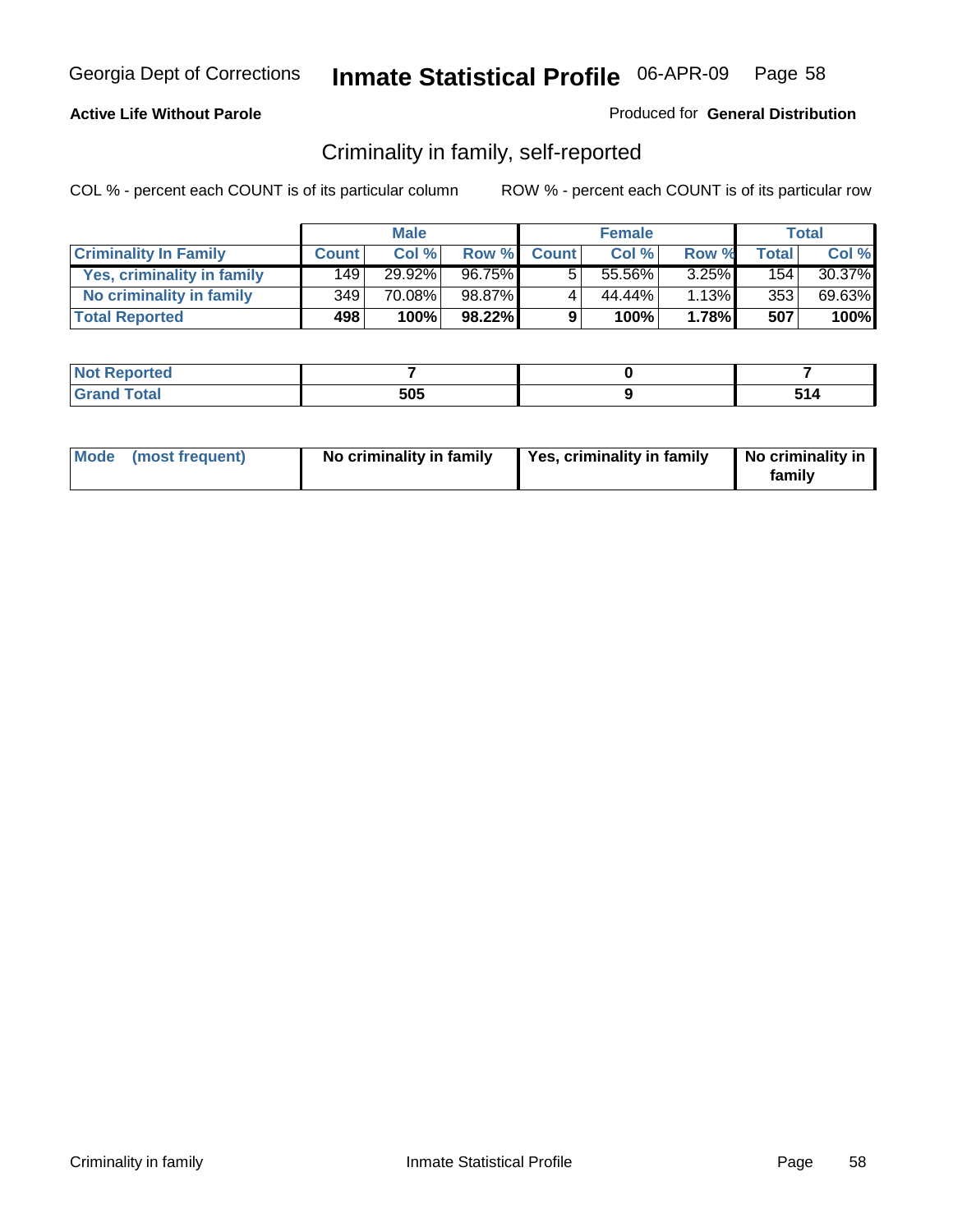## **Active Life Without Parole**

## Produced for **General Distribution**

## Alcoholism in family, self-reported

|                             | <b>Male</b>  |        | <b>Female</b> |              |        | Total    |       |        |
|-----------------------------|--------------|--------|---------------|--------------|--------|----------|-------|--------|
| <b>Alcoholism In Family</b> | <b>Count</b> | Col %  | Row %         | <b>Count</b> | Col %  | Row %    | Total | Col %  |
| Yes, alcoholism in family   | 101          | 20.28% | 98.06%        |              | 22.22% | $1.94\%$ | 103   | 20.32% |
| No alcoholism in family     | 397          | 79.72% | 98.27%        |              | 77.78% | 1.73%    | 404'  | 79.68% |
| <b>Total Reported</b>       | 498          | 100%   | 98.22%        | 9            | 100%   | 1.78%    | 507   | 100%   |

| oorted<br><b>NOT</b><br><b>IJCI</b> |            |  |
|-------------------------------------|------------|--|
| <b>c</b> otal<br>Gran<br>---        | EAE<br>טר־ |  |

|  | Mode (most frequent) | No alcoholism in family | No alcoholism in family | No alcoholism in<br>familv |
|--|----------------------|-------------------------|-------------------------|----------------------------|
|--|----------------------|-------------------------|-------------------------|----------------------------|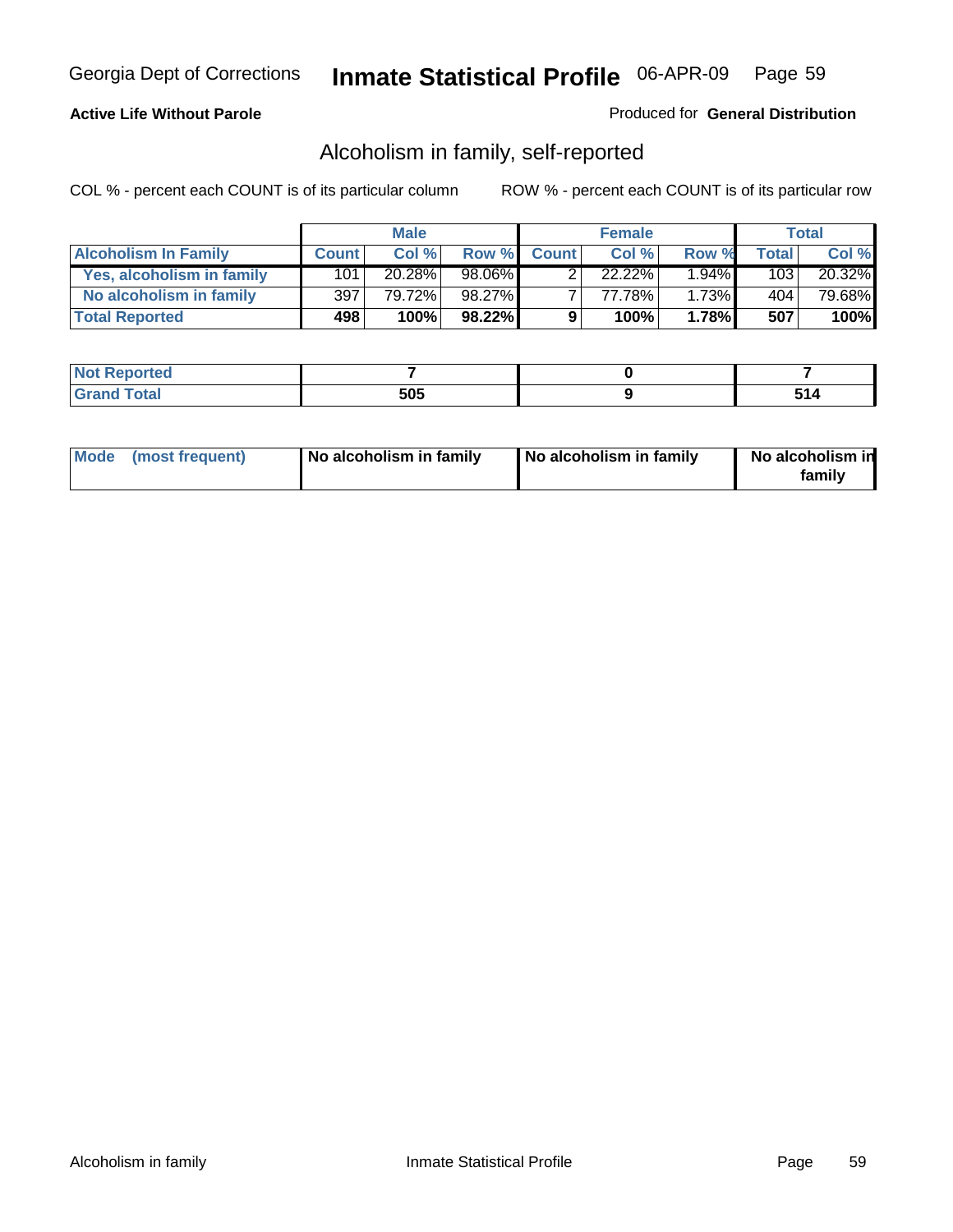## **Active Life Without Parole**

Produced for **General Distribution**

## Drug abuse in family, self-reported

|                           | <b>Male</b>     |        | <b>Female</b> |              |           | Total    |              |        |
|---------------------------|-----------------|--------|---------------|--------------|-----------|----------|--------------|--------|
| Drug Abuse In Family      | <b>Count</b>    | Col %  | Row %         | <b>Count</b> | Col %     | Row %    | <b>Total</b> | Col %  |
| Yes, drug abuse in family | 59 <sub>1</sub> | 11.85% | 96.72%        |              | $22.22\%$ | $3.28\%$ | 61           | 12.03% |
| No drug abuse in family   | 439             | 88.15% | 98.43%        | ⇁            | 77.78%    | $1.57\%$ | 446          | 87.97% |
| <b>Total Reported</b>     | 498             | 100%   | 98.22%        | 9            | 100%      | 1.78%    | 507          | 100%   |

| oorted<br><b>NO</b><br><b>IVGI</b> |     |  |
|------------------------------------|-----|--|
| $\sim$<br>Grar<br>---              | 505 |  |

|  | Mode (most frequent) | No drug abuse in family | No drug abuse in family | No drug abuse in<br>familv |
|--|----------------------|-------------------------|-------------------------|----------------------------|
|--|----------------------|-------------------------|-------------------------|----------------------------|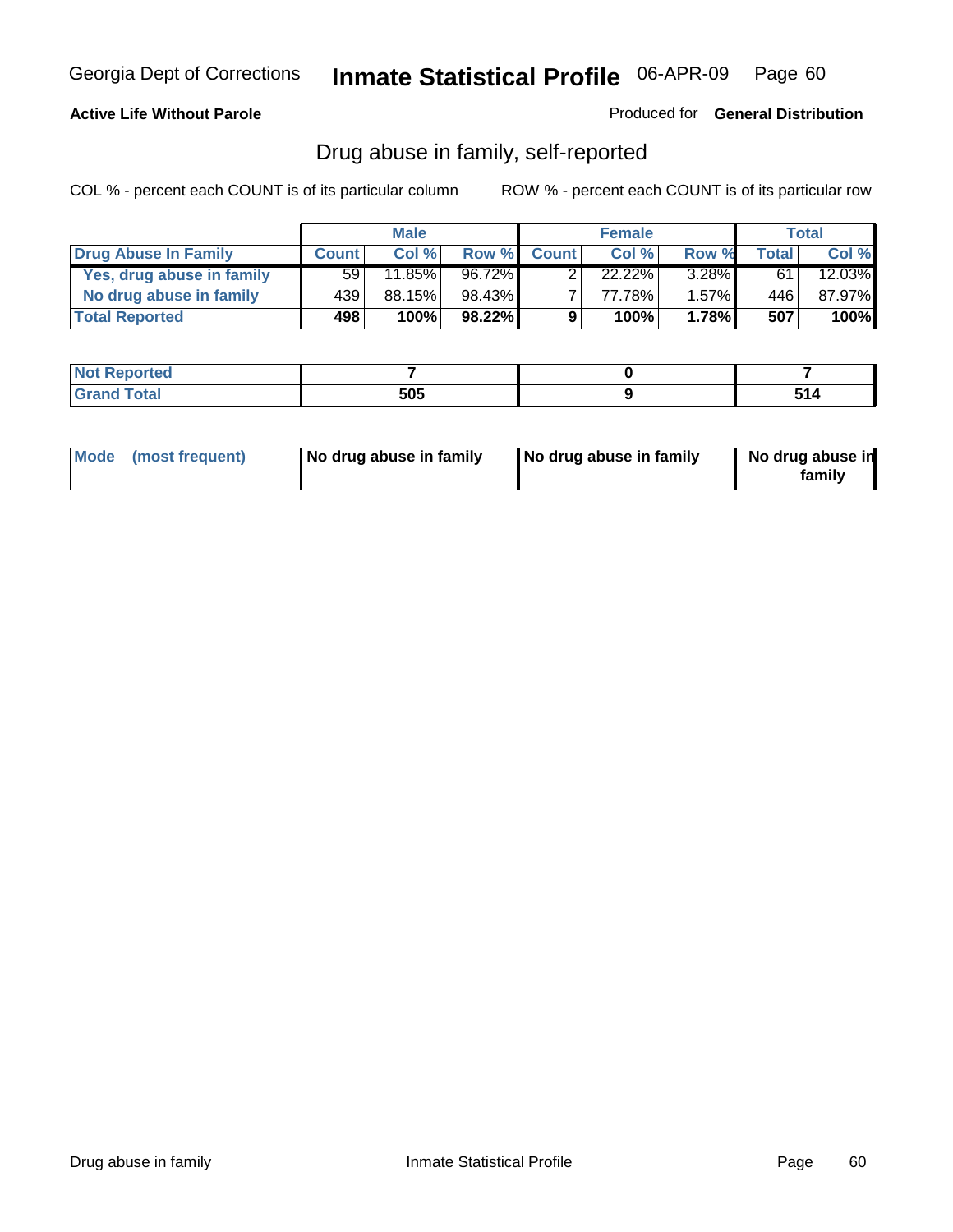## **Active Life Without Parole**

## Produced for **General Distribution**

## Subjected to frequent beatings, self-reported

|                            |              | <b>Male</b> |        |              | <b>Female</b> |          |              | Total  |
|----------------------------|--------------|-------------|--------|--------------|---------------|----------|--------------|--------|
| <b>Frequent beatings</b>   | <b>Count</b> | Col%        | Row %  | <b>Count</b> | Col%          | Row %    | <b>Total</b> | Col %  |
| Yes, subjected to frequent | 32           | 6.43%       | 96.97% |              | 11.11%        | $3.03\%$ | 33           | 6.51%  |
| <b>beatings</b>            |              |             |        |              |               |          |              |        |
| Not subjected to frequent  | 466          | $93.57\%$   | 98.31% | 8            | 88.89%        | 1.69%    | 474          | 93.49% |
| beatings                   |              |             |        |              |               |          |              |        |
| <b>Total Reported</b>      | 498          | 100%        | 98.22% | 9            | 100%          | 1.78%    | 507          | 100%   |

| <b>Reported</b><br><b>NOT</b><br>. |     |  |
|------------------------------------|-----|--|
| Total                              | 505 |  |

| Mode (most frequent) | Not subjected to frequent<br>beatings | Not subjected to frequent<br>beatings | Not subjected to<br><b>frequent beatings</b> |  |
|----------------------|---------------------------------------|---------------------------------------|----------------------------------------------|--|
|                      |                                       |                                       |                                              |  |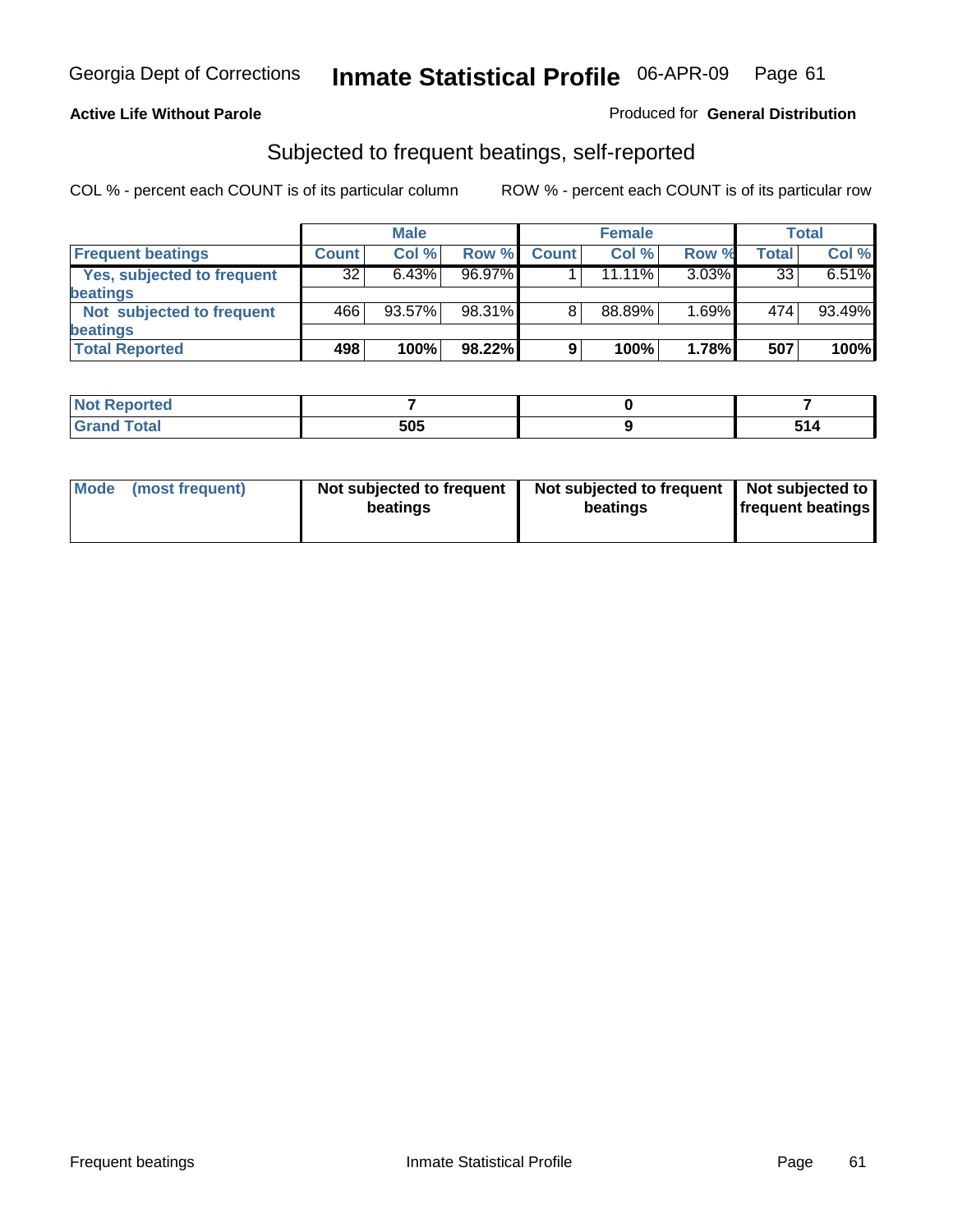## **Active Life Without Parole**

## Produced for **General Distribution**

## Father absent during inmate's childhood

|                           | <b>Male</b>  |           |        |              | <b>Female</b> | Total    |       |        |
|---------------------------|--------------|-----------|--------|--------------|---------------|----------|-------|--------|
| <b>Father Absent</b>      | <b>Count</b> | Col %     | Row %  | <b>Count</b> | Col %         | Row %    | Total | Col %  |
| Yes, father was absent    | 247          | 49.60%    | 98.80% | 3.           | 33.33%        | $1.20\%$ | 250   | 49.31% |
| No, father was not absent | 251          | $50.40\%$ | 97.67% | 6            | 66.67%        | $2.33\%$ | 257   | 50.69% |
| <b>Total Reported</b>     | 498          | 100%      | 98.22% | 9            | 100%          | 1.78%    | 507   | 100%   |

| <b>Not Reported</b>       |     |  |
|---------------------------|-----|--|
| <b>Fotal</b><br>$'$ Grani | 505 |  |

| Mode (most frequent) |  | 「No, father was not absent ┃No, father was not absent ┃No, father was not | absent |
|----------------------|--|---------------------------------------------------------------------------|--------|
|----------------------|--|---------------------------------------------------------------------------|--------|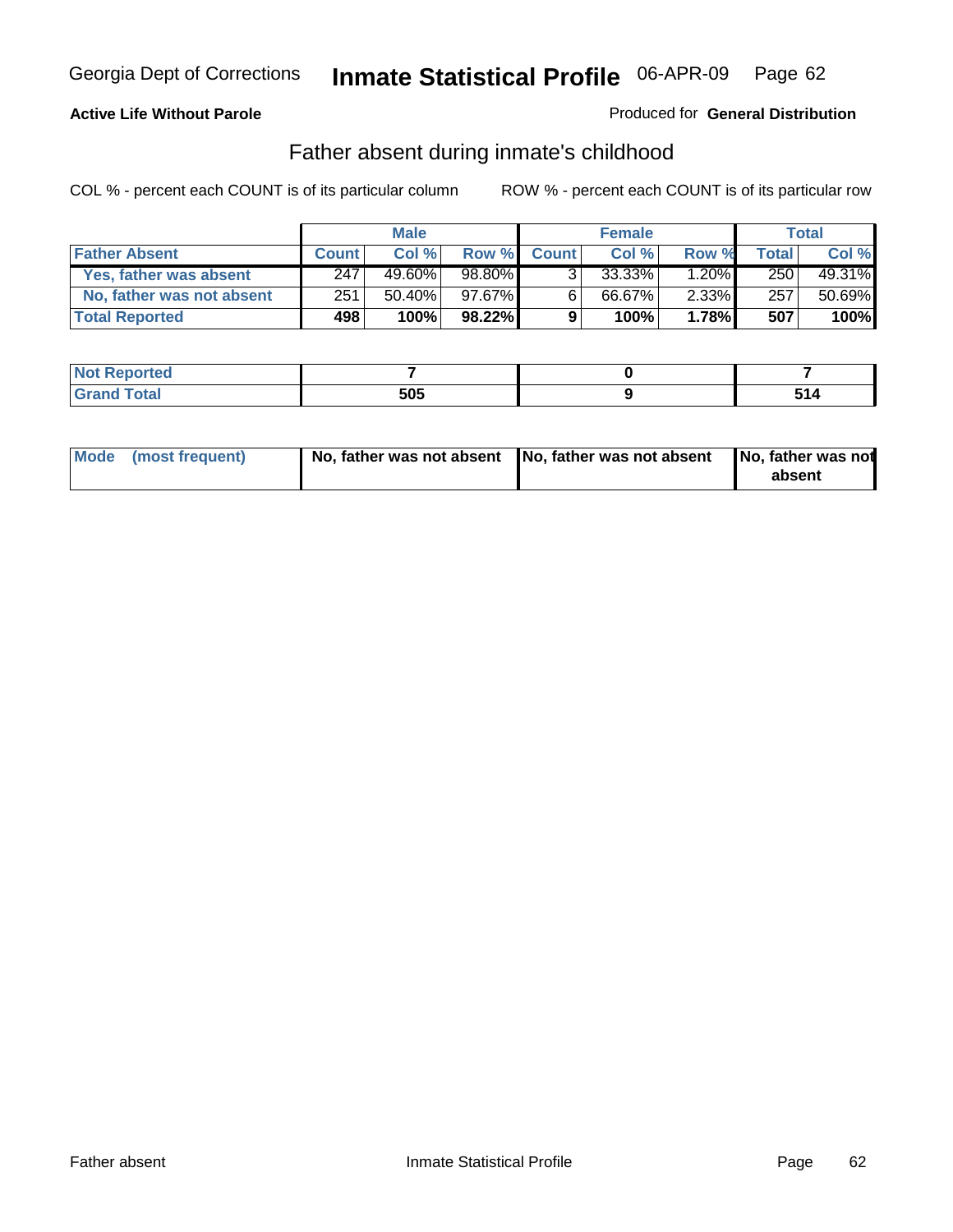## **Active Life Without Parole**

## Produced for **General Distribution**

# Mother absent during inmate's childhood

|                           | <b>Male</b>  |        |           |              | <b>Female</b> | Total    |                 |        |
|---------------------------|--------------|--------|-----------|--------------|---------------|----------|-----------------|--------|
| <b>Mother Absent</b>      | <b>Count</b> | Col%   | Row %     | <b>Count</b> | Col %         | Row %    | Total           | Col %  |
| Yes, mother was absent    | 71           | 14.26% | $97.26\%$ | ົ            | $22.22\%$     | $2.74\%$ | 73 <sub>1</sub> | 14.40% |
| No, mother was not absent | 427          | 85.74% | 98.39%    |              | 77.78%        | $1.61\%$ | 434             | 85.60% |
| <b>Total Reported</b>     | 498          | 100%   | 98.22%    | 9            | 100%          | 1.78%    | 507             | 100%   |

| <b>Not Reported</b>       |     |  |
|---------------------------|-----|--|
| <b>Fotal</b><br>$'$ Grani | 505 |  |

| Mode (most frequent) | No, mother was not absent   No, mother was not absent   No, mother was | not absent |
|----------------------|------------------------------------------------------------------------|------------|
|----------------------|------------------------------------------------------------------------|------------|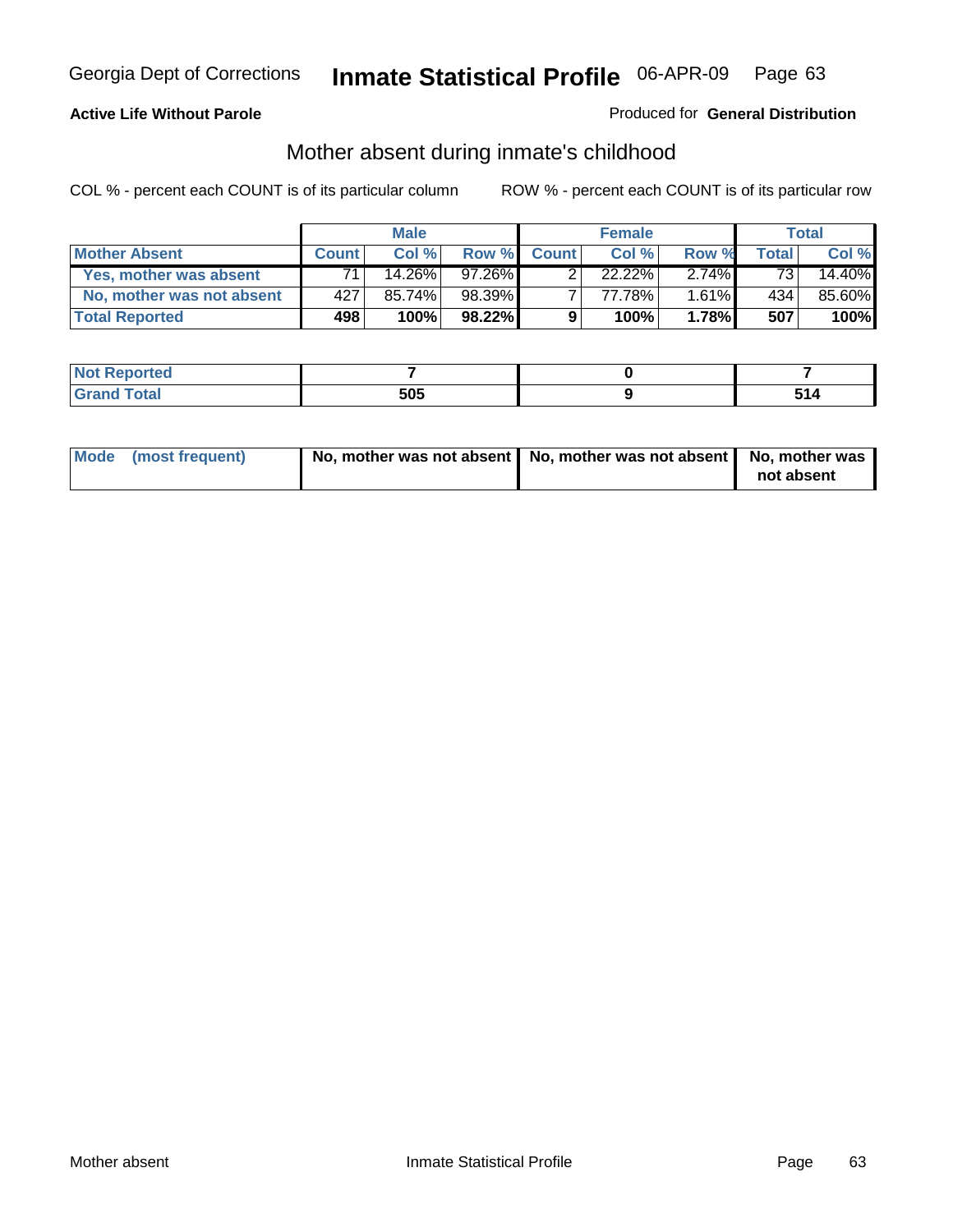**Active Life Without Parole** 

### Produced for **General Distribution**

# Number of prior Georgia incarcerations

|                                       | <b>Male</b>     |        |                    |   | <b>Female</b> | <b>Total</b> |       |        |
|---------------------------------------|-----------------|--------|--------------------|---|---------------|--------------|-------|--------|
| <b>Num of Prior GA Incarcerations</b> | <b>Count</b>    | Col %  | <b>Row % Count</b> |   | Col %         | Row %        | Total | Col %  |
|                                       | 240             | 47.52% | 96.77%             | 8 | 88.89%        | 3.23%        | 248   | 48.25% |
|                                       | 102             | 20.20% | 100.00%            |   |               |              | 102   | 19.84% |
|                                       | 61              | 12.08% | 100.00%            |   |               |              | 61    | 11.87% |
|                                       | 51              | 10.10% | 98.08%             |   | 11.11%        | 1.92%        | 52    | 10.12% |
|                                       | 25              | 4.95%  | 100.00%            |   |               |              | 25    | 4.86%  |
|                                       | 13              | 2.57%  | 100.00%            |   |               |              | 13    | 2.53%  |
| <b>More Than 5</b>                    | 13 <sub>1</sub> | 2.57%  | 100.00%            |   |               |              | 13    | 2.53%  |
| <b>Total Reported</b>                 | 505             | 100%   | 98.25%             | 9 | 100%          | 1.75%        | 514   | 100%   |

| .<br>тео<br>N |                       |       |
|---------------|-----------------------|-------|
|               | - ^ -<br>วบว<br>- - - | $  -$ |

| Mean (average)       | .25 | . JJ | 1.23 |
|----------------------|-----|------|------|
| Median (middle)      |     |      |      |
| Mode (most frequent) |     |      |      |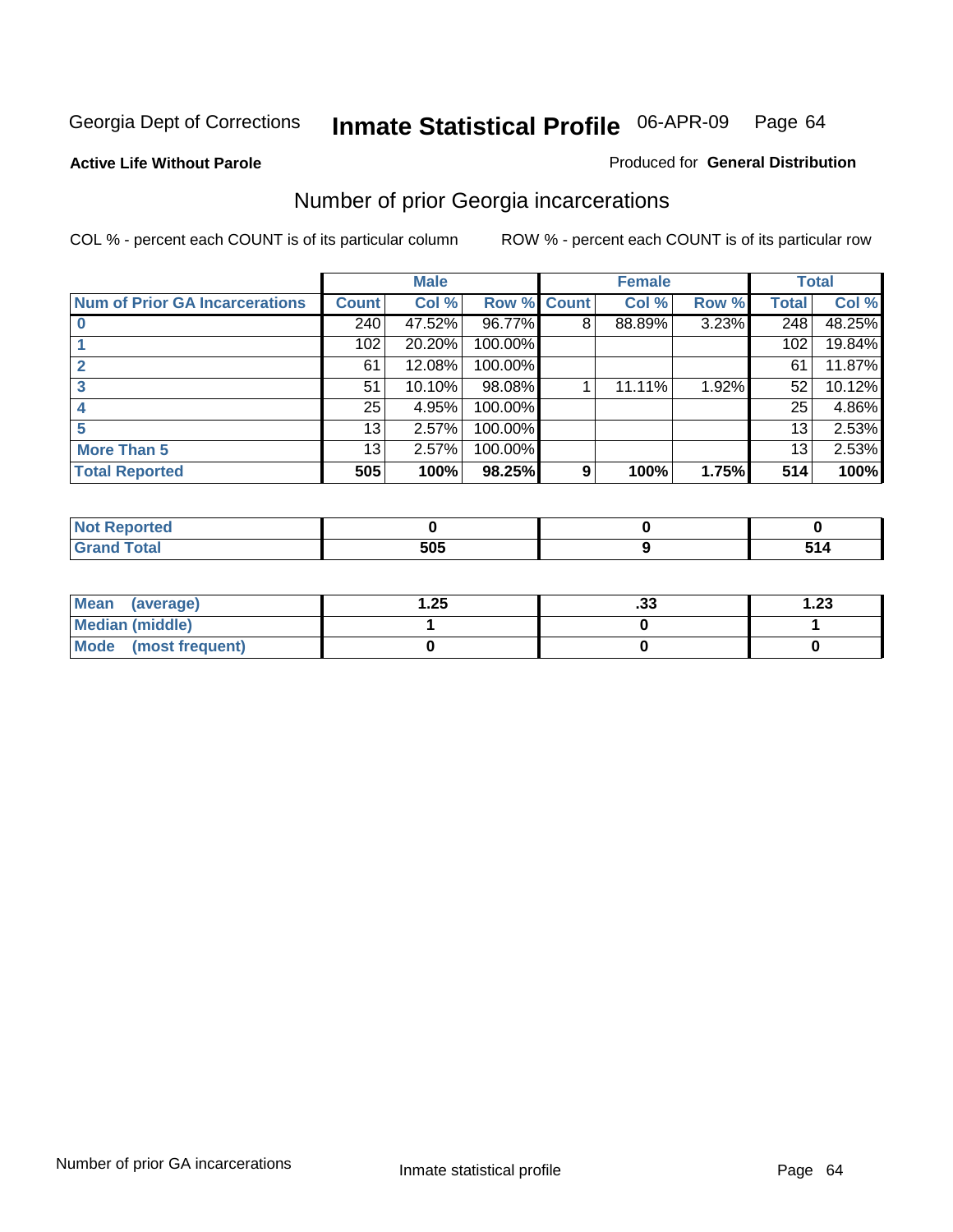**Active Life Without Parole** 

Produced for **General Distribution**

## Prison sentence in years

COL % - percent each COUNT is of its particular column ROW % - percent each COUNT is of its particular row

|                                 | <b>Male</b> |         |                    | <b>Female</b> |            |       | Total       |         |
|---------------------------------|-------------|---------|--------------------|---------------|------------|-------|-------------|---------|
| <b>Prison Sentence In Years</b> | Count l     | Col%    | <b>Row % Count</b> |               | Col%       | Row % | $\tau$ otal | Col %   |
| Life Without Parole             | 505         | 100.00% | 98.25%             |               | $100.00\%$ | 75%∎  | 514         | 100.00% |
| <b>Total Reported</b>           | 505         | 100%    | 98.25%             |               | 100%       | 1.75% | 514         | 100%    |

| <b>ortea</b>                     |     |  |  |
|----------------------------------|-----|--|--|
| <b>Total</b><br>$\mathbf{v}$ and | 505 |  |  |

### **Determinate (numeric) sentences only**

| <b>Mean</b> | <i>(average)</i> |  |  |
|-------------|------------------|--|--|

**All sentences (including determinate), with life, life without parole, and death sentences figured at 45 years**

| Me:<br>anei<br>.<br>᠇<br>$\sim$ | -- | т.<br>$\sim$ |
|---------------------------------|----|--------------|
|---------------------------------|----|--------------|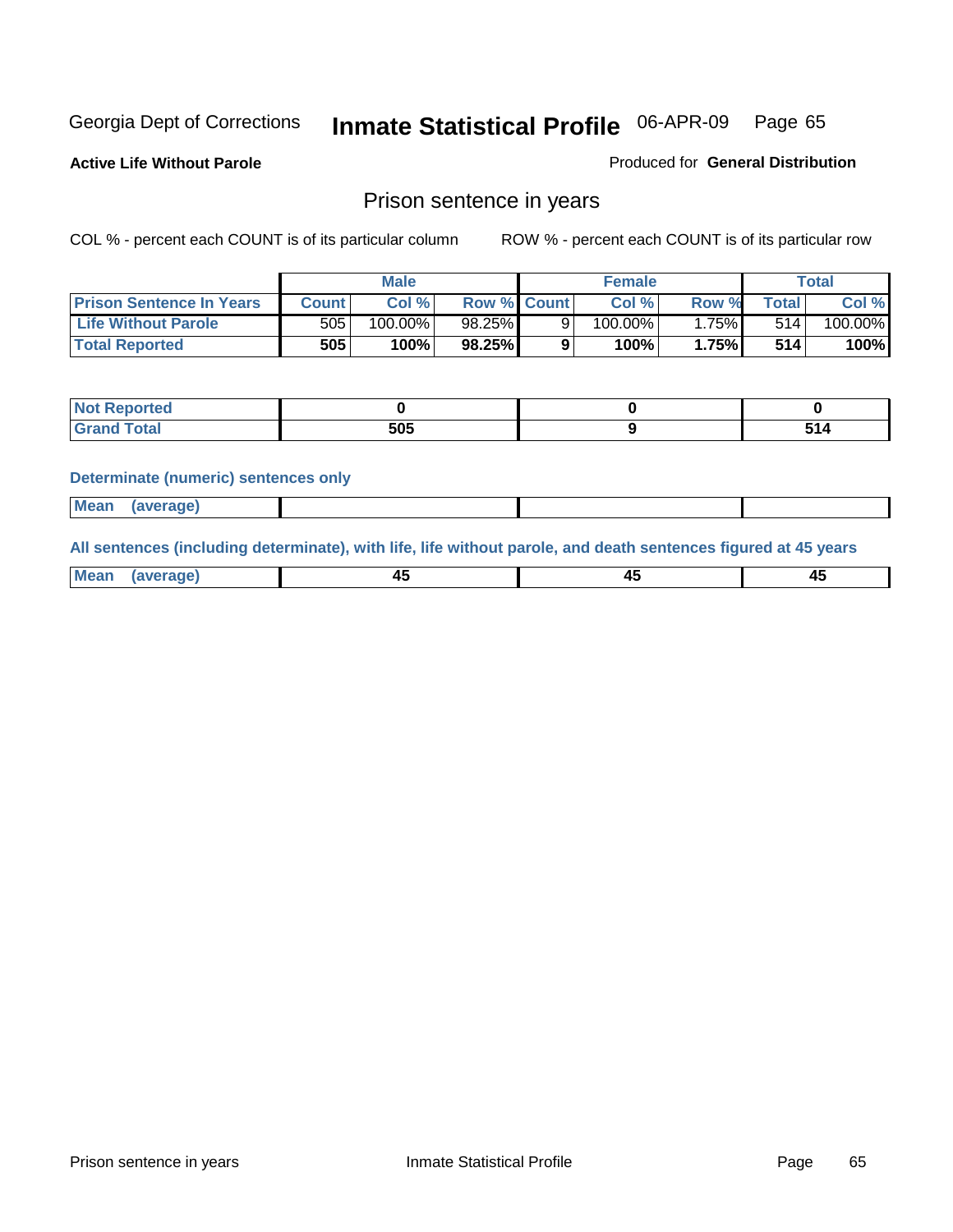## **Active Life Without Parole**

### Produced for **General Distribution**

# Primary offense, broken out into felonies vs misdemeanors

|                                  | <b>Male</b>  |         |                    | <b>Female</b> |            |       | Total        |                       |
|----------------------------------|--------------|---------|--------------------|---------------|------------|-------|--------------|-----------------------|
| <b>Felonies and Misdemeanors</b> | <b>Count</b> | Col%    | <b>Row % Count</b> |               | Col%       | Row % | <b>Total</b> | Col %                 |
| <b>Felonies</b>                  | 505          | 100.00% | 98.25%             | 9             | $100.00\%$ | 1.75% | 514          | $100.\overline{00\%}$ |
| <b>Total Reported</b>            | 505          | 100%    | 98.25%             |               | 100%       | 1.75% | 514          | 100%                  |

| <b>Not</b><br><b>orted</b><br>$\sim$                        |            |     |               |
|-------------------------------------------------------------|------------|-----|---------------|
| $\mathcal{L}$ at all<br>Grar<br>$\mathbf{v}$ . $\mathbf{u}$ | EAE<br>JUJ | 505 | E 4 A<br>14 כ |

| M<br>$\cdots$<br>пю.<br>. | nies<br>. | . |
|---------------------------|-----------|---|
|---------------------------|-----------|---|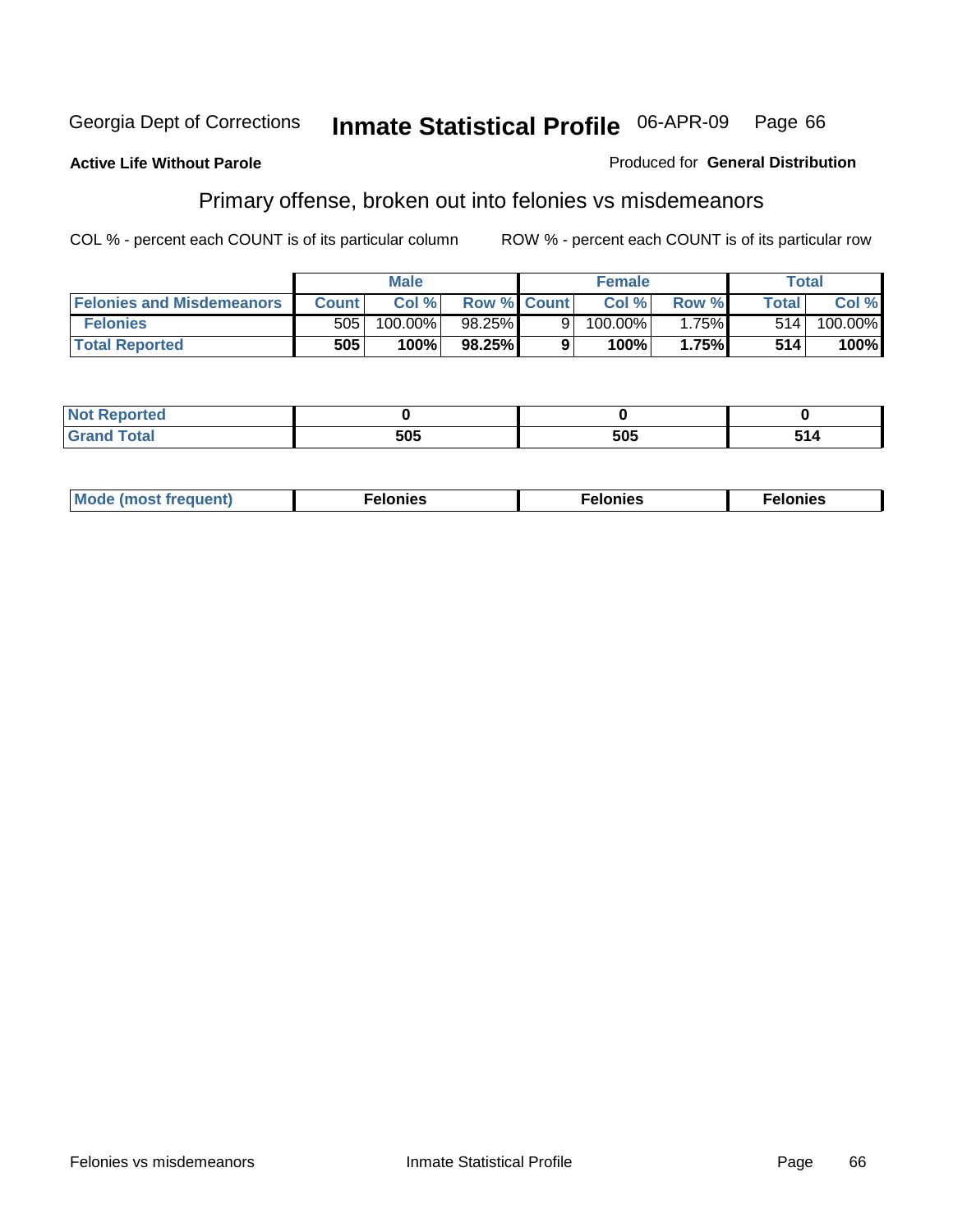## **Active Life Without Parole**

### Produced for **General Distribution**

## Primary offense, broken out into six broad crime categories

|                                 |              | <b>Male</b> |                    |   | <b>Female</b> |       |              | <b>Total</b> |
|---------------------------------|--------------|-------------|--------------------|---|---------------|-------|--------------|--------------|
| <b>Crime Categories</b>         | <b>Count</b> | Col %       | <b>Row % Count</b> |   | Col %         | Row % | <b>Total</b> | Col %        |
| <b>Violent</b>                  | 421          | 83.37%      | 97.91%             | 9 | 100.00%       | 2.09% | 430          | 83.66%       |
| <b>Sex Crime</b>                | 71           | 14.06%      | 100.00%            |   | .00%          |       | 71           | 13.81%       |
| $\mathbf{3}$<br><b>Property</b> | 2            | .40%        | 100.00%            |   | .00%          |       |              | .39%         |
| <b>Drug</b><br>4                | 10           | $1.98\%$    | 100.00%            |   | .00%          |       | 10           | 1.95%        |
| <b>Other</b><br>6               |              | .20%        | 100.00%            |   | .00%          |       |              | .19%         |
| <b>Total Reported</b>           | 505          | 100%        | 98.25%             | 9 | 100%          | 1.75% | 514          | 100%         |

| Reported<br>'N 6<br>.   |     |     |  |  |
|-------------------------|-----|-----|--|--|
| <b>Total</b><br><b></b> | 505 | 514 |  |  |

| Mc | - - | 'חםור |  |
|----|-----|-------|--|
|    |     |       |  |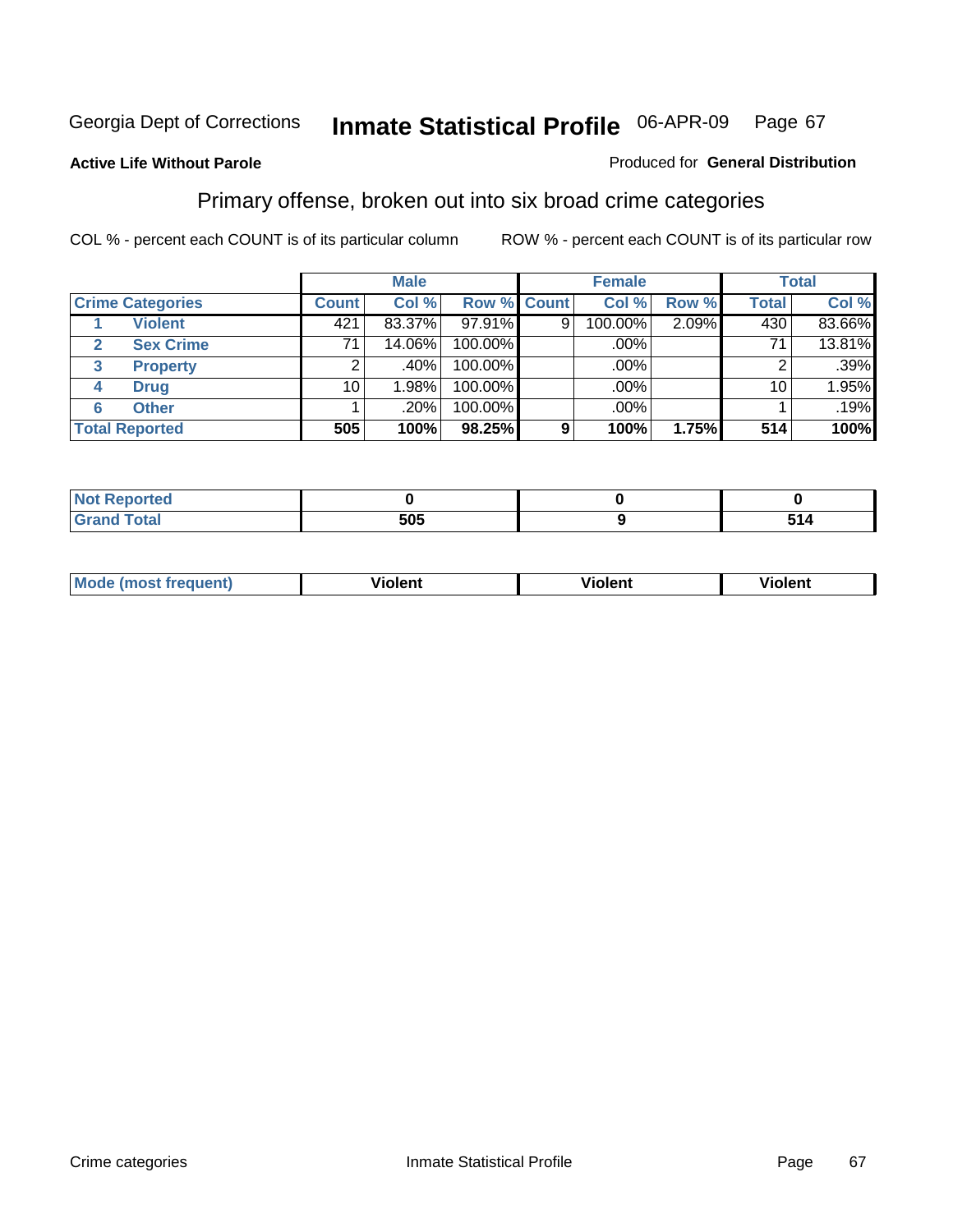### **Active Life Without Parole**

### Produced for **General Distribution**

# Primary offense, detailed offense code

|      |                                 |              | <b>Male</b> |         |              | <b>Female</b> |       |              | <b>Total</b> |
|------|---------------------------------|--------------|-------------|---------|--------------|---------------|-------|--------------|--------------|
|      | <b>Primary Offense</b>          | <b>Count</b> | Col %       | Row %   | <b>Count</b> | Col %         | Row % | <b>Total</b> | Col %        |
| 1101 | <b>Murder</b>                   | 292          | 57.82%      | 97.33%  | 8            | 88.89%        | 2.67% | 300          | 58.37%       |
| 1311 | <b>Kidnapping</b>               | 58           | 11.49%      | 100.00% |              |               |       | 58           | 11.28%       |
| 1601 | <b>Burglary</b>                 | 2            | .40%        | 100.00% |              |               |       | 2            | .39%         |
| 1902 | <b>Armed Robbery</b>            | 70           | 13.86%      | 98.59%  | 1            | 11.11%        | 1.41% | 71           | 13.81%       |
| 1911 | <b>Hijacking Motor Vehicle</b>  |              | .20%        | 100.00% |              |               |       |              | .19%         |
| 2001 | Rape                            | 49           | 9.70%       | 100.00% |              |               |       | 49           | 9.53%        |
| 2003 | <b>Aggrav Sodomy</b>            | 4            | .79%        | 100.00% |              |               |       | 4            | .78%         |
| 2009 | <b>Aggrav Sexual Battery</b>    | 5            | .99%        | 100.00% |              |               |       | 5            | .97%         |
| 2019 | <b>Child Molestation</b>        | 3            | .59%        | 100.00% |              |               |       | 3            | .58%         |
| 2021 | <b>Aggrav Child Molestation</b> | 10           | 1.98%       | 100.00% |              |               |       | 10           | 1.95%        |
| 2912 | <b>Poss Of Certain</b>          |              | .20%        | 100.00% |              |               |       |              | .19%         |
|      | <b>Weapons</b>                  |              |             |         |              |               |       |              |              |
| 4012 | <b>Viol Ga Cntrl Sbst Act</b>   |              | .20%        | 100.00% |              |               |       |              | .19%         |
| 4018 | <b>S/D Cont Sub School</b>      |              | .20%        | 100.00% |              |               |       |              | .19%         |
| 4021 | <b>S/D Cocaine</b>              | 3            | .59%        | 100.00% |              |               |       | 3            | .58%         |
| 4022 | <b>Poss Of Cocaine</b>          | 4            | .79%        | 100.00% |              |               |       | 4            | .78%         |
| 4134 | <b>Att/Consprcy Commt</b>       | 1            | .20%        | 100.00% |              |               |       | 1            | .19%         |
|      | C/S/Of                          |              |             |         |              |               |       |              |              |
|      | <b>Total Rported</b>            | 505          | 100%        | 98.25%  | 9            | 100%          | 1.75% | 514          | 100%         |

| Reported                 |     |  |
|--------------------------|-----|--|
| <b>Total</b><br>$\sim$ . | 505 |  |

| Mode (most frequent) | 1101 Murder | 1101 Murder | 1101 Murder |
|----------------------|-------------|-------------|-------------|
|----------------------|-------------|-------------|-------------|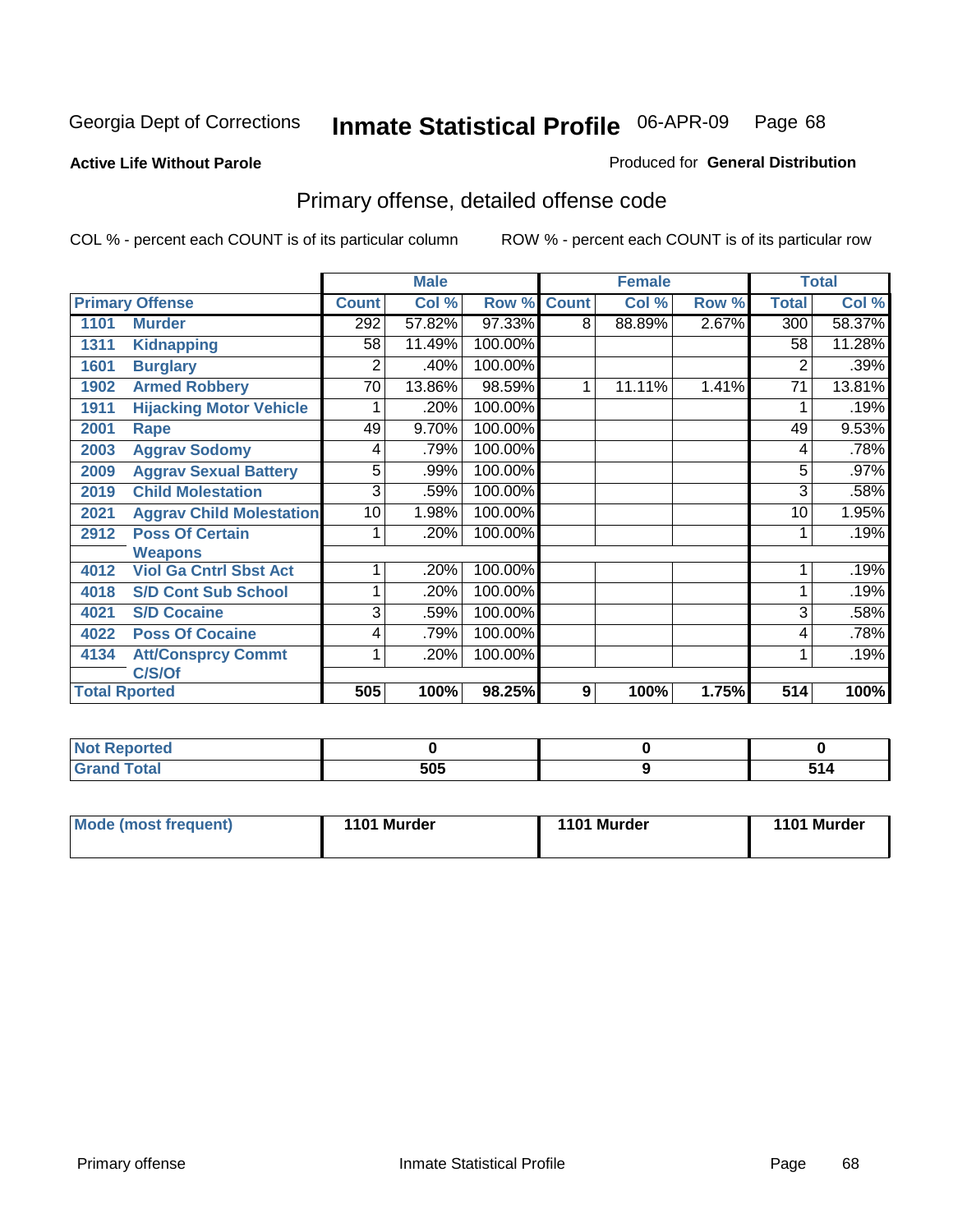### **Active Life Without Parole**

## Produced for **General Distribution**

# County of conviction of primary offense

|                |                             |                 | <b>Male</b> |         |              | <b>Female</b> |        |                 | <b>Total</b> |
|----------------|-----------------------------|-----------------|-------------|---------|--------------|---------------|--------|-----------------|--------------|
|                | <b>County of Conviction</b> | <b>Count</b>    | Col %       | Row %   | <b>Count</b> | Col %         | Row %  | <b>Total</b>    | Col %        |
| 1              | <b>Appling</b>              | 1               | .20%        | 100.00% |              |               |        | 1               | .19%         |
| $\overline{2}$ | <b>Atkinson</b>             | 1               | .20%        | 100.00% |              |               |        | 1               | .19%         |
| 3              | <b>Bacon</b>                | $\overline{2}$  | .40%        | 100.00% |              |               |        | $\overline{2}$  | .39%         |
| 5              | <b>Baldwin</b>              | $\overline{6}$  | 1.19%       | 100.00% |              |               |        | $\overline{6}$  | 1.17%        |
| 6              | <b>Banks</b>                | 1               | .20%        | 100.00% |              |               |        | 1               | .19%         |
| $\overline{7}$ | <b>Barrow</b>               | 3               | .59%        | 100.00% |              |               |        | $\overline{3}$  | .58%         |
| 8              | <b>Bartow</b>               | $\overline{2}$  | .40%        | 100.00% |              |               |        | $\overline{2}$  | .39%         |
| 9              | <b>Ben Hill</b>             | 4               | .79%        | 100.00% |              |               |        | 4               | .78%         |
| 10             | <b>Berrien</b>              | 1               | .20%        | 100.00% |              |               |        | 1               | .19%         |
| 11             | <b>Bibb</b>                 | $\overline{14}$ | 2.77%       | 100.00% |              |               |        | $\overline{14}$ | 2.72%        |
| 12             | <b>Bleckley</b>             | 1               | .20%        | 100.00% |              |               |        | 1               | .19%         |
| 13             | <b>Brantley</b>             | 1               | .20%        | 100.00% |              |               |        | 1               | .19%         |
| 14             | <b>Brooks</b>               | 1               | .20%        | 100.00% |              |               |        | 1               | .19%         |
| 16             | <b>Bulloch</b>              | 3               | .59%        | 75.00%  | $\mathbf{1}$ | 11.11%        | 25.00% | 4               | .78%         |
| 17             | <b>Burke</b>                | $\overline{5}$  | .99%        | 100.00% |              |               |        | $\overline{5}$  | .97%         |
| 18             | <b>Butts</b>                | $\overline{3}$  | .59%        | 100.00% |              |               |        | $\overline{3}$  | .58%         |
| 20             | <b>Camden</b>               | $\overline{2}$  | .40%        | 100.00% |              |               |        | $\overline{2}$  | .39%         |
| 22             | <b>Carroll</b>              | $\overline{2}$  | .40%        | 100.00% |              |               |        | $\overline{2}$  | .39%         |
| 23             | <b>Catoosa</b>              | 1               | .20%        | 100.00% |              |               |        | 1               | .19%         |
| 24             | <b>Charlton</b>             | 1               | .20%        | 100.00% |              |               |        | 1               | .19%         |
| 25             | <b>Chatham</b>              | $\overline{23}$ | 4.55%       | 100.00% |              |               |        | $\overline{23}$ | 4.47%        |
| 28             | <b>Cherokee</b>             | $\overline{2}$  | .40%        | 100.00% |              |               |        | $\overline{2}$  | .39%         |
| 29             | <b>Clarke</b>               | $\overline{11}$ | 2.18%       | 100.00% |              |               |        | $\overline{11}$ | 2.14%        |
| 31             | <b>Clayton</b>              | 17              | 3.37%       | 100.00% |              |               |        | $\overline{17}$ | 3.31%        |
| 33             | <b>Cobb</b>                 | $\overline{17}$ | 3.37%       | 94.44%  | 1            | 11.11%        | 5.56%  | 18              | 3.50%        |
| 34             | <b>Coffee</b>               | 4               | .79%        | 100.00% |              |               |        | 4               | .78%         |
| 35             | <b>Colquitt</b>             | $\overline{3}$  | .59%        | 100.00% |              |               |        | $\overline{3}$  | .58%         |
| 36             | <b>Columbia</b>             | $\overline{5}$  | .99%        | 100.00% |              |               |        | $\overline{5}$  | .97%         |
| 37             | <b>Cook</b>                 | $\overline{3}$  | .59%        | 100.00% |              |               |        | $\overline{3}$  | .58%         |
| 38             | <b>Coweta</b>               | $\overline{3}$  | .59%        | 100.00% |              |               |        | $\overline{3}$  | .58%         |
| 40             | <b>Crisp</b>                | 1               | .20%        | 100.00% |              |               |        | 1               | .19%         |
| 41             | <b>Dade</b>                 | 1               | .20%        | 100.00% |              |               |        | 1               | .19%         |
| 43             | <b>Decatur</b>              | $\overline{2}$  | .40%        | 100.00% |              |               |        | $\overline{2}$  | .39%         |
| 44             | <b>Dekalb</b>               | 41              | 8.12%       | 97.62%  | $\mathbf{1}$ | 11.11%        | 2.38%  | $\overline{42}$ | 8.17%        |
| 45             | <b>Dodge</b>                | 1               | .20%        | 100.00% |              |               |        | 1               | .19%         |
| 46             | <b>Dooly</b>                | $\overline{2}$  | .40%        | 100.00% |              |               |        | $\overline{2}$  | .39%         |
| 47             | <b>Dougherty</b>            | $\overline{19}$ | 3.76%       | 100.00% |              |               |        | $\overline{19}$ | 3.70%        |
| 48             | <b>Douglas</b>              | $\overline{15}$ | 2.97%       | 93.75%  | $\mathbf 1$  | 11.11%        | 6.25%  | 16              | 3.11%        |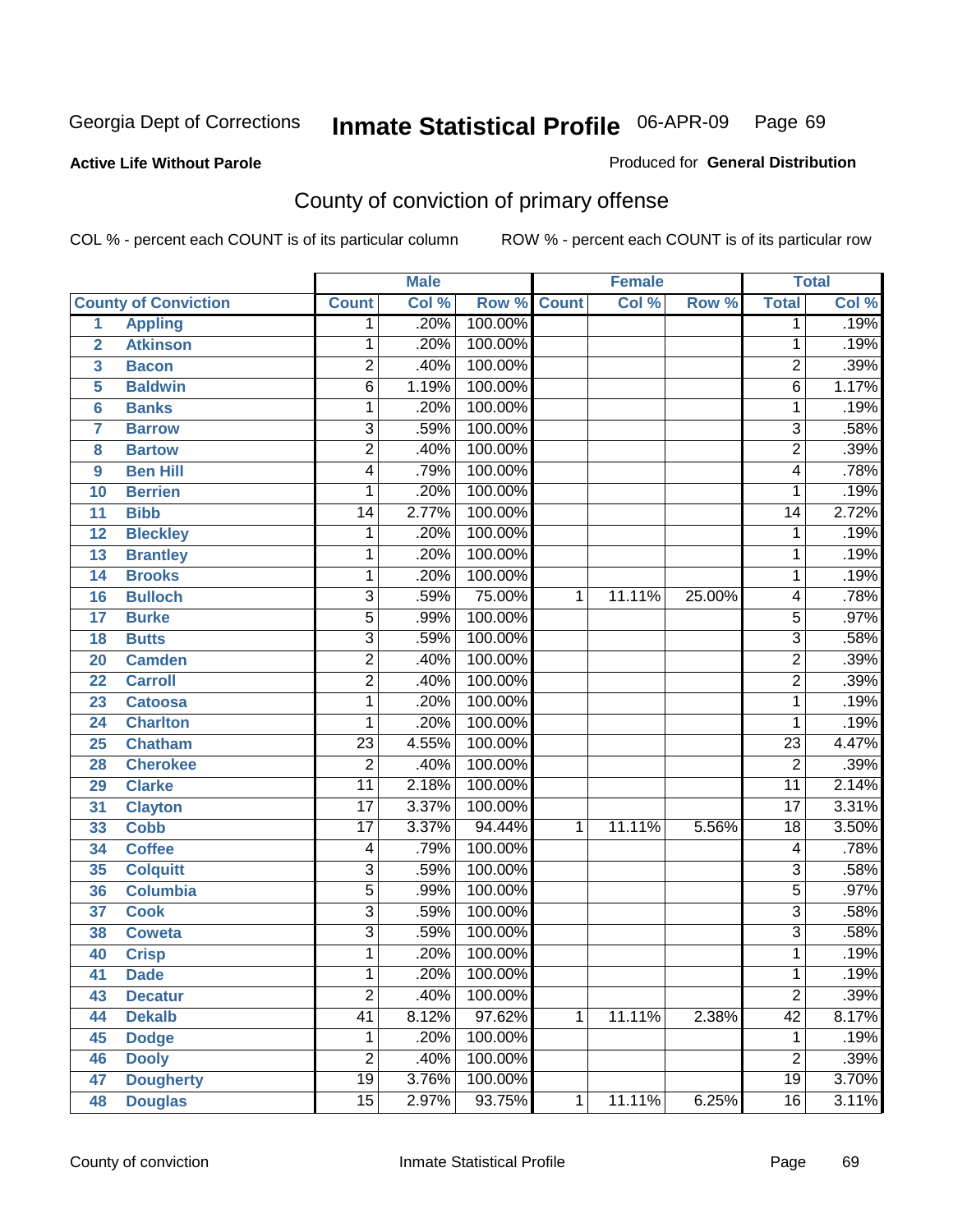## **Active Life Without Parole**

## Produced for **General Distribution**

# County of conviction of primary offense

|                 |                             |                 | <b>Male</b> |                    |   | <b>Female</b> |        |                 | <b>Total</b> |
|-----------------|-----------------------------|-----------------|-------------|--------------------|---|---------------|--------|-----------------|--------------|
|                 | <b>County of Conviction</b> | <b>Count</b>    | Col %       | <b>Row % Count</b> |   | Col %         | Row %  | <b>Total</b>    | Col %        |
| 49              | <b>Early</b>                | 1               | .20%        | 100.00%            |   |               |        | 1               | .19%         |
| 51              | <b>Effingham</b>            | 2               | .40%        | 100.00%            |   |               |        | $\overline{2}$  | .39%         |
| 52              | <b>Elbert</b>               | $\overline{2}$  | .40%        | 100.00%            |   |               |        | $\overline{2}$  | .39%         |
| 53              | <b>Emanuel</b>              | 1               | .20%        | 100.00%            |   |               |        | 1               | .19%         |
| 56              | <b>Fayette</b>              | 3               | .59%        | 100.00%            |   |               |        | $\overline{3}$  | .58%         |
| $\overline{57}$ | <b>Floyd</b>                | 4               | .79%        | 100.00%            |   |               |        | 4               | .78%         |
| 58              | <b>Forsyth</b>              | 1               | .20%        | 100.00%            |   |               |        | 1               | .19%         |
| 59              | <b>Franklin</b>             | $\overline{2}$  | .40%        | 100.00%            |   |               |        | $\overline{2}$  | .39%         |
| 60              | <b>Fulton</b>               | $\overline{53}$ | 10.50%      | 100.00%            |   |               |        | $\overline{53}$ | 10.31%       |
| 61              | Gilmer                      | 1               | .20%        | 100.00%            |   |               |        | 1               | .19%         |
| 63              | <b>Glynn</b>                | $\overline{13}$ | 2.57%       | 100.00%            |   |               |        | $\overline{13}$ | 2.53%        |
| 66              | <b>Greene</b>               | 1               | .20%        | 100.00%            |   |               |        | 1               | .19%         |
| 67              | <b>Gwinnett</b>             | 8               | 1.58%       | 88.89%             | 1 | 11.11%        | 11.11% | 9               | 1.75%        |
| 68              | <b>Habersham</b>            | 3               | .59%        | 100.00%            |   |               |        | $\overline{3}$  | .58%         |
| 69              | <b>Hall</b>                 | 9               | 1.78%       | 100.00%            |   |               |        | 9               | 1.75%        |
| 71              | <b>Haralson</b>             | 1               | .20%        | 100.00%            |   |               |        | 1               | .19%         |
| $\overline{72}$ | <b>Harris</b>               | 1               | .20%        | 100.00%            |   |               |        | 1               | .19%         |
| 73              | <b>Hart</b>                 | 4               | .79%        | 100.00%            |   |               |        | 4               | .78%         |
| 75              | <b>Henry</b>                | $\overline{10}$ | 1.98%       | 100.00%            |   |               |        | 10              | 1.95%        |
| 76              | <b>Houston</b>              | 6               | 1.19%       | 100.00%            |   |               |        | 6               | 1.17%        |
| 78              | <b>Jackson</b>              | 8               | 1.58%       | 100.00%            |   |               |        | 8               | 1.56%        |
| 79              | <b>Jasper</b>               | 1               | .20%        | 100.00%            |   |               |        | 1               | .19%         |
| 80              | <b>Jeff Davis</b>           | 1               | .20%        | 100.00%            |   |               |        | 1               | .19%         |
| 81              | <b>Jefferson</b>            | 1               | .20%        | 100.00%            |   |               |        | 1               | .19%         |
| 82              | <b>Jenkins</b>              | 1               | .20%        | 100.00%            |   |               |        | 1               | .19%         |
| 84              | <b>Jones</b>                | 1               | .20%        | 100.00%            |   |               |        | 1               | .19%         |
| 87              | <b>Laurens</b>              | 3               | .59%        | 100.00%            |   |               |        | 3               | .58%         |
| 88              | Lee                         | $\overline{2}$  | .40%        | 100.00%            |   |               |        | $\overline{2}$  | .39%         |
| 89              | <b>Liberty</b>              | 5               | .99%        | 100.00%            |   |               |        | $\overline{5}$  | .97%         |
| 91              | Long                        | $\overline{3}$  | .59%        | 100.00%            |   |               |        | $\overline{3}$  | .58%         |
| 92              | <b>Lowndes</b>              | 4               | .79%        | 100.00%            |   |               |        | 4               | .78%         |
| 95              | <b>Madison</b>              | 1               | .20%        | 100.00%            |   |               |        | 1               | .19%         |
| 96              | <b>Marion</b>               | 1               | .20%        | 100.00%            |   |               |        | 1               | .19%         |
| 98              | <b>Mcintosh</b>             | 1               | .20%        | 100.00%            |   |               |        | 1               | .19%         |
| 100             | <b>Miller</b>               | 1               | .20%        | 100.00%            |   |               |        | 1               | .19%         |
| 102             | <b>Monroe</b>               | $\overline{2}$  | .40%        | 100.00%            |   |               |        | $\overline{2}$  | .39%         |
| 106             | <b>Muscogee</b>             | $\overline{16}$ | 3.17%       | 100.00%            |   |               |        | 16              | 3.11%        |
| 107             | <b>Newton</b>               | $\overline{4}$  | .79%        | 80.00%             | 1 | 11.11%        | 20.00% | $\overline{5}$  | .97%         |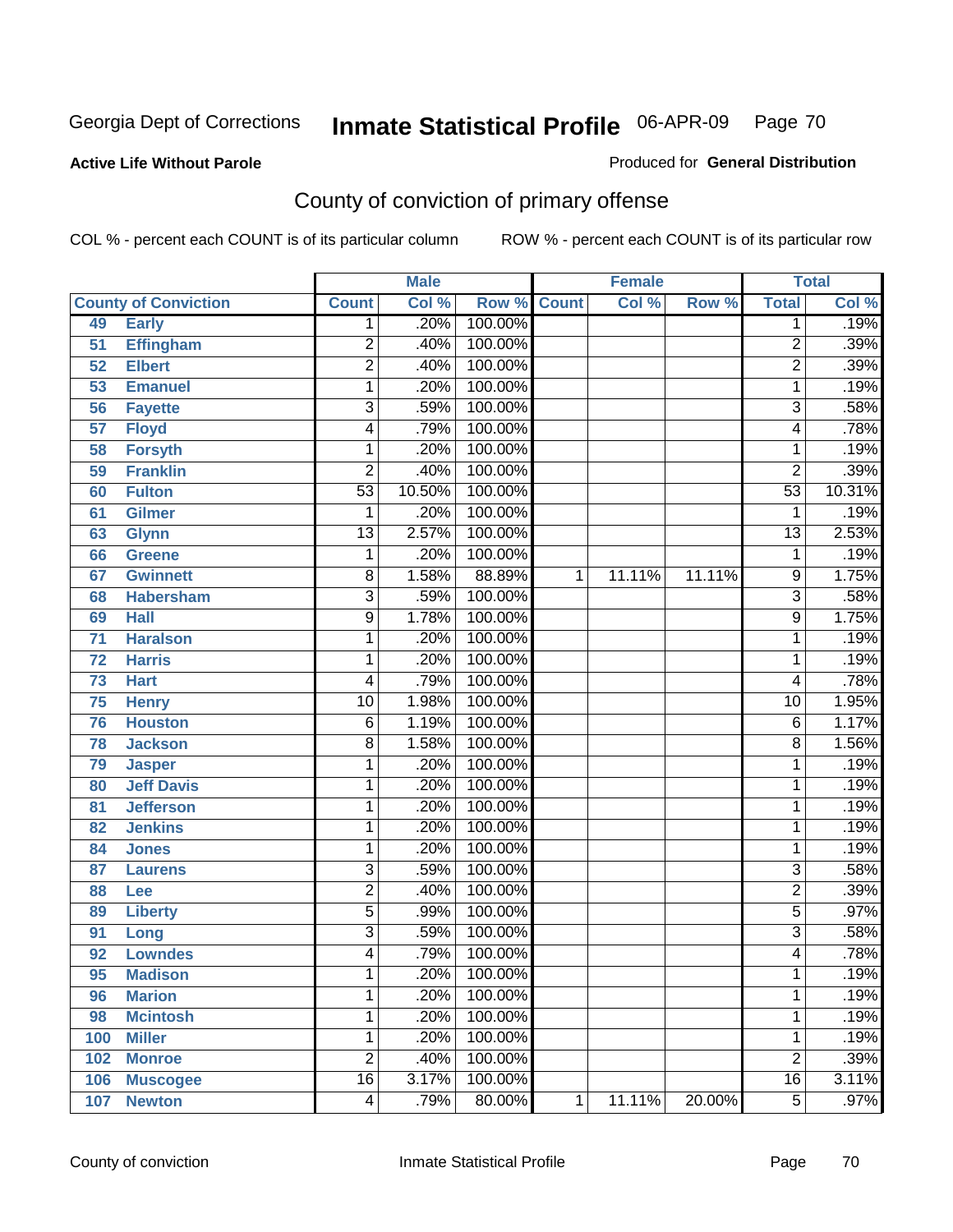## **Active Life Without Parole**

## Produced for **General Distribution**

# County of conviction of primary offense

|                                   |                         | <b>Male</b> |         |              | <b>Female</b> |        |                  | <b>Total</b> |
|-----------------------------------|-------------------------|-------------|---------|--------------|---------------|--------|------------------|--------------|
| <b>County of Conviction</b>       | <b>Count</b>            | Col %       | Row %   | <b>Count</b> | Col %         | Row %  | <b>Total</b>     | Col %        |
| <b>Oglethorpe</b><br>109          | 1                       | .20%        | 100.00% |              |               |        | 1                | .19%         |
| 110<br><b>Paulding</b>            | 1                       | .20%        | 100.00% |              |               |        | 1                | .19%         |
| <b>Pierce</b><br>113              | 3                       | .59%        | 100.00% |              |               |        | 3                | .58%         |
| <b>Pike</b><br>114                | $\overline{\mathbf{3}}$ | .59%        | 75.00%  | 1            | 11.11%        | 25.00% | 4                | .78%         |
| $\overline{115}$<br><b>Polk</b>   | 1                       | .20%        | 100.00% |              |               |        | 1                | .19%         |
| 116<br><b>Pulaski</b>             | 1                       | .20%        | 100.00% |              |               |        | 1                | .19%         |
| 117<br><b>Putnam</b>              | 4                       | .79%        | 100.00% |              |               |        | 4                | .78%         |
| 119<br><b>Rabun</b>               | 1                       | .20%        | 100.00% |              |               |        | 1                | .19%         |
| 120<br><b>Randolph</b>            | 1                       | .20%        | 100.00% |              |               |        | 1                | .19%         |
| <b>Richmond</b><br>121            | $\overline{24}$         | 4.75%       | 96.00%  | 1            | 11.11%        | 4.00%  | $\overline{25}$  | 4.86%        |
| <b>Rockdale</b><br>122            | 4                       | .79%        | 100.00% |              |               |        | 4                | .78%         |
| <b>Spalding</b><br>126            | $\overline{5}$          | .99%        | 100.00% |              |               |        | $\overline{5}$   | .97%         |
| <b>Stephens</b><br>127            | $\overline{2}$          | .40%        | 100.00% |              |               |        | $\overline{2}$   | .39%         |
| <b>Sumter</b><br>129              | 1                       | .20%        | 100.00% |              |               |        | 1                | .19%         |
| <b>Tattnall</b><br>132            | $\overline{2}$          | .40%        | 100.00% |              |               |        | $\overline{2}$   | .39%         |
| <b>Terrell</b><br>135             | 1                       | .20%        | 100.00% |              |               |        | 1                | .19%         |
| 136<br><b>Thomas</b>              | $\overline{3}$          | .59%        | 100.00% |              |               |        | $\overline{3}$   | .58%         |
| <b>Tift</b><br>137                | $\overline{3}$          | .59%        | 100.00% |              |               |        | $\overline{3}$   | .58%         |
| <b>Toombs</b><br>138              | $\overline{4}$          | .79%        | 100.00% |              |               |        | 4                | .78%         |
| 139<br><b>Towns</b>               | 1                       | .20%        | 100.00% |              |               |        | 1                | .19%         |
| 141<br><b>Troup</b>               | 1                       | .20%        | 100.00% |              |               |        | 1                | .19%         |
| 142<br><b>Turner</b>              | 1                       | .20%        | 100.00% |              |               |        | 1                | .19%         |
| <b>Union</b><br>144               | 1                       | .20%        | 100.00% |              |               |        | 1                | .19%         |
| 145<br><b>Upson</b>               | $\overline{2}$          | .40%        | 100.00% |              |               |        | $\overline{2}$   | .39%         |
| <b>Walker</b><br>146              | $\overline{3}$          | .59%        | 75.00%  | 1            | 11.11%        | 25.00% | 4                | .78%         |
| $\overline{147}$<br><b>Walton</b> | 4                       | .79%        | 100.00% |              |               |        | 4                | .78%         |
| 148<br><b>Ware</b>                | $\overline{9}$          | 1.78%       | 100.00% |              |               |        | 9                | 1.75%        |
| 150<br><b>Washington</b>          | $\overline{2}$          | .40%        | 100.00% |              |               |        | $\overline{2}$   | .39%         |
| 151<br><b>Wayne</b>               | $\overline{2}$          | .40%        | 100.00% |              |               |        | $\overline{2}$   | .39%         |
| <b>Whitfield</b><br>155           | 6                       | 1.19%       | 100.00% |              |               |        | 6                | 1.17%        |
| 157<br><b>Wilkes</b>              | 1                       | .20%        | 100.00% |              |               |        | 1                | .19%         |
| <b>Total Rported</b>              | 505                     | 100%        | 98.25%  | 9            | 100%          | 1.75%  | $\overline{514}$ | 100%         |

| <b>prted</b><br>NOT |     |          |
|---------------------|-----|----------|
| <b>Grand Total</b>  | 505 | CA.<br>. |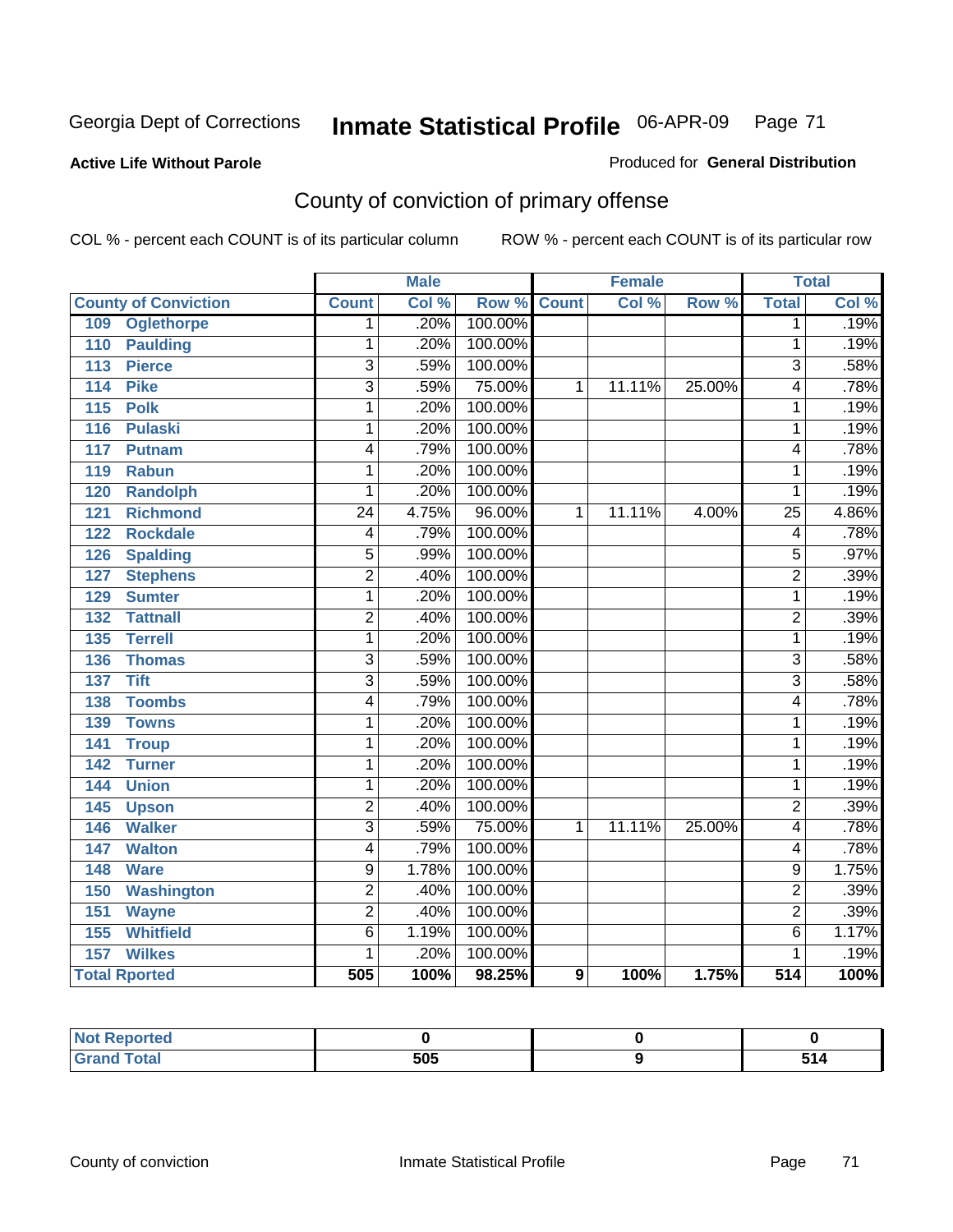**Active Life Without Parole** 

Produced for **General Distribution**

# County of conviction of primary offense

|                      | <b>Male</b>        | emale  | Total  |
|----------------------|--------------------|--------|--------|
| Mode (most frequent) | <sup>≂</sup> ulton | Walker | ≂ulton |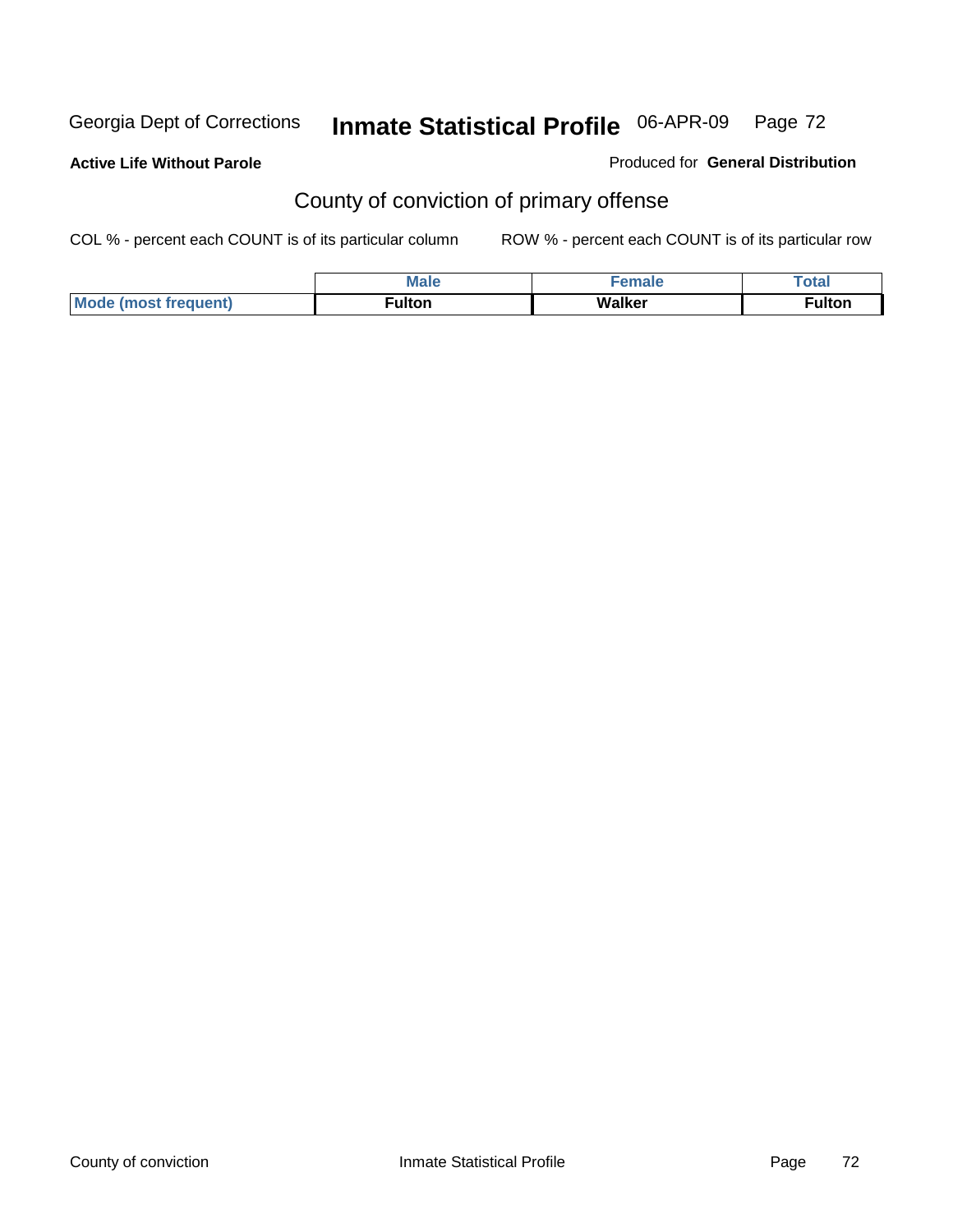**Active Life Without Parole** 

Produced for **General Distribution**

# Circuit of conviction of primary offense

|                 |                                 |                 | <b>Male</b> |             |              | <b>Female</b> |        |                 | <b>Total</b> |
|-----------------|---------------------------------|-----------------|-------------|-------------|--------------|---------------|--------|-----------------|--------------|
|                 | <b>Circuit of Conviction</b>    | <b>Count</b>    | Col %       | Row % Count |              | Col %         | Row %  | <b>Total</b>    | Col %        |
| $\overline{1}$  | <b>Alapaha Circuit</b>          | $\overline{5}$  | .99%        | 100.00%     |              |               |        | 5               | .97%         |
| $\overline{2}$  | <b>Alcovy Circuit</b>           | $\overline{8}$  | 1.58%       | 88.89%      | 1            | 11.11%        | 11.11% | $\overline{9}$  | 1.75%        |
| 3               | <b>Atlanta Circuit</b>          | $\overline{53}$ | 10.50%      | 100.00%     |              |               |        | $\overline{53}$ | 10.31%       |
| 4               | <b>Atlantic Circuit</b>         | 11              | 2.18%       | 100.00%     |              |               |        | 11              | 2.14%        |
| 5               | <b>Augusta Circuit</b>          | $\overline{34}$ | 6.73%       | 97.14%      | 1            | 11.11%        | 2.86%  | $\overline{35}$ | 6.81%        |
| $6\phantom{a}$  | <b>Blue Ridge Circuit</b>       | $\overline{2}$  | .40%        | 100.00%     |              |               |        | $\overline{2}$  | .39%         |
| $\overline{7}$  | <b>Brunswick Circuit</b>        | $\overline{19}$ | 3.76%       | 100.00%     |              |               |        | $\overline{19}$ | 3.70%        |
| 8               | <b>Chattahoochee Circuit</b>    | 18              | 3.56%       | 100.00%     |              |               |        | 18              | 3.50%        |
| 9               | <b>Cherokee Circuit</b>         | $\overline{2}$  | .40%        | 100.00%     |              |               |        | $\overline{2}$  | .39%         |
| 10              | <b>Clayton Circuit</b>          | $\overline{17}$ | 3.37%       | 100.00%     |              |               |        | $\overline{17}$ | 3.31%        |
| 11              | <b>Cobb Circuit</b>             | $\overline{17}$ | 3.37%       | 94.44%      | 1            | 11.11%        | 5.56%  | $\overline{18}$ | 3.50%        |
| 12              | <b>Conasauga Circuit</b>        | 6               | 1.19%       | 100.00%     |              |               |        | $\,6$           | 1.17%        |
| $\overline{13}$ | <b>Cordele Circuit</b>          | $\overline{7}$  | 1.39%       | 100.00%     |              |               |        | $\overline{7}$  | 1.36%        |
| 14              | <b>Coweta Circuit</b>           | $\overline{6}$  | 1.19%       | 100.00%     |              |               |        | $\overline{6}$  | 1.17%        |
| 15              | <b>Dougherty Circuit</b>        | $\overline{19}$ | 3.76%       | 100.00%     |              |               |        | $\overline{19}$ | 3.70%        |
| 16              | <b>Dublin Circuit</b>           | $\overline{3}$  | .59%        | 100.00%     |              |               |        | $\overline{3}$  | .58%         |
| 17              | <b>Eastern Circuit</b>          | $\overline{23}$ | 4.55%       | 100.00%     |              |               |        | $\overline{23}$ | 4.47%        |
| 18              | <b>Flint Circuit</b>            | $\overline{10}$ | 1.98%       | 100.00%     |              |               |        | 10              | 1.95%        |
| 19              | <b>Griffin Circuit</b>          | $\overline{13}$ | 2.57%       | 92.86%      | $\mathbf{1}$ | 11.11%        | 7.14%  | $\overline{14}$ | 2.72%        |
| 20              | <b>Gwinnett Circuit</b>         | 8               | 1.58%       | 88.89%      | 1            | 11.11%        | 11.11% | 9               | 1.75%        |
| 21              | <b>Houston Circuit</b>          | 6               | 1.19%       | 100.00%     |              |               |        | 6               | 1.17%        |
| 22              | <b>Lookout Mountain Circuit</b> | $\overline{5}$  | .99%        | 83.33%      | 1            | 11.11%        | 16.67% | 6               | 1.17%        |
| 23              | <b>Macon Circuit</b>            | $\overline{14}$ | 2.77%       | 100.00%     |              |               |        | $\overline{14}$ | 2.72%        |
| 24              | <b>Middle Circuit</b>           | 8               | 1.58%       | 100.00%     |              |               |        | 8               | 1.56%        |
| 25              | <b>Mountain Circuit</b>         | 6               | 1.19%       | 100.00%     |              |               |        | 6               | 1.17%        |
| 26              | <b>Northeastern Circuit</b>     | $\overline{9}$  | 1.78%       | 100.00%     |              |               |        | 9               | 1.75%        |
| 27              | <b>Northern Circuit</b>         | $\overline{10}$ | 1.98%       | 100.00%     |              |               |        | $\overline{10}$ | 1.95%        |
| 28              | <b>Ocmulgee Circuit</b>         | $\overline{13}$ | 2.57%       | 100.00%     |              |               |        | $\overline{13}$ | 2.53%        |
| 29              | <b>Oconee Circuit</b>           | $\overline{3}$  | .59%        | 100.00%     |              |               |        | $\overline{3}$  | .58%         |
| 30              | <b>Ogeechee Circuit</b>         | $\overline{6}$  | 1.19%       | 85.71%      | 1            | 11.11%        | 14.29% | $\overline{7}$  | 1.36%        |
| 31              | <b>Pataula Circuit</b>          | 4               | .79%        | 100.00%     |              |               |        | 4               | .78%         |
| 32              | <b>Piedmont Circuit</b>         | 12              | 2.38%       | 100.00%     |              |               |        | 12              | 2.33%        |
| 33              | <b>Rome Circuit</b>             | 4               | .79%        | 100.00%     |              |               |        | 4               | .78%         |
| 34              | <b>South Georgia Circuit</b>    | $\overline{2}$  | .40%        | 100.00%     |              |               |        | $\overline{2}$  | .39%         |
| 35              | <b>Southern Circuit</b>         | $\overline{11}$ | 2.18%       | 100.00%     |              |               |        | $\overline{11}$ | 2.14%        |
| 36              | <b>Southwestern Circuit</b>     | 3               | .59%        | 100.00%     |              |               |        | 3               | .58%         |
| 37              | <b>Stone Mountain Circuit</b>   | $\overline{41}$ | 8.12%       | 97.62%      | 1            | 11.11%        | 2.38%  | $\overline{42}$ | 8.17%        |
| 38              | <b>Tallapoosa Circuit</b>       | $\overline{2}$  | .40%        | 100.00%     |              |               |        | $\overline{2}$  | .39%         |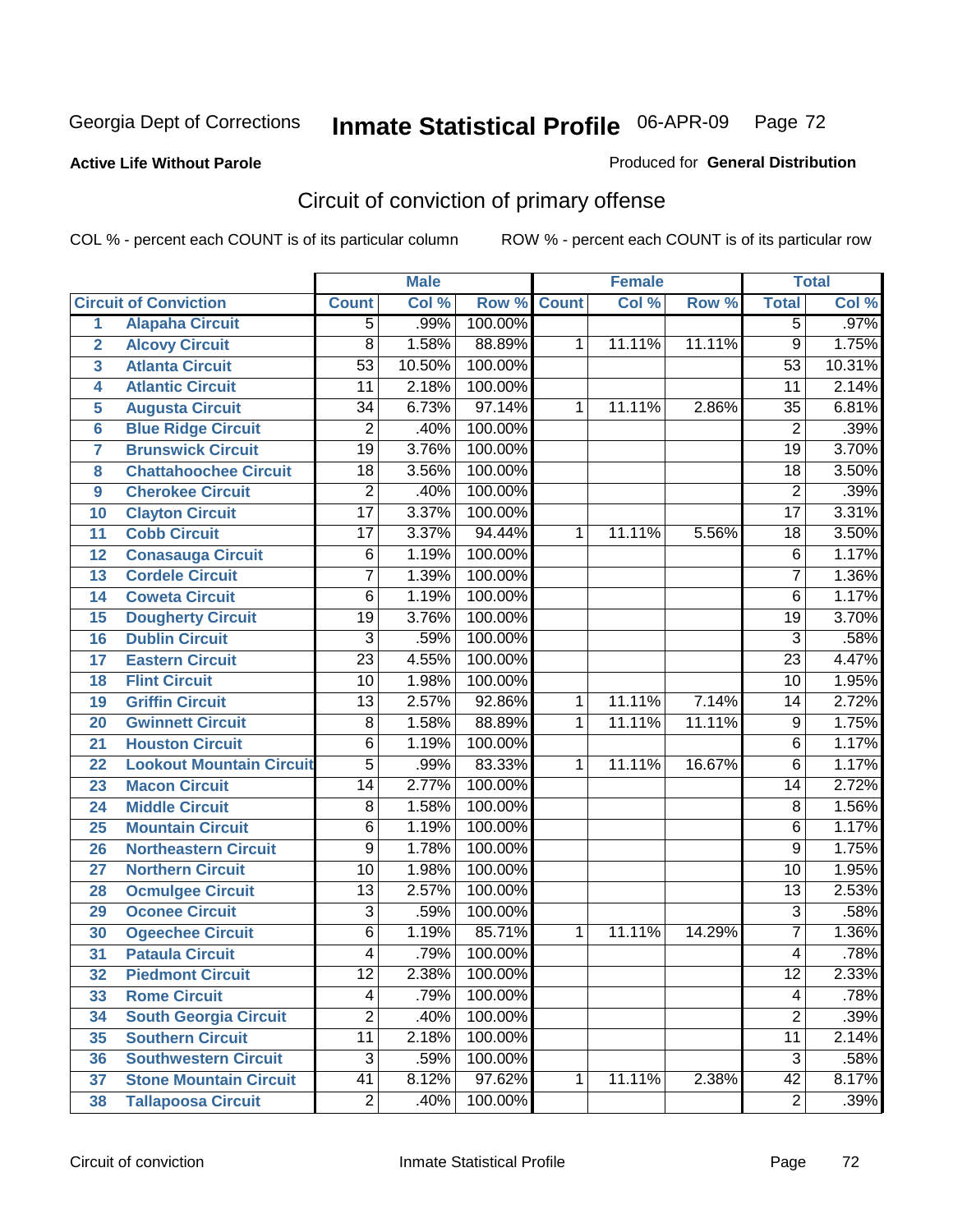#### **Active Life Without Parole**

#### Produced for **General Distribution**

# Circuit of conviction of primary offense

|                              |                             |              | <b>Male</b> |         |              | <b>Female</b> |       |              | <b>Total</b> |
|------------------------------|-----------------------------|--------------|-------------|---------|--------------|---------------|-------|--------------|--------------|
| <b>Circuit of Conviction</b> |                             | <b>Count</b> | Col %       | Row %   | <b>Count</b> | Col %         | Row % | <b>Total</b> | Col %        |
| 39                           | <b>Tifton Circuit</b>       |              | .79%        | 100.00% |              |               |       | 4            | .78%         |
| 40                           | <b>Toombs Circuit</b>       |              | .20%        | 100.00% |              |               |       |              | .19%         |
| 41                           | <b>Waycross Circuit</b>     | 20           | 3.96%       | 100.00% |              |               |       | 20           | 3.89%        |
| 42                           | <b>Western Circuit</b>      | 11           | 2.18%       | 100.00% |              |               |       | 11           | 2.14%        |
| 43                           | <b>Rockdale Circuit</b>     | 4            | .79%        | 100.00% |              |               |       | 4            | .78%         |
| 44                           | <b>Douglas Circuit</b>      | 15           | 2.97%       | 93.75%  |              | 11.11%        | 6.25% | 16           | 3.11%        |
| 45                           | <b>Appalachian Circuit</b>  |              | .20%        | 100.00% |              |               |       |              | .19%         |
| 46                           | <b>Enotah Circuit</b>       | 2            | .40%        | 100.00% |              |               |       | 2            | .39%         |
| 47                           | <b>Bell-Forsyth Circuit</b> |              | .20%        | 100.00% |              |               |       |              | .19%         |
| 48                           | <b>Towaliga Circuit</b>     | 5            | .99%        | 100.00% |              |               |       | 5            | $.97\%$      |
| 49                           | <b>Paulding Circuit</b>     |              | .20%        | 100.00% |              |               |       |              | .19%         |
|                              | <b>Total Rported</b>        | 505          | 100%        | 98.25%  | 9            | 100%          | 1.75% | 514          | 100%         |

| Reported<br><b>NOT</b>          |     |       |
|---------------------------------|-----|-------|
| <b>otal</b><br>$\mathbf{v}$ and | 505 | . . T |

| Mo<br>.+Inn+-<br>lanta<br>echee!<br>ומו<br>ιαπιι<br>. <i>.</i> |
|----------------------------------------------------------------|
|----------------------------------------------------------------|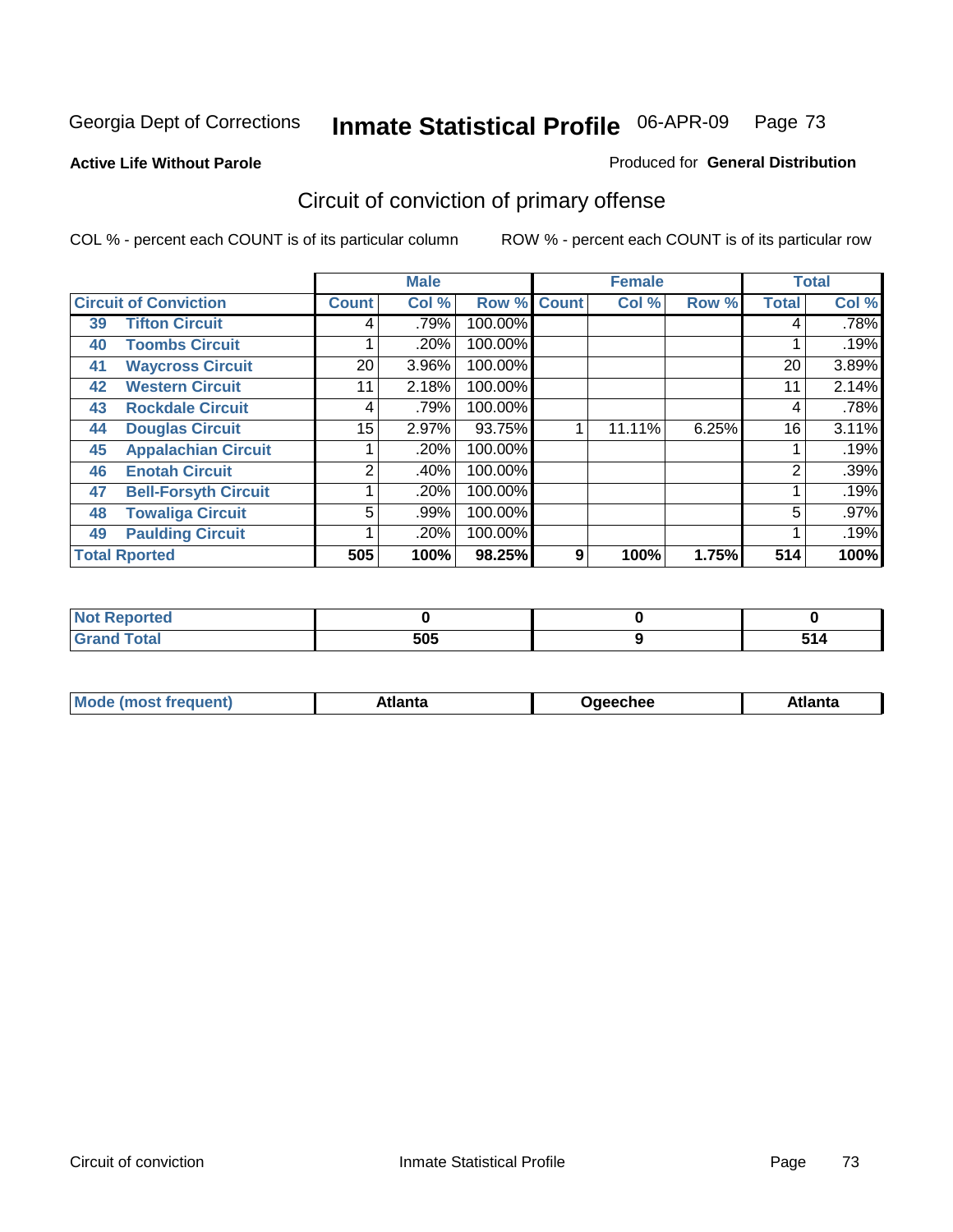### **Active Life Without Parole**

#### Produced for **General Distribution**

## Years served (jail + prison) in this incarceration

|                       |                 | <b>Male</b> |         |                | <b>Female</b> |       |                  | <b>Total</b> |
|-----------------------|-----------------|-------------|---------|----------------|---------------|-------|------------------|--------------|
| <b>Years Served</b>   | <b>Count</b>    | Col %       | Row %   | <b>Count</b>   | Col %         | Row % | <b>Total</b>     | Col %        |
| Less than one year    | 4               | 0.80%       | 100.00% |                |               |       | 4                | 0.78%        |
| 1 to 1.99 years       | $\overline{16}$ | 3.19%       | 100.00% |                |               |       | $\overline{16}$  | 3.14%        |
| $2$ to 2.99 years     | $\overline{16}$ | 3.19%       | 94.12%  | $\mathbf{1}$   | 12.50%        | 5.88% | $\overline{17}$  | 3.33%        |
| 3 to 3.99 years       | $\overline{21}$ | 4.18%       | 95.45%  | 1              | 12.50%        | 4.55% | 22               | 4.31%        |
| 4 to 4.99 years       | $\overline{32}$ | 6.37%       | 100.00% |                |               |       | $\overline{32}$  | 6.27%        |
| 5 to 5.99 years       | $\overline{24}$ | 4.78%       | 100.00% |                |               |       | $\overline{24}$  | 4.71%        |
| 6 to 6.99 years       | $\overline{43}$ | 8.57%       | 91.49%  | 4              | 50.00%        | 8.51% | 47               | 9.22%        |
| 7 to 7.99 years       | $\overline{38}$ | 7.57%       | 100.00% |                |               |       | $\overline{38}$  | 7.45%        |
| 8 to 8.99 years       | $\overline{47}$ | 9.36%       | 100.00% |                |               |       | $\overline{47}$  | 9.22%        |
| 9 to 9.99 years       | 40              | 7.97%       | 100.00% |                |               |       | 40               | 7.84%        |
| 10 to 10.99 years     | $\overline{32}$ | 6.37%       | 96.97%  | $\mathbf{1}$   | 12.50%        | 3.03% | 33               | 6.47%        |
| 11 to 11.99 years     | $\overline{48}$ | 9.56%       | 97.96%  | $\overline{1}$ | 12.50%        | 2.04% | 49               | 9.61%        |
| 12 to 12.99 years     | 46              | 9.16%       | 100.00% |                |               |       | 46               | 9.02%        |
| 13 to 13.99 years     | $\overline{24}$ | 4.78%       | 100.00% |                |               |       | $\overline{24}$  | 4.71%        |
| 14 to 14.99 years     | $\overline{21}$ | 4.18%       | 100.00% |                |               |       | $\overline{21}$  | 4.12%        |
| 15 to 15.99 years     | $\overline{22}$ | 4.38%       | 100.00% |                |               |       | $\overline{22}$  | 4.31%        |
| 16 to 16.99 years     | 6               | 1.20%       | 100.00% |                |               |       | 6                | 1.18%        |
| 17 to 17.99 years     | $\overline{6}$  | 1.20%       | 100.00% |                |               |       | $\overline{6}$   | 1.18%        |
| 18 to 18.99 years     | $\overline{1}$  | 0.20%       | 100.00% |                |               |       | $\overline{1}$   | 0.20%        |
| 19 to 19.99 years     | $\overline{3}$  | 0.60%       | 100.00% |                |               |       | $\overline{3}$   | 0.59%        |
| 20 to 20.99 years     | 3               | 0.60%       | 100.00% |                |               |       | $\overline{3}$   | 0.59%        |
| 21 to 21.99 years     | 1               | 0.20%       | 100.00% |                |               |       | $\overline{1}$   | 0.20%        |
| 22 to 22.99 years     | $\overline{2}$  | 0.40%       | 100.00% |                |               |       | $\overline{2}$   | 0.39%        |
| 25 to 25.99 years     | 1               | 0.20%       | 100.00% |                |               |       | 1                | 0.20%        |
| 28 to 28.99 years     | 1               | 0.20%       | 100.00% |                |               |       | 1                | 0.20%        |
| Thirty + years        | 4               | 0.80%       | 100.00% |                |               |       | $\overline{4}$   | 0.78%        |
| <b>Total Reported</b> | 502             | 100%        | 98.43%  | 8              | 100%          | 1.57% | $\overline{510}$ | 100.0%       |

| <b>Not Reported</b>            |                   |                   |                   |
|--------------------------------|-------------------|-------------------|-------------------|
| <b>Grand Total</b>             | 505               |                   | 514               |
|                                |                   |                   |                   |
| <b>Mean</b><br>(average)       | 9.51              | 6.79              | 9.46              |
| Median (middle)                | 9.25              | 6.56              | 9.235             |
| <b>Mode</b><br>(most frequent) | 12 to 12.99 years | 11 to 11.99 years | 12 to 12.99 years |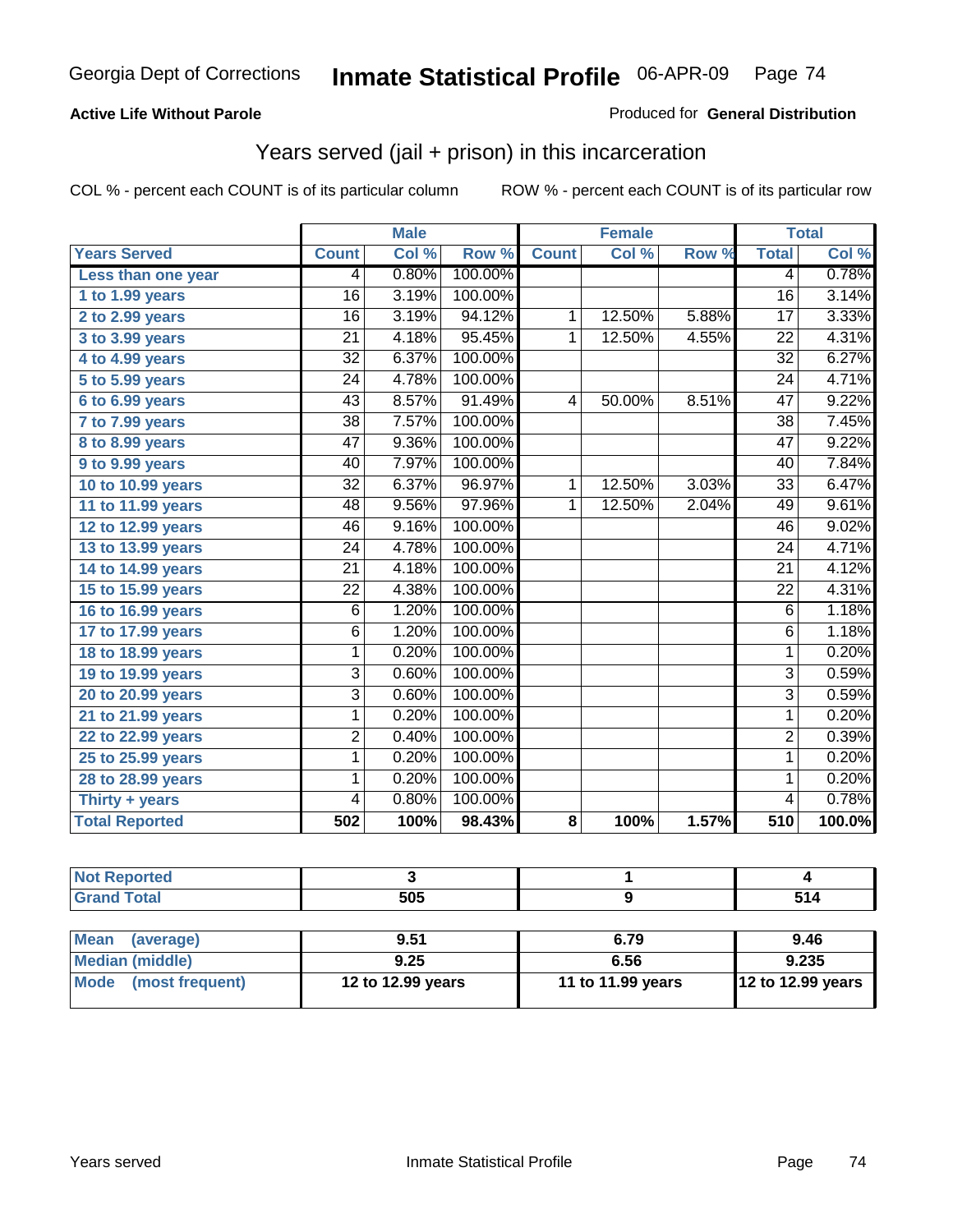### **Active Life Without Parole**

Produced for **General Distribution**

## Results of most recent HIV tests

|                         |              | <b>Male</b> |        |              | <b>Female</b> |          |       | Total     |
|-------------------------|--------------|-------------|--------|--------------|---------------|----------|-------|-----------|
| <b>HIV Test Results</b> | <b>Count</b> | Col %       | Row %  | <b>Count</b> | Col %         | Row %    | Total | Col %     |
| <b>Positive</b>         | 4            | $0.80\%$    | 80.00% |              | $11.11\%$     | 20.00%   |       | $0.98\%$  |
| <b>Negative</b>         | 499          | $99.20\%$   | 98.42% |              | 88.89%        | 1.58%    | 507   | $99.02\%$ |
| <b>Total Reported</b>   | 503          | 100%        | 98.24% |              | 100%          | $1.76\%$ | 512   | 100%      |

| <b>Not Reported</b> |     |     |
|---------------------|-----|-----|
| <b>Grand Total</b>  | 505 | ັບເ |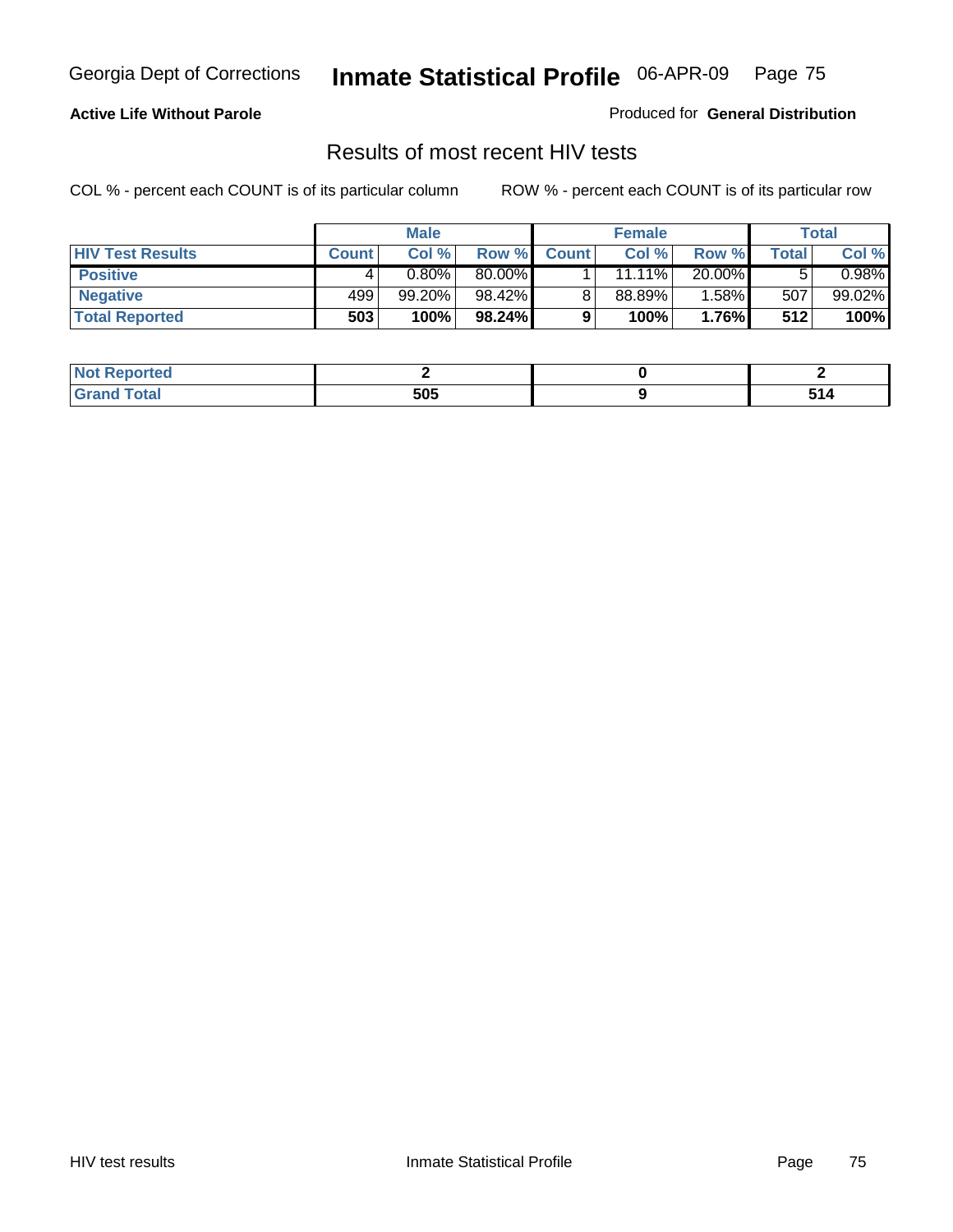### **Active Life Without Parole**

#### Produced for **General Distribution**

## Results of most recent tuberculosis test

|                                  |              | <b>Male</b> |           |              | <b>Female</b> |          |              | Total  |
|----------------------------------|--------------|-------------|-----------|--------------|---------------|----------|--------------|--------|
| <b>Tuberculosis Test Results</b> | <b>Count</b> | Col%        | Row %     | <b>Count</b> | Col%          | Row %    | <b>Total</b> | Col %  |
| <b>Positive on current test</b>  | 54           | $10.78\%$   | 100.00%   |              |               |          | 54.          | 10.59% |
| Positive on previous test        | 63           | $12.57\%$   | 100.00%   |              |               |          | 63           | 12.35% |
| <b>Negative</b>                  | 384          | 76.65%      | $97.71\%$ | 9            | 100.00%       | $2.29\%$ | 393          | 77.06% |
| <b>Total Reported</b>            | 501          | 100%        | 98.24%    |              | 100%          | $1.76\%$ | 510          | 100%   |

| <b>Reported</b><br><b>NOT</b> |     |     |
|-------------------------------|-----|-----|
| <b>Total</b>                  | 505 | 647 |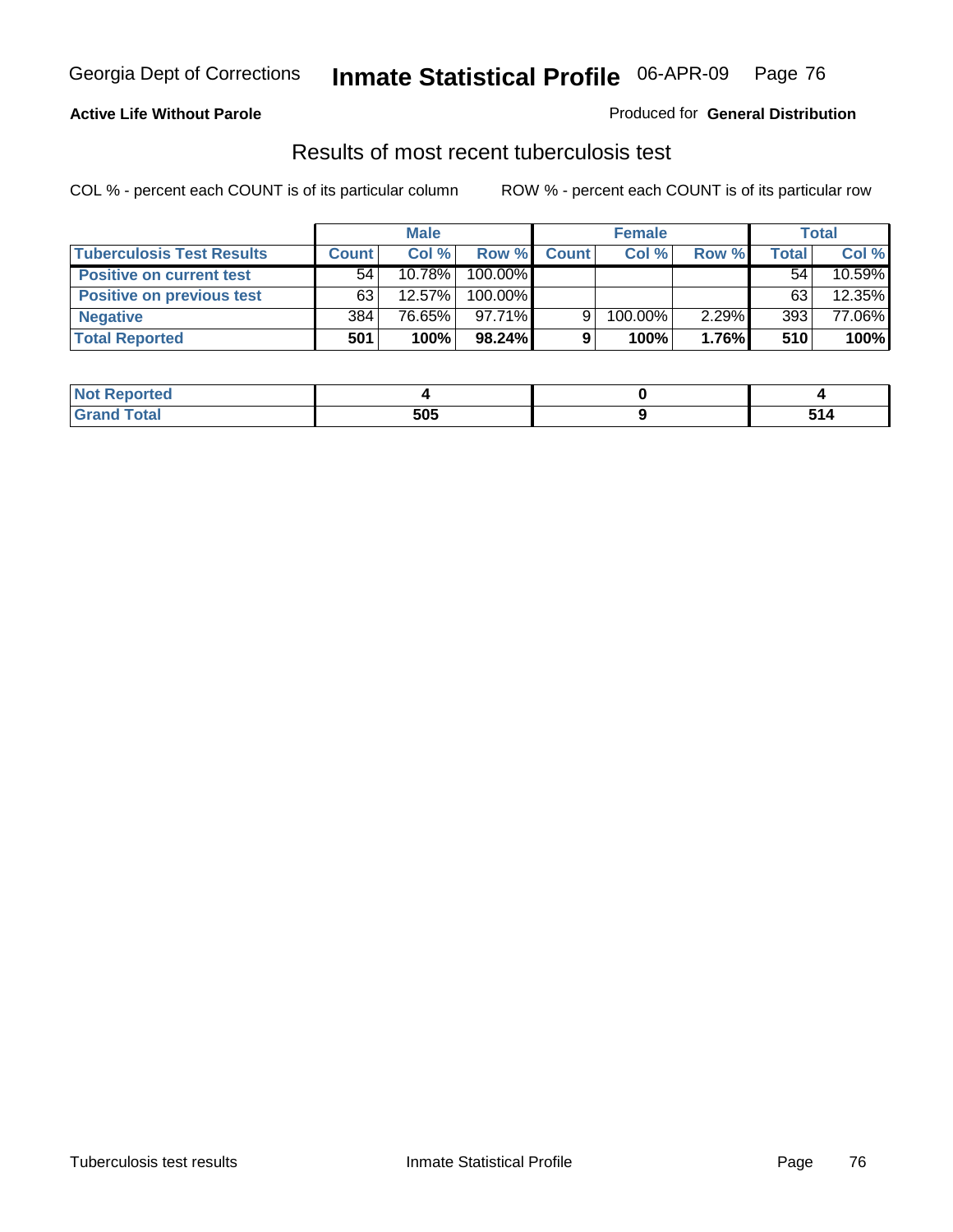### **Active Life Without Parole**

Produced for **General Distribution**

## Results of most recent syphilis test

|                                 |              | <b>Male</b> |        |              | <b>Female</b> |          |       | Total     |
|---------------------------------|--------------|-------------|--------|--------------|---------------|----------|-------|-----------|
| <b>Syphilis Test Results</b>    | <b>Count</b> | Col%        | Row %  | <b>Count</b> | Col%          | Row %    | Total | Col %     |
| <b>Positive on current test</b> | 14           | 2.81%       | 93.33% |              | $11.11\%$     | 6.67%    | 15    | $2.96\%$  |
| <b>Negative</b>                 | 484          | 97.19%      | 98.37% |              | 88.89%        | $1.63\%$ | 492   | $97.04\%$ |
| <b>Total Reported</b>           | 498          | 100%        | 98.22% |              | 100%          | 1.78%    | 507   | 100%      |

| <b>Not Reported</b> |     |        |
|---------------------|-----|--------|
| <b>Total</b>        | 505 | $\sim$ |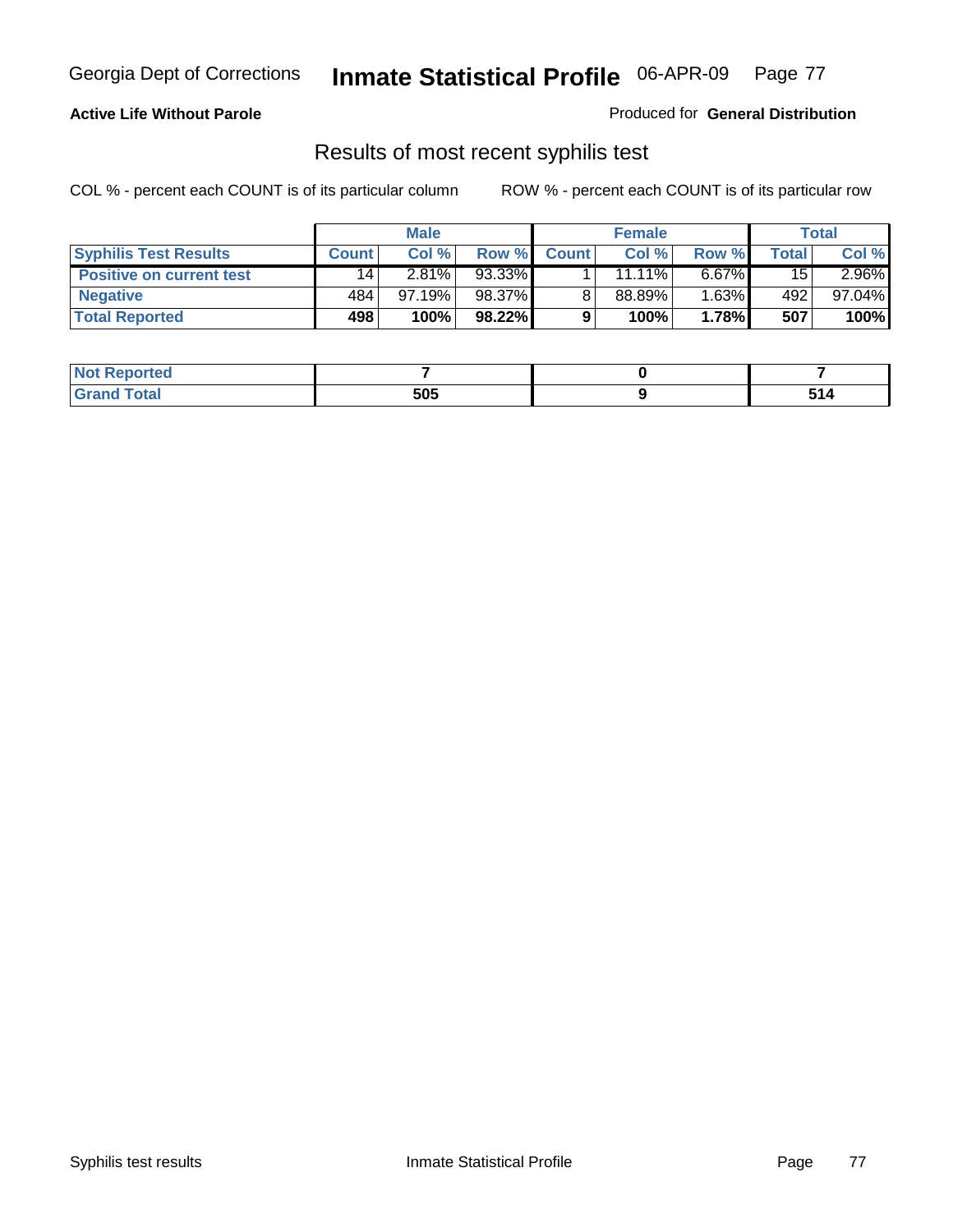### **Active Life Without Parole**

Produced for **General Distribution**

## Results of most recent Hepatitis-C test

|                                 | <b>Male</b>  |        |         | <b>Female</b> |            |          | Total   |        |
|---------------------------------|--------------|--------|---------|---------------|------------|----------|---------|--------|
| <b>Hepatitis-C Test Results</b> | <b>Count</b> | Col %  | Row %   | <b>Count</b>  | Col %      | Row %    | Total   | Col %  |
| <b>Positive on current test</b> |              | 36.36% | 100.00% |               |            |          |         | 33.33% |
| <b>Negative</b>                 |              | 63.64% | 87.50%  |               | $100.00\%$ | 12.50%   |         | 66.67% |
| <b>Total Reported</b>           | 11           | 100%   | 91.67%  |               | 100%       | $8.33\%$ | $12 \,$ | 100%   |

| <b>Not Reported</b>   | 494 | 502                          |
|-----------------------|-----|------------------------------|
| <b>Total</b><br>Grand | 505 | - 4<br>J 14<br>$\sim$ $\sim$ |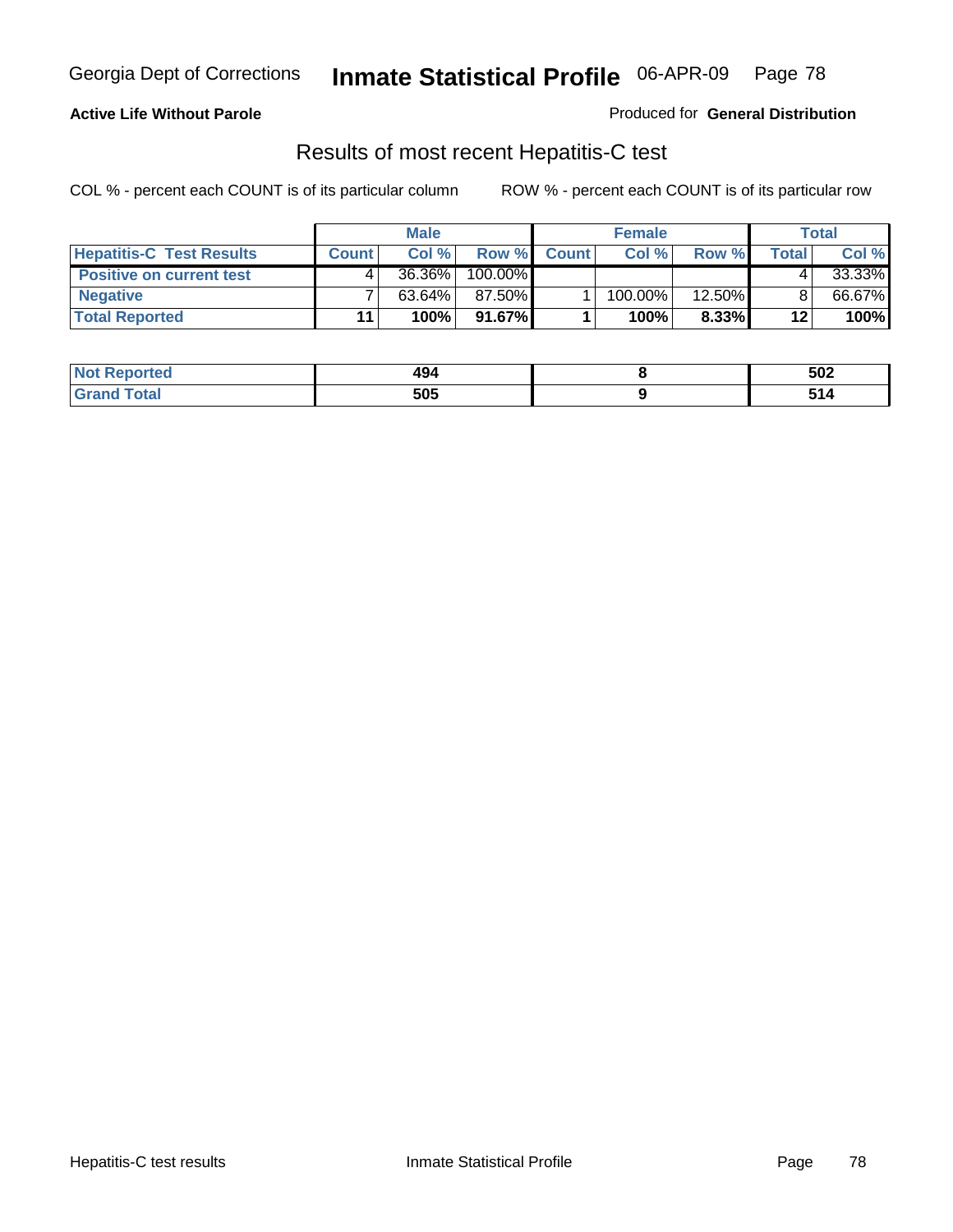#### **Active Life Without Parole**

Produced for **General Distribution**

### Results of most recent pregnancy test

|                               | Male         |       |          | <b>Female</b> |         |            | Total          |         |
|-------------------------------|--------------|-------|----------|---------------|---------|------------|----------------|---------|
| <b>Pregnancy Test Results</b> | <b>Count</b> | Col % | Row %    | <b>Count</b>  | Col %   | Row %      | <b>Total</b> I | Col %   |
| <b>Negative</b>               |              |       |          |               | 100.00% | $100.00\%$ |                | 100.00% |
| <b>Total Reported</b>         |              | %     | $0.00\%$ |               | 100%    | 100.00%    |                | 100%    |

| rted.  | 505 | 507 |
|--------|-----|-----|
| $\sim$ | 505 |     |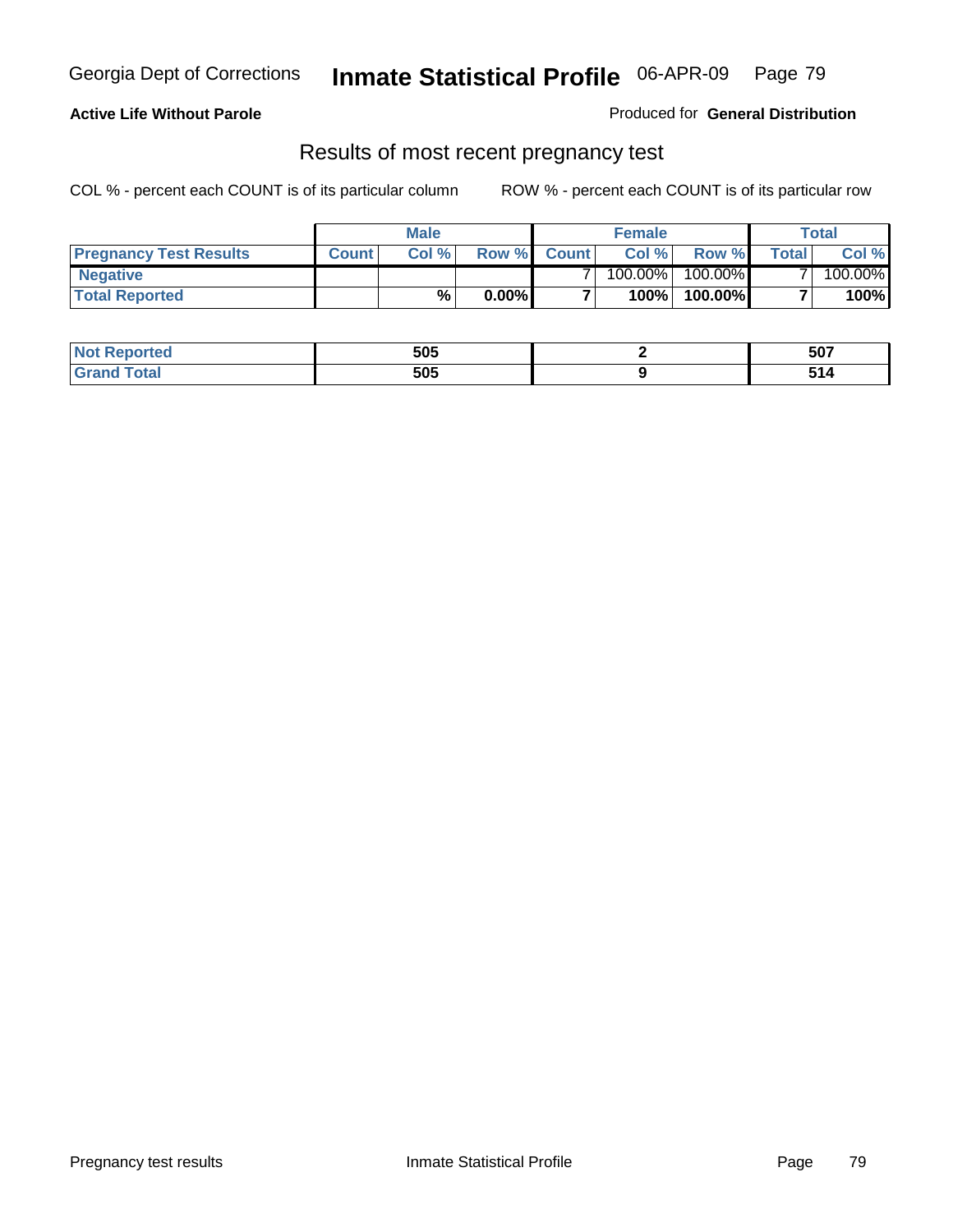### **Active Life Without Parole**

#### Produced for **General Distribution**

## Results of most recent diabetes test

|                                 |              | Male    |            |              | <b>Female</b> |          |              | Total   |
|---------------------------------|--------------|---------|------------|--------------|---------------|----------|--------------|---------|
| Diabetes Test Results           | <b>Count</b> | Col %   | Row %      | <b>Count</b> | Col %         | Row %I   | <b>Total</b> | Col %   |
| <b>Positive on current test</b> |              | 100.00% | $100.00\%$ |              |               |          |              | 100.00% |
| <b>Total Reported</b>           |              | 100%    | 100.00%    |              | %             | $0.00\%$ |              | 100%    |

| orted              | 503 | 549<br>.                                  |
|--------------------|-----|-------------------------------------------|
| <b>ota</b><br>____ | 505 | $\sim$ $\sim$ $\sim$ $\sim$ $\sim$ $\sim$ |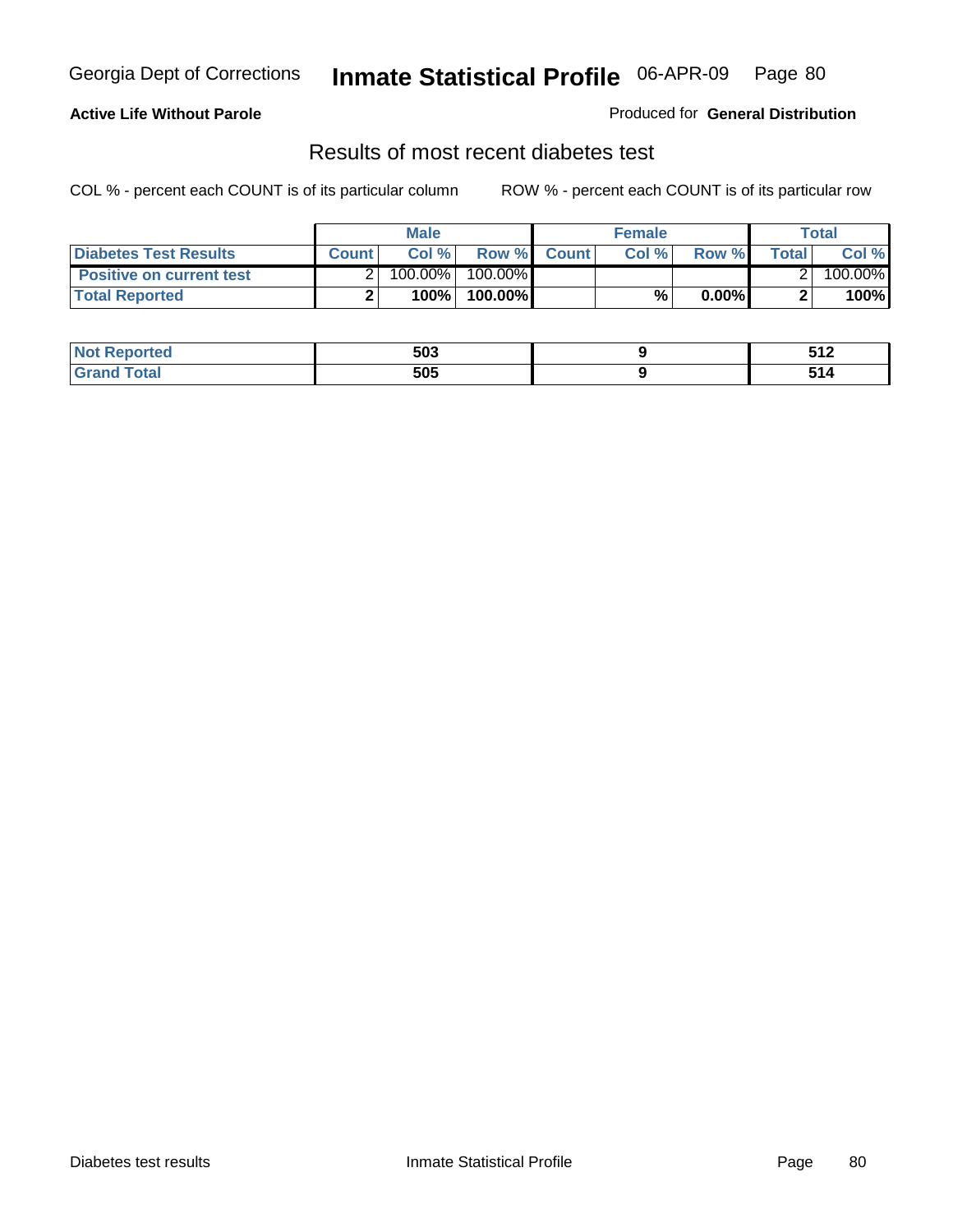### **Active Life Without Parole**

#### Produced for **General Distribution**

### Results of most recent hypertension test

|                                  | <b>Male</b>  |         |            | <b>Female</b> |      |          | <b>Total</b> |         |
|----------------------------------|--------------|---------|------------|---------------|------|----------|--------------|---------|
| <b>Hypertension Test Results</b> | <b>Count</b> | Col %   |            | Row % Count   | Col% | Row %    | Totall       | Col %   |
| <b>Positive on current test</b>  |              | 100.00% | $100.00\%$ |               |      |          |              | 100.00% |
| <b>Total Reported</b>            |              | 100%    | 100.00%    |               | %    | $0.00\%$ |              | 100%    |

| NO<br>тео | 498 | 507                  |
|-----------|-----|----------------------|
| _____     | 505 | - -<br>$\sim$ $\sim$ |